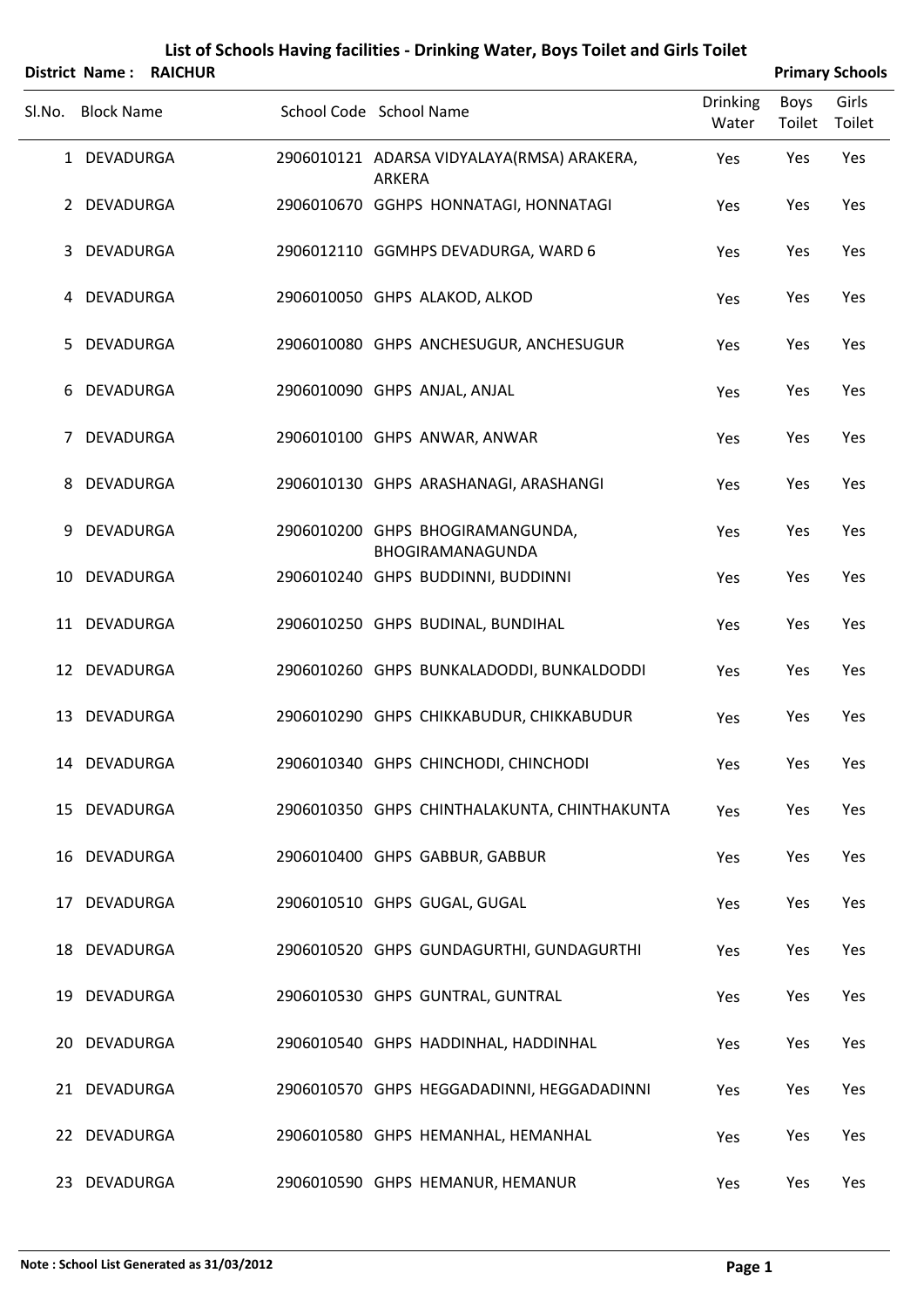|        |                   | District Name: RAICHUR |                                                                |                   |                | <b>Primary Schools</b> |
|--------|-------------------|------------------------|----------------------------------------------------------------|-------------------|----------------|------------------------|
| Sl.No. | <b>Block Name</b> |                        | School Code School Name                                        | Drinking<br>Water | Boys<br>Toilet | Girls<br>Toilet        |
|        | 24 DEVADURGA      |                        | 2906010600 GHPS HERUNDI, HERUNDI                               | Yes               | Yes            | Yes                    |
|        | 25 DEVADURGA      |                        | 2906010610 GHPS HERURU, HERURU                                 | Yes               | Yes            | Yes                    |
|        | 26 DEVADURGA      |                        | 2906010620 GHPS HIREBUDUR, HIREBUDUR                           | Yes               | Yes            | Yes                    |
|        | 27 DEVADURGA      |                        | 2906010660 GHPS HONNAKATAMALLI, HONAKATAMALLI                  | Yes               | Yes            | Yes                    |
|        | 28 DEVADURGA      |                        | 2906011570 GHPS SOMANAMARDI, SOMANAMARDI                       | Yes               | Yes            | Yes                    |
|        | 29 DEVADURGA      |                        | 2906012110 GHPS URDU DEVADURGA, WARD 6                         | Yes               | Yes            | Yes                    |
|        | 30 DEVADURGA      |                        | 2906010052 GHPS ADAKALA GUDDA, ALKOD                           | Yes               | Yes            | Yes                    |
|        | 31 DEVADURGA      |                        | 2906011040 GHPS AGRI CAMP, KYADIGERA                           | Yes               | Yes            | Yes                    |
|        | 32 DEVADURGA      |                        | 2906011040 GHPS AGRICULTURE COLONY KYDIGE,<br><b>KYADIGERA</b> | Yes               | Yes            | Yes                    |
|        | 33 DEVADURGA      |                        | 2906010030 GHPS AKLAKUMPI, AKALAKUMPI                          | Yes               | Yes            | Yes                    |
|        | 34 DEVADURGA      |                        | 2906012190 GHPS BAPUJI PATASHALE DEVADURG, WARD<br>14          | Yes               | Yes            | Yes                    |
|        | 35 DEVADURGA      |                        | 2906010160 GHPS BASSAPUR, BASSAPUR                             | Yes               | Yes            | Yes                    |
|        | 36 DEVADURGA      |                        | 2906010230 GHPS BHOMANAGUNDA, BUMANAGUNDA                      | Yes               | Yes            | Yes                    |
|        | 37 DEVADURGA      |                        | 2906010280 GHPS CHADKALGUDDA, CHADAKALAGUDDA                   | Yes               | Yes            | Yes                    |
|        | 38 DEVADURGA      |                        | 2906010370 GHPS DEVATHAGAL, DEVATHAGAL                         | Yes               | Yes            | Yes                    |
|        | 39 DEVADURGA      |                        | 2906010390 GHPS DONDAMBALI, DONDAMBALI                         | Yes               | Yes            | Yes                    |
|        | 40 DEVADURGA      |                        | 2906012220 GHPS DPEP SHANKARABANDI, WARD 17                    | Yes               | Yes            | Yes                    |
|        | 41 DEVADURGA      |                        | 2906012170 GHPS DPEP, KEB COLONY DEVADURG, WARD<br>12          | Yes               | Yes            | Yes                    |
|        | 42 DEVADURGA      |                        | 2906012230 GHPS DPEP, MARIGAMDIBBI TANDA, WARD<br>18           | Yes               | Yes            | Yes                    |
|        | 43 DEVADURGA      |                        | 2906010450 GHPS GANADHAL, GANADAL                              | Yes               | Yes            | Yes                    |
|        | 44 DEVADURGA      |                        | 2906010780 GHPS GIRLS JALAHALLI, JALAHALLI                     | Yes               | Yes            | Yes                    |
| 45     | DEVADURGA         |                        | 2906010470 GHPS GOPALAPUR, GOPALPUR                            | Yes               | Yes            | Yes                    |
|        | 46 DEVADURGA      |                        | 2906012190 GHPS GOURAMPET, WARD 14                             | Yes               | Yes            | Yes                    |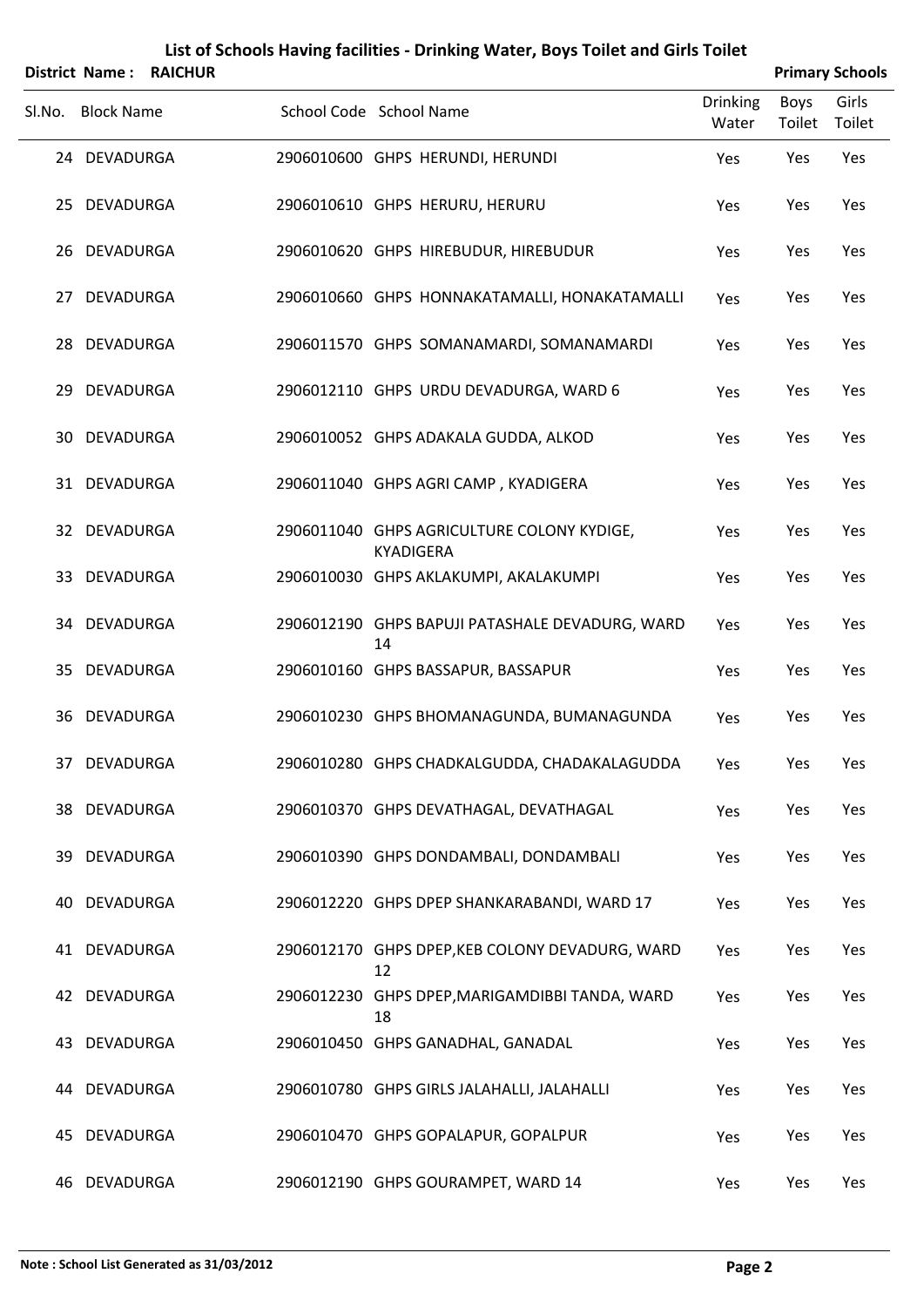|    |                   | District Name: RAICHUR |                                                                |                          |                       | <b>Primary Schools</b> |
|----|-------------------|------------------------|----------------------------------------------------------------|--------------------------|-----------------------|------------------------|
|    | SI.No. Block Name |                        | School Code School Name                                        | <b>Drinking</b><br>Water | <b>Boys</b><br>Toilet | Girls<br>Toilet        |
|    | 47 DEVADURGA      |                        | 2906010550 GHPS HALAJADALADINNI, HALJADALADINNI                | Yes                      | Yes                   | Yes                    |
|    | 48 DEVADURGA      |                        | 2906010650 GHPS HIRERAYAKUMPI, HIRERAYAKUMPI                   | Yes                      | Yes                   | Yes                    |
| 49 | DEVADURGA         |                        | 2906010690 GHPS HOSUR SIDDAPUR, HOSUR SIDDAPUR                 | Yes                      | Yes                   | Yes                    |
|    | 50 DEVADURGA      |                        | 2906010750 GHPS ITAGI, ITAGI                                   | Yes                      | Yes                   | Yes                    |
|    | 51 DEVADURGA      |                        | 2906010760 GHPS JAGATAKAL, JAGATAKAL                           | Yes                      | Yes                   | Yes                    |
|    | 52 DEVADURGA      |                        | 2906010770 GHPS JAGIR JADALADINNI, JAGIR<br><b>JADALADINNI</b> | Yes                      | Yes                   | Yes                    |
|    | 53 DEVADURGA      |                        | 2906011810 GHPS JANMARADI, JANAMARADI                          | Yes                      | Yes                   | Yes                    |
|    | 54 DEVADURGA      |                        | 2906010810 GHPS JERABANDI, JERBANDI                            | Yes                      | Yes                   | Yes                    |
|    | 55 DEVADURGA      |                        | 2906010830 GHPS JOLADAHEDAGI, JOLADAHEDAGI                     | Yes                      | Yes                   | Yes                    |
|    | 56 DEVADURGA      |                        | 2906010950 GHPS K.IRABAGERI, K.IRABAGERA                       | Yes                      | Yes                   | Yes                    |
|    | 57 DEVADURGA      |                        | 2906011820 GHPS KAJJIBANDI, KAJJEBANDI                         | Yes                      | Yes                   | Yes                    |
|    | 58 DEVADURGA      |                        | 2906010870 GHPS KAKARAGAL, KAKARAGAL                           | Yes                      | Yes                   | Yes                    |
| 59 | <b>DEVADURGA</b>  |                        | 2906010860 GHPS KAKKALADODDI, KAKKALADODDI                     | Yes                      | Yes                   | Yes                    |
|    | 60 DEVADURGA      |                        | 2906010880 GHPS KAMALADINNI, KAMBLADINNI                       | Yes                      | Yes                   | Yes                    |
|    | 61 DEVADURGA      |                        | 2906010850 GHPS KARADIGUDDA, KARADIGUDDA(J)                    | Yes                      | Yes                   | Yes                    |
|    | 62 DEVADURGA      |                        | 2906010920 GHPS KARIGUDDA, KAREGUDDA                           | Yes                      | Yes                   | Yes                    |
|    | 63 DEVADURGA      |                        | 2906010960 GHPS KHANAPUR, KHANAPUR                             | Yes                      | Yes                   | Yes                    |
|    | 64 DEVADURGA      |                        | 2906011020 GHPS KOTHIGUDDA, KOTHIGUDDA                         | Yes                      | Yes                   | Yes                    |
|    | 65 DEVADURGA      |                        | 2906011010 GHPS KOTTADODDI, KOTHADODDI                         | Yes                      | Yes                   | Yes                    |
| 66 | DEVADURGA         |                        | 2906011040 GHPS KYDIGERA, KYADIGERA                            | Yes                      | Yes                   | Yes                    |
| 67 | DEVADURGA         |                        | 2906011060 GHPS LINGADALLI, LINGADAHALLI                       | Yes                      | Yes                   | Yes                    |
| 68 | DEVADURGA         |                        | 2906011080 GHPS MADARKAL(GALAG), MADARAKAL(P)                  | Yes                      | Yes                   | Yes                    |
|    | 69 DEVADURGA      |                        | 2906011080 GHPS MADRKAL, MADARAKAL(P)                          | Yes                      | Yes                   | Yes                    |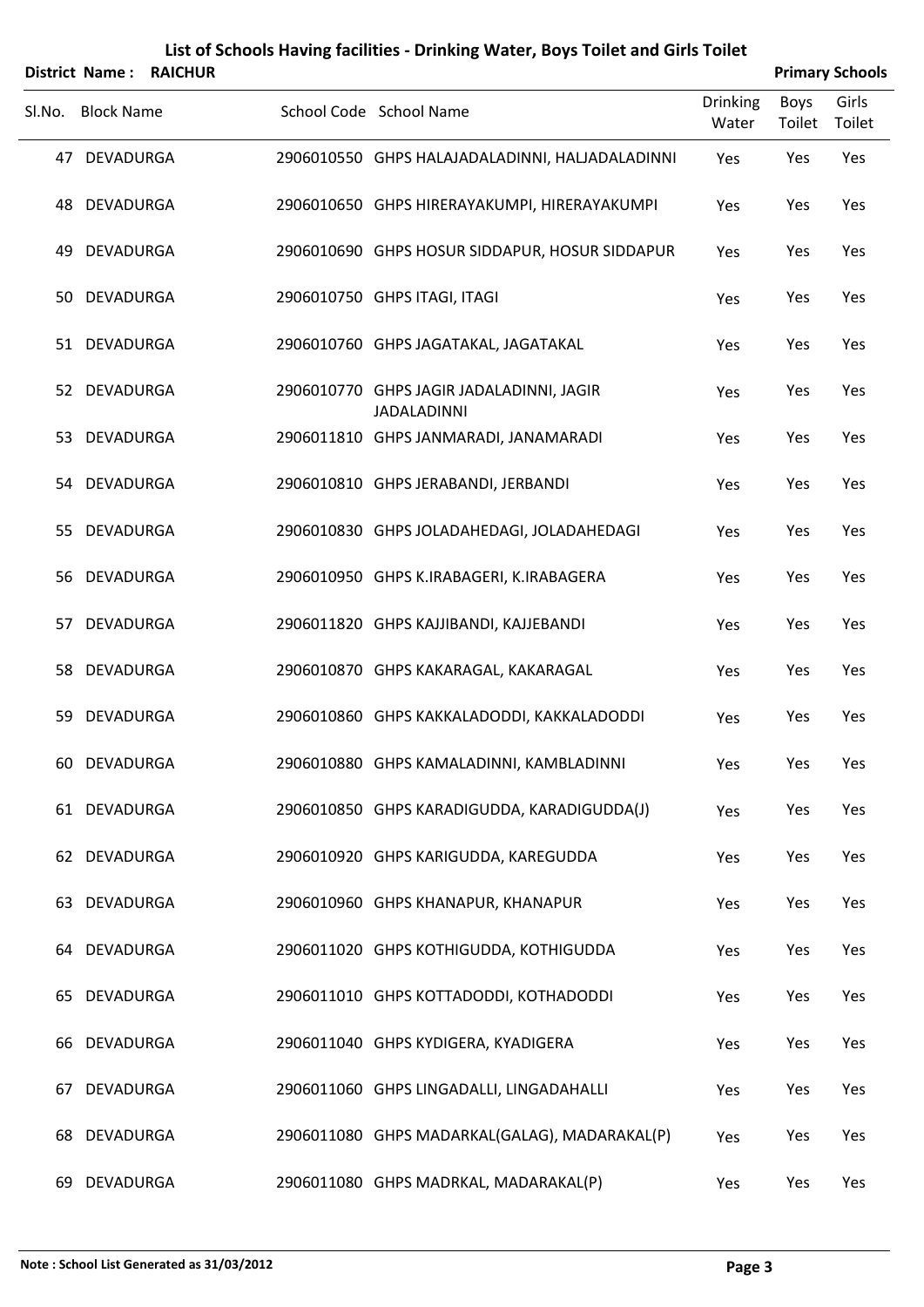|        |                   | <b>District Name: RAICHUR</b> |                                                     |                          |                | <b>Primary Schools</b> |
|--------|-------------------|-------------------------------|-----------------------------------------------------|--------------------------|----------------|------------------------|
| SI.No. | <b>Block Name</b> |                               | School Code School Name                             | <b>Drinking</b><br>Water | Boys<br>Toilet | Girls<br>Toilet        |
|        | 70 DEVADURGA      |                               | 2906011120 GHPS MALLAPUR, MALLAPUR                  | Yes                      | Yes            | Yes                    |
|        | 71 DEVADURGA      |                               | 2906011130 GHPS MALLEDEVAGUDDA,<br>MALLEDEVARAGUDDA | Yes                      | Yes            | Yes                    |
|        | 72 DEVADURGA      |                               | 2906011140 GHPS MANDLAGUDDA, MANDALAGUDDA           | Yes                      | Yes            | Yes                    |
|        | 73 DEVADURGA      |                               | 2906011040 GHPS MARADI THANDA, KYADIGERA            | Yes                      | Yes            | Yes                    |
|        | 74 DEVADURGA      |                               | 2906011170 GHPS MARKAMDINNI, MARKAMDINNI            | Yes                      | Yes            | Yes                    |
| 75     | DEVADURGA         |                               | 2906011190 GHPS MASIDAPUR, MASIDAPUR                | Yes                      | Yes            | Yes                    |
| 76     | DEVADURGA         |                               | 2906011210 GHPS MATHAPALLI, MATAPALLI               | Yes                      | Yes            | Yes                    |
| 77.    | DEVADURGA         |                               | 2906011240 GHPS MUDALAGUNDA, MUDALAGUNDA            | Yes                      | Yes            | Yes                    |
|        | 78 DEVADURGA      |                               | 2906011270 GHPS MUNDARAGI, MUNDARAGI                | Yes                      | Yes            | Yes                    |
|        | 79 DEVADURGA      |                               | 2906011280 GHPS MUSTUR, MUSTUR                      | Yes                      | Yes            | Yes                    |
| 80     | DEVADURGA         |                               | 2906011300 GHPS MYAKALADODDI, MYAKALADODDI          | Yes                      | Yes            | Yes                    |
|        | 81 DEVADURGA      |                               | 2906010460 GHPS N.GANEKAL, GANEKAL(N)               | Yes                      | Yes            | Yes                    |
|        | 82 DEVADURGA      |                               | 2906011310 GHPS NAGADADINNI, NAGADADINNI            | Yes                      | Yes            | Yes                    |
|        | 83 DEVADURGA      |                               | 2906011350 GHPS NAGOLI, NAGOLI                      | Yes                      | Yes            | Yes                    |
|        | 84 DEVADURGA      |                               | 2906011360 GHPS NAVILAGUDDA, NAVLAGUDDA             | Yes                      | Yes            | Yes                    |
|        | 85 DEVADURGA      |                               | 2906011370 GHPS NEELGAL, NEELAGAL                   | Yes                      | Yes            | Yes                    |
|        | 86 DEVADURGA      |                               | 2906011380 GHPS NILAVANJI, NILAVANJI                | Yes                      | Yes            | Yes                    |
|        | 87 DEVADURGA      |                               | 2906011400 GHPS OOTY, OOTI                          | Yes                      | Yes            | Yes                    |
|        | 88 DEVADURGA      |                               | 2906011410 GHPS PALAKANAMARDI, PALAKANMARDI         | Yes                      | Yes            | Yes                    |
|        | 89 DEVADURGA      |                               | 2906011420 GHPS PANDYAN, PANDYAN                    | Yes                      | Yes            | Yes                    |
|        | 90 DEVADURGA      |                               | 2906011450 GHPS PILIGONDA, PILIGONDA                | Yes                      | Yes            | Yes                    |
|        | 91 DEVADURGA      |                               | 2906011470 GHPS RAMANHAL, RAMANHAL                  | Yes                      | Yes            | Yes                    |
|        | 92 DEVADURGA      |                               | 2906011510 GHPS SAMUDRA, SAMUDRA                    | Yes                      | Yes            | Yes                    |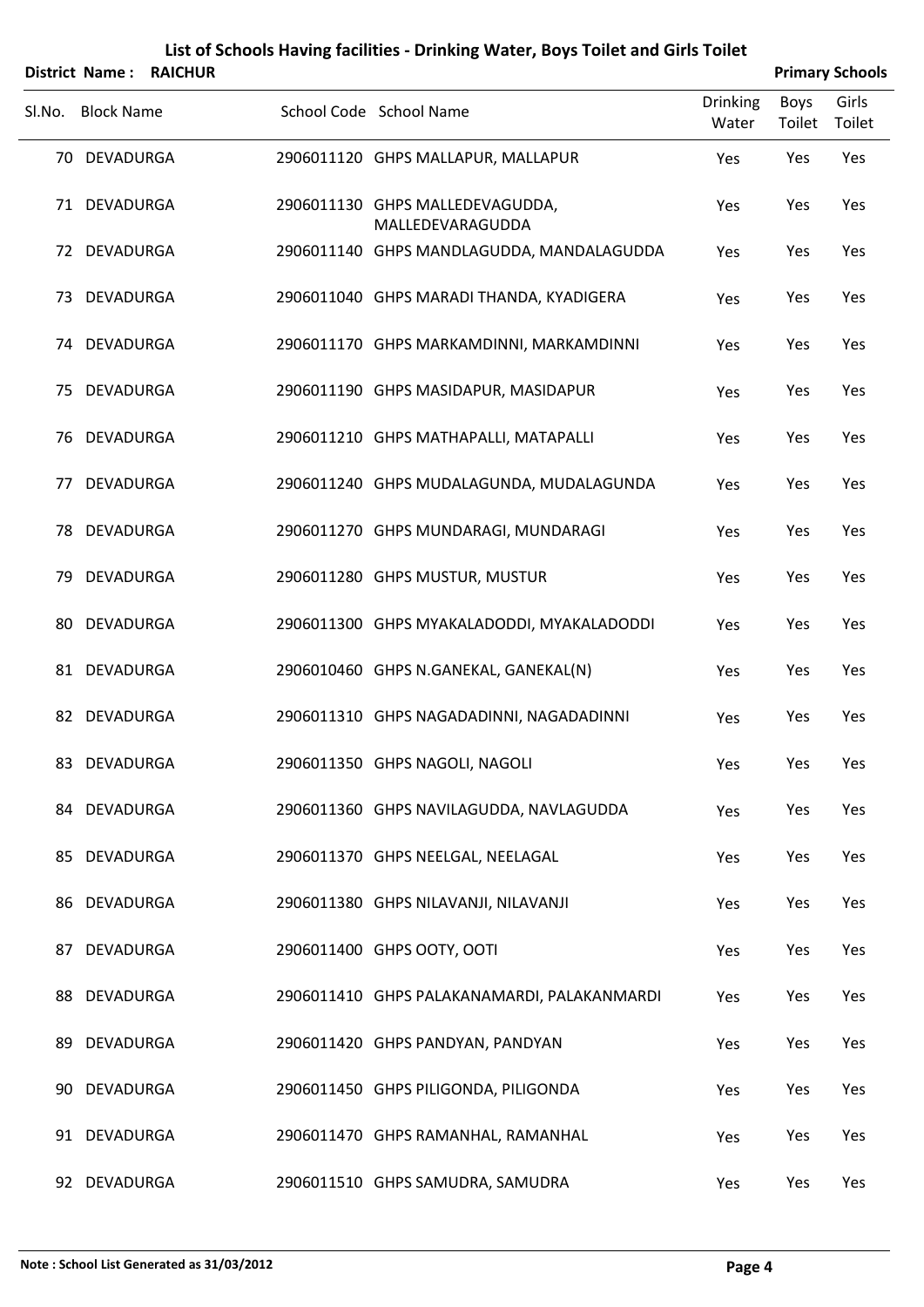|        | <b>District Name:</b> | <b>RAICHUR</b> |                                                       |                          |                | <b>Primary Schools</b> |
|--------|-----------------------|----------------|-------------------------------------------------------|--------------------------|----------------|------------------------|
| SI.No. | <b>Block Name</b>     |                | School Code School Name                               | <b>Drinking</b><br>Water | Boys<br>Toilet | Girls<br>Toilet        |
|        | 93 DEVADURGA          |                | 2906011540 GHPS SHAVANTHAGAL, SHAVANTHAGAL            | Yes                      | Yes            | Yes                    |
|        | 94 DEVADURGA          |                | 2906011550 GHPS SHAVANTHAGERA, SHAVANTHAGERA          | Yes                      | Yes            | Yes                    |
|        | 95 DEVADURGA          |                | 2906011270 GHPS SULADAGUDDA, MUNDARAGI                | Yes                      | Yes            | Yes                    |
|        | 96 DEVADURGA          |                | 2906011590 GHPS SUNKESWARHAL, SUNKESWARHAL            | Yes                      | Yes            | Yes                    |
|        | 97 DEVADURGA          |                | 2906011640 GHPS TIPPALADINNI, TIPPALADINNI            | Yes                      | Yes            | Yes                    |
|        | 98 DEVADURGA          |                | 2906010120 GHPS URDU AREKERA, ARKERA                  | Yes                      | Yes            | Yes                    |
| 99     | DEVADURGA             |                | 2906010780 GHPS URDU JALAHALLI, JALAHALLI             | Yes                      | Yes            | Yes                    |
|        | 100 DEVADURGA         |                | 2906011670 GHPS VENGALAPUR, VENGALAPUR                | Yes                      | Yes            | Yes                    |
|        | 101 DEVADURGA         |                | 2906011690 GHPS WANDALI, WADALI                       | Yes                      | Yes            | Yes                    |
|        | 102 DEVADURGA         |                | 2906011710 GHPS YALADODDI, YELLADODDI                 | Yes                      | Yes            | Yes                    |
|        | 103 DEVADURGA         |                | 2906011740 GHPS YARAMARS, YERMARS                     | Yes                      | Yes            | Yes                    |
|        | 104 DEVADURGA         |                | 2906011750 GHPS YARMASAL, YERMASAL                    | Yes                      | Yes            | Yes                    |
|        | 105 DEVADURGA         |                | 2906011700 GHPS YATAGAL, YATAGAL                      | Yes                      | Yes            | Yes                    |
|        | 106 DEVADURGA         |                | 2906010210 GHPS.BOMMANHAL, BOMMANHAL                  | Yes                      | Yes            | Yes                    |
|        | 107 DEVADURGA         |                | 2906010040 GLPS ALADARTHI, ALADARTH                   | Yes                      | Yes            | Yes                    |
|        | 108 DEVADURGA         |                | 2906010050 GLPS ALAKOD THANDA, ALKOD                  | Yes                      | Yes            | Yes                    |
|        | 109 DEVADURGA         |                | 2906010060 GLPS AMARAPUR, AMARAPUR                    | Yes                      | Yes            | Yes                    |
|        | 110 DEVADURGA         |                | 2906010070 GLPS AMARAPUR.(JALAHALLI),<br>AMARAPUR(M)  | Yes                      | Yes            | Yes                    |
|        | 111 DEVADURGA         |                | 2906010170 GLPS BASAVANTHAPUR, BASAVANTHAPUR          | Yes                      | Yes            | Yes                    |
|        | 112 DEVADURGA         |                | 2906010180 GLPS BENDAR GNEKAL TANDA,<br>BEDARAGANEKAL | Yes                      | Yes            | Yes                    |
|        | 113 DEVADURGA         |                | 2906010300 GLPS CHIKKAHONAKUNI, CHIKKAHONAKUNI        | Yes                      | Yes            | Yes                    |
|        | 114 DEVADURGA         |                | 2906010330 GLPS CHIKKALADODDI, CHIKKALADODDI          | Yes                      | Yes            | Yes                    |
|        | 115 DEVADURGA         |                | 2906010320 GLPS CHIKKARAYAKUMPI,<br>CHIKKARAYAKUMPI   | Yes                      | Yes            | Yes                    |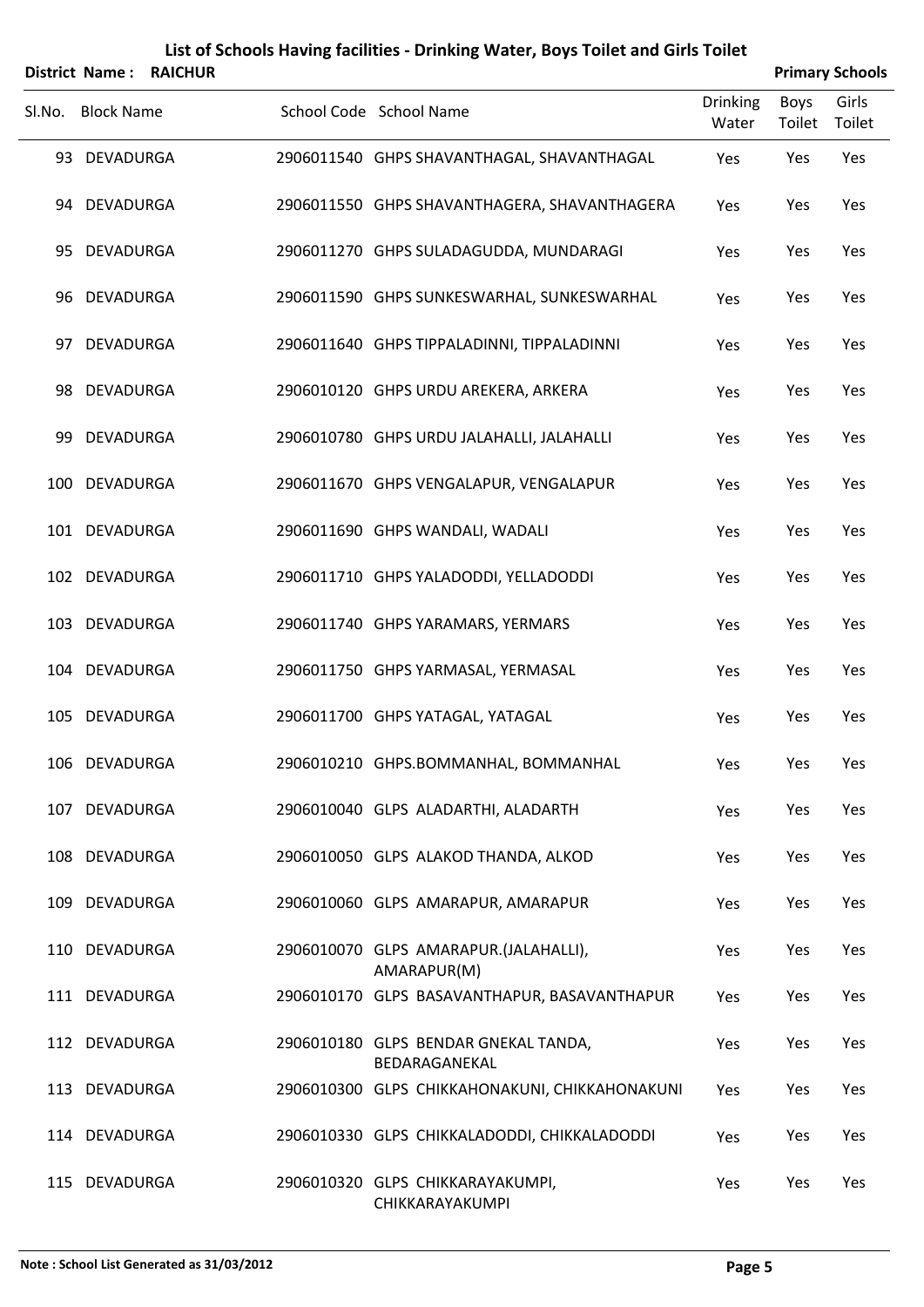|        |                   | District Name: RAICHUR |                                                                  |                          | <b>Primary Schools</b> |                 |
|--------|-------------------|------------------------|------------------------------------------------------------------|--------------------------|------------------------|-----------------|
| Sl.No. | <b>Block Name</b> |                        | School Code School Name                                          | <b>Drinking</b><br>Water | <b>Boys</b><br>Toilet  | Girls<br>Toilet |
|        | 116 DEVADURGA     |                        | 2906010640 GLPS HIREKUDALAGI, HIREKUDALAGI                       | Yes                      | Yes                    | Yes             |
|        | 117 DEVADURGA     |                        | 2906011770 GLPS HN.THANDA, IRABAGERA.(K)                         | Yes                      | Yes                    | Yes             |
|        | 118 DEVADURGA     |                        | 2906010700 GLPS HULIGUDDA, HULIGUDDA                             | Yes                      | Yes                    | Yes             |
|        | 119 DEVADURGA     |                        | 2906010710 GLPS HUNUGUNDA BADA, HUNGUNDABADA                     | Yes                      | Yes                    | Yes             |
|        | 120 DEVADURGA     |                        | 2906011120 GLPS JANATA COLONY MALLAPUR,<br><b>MALLAPUR</b>       | Yes                      | Yes                    | Yes             |
|        | 121 DEVADURGA     |                        | 2906011970 GLPS JEJARADODDI, JEJARADODDI                         | Yes                      | Yes                    | Yes             |
|        | 122 DEVADURGA     |                        | 2906012230 GLPS MALEGADDI, WARD 18                               | Yes                      | Yes                    | Yes             |
|        | 123 DEVADURGA     |                        | 2906011010 GLPS URDU KOTTADODDI, KOTHADODDI                      | Yes                      | Yes                    | Yes             |
|        | 124 DEVADURGA     |                        | 2906010020 GLPS AGRAHAR, AGARAHAR                                | Yes                      | Yes                    | Yes             |
|        | 125 DEVADURGA     |                        | 2906010782 GLPS AGSARDODDI, JALAHALLI                            | Yes                      | Yes                    | Yes             |
|        | 126 DEVADURGA     |                        | 2906010200 GLPS AMARAYANNADODDI,<br>BHOGIRAMANAGUNDA             | Yes                      | Yes                    | Yes             |
|        | 127 DEVADURGA     |                        | 2906012230 GLPS ARERADODDI, WARD 18                              | Yes                      | Yes                    | Yes             |
|        | 128 DEVADURGA     |                        | 2906011041 GLPS BAAGERA DODDI, KYADIGERA                         | Yes                      | Yes                    | Yes             |
|        | 129 DEVADURGA     |                        | 2906011220 GLPS BAGURU, MEDINAPUR                                | Yes                      | Yes                    | Yes             |
|        | 130 DEVADURGA     |                        | 2906011041 GLPS BANDEGUDDA., KYADIGERA                           | Yes                      | Yes                    | Yes             |
|        | 131 DEVADURGA     |                        | 2906010920 GLPS BANDERDODDI, KAREGUDDA                           | Yes                      | Yes                    | Yes             |
|        | 132 DEVADURGA     |                        | 2906011930 GLPS BANGAR BANDI TANDA, BANGAR<br><b>BANDI TANDA</b> | Yes                      | Yes                    | Yes             |
|        | 133 DEVADURGA     |                        | 2906011770 GLPS BENACHIMARADI TANDA,<br>IRABAGERA.(K)            | Yes                      | Yes                    | Yes             |
|        | 134 DEVADURGA     |                        | 2906010190 GLPS BENAKAL, BENAKAL                                 | Yes                      | Yes                    | Yes             |
|        | 135 DEVADURGA     |                        | 2906011040 GLPS BHAGAMMADODDI, KYADIGERA                         | Yes                      | Yes                    | Yes             |
|        | 136 DEVADURGA     |                        | 2906011670 GLPS BHOJNAYAK TANDA, VENGALAPUR                      | Yes                      | Yes                    | Yes             |
|        | 137 DEVADURGA     |                        | 2906010340 GLPS BINGERADODDI, CHINCHODI                          | Yes                      | Yes                    | Yes             |
|        |                   |                        |                                                                  |                          |                        |                 |

138 DEVADURGA 2906010220 GLPS BOMMANAHLLI, BOMMANHAL(L) Yes Yes Yes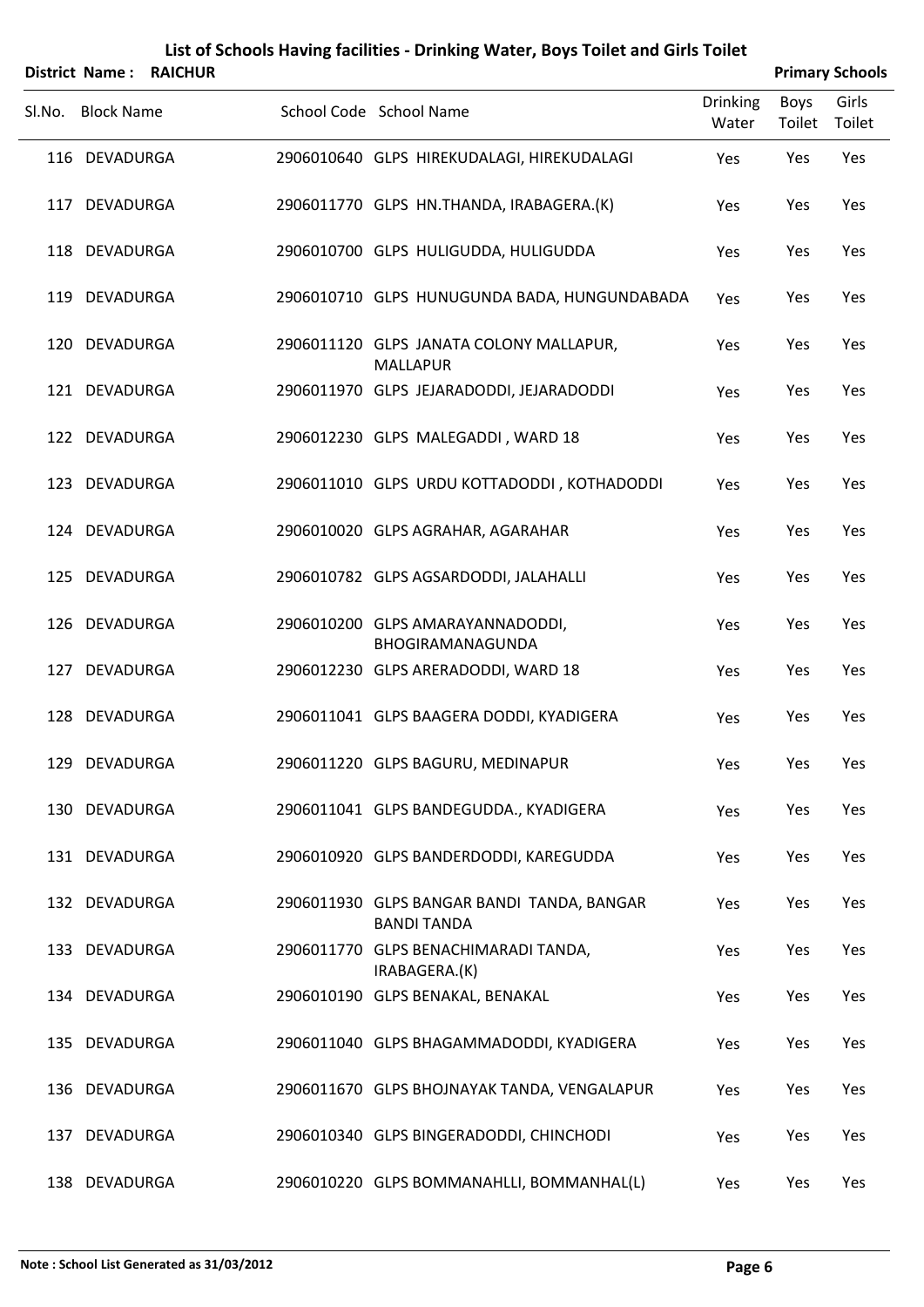|        |                   | District Name: RAICHUR |                                                        |                          |                       | <b>Primary Schools</b> |
|--------|-------------------|------------------------|--------------------------------------------------------|--------------------------|-----------------------|------------------------|
| Sl.No. | <b>Block Name</b> |                        | School Code School Name                                | <b>Drinking</b><br>Water | <b>Boys</b><br>Toilet | Girls<br>Toilet        |
|        | 139 DEVADURGA     |                        | 2906012230 GLPS BUDEPPANA THANDA, WARD 18              | Yes                      | Yes                   | Yes                    |
|        | 140 DEVADURGA     |                        | 2906012010 GLPS CHAWALDIDODDI, CHALWADIDODDI           | Yes                      | Yes                   | Yes                    |
|        | 141 DEVADURGA     |                        | 2906011600 GLPS DALAVAYI DODDI, SUNNADAKAL             | Yes                      | Yes                   | Yes                    |
|        | 142 DEVADURGA     |                        | 2906011041 GLPS DAMALANAYAK TANDA, KYADIGERA           | Yes                      | Yes                   | Yes                    |
|        | 143 DEVADURGA     |                        | 2906010380 GLPS DEVARAGUDDA (G), DEVARAGUDDA           | Yes                      | Yes                   | Yes                    |
|        | 144 DEVADURGA     |                        | 2906010950 GLPS DHARIYARDODDI, K.IRABAGERA             | Yes                      | Yes                   | Yes                    |
|        | 145 DEVADURGA     |                        | 2906011520 GLPS DHARMANAIK TANDA, SASAVIGERA           | Yes                      | Yes                   | Yes                    |
|        | 146 DEVADURGA     |                        | 2906011180 GLPS DHARMANAYAK TANDA, MASARAKAL           | Yes                      | Yes                   | Yes                    |
|        | 147 DEVADURGA     |                        | 2906012210 GLPS DPE.P.CHANDNAKERI, WARD 16             | Yes                      | Yes                   | Yes                    |
|        | 148 DEVADURGA     |                        | 2906010110 GLPS DPEP APPARAL, APPARAL                  | Yes                      | Yes                   | Yes                    |
|        | 149 DEVADURGA     |                        | 2906012090 GLPS DPEP DARBAR ONI DEVADURGA, WARD<br>4   | Yes                      | Yes                   | Yes                    |
|        | 150 DEVADURGA     |                        | 2906010910 GLPS DPEP KARADONA, KARDONA                 | Yes                      | Yes                   | Yes                    |
|        | 151 DEVADURGA     |                        | 2906010940 GLPS DPEP KATAMALLI, KATMALLI               | Yes                      | Yes                   | Yes                    |
|        | 152 DEVADURGA     |                        | 2906011770 GLPS DPEP MANSHAYANADODDI,<br>IRABAGERA.(K) | Yes                      | Yes                   | Yes                    |
|        | 153 DEVADURGA     |                        | 2906012230 GLPS DPEP THALAWARDODDI, WARD 18            | Yes                      | Yes                   | Yes                    |
|        | 154 DEVADURGA     |                        | 2906012230 GLPS DPEP, NAMANAYAKANA TANDA, WARD<br>18   | Yes                      | Yes                   | Yes                    |
|        | 155 DEVADURGA     |                        | 2906010380 GLPS DPEP. DEVAGUDDA, DEVARAGUDDA           | Yes                      | Yes                   | Yes                    |
|        | 156 DEVADURGA     |                        | 2906012150 GLPS DPEP.BAPUJI ONI DEVADURGA, WARD<br>10  | Yes                      | Yes                   | Yes                    |
|        | 157 DEVADURGA     |                        | 2906011040 GLPS DURGANAYAK TANDA, KYADIGERA            | Yes                      | Yes                   | Yes                    |
|        | 158 DEVADURGA     |                        | 2906011920 GLPS ERALAKUNTA, ERALAKUNTA                 | Yes                      | Yes                   | Yes                    |
|        | 159 DEVADURGA     |                        | 2906011780 GLPS G.IRABAGERA, IRABAGERA (G)             | Yes                      | Yes                   | Yes                    |
| 160    | DEVADURGA         |                        | 2906011520 GLPS GADDI TANDA, SASAVIGERA                | Yes                      | Yes                   | Yes                    |
|        | 161 DEVADURGA     |                        | 2906012300 GLPS GAGAL, GAGAL                           | Yes                      | Yes                   | Yes                    |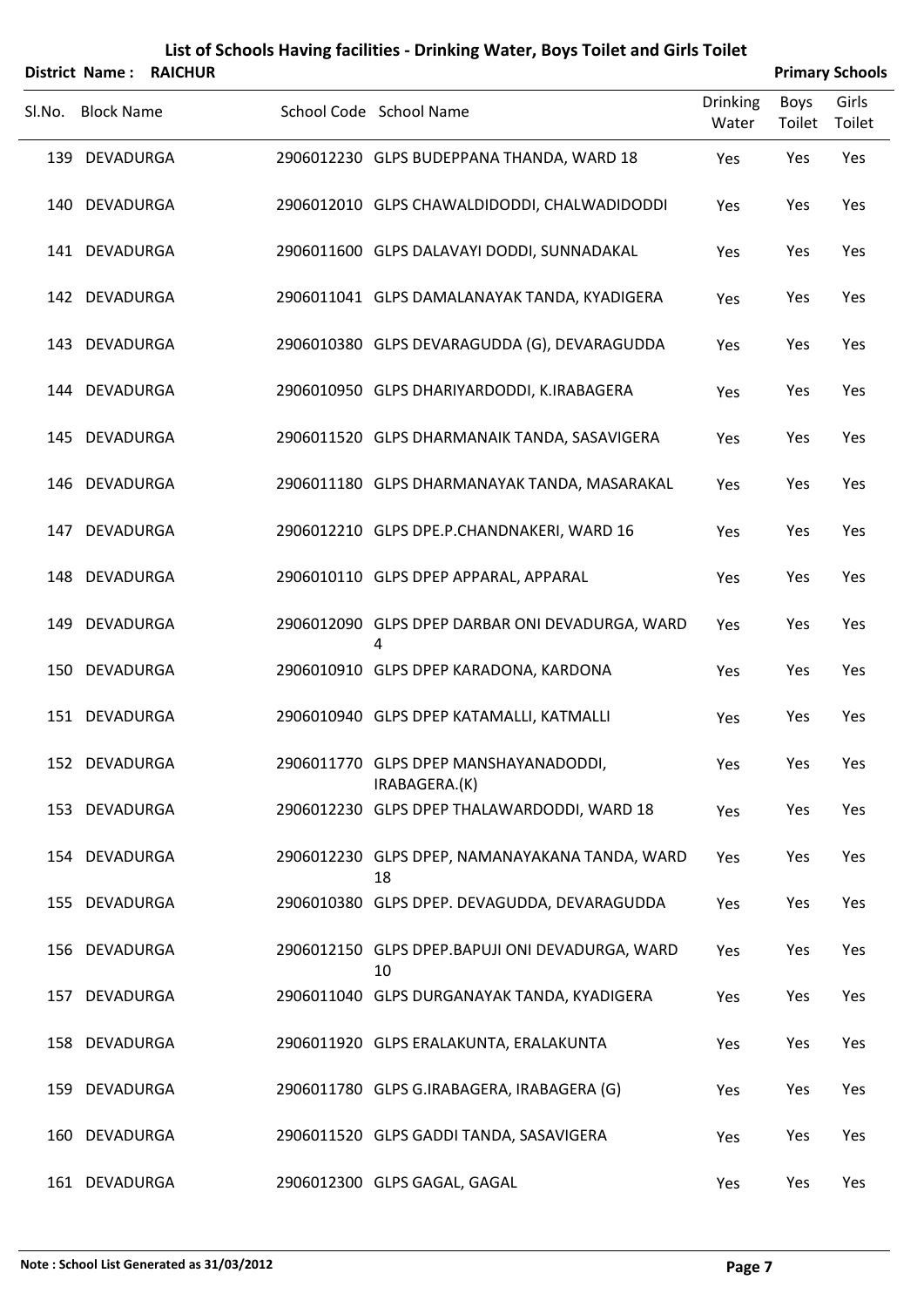|        | <b>District Name:</b> | <b>RAICHUR</b> | List of Schools Having facilities - Drinking Water, Boys Toilet and Girls Toilet |                 |        | <b>Primary Schools</b> |
|--------|-----------------------|----------------|----------------------------------------------------------------------------------|-----------------|--------|------------------------|
|        |                       |                |                                                                                  | <b>Drinking</b> | Boys   | Girls                  |
| SI.No. | <b>Block Name</b>     |                | School Code School Name                                                          | Water           | Toilet | Toilet                 |
| 162    | <b>DEVADURGA</b>      |                | 2906010420 GLPS GAJALADINNI, GAJALADINNI                                         | Yes             | Yes    | Yes                    |
|        | 163 DEVADURGA         |                | 2906011180 GLPS GALGINAVARA DODDI, MASARAKAL                                     | Yes             | Yes    | Yes                    |
| 164    | DEVADURGA             |                | 2906010440 GLPS GANAJALI, GANJAHALLI                                             | Yes             | Yes    | Yes                    |
| 165    | <b>DEVADURGA</b>      |                | 2906011880 GLPS GANGANAYAKTANDA, GANGANAYAK<br><b>TANDA</b>                      | Yes             | Yes    | Yes                    |
| 166    | <b>DEVADURGA</b>      |                | 2906010781 GLPS GANGASTAL MARUTI TEMP, JAL,<br><b>JALAHALLI</b>                  | Yes             | Yes    | Yes                    |
| 167    | <b>DEVADURGA</b>      |                | 2906010430 GLPS GEJJEBHAVI, GEJJEBHAVI                                           | Yes             | Yes    | Yes                    |
|        | 168 DEVADURGA         |                | 2906010230 GLPS GIDDAMALERADODDI, BUMANAGUNDA                                    | Yes             | Yes    | Yes                    |
| 169    | <b>DEVADURGA</b>      |                | 2906010060 GLPS GOLLARA DODDI, AMARAPUR                                          | Yes             | Yes    | Yes                    |
| 170    | <b>DEVADURGA</b>      |                | 2906010480 GLPS GOPANADEVARAHALLI,<br>GOPANDEVARHALLI                            | Yes             | Yes    | Yes                    |
|        | 171 DEVADURGA         |                | 2906010490 GLPS GOVINDAPALLI, GOVINDHAPALLI                                      | Yes             | Yes    | Yes                    |
|        | 172 DEVADURGA         |                | 2906010410 GLPS GUDDADAMEGALADODDI, GALAG                                        | Yes             | Yes    | Yes                    |
| 173    | <b>DEVADURGA</b>      |                | 2906011670 GLPS GUDELORDODDI, VENGALAPUR                                         | Yes             | Yes    | Yes                    |
|        | 174 DEVADURGA         |                | 2906011670 GLPS GUNDERDODDI, VENGALAPUR                                          | Yes             | Yes    | Yes                    |
|        | 175 DEVADURGA         |                | 2906010560 GLPS HANCHINHAL, HANCHINHAL                                           | Yes             | Yes    | Yes                    |
|        | 176 DEVADURGA         |                | 2906010150 GLPS HANUMANAYAK TANDA, BANDEGUDDA                                    | Yes             | Yes    | Yes                    |
| 177    | <b>DEVADURGA</b>      |                | 2906010780 GLPS HORAHATTI, JALAHALLI                                             | Yes             | Yes    | Yes                    |
|        | 178 DEVADURGA         |                | 2906010030 GLPS HUDEDDEVARADODDI, AKALAKUMPI                                     | Yes             | Yes    | Yes                    |
| 179    | DEVADURGA             |                | 2906010700 GLPS HUNASEMARADDODDI, HULIGUDDA                                      | Yes             | Yes    | Yes                    |
|        | 180 DEVADURGA         |                | 2906010720 GLPS HUNUR, HUNUR                                                     | Yes             | Yes    | Yes                    |
|        | 181 DEVADURGA         |                | 2906010730 GLPS HUVINHEDAGI, HUVINEDAGI                                          | Yes             | Yes    | Yes                    |
|        | 182 DEVADURGA         |                | 2906012220 GLPS INDIRA NAGAR DEODURGA, WARD 17                                   | Yes             | Yes    | Yes                    |
| 183    | DEVADURGA             |                | 2906010740 GLPS INGALADAL, INGALADAL                                             | Yes             | Yes    | Yes                    |
|        | 184 DEVADURGA         |                | 2906011041 GLPS JAMBANAIK TANDA, KYADIGERA                                       | Yes             | Yes    | Yes                    |

#### **Note : School List Generated as 31/03/2012 Page 8**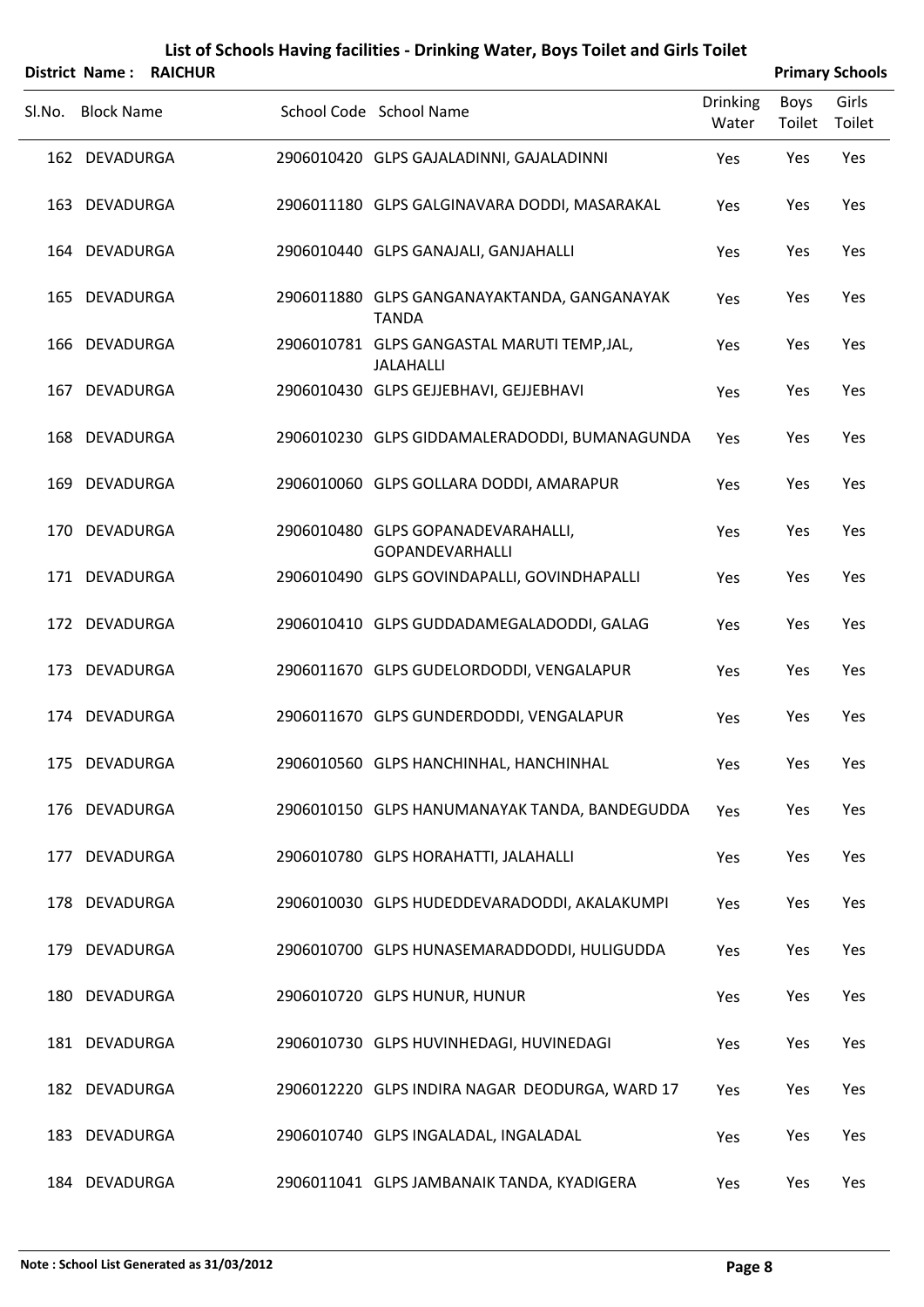|        | <b>District Name:</b> | <b>RAICHUR</b> |                                                      |                          |                | <b>Primary Schools</b> |
|--------|-----------------------|----------------|------------------------------------------------------|--------------------------|----------------|------------------------|
| SI.No. | <b>Block Name</b>     |                | School Code School Name                              | <b>Drinking</b><br>Water | Boys<br>Toilet | Girls<br>Toilet        |
|        | 185 DEVADURGA         |                | 2906010790 GLPS JAMBLADINNI, JAMBALADINNI            | Yes                      | Yes            | Yes                    |
|        | 186 DEVADURGA         |                | 2906010030 GLPS JAMPYAN DODDI, AKALAKUMPI            | Yes                      | Yes            | Yes                    |
|        | 187 DEVADURGA         |                | 2906011180 GLPS JANATA COLONY MASARKAL,<br>MASARAKAL | Yes                      | Yes            | Yes                    |
|        | 188 DEVADURGA         |                | 2906010781 GLPS JANATHA CALONY, JALAHALLI            | Yes                      | Yes            | Yes                    |
|        | 189 DEVADURGA         |                | 2906012100 GLPS JANATHA COLNY, WARD 5                | Yes                      | Yes            | Yes                    |
|        | 190 DEVADURGA         |                | 2906010121 GLPS JANESABNADODDI, ARKERA               | Yes                      | Yes            | Yes                    |
|        | 191 DEVADURGA         |                | 2906010121 GLPS JELLERDODDI, ARKERA                  | Yes                      | Yes            | Yes                    |
|        | 192 DEVADURGA         |                | 2906010800 GLPS JERBANDI, JARADABANDI                | Yes                      | Yes            | Yes                    |
|        | 193 DEVADURGA         |                | 2906010820 GLPS JINNAPUR, JINNAPUR                   | Yes                      | Yes            | Yes                    |
|        | 194 DEVADURGA         |                | 2906011041 GLPS JUNDANAYAK TANDA, KYADIGERA          | Yes                      | Yes            | Yes                    |
|        | 195 DEVADURGA         |                | 2906010840 GLPS JUTAMARDI, JUTMARDI                  | Yes                      | Yes            | Yes                    |
|        | 196 DEVADURGA         |                | 2906010122 GLPS K HANUMANTHRAYA NAGAR, ARKERA        | Yes                      | Yes            | Yes                    |
| 197    | DEVADURGA             |                | 2906011890 GLPS KACHAPUR, KACHAPUR                   | Yes                      | Yes            | Yes                    |
|        | 198 DEVADURGA         |                | 2906010230 GLPS KALAMGERIDODDI, BUMANAGUNDA          | Yes                      | Yes            | Yes                    |
|        | 199 DEVADURGA         |                | 2906012210 GLPS KALERDODDI, WARD 16                  | Yes                      | Yes            | Yes                    |
|        | 200 DEVADURGA         |                | 2906010890 GLPS KAMADAL, KAMADIHAL                   | Yes                      | Yes            | Yes                    |
|        | 201 DEVADURGA         |                | 2906010411 GLPS KAMBARADODDI, GALAG                  | Yes                      | Yes            | Yes                    |
|        | 202 DEVADURGA         |                | 2906010950 GLPS KAMPERADODDI, K.IRABAGERA            | Yes                      | Yes            | Yes                    |
|        | 203 DEVADURGA         |                | 2906010970 GLPS KARADIGUDDA, KARADIGUDDA(M)          | Yes                      | Yes            | Yes                    |
|        | 204 DEVADURGA         |                | 2906011100 GLPS KARADIGUDDA.R, MALLADAKAL            | Yes                      | Yes            | Yes                    |
|        | 205 DEVADURGA         |                | 2906011520 GLPS KARIMARADIDDI, SASAVIGERA            | Yes                      | Yes            | Yes                    |
|        | 206 DEVADURGA         |                | 2906010930 GLPS KARKIHALLI, KARKIHALLI               | Yes                      | Yes            | Yes                    |
|        | 207 DEVADURGA         |                | 2906011030 GLPS KARKIHALLI, KURKIHALLI               | Yes                      | Yes            | Yes                    |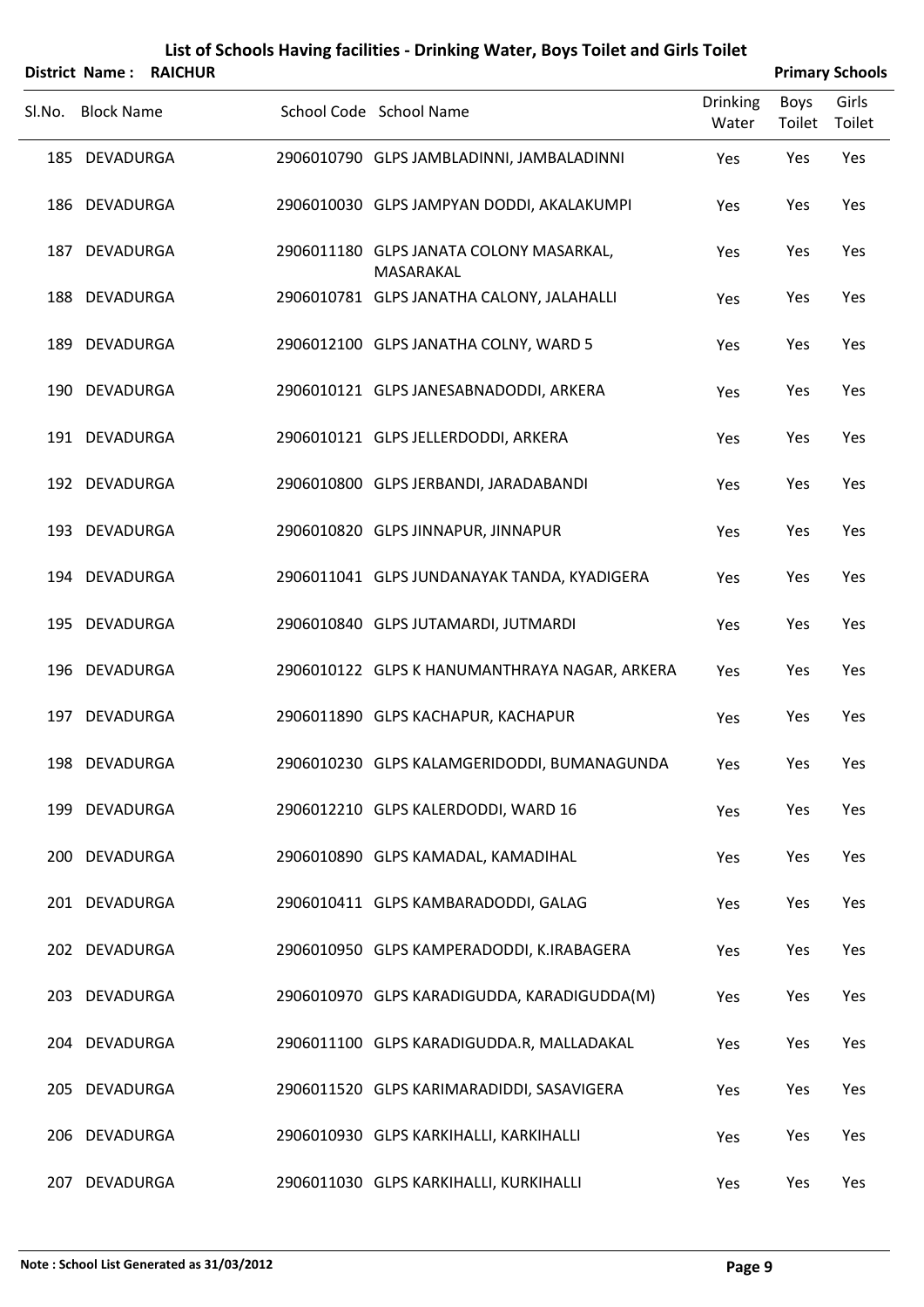|     | <b>District Name:</b> | <b>RAICHUR</b> | List of Schools Having facilities - Drinking Water, Boys Toilet and Girls Toilet |                 |        | <b>Primary Schools</b> |
|-----|-----------------------|----------------|----------------------------------------------------------------------------------|-----------------|--------|------------------------|
|     | Sl.No. Block Name     |                | School Code School Name                                                          | <b>Drinking</b> | Boys   | Girls                  |
|     |                       |                |                                                                                  | Water           | Toilet | Toilet                 |
| 208 | <b>DEVADURGA</b>      |                | 2906012230 GLPS KELAGIN KURLERADODDI, WARD 18                                    | Yes             | Yes    | Yes                    |
| 209 | DEVADURGA             |                | 2906010980 GLPS KOLUR, KOLUR                                                     | Yes             | Yes    | Yes                    |
| 210 | DEVADURGA             |                | 2906010990 GLPS KONACHAPPALI, KONACHAPPALI                                       | Yes             | Yes    | Yes                    |
|     | 211 DEVADURGA         |                | 2906010230 GLPS KONDALAVAR DODDI, BUMANAGUNDA                                    | Yes             | Yes    | Yes                    |
|     | 212 DEVADURGA         |                | 2906010920 GLPS KUNIKERDODDI, KAREGUDDA                                          | Yes             | Yes    | Yes                    |
|     | 213 DEVADURGA         |                | 2906011980 GLPS KURIYARA DODDI, KURIYARADODDI                                    | Yes             | Yes    | Yes                    |
|     | 214 DEVADURGA         |                | 2906010782 GLPS KURUBARADODDI BASAPUR, JALAHALLI                                 | Yes             | Yes    | Yes                    |
|     | 215 DEVADURGA         |                | 2906010700 GLPS KURUBARDODDI, HULIGUDDA                                          | Yes             | Yes    | Yes                    |
|     | 216 DEVADURGA         |                | 2906012220 GLPS KYADIGGERADODDI, WARD 17                                         | Yes             | Yes    | Yes                    |
| 217 | <b>DEVADURGA</b>      |                | 2906010200 GLPS MADAYYANAGADDI,<br>BHOGIRAMANAGUNDA                              | Yes             | Yes    | Yes                    |
|     | 218 DEVADURGA         |                | 2906010030 GLPS MAGIHOLADA DODDI, AKALAKUMPI                                     | Yes             | Yes    | Yes                    |
| 219 | DEVADURGA             |                | 2906010180 GLPS MAILAPUR DODDI, BEDARAGANEKAL                                    | Yes             | Yes    | Yes                    |
|     | 220 DEVADURGA         |                | 2906010950 GLPS MAJJGERADODDI, K.IRABAGERA                                       | Yes             | Yes    | Yes                    |
|     | 221 DEVADURGA         |                | 2906011110 GLPS MALAKMDINNI, MALKAMDINNI                                         | Yes             | Yes    | Yes                    |
|     | 222 DEVADURGA         |                | 2906010120 GLPS MALI GOUDER ONI ARAKERA, ARKERA                                  | Yes             | Yes    | Yes                    |
|     | 223 DEVADURGA         |                | 2906010410 GLPS MALIGOUDAR ONI GALAG, GALAG                                      | Yes             | Yes    | Yes                    |
|     | 224 DEVADURGA         |                | 2906011040 GLPS MALLAPUR TANDA, KYADIGERA                                        | Yes             | Yes    | Yes                    |
|     | 225 DEVADURGA         |                | 2906011150 GLPS MALLINAYAKANADODDI,<br>MALLINAYAKANADODDI                        | Yes             | Yes    | Yes                    |
|     | 226 DEVADURGA         |                | 2906011160 GLPS MANASAGAL, MANASAGAL                                             | Yes             | Yes    | Yes                    |
| 227 | <b>DEVADURGA</b>      |                | 2906011041 GLPS MANASHAPPANDODDI, KYADIGERA                                      | Yes             | Yes    | Yes                    |
| 228 | DEVADURGA             |                | 2906010950 GLPS MARKALWAR DODDI, K.IRABAGERA                                     | Yes             | Yes    | Yes                    |
| 229 | <b>DEVADURGA</b>      |                | 2906011040 GLPS MARUTHINAGAR, KYADIGERA                                          | Yes             | Yes    | Yes                    |
|     | 230 DEVADURGA         |                | 2906011200 GLPS MASIHAL, MASHIHAL                                                | Yes             | Yes    | Yes                    |

# **Note : School List Generated as 31/03/2012 Page 10**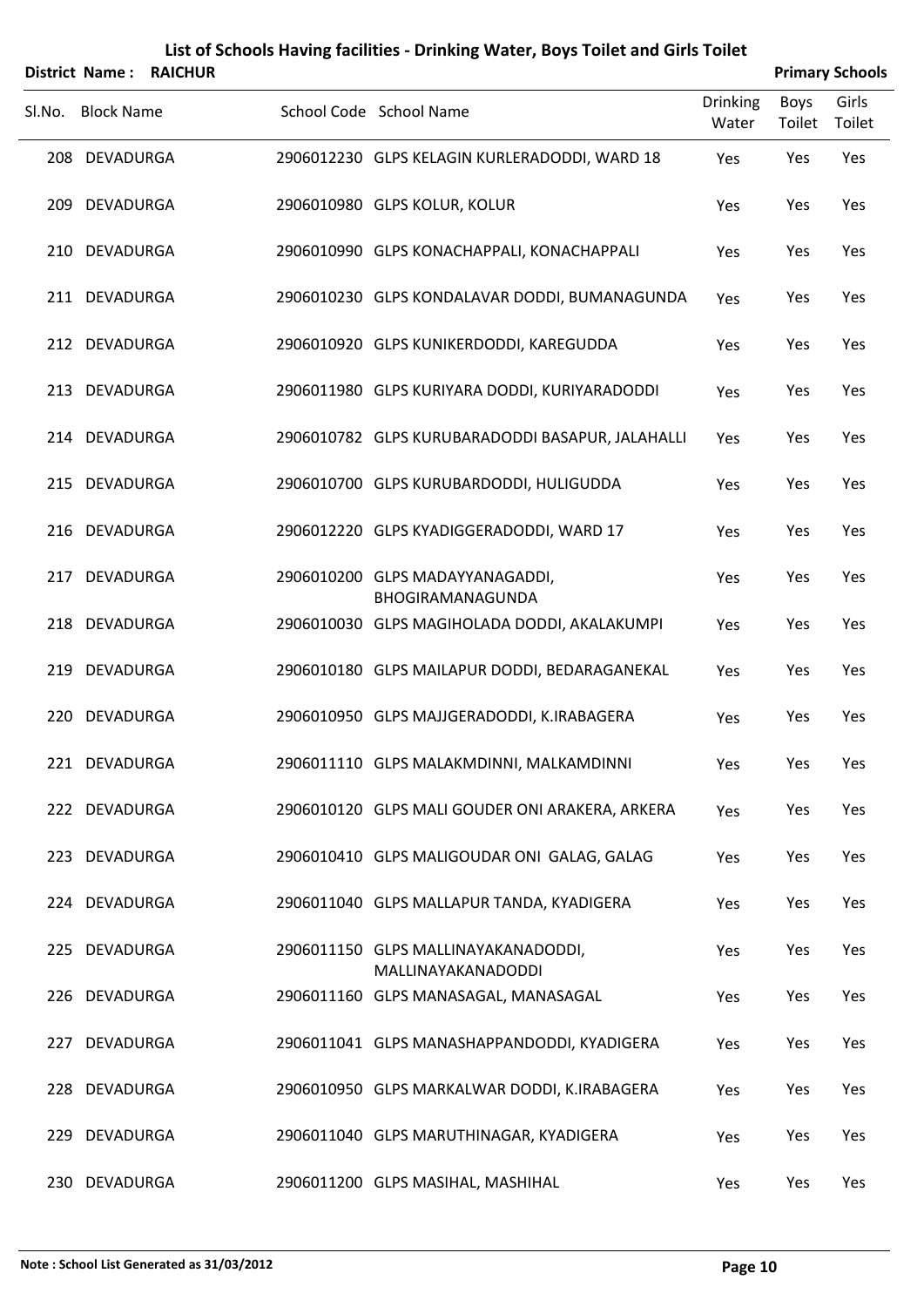|        | <b>District Name:</b> | <b>RAICHUR</b> |                                                           |                          |                       | <b>Primary Schools</b> |
|--------|-----------------------|----------------|-----------------------------------------------------------|--------------------------|-----------------------|------------------------|
| Sl.No. | <b>Block Name</b>     |                | School Code School Name                                   | <b>Drinking</b><br>Water | <b>Boys</b><br>Toilet | Girls<br>Toilet        |
|        | 231 DEVADURGA         |                | 2906010782 GLPS MASTERDODDI, JALAHALLI                    | Yes                      | Yes                   | Yes                    |
|        | 232 DEVADURGA         |                | 2906011220 GLPS MEDINAPUR, MEDINAPUR                      | Yes                      | Yes                   | Yes                    |
|        | 233 DEVADURGA         |                | 2906012230 GLPS MELINA KURLER DODDI, WARD 18              | Yes                      | Yes                   | Yes                    |
|        | 234 DEVADURGA         |                | 2906011230 GLPS MIYYAPUR, MIYAPUR                         | Yes                      | Yes                   | Yes                    |
|        | 235 DEVADURGA         |                | 2906010782 GLPS MUDALVARDODDI, JALAHALLI                  | Yes                      | Yes                   | Yes                    |
|        | 236 DEVADURGA         |                | 2906011250 GLPS MUDUGOT, MUDGOT                           | Yes                      | Yes                   | Yes                    |
|        | 237 DEVADURGA         |                | 2906010180 GLPS MUKANAYAK TANDA, BEDARAGANEKAL            | Yes                      | Yes                   | Yes                    |
|        | 238 DEVADURGA         |                | 2906011260 GLPS MUKKANHAL, MUKANHAL                       | Yes                      | Yes                   | Yes                    |
|        | 239 DEVADURGA         |                | 2906011270 GLPS MUNDARAGI TANDA, MUNDARAGI                | Yes                      | Yes                   | Yes                    |
|        | 240 DEVADURGA         |                | 2906010390 GLPS MYADARGOL, DONDAMBALI                     | Yes                      | Yes                   | Yes                    |
|        | 241 DEVADURGA         |                | 2906011320 GLPS NAGARAGUNDA, NAGARAGUNDA                  | Yes                      | Yes                   | Yes                    |
|        | 242 DEVADURGA         |                | 2906011330 GLPS NAGARAL, NAGARHAL                         | Yes                      | Yes                   | Yes                    |
| 243    | DEVADURGA             |                | 2906010100 GLPS NAMSENARADODDI, ANWAR                     | Yes                      | Yes                   | Yes                    |
|        | 244 DEVADURGA         |                | 2906012040 GLPS NARAYANNAYAK TANDA,<br>NARAYANNAYAK TANDA | Yes                      | Yes                   | Yes                    |
|        | 245 DEVADURGA         |                | 2906010121 GLPS NINGANDODDI, ARKERA                       | Yes                      | Yes                   | Yes                    |
|        | 246 DEVADURGA         |                | 2906011040 GLPS P.SITHAMMA THANDA, KYADIGERA              | Yes                      | Yes                   | Yes                    |
|        | 247 DEVADURGA         |                | 2906010050 GLPS PALAGUDDA, ALKOD                          | Yes                      | Yes                   | Yes                    |
|        | 248 DEVADURGA         |                | 2906012020 GLPS PAMARTHIDODDI, PAMARTHIDODDI              | Yes                      | Yes                   | Yes                    |
|        | 249 DEVADURGA         |                | 2906011430 GLPS PARAPUR, PARAPUR                          | Yes                      | Yes                   | Yes                    |
|        | 250 DEVADURGA         |                | 2906011440 GLPS PARATPUR, PARATHAPUR                      | Yes                      | Yes                   | Yes                    |
|        | 251 DEVADURGA         |                | 2906010120 GLPS PATARAGUDDA, ARKERA                       | Yes                      | Yes                   | Yes                    |
|        | 252 DEVADURGA         |                | 2906011010 GLPS PILIKAL, KOTHADODDI                       | Yes                      | Yes                   | Yes                    |
|        | 253 DEVADURGA         |                | 2906011010 GLPS PRIMARY PAYATI ONI, KOTHADODDI            | Yes                      | Yes                   | Yes                    |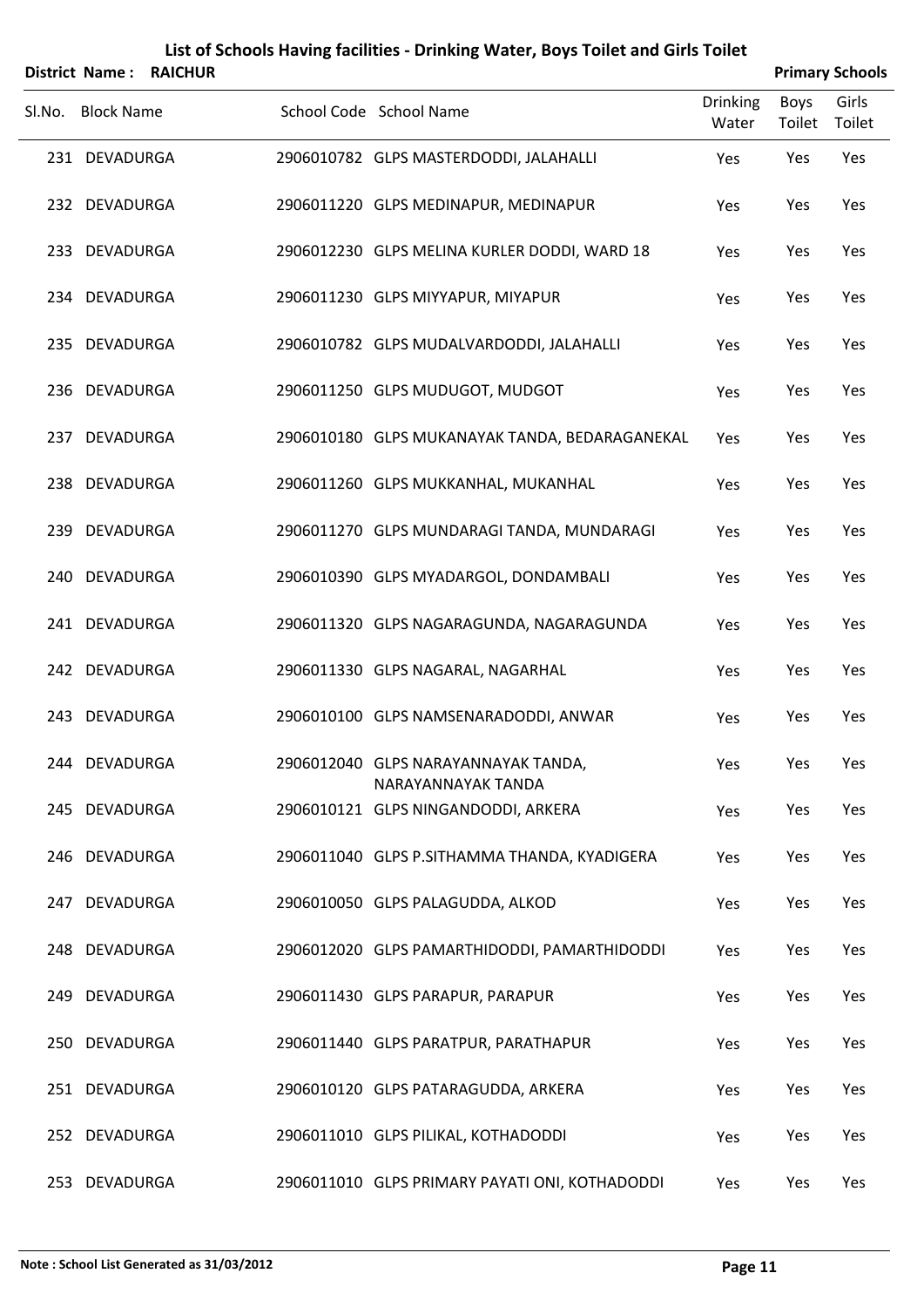|        | <b>District Name:</b> | <b>RAICHUR</b> |                                                                     |                          |                       | <b>Primary Schools</b> |
|--------|-----------------------|----------------|---------------------------------------------------------------------|--------------------------|-----------------------|------------------------|
| Sl.No. | <b>Block Name</b>     |                | School Code School Name                                             | <b>Drinking</b><br>Water | <b>Boys</b><br>Toilet | Girls<br>Toilet        |
|        | 254 DEVADURGA         |                | 2906010782 GLPS PUJARIDODDI, JALAHALLI                              | Yes                      | Yes                   | Yes                    |
|        | 255 DEVADURGA         |                | 2906011041 GLPS RAJEEVGANDHI NAGAR, KYADIGERA                       | Yes                      | Yes                   | Yes                    |
|        | 256 DEVADURGA         |                | 2906011830 GLPS REKALAMARADI, REKALAMARADI                          | Yes                      | Yes                   | Yes                    |
|        | 257 DEVADURGA         |                | 2906011500 GLPS SALIKYAPUR, SALKYAPUR                               | Yes                      | Yes                   | Yes                    |
|        | 258 DEVADURGA         |                | 2906010160 GLPS SAMPTRAYANADODDI, BASSAPUR                          | Yes                      | Yes                   | Yes                    |
|        | 259 DEVADURGA         |                | 2906011010 GLPS SANNABATTERDODDI, KOTHADODDI                        | Yes                      | Yes                   | Yes                    |
|        | 260 DEVADURGA         |                | 2906012020 GLPS SANNAPAMARTI DODDI,<br>PAMARTHIDODDI                | Yes                      | Yes                   | Yes                    |
|        | 261 DEVADURGA         |                | 2906011100 GLPS SAPTAGIRI MALADAKAL, MALLADAKAL                     | Yes                      | Yes                   | Yes                    |
|        | 262 DEVADURGA         |                | 2906011520 GLPS SASVIGERA TANDA, SASAVIGERA                         | Yes                      | Yes                   | Yes                    |
|        | 263 DEVADURGA         |                | 2906011041 GLPS SAVALA TANDA, KYADIGERA                             | Yes                      | Yes                   | Yes                    |
|        | 264 DEVADURGA         |                | 2906011010 GLPS SAVLA CAMP, KOTHADODDI                              | Yes                      | Yes                   | Yes                    |
|        | 265 DEVADURGA         |                | 2906011670 GLPS SEEMIDODDI, VENGALAPUR                              | Yes                      | Yes                   | Yes                    |
| 266    | DEVADURGA             |                | 2906011530 GLPS SHAKHAPUR, SHAKAPUR                                 | Yes                      | Yes                   | Yes                    |
|        | 267 DEVADURGA         |                | 2906011000 GLPS SHANTHINAGAR KOPPARA, KOPPARA                       | Yes                      | Yes                   | Yes                    |
|        | 268 DEVADURGA         |                | 2906011900 GLPS SHINGERIDODDI, SINGERIDODDI                         | Yes                      | Yes                   | Yes                    |
|        | 269 DEVADURGA         |                | 2906010781 GLPS SHIVANGERI DODDI, JALAHALLI,<br><b>JALAHALLI</b>    | Yes                      | Yes                   | Yes                    |
|        | 270 DEVADURGA         |                | 2906011560 GLPS SHIVANGI, SHIVANGI                                  | Yes                      | Yes                   | Yes                    |
|        | 271 DEVADURGA         |                | 2906011950 GLPS SHYANERDODDI, SHYANER DODDI                         | Yes                      | Yes                   | Yes                    |
|        | 272 DEVADURGA         |                | 2906012200 GLPS SIPATTAGERI COLONY DEODUR, WARD<br>15               | Yes                      | Yes                   | Yes                    |
|        | 273 DEVADURGA         |                | 2906012000 GLPS SITHARAMNAYAK TANDA, SITHARAM<br><b>NAYAK TANDA</b> | Yes                      | Yes                   | Yes                    |
|        | 274 DEVADURGA         |                | 2906012120 GLPS SOMAKARDODDI DEVADUGA, WARD 7                       | Yes                      | Yes                   | Yes                    |
|        | 275 DEVADURGA         |                | 2906010920 GLPS SOMALAPUR, KAREGUDDA                                | Yes                      | Yes                   | Yes                    |
|        | 276 DEVADURGA         |                | 2906011580 GLPS SUGURAL, SUGURHAL                                   | Yes                      | Yes                   | Yes                    |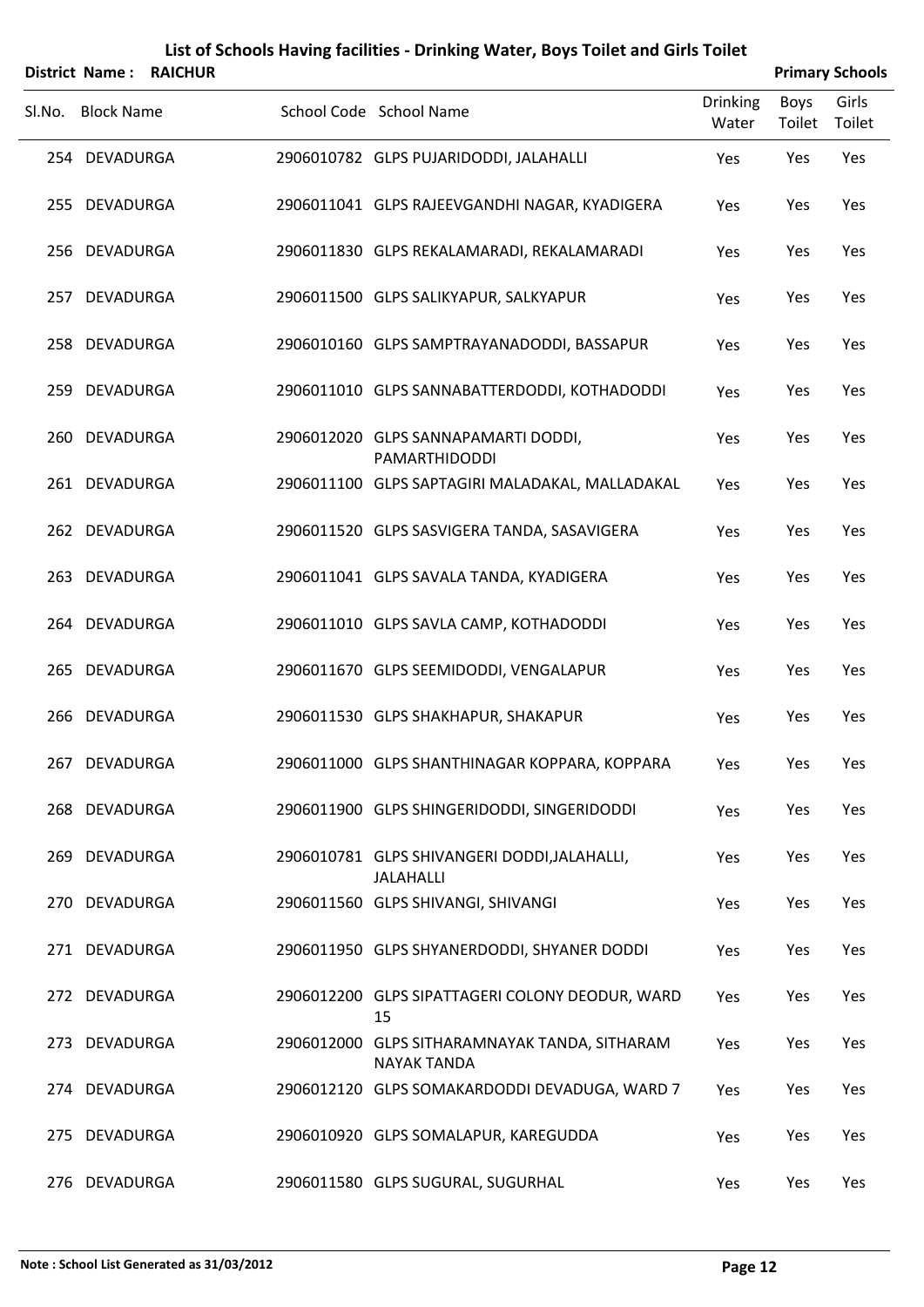|        | <b>District Name:</b> | <b>RAICHUR</b> |                                                              |                          |                | <b>Primary Schools</b> |
|--------|-----------------------|----------------|--------------------------------------------------------------|--------------------------|----------------|------------------------|
| SI.No. | <b>Block Name</b>     |                | School Code School Name                                      | <b>Drinking</b><br>Water | Boys<br>Toilet | Girls<br>Toilet        |
|        | 277 DEVADURGA         |                | 2906011600 GLPS SUNNADAKAL, SUNNADAKAL                       | Yes                      | Yes            | Yes                    |
|        | 278 DEVADURGA         |                | 2906011510 GLPS SURYANAYAKANA TANDA, SAMUDRA                 | Yes                      | Yes            | Yes                    |
| 279    | <b>DEVADURGA</b>      |                | 2906010781 GLPS TALWAR ONI JALHALLI, JALAHALLI               | Yes                      | Yes            | Yes                    |
|        | 280 DEVADURGA         |                | 2906011620 GLPS TEGGIHAL, TEGGIHAL                           | Yes                      | Yes            | Yes                    |
|        | 281 DEVADURGA         |                | 2906010410 GLPS THIMMAPUR DODDI, GALAG                       | Yes                      | Yes            | Yes                    |
|        | 282 DEVADURGA         |                | 2906011940 GLPS TINTINI BRIDGE, TINTINI BRIDGE               | Yes                      | Yes            | Yes                    |
| 283    | DEVADURGA             |                | 2906010700 GLPS TOLADAKERI, HULIGUDDA                        | Yes                      | Yes            | Yes                    |
|        | 284 DEVADURGA         |                | 2906010950 GLPS TUGLER DODDI, K.IRABAGERA                    | Yes                      | Yes            | Yes                    |
| 285    | DEVADURGA             |                | 2906011041 GLPS TUMMANA MARADI, KYADIGERA                    | Yes                      | Yes            | Yes                    |
|        | 286 DEVADURGA         |                | 2906011870 GLPS ULAKBANDI, ULAKBANDI TANDA                   | Yes                      | Yes            | Yes                    |
| 287    | <b>DEVADURGA</b>      |                | 2906010400 GLPS URDU GABBUR, GABBUR                          | Yes                      | Yes            | Yes                    |
| 288    | <b>DEVADURGA</b>      |                | 2906012190 GLPS URDU GOURAMPET, WARD 14                      | Yes                      | Yes            | Yes                    |
| 289    | <b>DEVADURGA</b>      |                | 2906011100 GLPS URDU MALADKAL, MALLADAKAL                    | Yes                      | Yes            | Yes                    |
|        | 290 DEVADURGA         |                | 2906011180 GLPS URDU MASARKAL, MASARAKAL                     | Yes                      | Yes            | Yes                    |
|        | 291 DEVADURGA         |                | 2906011480 GLPS URDU RMDURGA, RAMADURGA                      | Yes                      | Yes            | Yes                    |
|        | 292 DEVADURGA         |                | 2906011660 GLPS VEERAGOT, VEERGOT                            | Yes                      | Yes            | Yes                    |
|        | 293 DEVADURGA         |                | 2906011680 GLPS WAGADAMBALI, WAGADAMBALI                     | Yes                      | Yes            | Yes                    |
|        | 294 DEVADURGA         |                | 2906011990 GLPS WATCHNAYAK TANDA, WATCHNAYAK<br><b>TANDA</b> | Yes                      | Yes            | Yes                    |
|        | 295 DEVADURGA         |                | 2906012170 GLPS YALLALINGA COLONY DEODURGA (N,<br>WARD 12    | Yes                      | Yes            | Yes                    |
|        | 296 DEVADURGA         |                | 2906011960 GLPS YALLAMMANADODDI,<br>YALLAMMANADODDI          | Yes                      | Yes            | Yes                    |
|        | 297 DEVADURGA         |                | 2906011860 GLPS YAMANHAL, YAMANHAL                           | Yes                      | Yes            | Yes                    |
|        | 298 DEVADURGA         |                | 2906011720 GLPS YARAGUDDA, YERAGUDDA                         | Yes                      | Yes            | Yes                    |
|        | 299 DEVADURGA         |                | 2906011740 GLPS YARAMARAS DODDI, YERMARS                     | Yes                      | Yes            | Yes                    |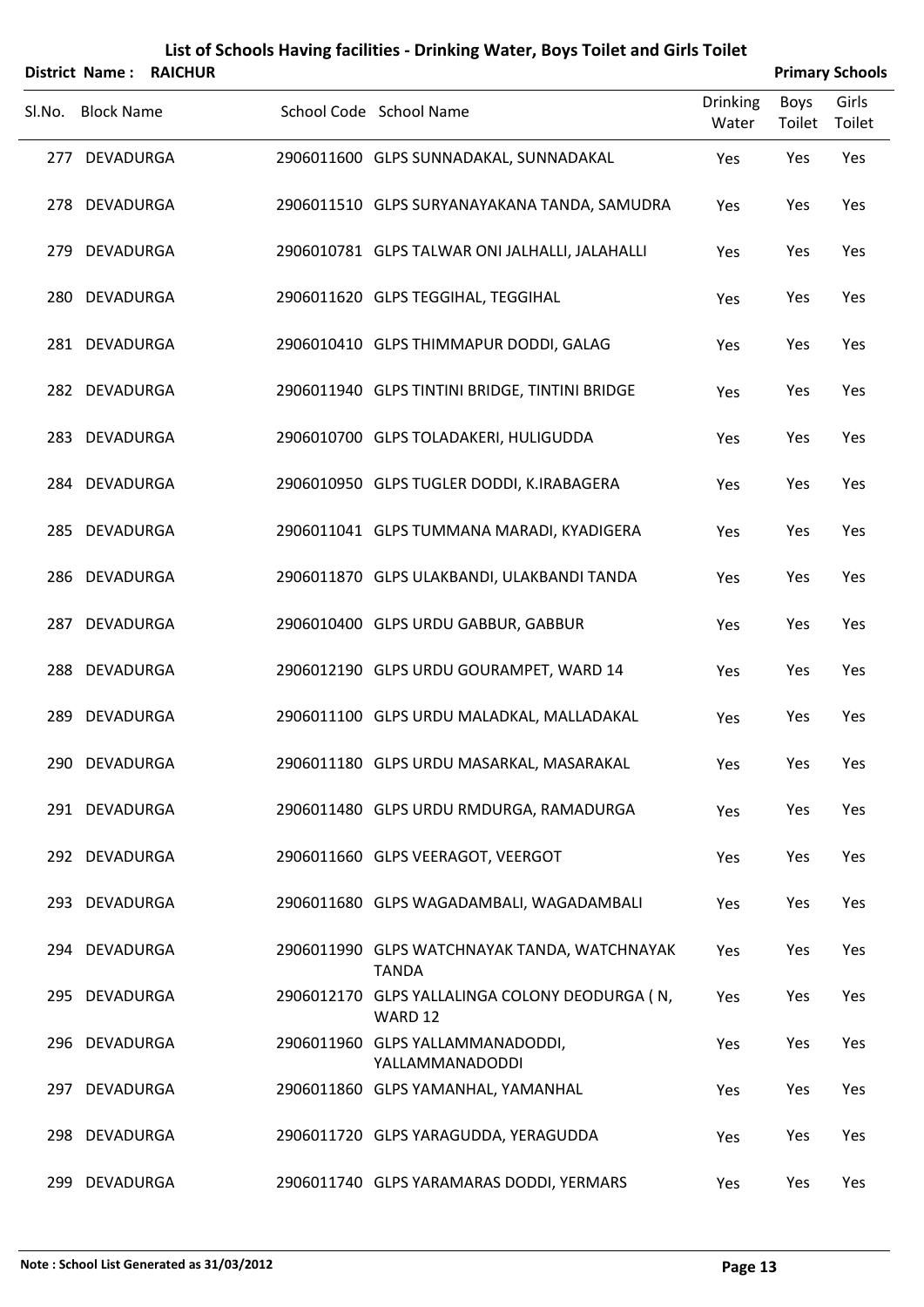|        |                   | District Name: RAICHUR |                                                                 |                          |                | <b>Primary Schools</b> |
|--------|-------------------|------------------------|-----------------------------------------------------------------|--------------------------|----------------|------------------------|
| Sl.No. | <b>Block Name</b> |                        | School Code School Name                                         | <b>Drinking</b><br>Water | Boys<br>Toilet | Girls<br>Toilet        |
|        | 300 DEVADURGA     |                        | 2906010120 GMHPS ARKERA, ARKERA                                 | Yes                      | Yes            | Yes                    |
|        | 301 DEVADURGA     |                        | 2906010180 GMHPS BENDAR GANEKAL,<br>BEDARAGANEKAL               | Yes                      | Yes            | Yes                    |
|        | 302 DEVADURGA     |                        | 2906010780 GMHPS BOYS JALAHALLI, JALAHALLI                      | Yes                      | Yes            | Yes                    |
|        | 303 DEVADURGA     |                        | 2906010400 GMHPS GABBUR, GABBUR                                 | Yes                      | Yes            | Yes                    |
| 304    | DEVADURGA         |                        | 2906010410 GMHPS GALAG, GALAG                                   | Yes                      | Yes            | Yes                    |
|        | 305 DEVADURGA     |                        | 2906011000 GMHPS KOPPARA, KOPPARA                               | Yes                      | Yes            | Yes                    |
| 306    | DEVADURGA         |                        | 2906011100 GMHPS MALADAKAL, MALLADAKAL                          | Yes                      | Yes            | Yes                    |
|        | 307 DEVADURGA     |                        | 2906011180 GMHPS MASARAKAL, MASARAKAL                           | Yes                      | Yes            | Yes                    |
| 308    | DEVADURGA         |                        | 2906011480 GMHPS RMADURGA, RAMADURGA                            | Yes                      | Yes            | Yes                    |
| 309    | DEVADURGA         |                        | 2906012110 GOVT HP SCHOOL GALLERDODDI, WARD 6                   | Yes                      | Yes            | Yes                    |
|        | 310 DEVADURGA     |                        | 2906012190 GOVT HPS PATIL ONI DEVDURGA, WARD 14                 | Yes                      | Yes            | Yes                    |
|        | 311 DEVADURGA     |                        | 2906011770 GOVT LPS ELIGERDODDI, IRABAGERA.(K)                  | Yes                      | Yes            | Yes                    |
|        | 312 DEVADURGA     |                        | 2906012060 GOVT. CENTRAL HPS SCH. DEODURGA,<br>WARD 1           | Yes                      | Yes            | Yes                    |
|        | 313 DEVADURGA     |                        | 2906010180 GULPS B GANEKAL, BEDARAGANEKAL                       | Yes                      | Yes            | Yes                    |
|        | 314 DEVADURGA     |                        | 2906012100 KASUTHURI BA GANDI BALIKA, WARD 5                    | Yes                      | Yes            | Yes                    |
|        | 315 DEVADURGA     |                        | 2906010411 LPS GALAG TANDA, GALAG                               | Yes                      | Yes            | Yes                    |
|        | 316 DEVADURGA     |                        | 2906010400 LPS JANATHA COLONY GABBUR, GABBUR                    | Yes                      | Yes            | Yes                    |
| 317    | DEVADURGA         |                        | 2906010950 LPS KWARERDODDI, K.IRABAGERA                         | Yes                      | Yes            | Yes                    |
|        | 318 DEVADURGA     |                        | 2906012210 LPS MUTLARDODDI, WARD 16                             | Yes                      | Yes            | Yes                    |
| 319    | DEVADURGA         |                        | 2906010411 LPS URDU GALAG, GALAG                                | Yes                      | Yes            | Yes                    |
|        | 320 DEVADURGA     |                        | 2906010366 YARERA DODDI, DEVADURGA(RURAL)                       | Yes                      | Yes            | Yes                    |
|        | 321 LINGASUGUR    |                        | 2906051090 GLPS KOMALAPUR, KOMALAPUR                            | Yes                      | Yes            | Yes                    |
|        | 322 LINGASUGUR    |                        | 2906052310 ADARSHA VIDYALAYA (RMSA) LINGASUGUR,<br>LINGSUGUR 16 | Yes                      | Yes            | Yes                    |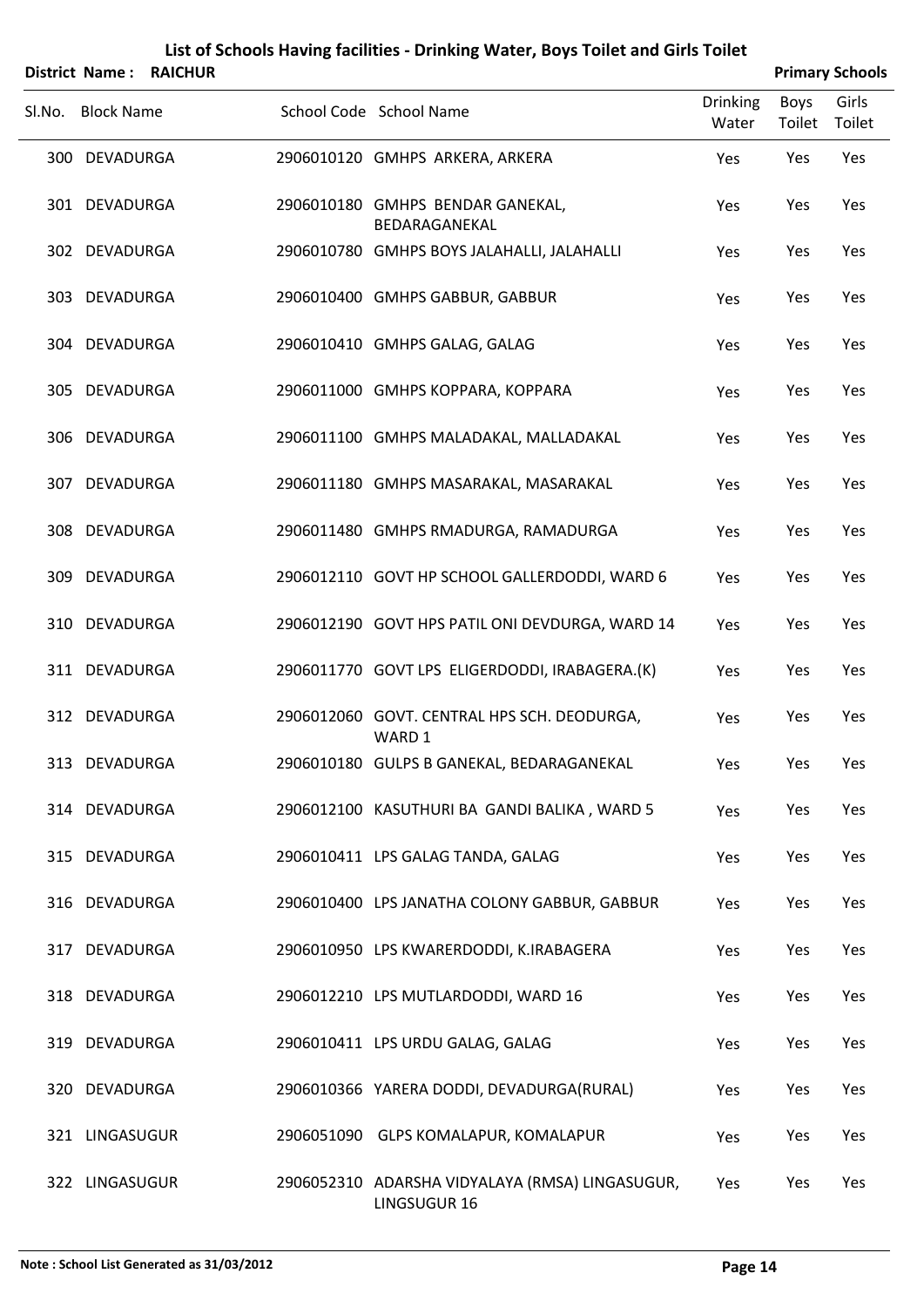|        | <b>District Name:</b> | <b>RAICHUR</b> |                                                 |                          |                       | <b>Primary Schools</b> |
|--------|-----------------------|----------------|-------------------------------------------------|--------------------------|-----------------------|------------------------|
| SI.No. | <b>Block Name</b>     |                | School Code School Name                         | <b>Drinking</b><br>Water | <b>Boys</b><br>Toilet | Girls<br>Toilet        |
|        | 323 LINGASUGUR        |                | 2906051270 BOMBYARA DODDI, MEDIKINHAL           | Yes                      | Yes                   | Yes                    |
|        | 324 LINGASUGUR        |                | 2906050080 G.URDU, BRANCH ANAHOSUR, ANAHOSUR    | Yes                      | Yes                   | Yes                    |
|        | 325 LINGASUGUR        |                | 2906050640 G.URDU.HPS, GURUGUNTA, GURAGUNTA     | Yes                      | Yes                   | Yes                    |
|        | 326 LINGASUGUR        |                | 2906051230 GHPS DHANAGAWADI MASKI, MASKI        | Yes                      | Yes                   | Yes                    |
|        | 327 LINGASUGUR        |                | 2906050600 GHPS GUDDADANHAL, GUDADANHAL         | Yes                      | Yes                   | Yes                    |
|        | 328 LINGASUGUR        |                | 2906051230 GHPS URDU BOYS MASKI, MASKI          | Yes                      | Yes                   | Yes                    |
|        | 329 LINGASUGUR        |                | 2906050010 GHPS ADAPUR, ADAPUR                  | Yes                      | Yes                   | Yes                    |
|        | 330 LINGASUGUR        |                | 2906050020 GHPS ADAVIBHAVI K, ADAVIBHAVI        | Yes                      | Yes                   | Yes                    |
|        | 331 LINGASUGUR        |                | 2906050020 GHPS ADAVIBHAVI TANDA, ADAVIBHAVI    | Yes                      | Yes                   | Yes                    |
|        | 332 LINGASUGUR        |                | 2906050030 GHPS ADAVIBHAVI, ADAVIBHAVI.(MUDUGAL | Yes                      | Yes                   | Yes                    |
|        | 333 LINGASUGUR        |                | 2906050050 GHPS AIDABHAVI, AIDABHAVI            | Yes                      | Yes                   | Yes                    |
|        | 334 LINGASUGUR        |                | 2906050040 GHPS AIDANHAL, AIDNHAL               | Yes                      | Yes                   | Yes                    |
|        | 335 LINGASUGUR        |                | 2906050060 GHPS AMADIHAL, AMDIHAL               | Yes                      | Yes                   | Yes                    |
|        | 336 LINGASUGUR        |                | 2906050090 GHPS ANKANHAL UPANAL, ANAKANHAL      | Yes                      | Yes                   | Yes                    |
|        | 337 LINGASUGUR        |                | 2906050100 GHPS ANKUSHADODDI, ANKUSHADODDI      | Yes                      | Yes                   | Yes                    |
|        | 338 LINGASUGUR        |                | 2906050130 GHPS ANWARI, ANWAR                   | Yes                      | Yes                   | Yes                    |
|        | 339 LINGASUGUR        |                | 2906050150 GHPS ASHIHAL TANDA, ASHIHAL          | Yes                      | Yes                   | Yes                    |
|        | 340 LINGASUGUR        |                | 2906050200 GHPS BANDEBHAVI, BANDEBHAVI          | Yes                      | Yes                   | Yes                    |
|        | 341 LINGASUGUR        |                | 2906050220 GHPS BANNIGOL, BANNIGOL              | Yes                      | Yes                   | Yes                    |
|        | 342 LINGASUGUR        |                | 2906050190 GHPS BAYYAPUR, BAIYAPUR              | Yes                      | Yes                   | Yes                    |
|        | 343 LINGASUGUR        |                | 2906050290 GHPS BENDONI, BENDONA                | Yes                      | Yes                   | Yes                    |
|        | 344 LINGASUGUR        |                | 2906050320 GHPS BHUPUR, BHUPUR                  | Yes                      | Yes                   | Yes                    |
|        | 345 LINGASUGUR        |                | 2906050350 GHPS BUDDINNI.S, BUDDINNI            | Yes                      | Yes                   | Yes                    |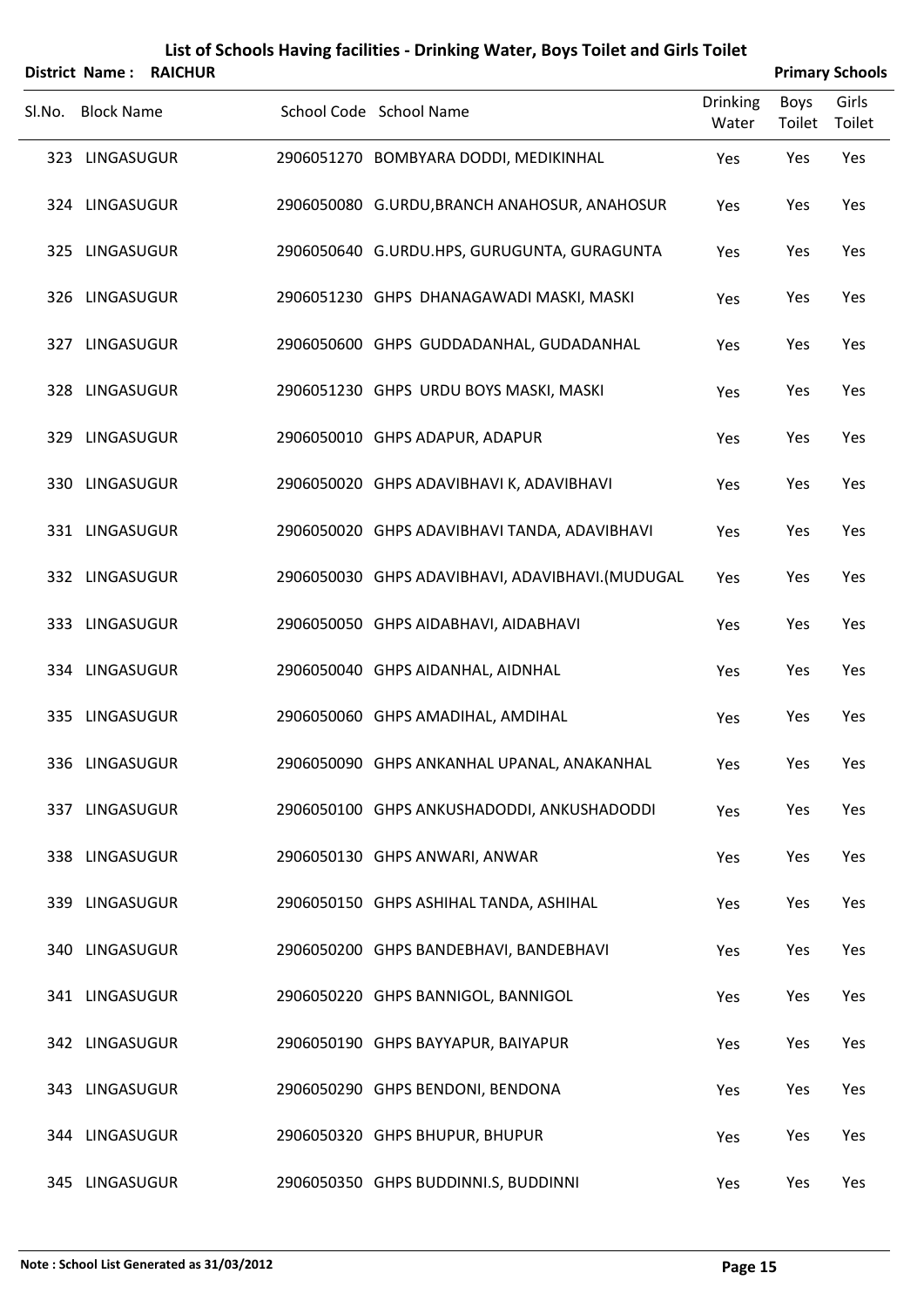|        | District Name:    | <b>RAICHUR</b> |                                                       |                          |                       | <b>Primary Schools</b> |
|--------|-------------------|----------------|-------------------------------------------------------|--------------------------|-----------------------|------------------------|
| Sl.No. | <b>Block Name</b> |                | School Code School Name                               | <b>Drinking</b><br>Water | <b>Boys</b><br>Toilet | Girls<br>Toilet        |
|        | 346 LINGASUGUR    |                | 2906051231 GHPS CENTER MASKI, MASKI                   | Yes                      | Yes                   | Yes                    |
|        | 347 LINGASUGUR    |                | 2906050360 GHPS CHATRA, CHATTAR                       | Yes                      | Yes                   | Yes                    |
|        | 348 LINGASUGUR    |                | 2906050390 GHPS CHIKKALEKKIHAL, CHIKKALEKKIHAL        | Yes                      | Yes                   | Yes                    |
|        | 349 LINGASUGUR    |                | 2906050420 GHPS CHIKKAYARADIHAL, CHIKKAYARADIHAL      | Yes                      | Yes                   | Yes                    |
|        | 350 LINGASUGUR    |                | 2906050430 GHPS CHITHAPUR, CHITHAPUR                  | Yes                      | Yes                   | Yes                    |
|        | 351 LINGASUGUR    |                | 2906050480 GHPS DEVARABHUPUR, DEVARABHUPUR            | Yes                      | Yes                   | Yes                    |
|        | 352 LINGASUGUR    |                | 2906050500 GHPS EACHANHAL, EACHANHAL                  | Yes                      | Yes                   | Yes                    |
|        | 353 LINGASUGUR    |                | 2906050520 GHPS GEJJALAGATTA, GEJJALAGATTA            | Yes                      | Yes                   | Yes                    |
|        | 354 LINGASUGUR    |                | 2906050641 GHPS GIRLS GURUGUNTA, GURAGUNTA            | Yes                      | Yes                   | Yes                    |
|        | 355 LINGASUGUR    |                | 2906050560 GHPS GONWAR, GONWAR                        | Yes                      | Yes                   | Yes                    |
|        | 356 LINGASUGUR    |                | 2906050570 GHPS GONWATALA TANDA, GONWATLA             | Yes                      | Yes                   | Yes                    |
|        | 357 LINGASUGUR    |                | 2906050580 GHPS GOREBAL TANDA, GOREBAL                | Yes                      | Yes                   | Yes                    |
|        | 358 LINGASUGUR    |                | 2906050580 GHPS GOREBAL, GOREBAL                      | Yes                      | Yes                   | Yes                    |
|        | 359 LINGASUGUR    |                | 2906050590 GHPS GOUDUR, GOUDUR                        | Yes                      | Yes                   | Yes                    |
|        | 360 LINGASUGUR    |                | 2906050610 GHPS GUDIHAL, GUDIHAL                      | Yes                      | Yes                   | Yes                    |
|        | 361 LINGASUGUR    |                | 2906050620 GHPS GUNDASAGAR, GUNDASAGAR                | Yes                      | Yes                   | Yes                    |
|        | 362 LINGASUGUR    |                | 2906050630 GHPS GUNTAGOL, GUNTAGOL                    | Yes                      | Yes                   | Yes                    |
|        | 363 LINGASUGUR    |                | 2906050650 GHPS HADAGALI, HADAGALI                    | Yes                      | Yes                   | Yes                    |
|        | 364 LINGASUGUR    |                | 2906050660 GHPS HALABHAVI TANDA, HALABHAVI            | Yes                      | Yes                   | Yes                    |
|        | 365 LINGASUGUR    |                | 2906050660 GHPS HALABHAVI, HALABHAVI                  | Yes                      | Yes                   | Yes                    |
|        | 366 LINGASUGUR    |                | 2906051330 GHPS HALEPET MUDUGAL, MUDUGAL              | Yes                      | Yes                   | Yes                    |
|        | 367 LINGASUGUR    |                | 2906050670 GHPS HALKAVATAGI, HALAKAWATAGI             | Yes                      | Yes                   | Yes                    |
|        | 368 LINGASUGUR    |                | 2906050700 GHPS HANUMANAGUDDA,<br>HANUMANAGUDDA HOSUR | Yes                      | Yes                   | Yes                    |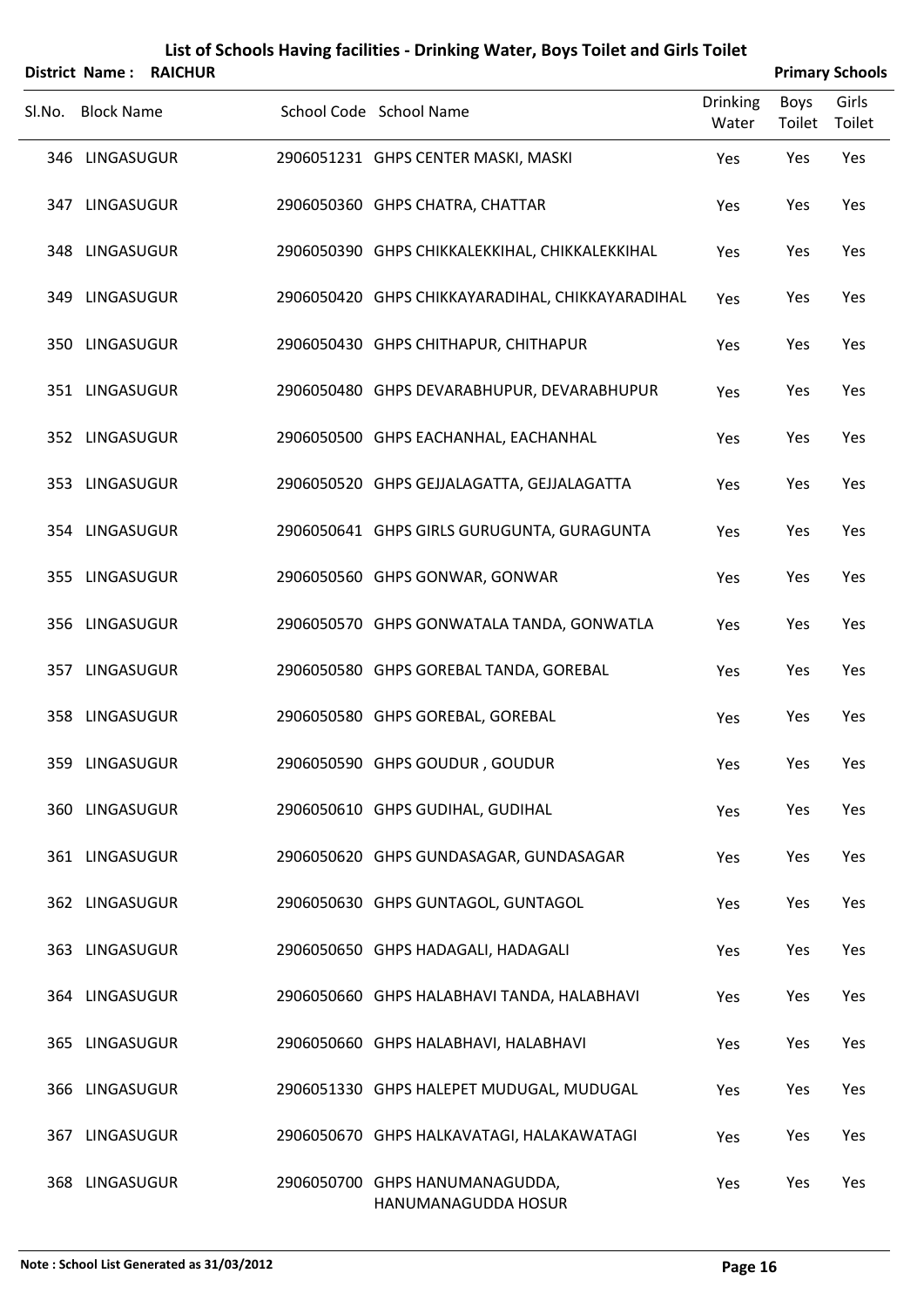|        | <b>District Name:</b> | <b>RAICHUR</b> |                                               |                          |                       | <b>Primary Schools</b> |
|--------|-----------------------|----------------|-----------------------------------------------|--------------------------|-----------------------|------------------------|
| Sl.No. | <b>Block Name</b>     |                | School Code School Name                       | <b>Drinking</b><br>Water | <b>Boys</b><br>Toilet | Girls<br>Toilet        |
|        | 369 LINGASUGUR        |                | 2906050680 GHPS HATTI VILLAGE, HATTI          | Yes                      | Yes                   | Yes                    |
|        | 370 LINGASUGUR        |                | 2906050770 GHPS HIREJAVOOR, HIREJAOORU        | Yes                      | Yes                   | Yes                    |
|        | 371 LINGASUGUR        |                | 2906050740 GHPS HIRENAGANUR, HIRENAGANUR      | Yes                      | Yes                   | Yes                    |
|        | 372 LINGASUGUR        |                | 2906050760 GHPS HIREUPPERI, HIREUPPERI        | Yes                      | Yes                   | Yes                    |
|        | 373 LINGASUGUR        |                | 2906050750 GHPS HIREYARADIHAL, HIREYARADIHAL  | Yes                      | Yes                   | Yes                    |
|        | 374 LINGASUGUR        |                | 2906051960 GHPS HONNAHALLI, HONNAHALLI        | Yes                      | Yes                   | Yes                    |
|        | 375 LINGASUGUR        |                | 2906050830 GHPS HUNAKUNTI, HUNAKUNTI          | Yes                      | Yes                   | Yes                    |
|        | 376 LINGASUGUR        |                | 2906050840 GHPS HUNUR, HUNUR                  | Yes                      | Yes                   | Yes                    |
|        | 377 LINGASUGUR        |                | 2906050780 GHPS HUVINABHAVI, HOOVINABHAVI     | Yes                      | Yes                   | Yes                    |
|        | 378 LINGASUGUR        |                | 2906050850 GHPS JAKKARAMADU TANDA, JAKKARMADU | Yes                      | Yes                   | Yes                    |
|        | 379 LINGASUGUR        |                | 2906050900 GHPS JULAGUDDA, JULGUDDA           | Yes                      | Yes                   | Yes                    |
|        | 380 LINGASUGUR        |                | 2906050930 GHPS KACHAPUR, KACHAPUR            | Yes                      | Yes                   | Yes                    |
|        | 381 LINGASUGUR        |                | 2906050970 GHPS KALAPUR, KALAPUR              | Yes                      | Yes                   | Yes                    |
|        | 382 LINGASUGUR        |                | 2906050990 GHPS KAMALADINNI, KAMALADINNI      | Yes                      | Yes                   | Yes                    |
|        | 383 LINGASUGUR        |                | 2906051020 GHPS KANASAVI, KANSAVI             | Yes                      | Yes                   | Yes                    |
|        | 384 LINGASUGUR        |                | 2906051000 GHPS KANNAL, KANNAL                | Yes                      | Yes                   | Yes                    |
|        | 385 LINGASUGUR        |                | 2906051050 GHPS KATAGAL, KATGAL               | Yes                      | Yes                   | Yes                    |
|        | 386 LINGASUGUR        |                | 2906051070 GHPS KHIRAWADAGI, KHIRWADAGI       | Yes                      | Yes                   | Yes                    |
|        | 387 LINGASUGUR        |                | 2906051330 GHPS KILLA MUDUGAL, MUDUGAL        | Yes                      | Yes                   | Yes                    |
|        | 388 LINGASUGUR        |                | 2906051230 GHPS KILLA, MASKI, MASKI           | Yes                      | Yes                   | Yes                    |
|        | 389 LINGASUGUR        |                | 2906051080 GHPS KILLARHATTI, KILLARHATTI      | Yes                      | Yes                   | Yes                    |
|        | 390 LINGASUGUR        |                | 2906051100 GHPS KOTA, KOTA                    | Yes                      | Yes                   | Yes                    |
|        | 391 LINGASUGUR        |                | 2906051160 GHPS MACHANUR, MACHANUR            | Yes                      | Yes                   | Yes                    |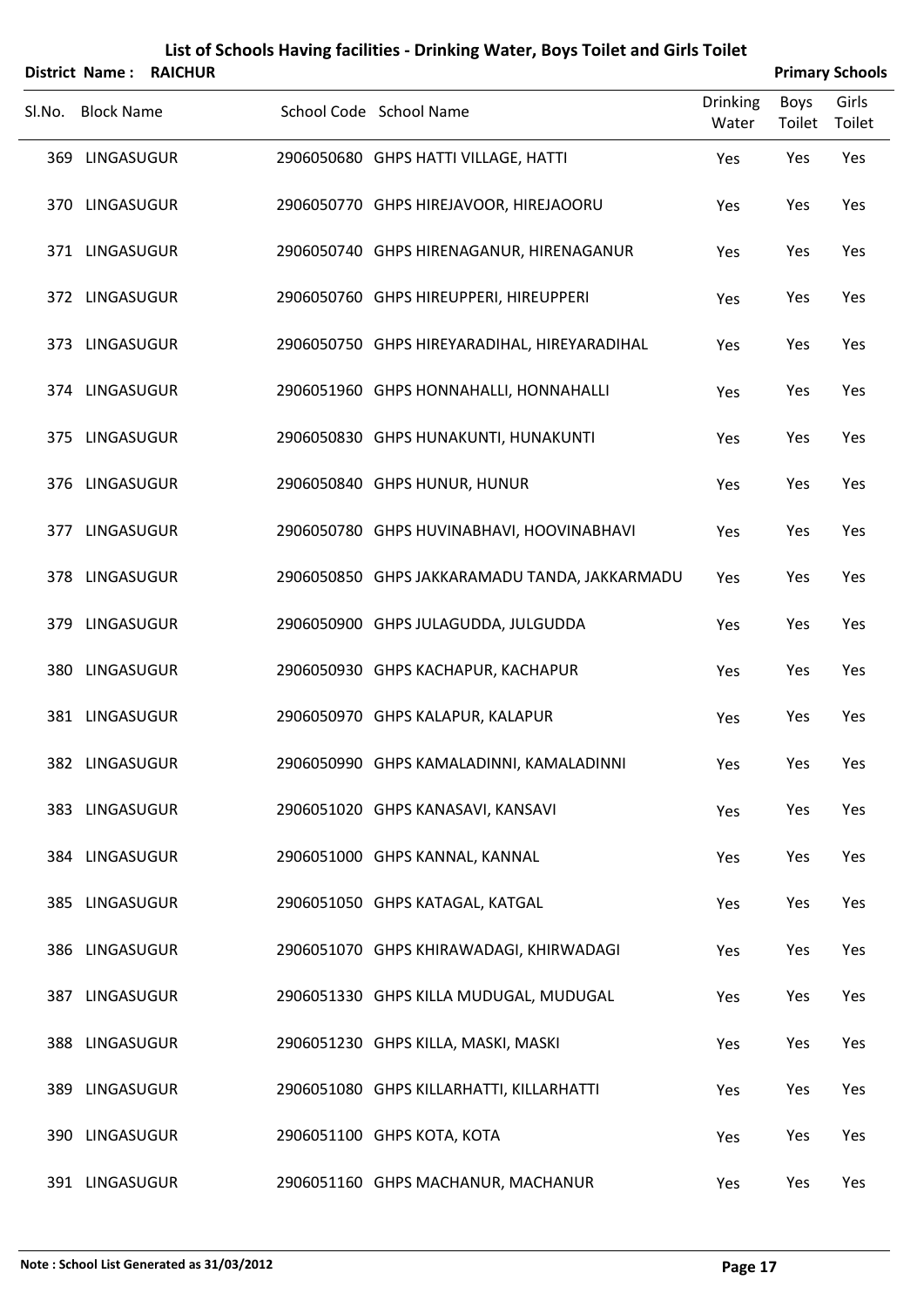|                   | <b>District Name: RAICHUR</b> |                                                         |                          |                | <b>Primary Schools</b> |
|-------------------|-------------------------------|---------------------------------------------------------|--------------------------|----------------|------------------------|
| Sl.No. Block Name |                               | School Code School Name                                 | <b>Drinking</b><br>Water | Boys<br>Toilet | Girls<br>Toilet        |
| 392 LINGASUGUR    |                               | 2906051320 GHPS MADALADINNI, MUDLADINNI                 | Yes                      | Yes            | Yes                    |
| 393 LINGASUGUR    |                               | 2906051170 GHPS MAKAPUR, MAKAPUR                        | Yes                      | Yes            | Yes                    |
| 394 LINGASUGUR    |                               | 2906051210 GHPS MARAGANTANHAL, MARAGANTANHAL            | Yes                      | Yes            | Yes                    |
| 395 LINGASUGUR    |                               | 2906051200 GHPS MARALADINNI, MARALADINNI                | Yes                      | Yes            | Yes                    |
| 396 LINGASUGUR    |                               | 2906051240 GHPS MATTUR, MATTUR                          | Yes                      | Yes            | Yes                    |
| 397 LINGASUGUR    |                               | 2906051250 GHPS MAVINABHAVI, MAVINABHAVI                | Yes                      | Yes            | Yes                    |
| 398 LINGASUGUR    |                               | 2906051270 GHPS MEDAKINHAL, MEDIKINHAL                  | Yes                      | Yes            | Yes                    |
| 399 LINGASUGUR    |                               | 2906051280 GHPS MEDINAPUR, MEDANAPUR                    | Yes                      | Yes            | Yes                    |
| 400 LINGASUGUR    |                               | 2906051300 GHPS MITTIKELLUR, MITTIKELLUR                | Yes                      | Yes            | Yes                    |
| 401 LINGASUGUR    |                               | 2906051330 GHPS MUDUGAL, MUDUGAL                        | Yes                      | Yes            | Yes                    |
| 402 LINGASUGUR    |                               | 2906051340 GHPS MUSLI KARALAKUNTA,<br>MUSALIKARALAKUNTA | Yes                      | Yes            | Yes                    |
| 403 LINGASUGUR    |                               | 2906051350 GHPS NAGALAPUR, NAGALAPUR                    | Yes                      | Yes            | Yes                    |
| 404 LINGASUGUR    |                               | 2906051370 GHPS NAGARBENCHI, NAGARBENCHI                | Yes                      | Yes            | Yes                    |
| 405 LINGASUGUR    |                               | 2906051390 GHPS NARAKALADINNI, NARAKALADINNI            | Yes                      | Yes            | Yes                    |
| 406 LINGASUGUR    |                               | 2906051230 GHPS NAYAKAWADI MASKI, MASKI                 | Yes                      | Yes            | Yes                    |
| 407 LINGASUGUR    |                               | 2906051400 GHPS NEERALAKERI, NEERALAKERA                | Yes                      | Yes            | Yes                    |
| 408 LINGASUGUR    |                               | 2906051410 GHPS NILOGAL, NILOGAL                        | Yes                      | Yes            | Yes                    |
| 409 LINGASUGUR    |                               | 2906051440 GHPS PAIDODDI, PAIDODDI                      | Yes                      | Yes            | Yes                    |
| 410 LINGASUGUR    |                               | 2906051480 GHPS PIKILIHAL, PIKLIHAL                     | Yes                      | Yes            | Yes                    |
| 411 LINGASUGUR    |                               | 2906051470 GHPS POOLBHAVI, POOLBHAVI                    | Yes                      | Yes            | Yes                    |
| 412 LINGASUGUR    |                               | 2906051230 GHPS PWD.MASKI, MASKI                        | Yes                      | Yes            | Yes                    |
| 413 LINGASUGUR    |                               | 2906051500 GHPS RAMATHANHAL, RAMATHANAL                 | Yes                      | Yes            | Yes                    |
| 414 LINGASUGUR    |                               | 2906051490 GHPS RAYADURGA, RAIDURGA                     | Yes                      | Yes            | Yes                    |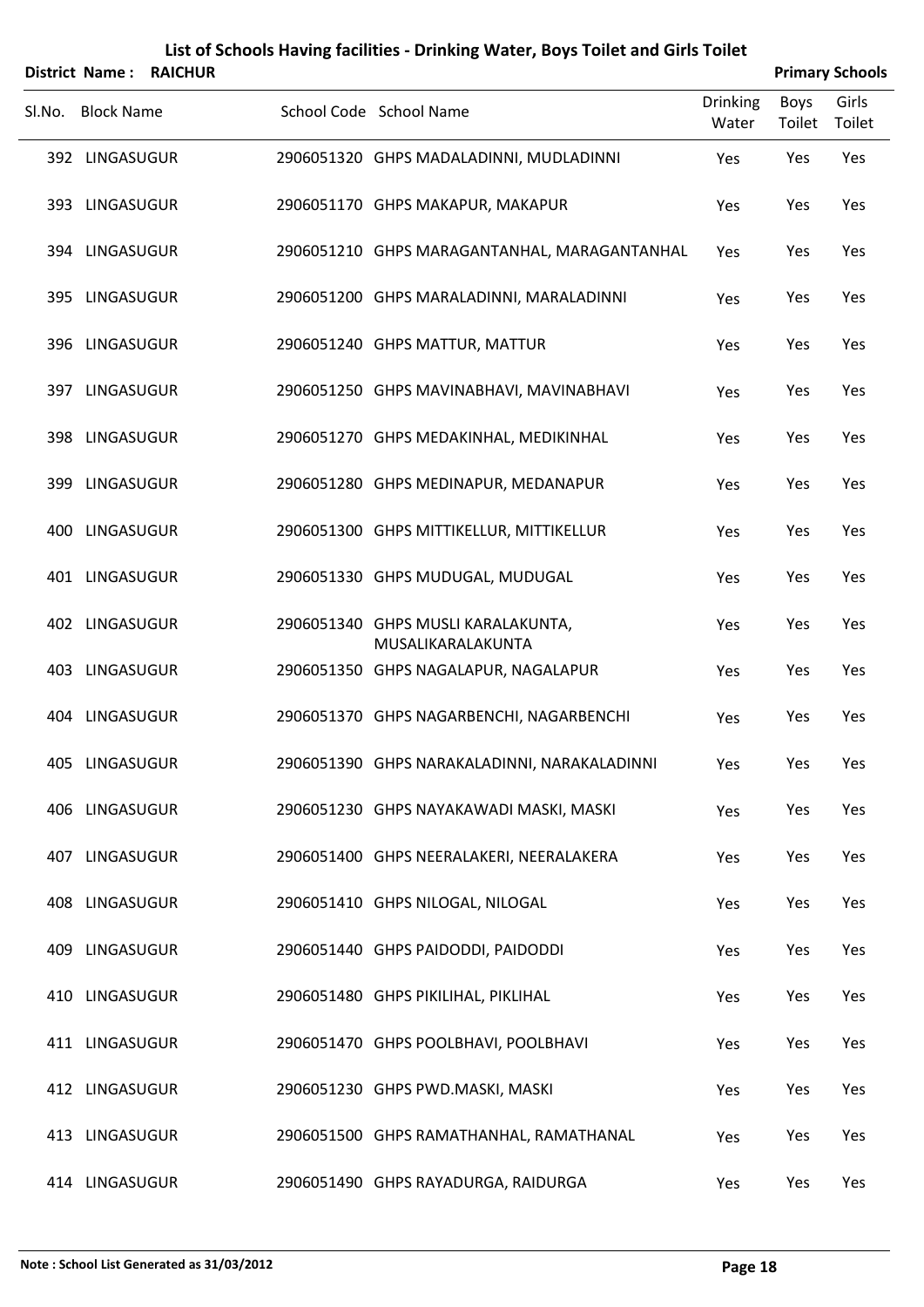|        |                   | <b>District Name: RAICHUR</b> |                                                            |                          |                       | <b>Primary Schools</b> |
|--------|-------------------|-------------------------------|------------------------------------------------------------|--------------------------|-----------------------|------------------------|
| Sl.No. | <b>Block Name</b> |                               | School Code School Name                                    | <b>Drinking</b><br>Water | <b>Boys</b><br>Toilet | Girls<br>Toilet        |
|        | 415 LINGASUGUR    |                               | 2906051530 GHPS RODALABANDA UKP, RODALABANDA               | Yes                      | Yes                   | Yes                    |
|        | 416 LINGASUGUR    |                               | 2906051530 GHPS ROUDALABANDA, RODALABANDA                  | Yes                      | Yes                   | Yes                    |
|        | 417 LINGASUGUR    |                               | 2906051540 GHPS SAJJALAGUDDA, SAJJALAGUDDA                 | Yes                      | Yes                   | Yes                    |
|        | 418 LINGASUGUR    |                               | 2906051560 GHPS SANTEKELLUR, SANTHIKELLUR                  | Yes                      | Yes                   | Yes                    |
|        | 419 LINGASUGUR    |                               | 2906051570 GHPS SARJAPUR, SARJAPUR                         | Yes                      | Yes                   | Yes                    |
|        | 420 LINGASUGUR    |                               | 2906051580 GHPS SHILAHALLI(TUGALI), SHILAHALLI             | Yes                      | Yes                   | Yes                    |
|        | 421 LINGASUGUR    |                               | 2906050681 GHPS TAMIL&TELAGU HATTI CAMP, HATTI             | Yes                      | Yes                   | Yes                    |
|        | 422 LINGASUGUR    |                               | 2906051640 GHPS TANAMANAKAL, TANMANKAL                     | Yes                      | Yes                   | Yes                    |
|        | 423 LINGASUGUR    |                               | 2906051680 GHPS TEETRHABHAVI, THIRTHABHAVI                 | Yes                      | Yes                   | Yes                    |
|        | 424 LINGASUGUR    |                               | 2906051630 GHPS THALEKHAN, TALEKAN                         | Yes                      | Yes                   | Yes                    |
|        | 425 LINGASUGUR    |                               | 2906051700 GHPS TONDIHAL, TONDIHAL                         | Yes                      | Yes                   | Yes                    |
|        | 426 LINGASUGUR    |                               | 2906051720 GHPS TUMMBALAGADDI, TUMBLAGADDI                 | Yes                      | Yes                   | Yes                    |
| 427    | <b>LINGASUGUR</b> |                               | 2906051790 GHPS ULIMESWAR, ULIMESWARA                      | Yes                      | Yes                   | Yes                    |
|        | 428 LINGASUGUR    |                               | 2906051760 GHPS UPPAR NANDIHAL, UPPAR NANDIHAL             | Yes                      | Yes                   | Yes                    |
|        | 429 LINGASUGUR    |                               | 2906051330 GHPS UPPARPET MUDUGAL, MUDUGAL                  | Yes                      | Yes                   | Yes                    |
|        | 430 LINGASUGUR    |                               | 2906051100 GHPS URDU KOTA, KOTA                            | Yes                      | Yes                   | Yes                    |
|        | 431 LINGASUGUR    |                               | 2906051330 GHPS VENKATARAYANPET MUDUGAL,<br><b>MUDUGAL</b> | Yes                      | Yes                   | Yes                    |
|        | 432 LINGASUGUR    |                               | 2906051830 GHPS VYAKARNHAL, VYAKARANHAL                    | Yes                      | Yes                   | Yes                    |
|        | 433 LINGASUGUR    |                               | 2906051890 GHPS YALAGATTI, YALAGATTA                       | Yes                      | Yes                   | Yes                    |
|        | 434 LINGASUGUR    |                               | 2906051920 GHPS YARADONA, YERDONA                          | Yes                      | Yes                   | Yes                    |
|        | 435 LINGASUGUR    |                               | 2906051930 GHPS YARAGODI, YARGODI                          | Yes                      | Yes                   | Yes                    |
|        | 436 LINGASUGUR    |                               | 2906051950 GHPS YARAJANTI, YERJANTHI                       | Yes                      | Yes                   | Yes                    |
|        | 437 LINGASUGUR    |                               | 2906051330 GHPS, URDU, MUDUGAL, MUDUGAL                    | Yes                      | Yes                   | Yes                    |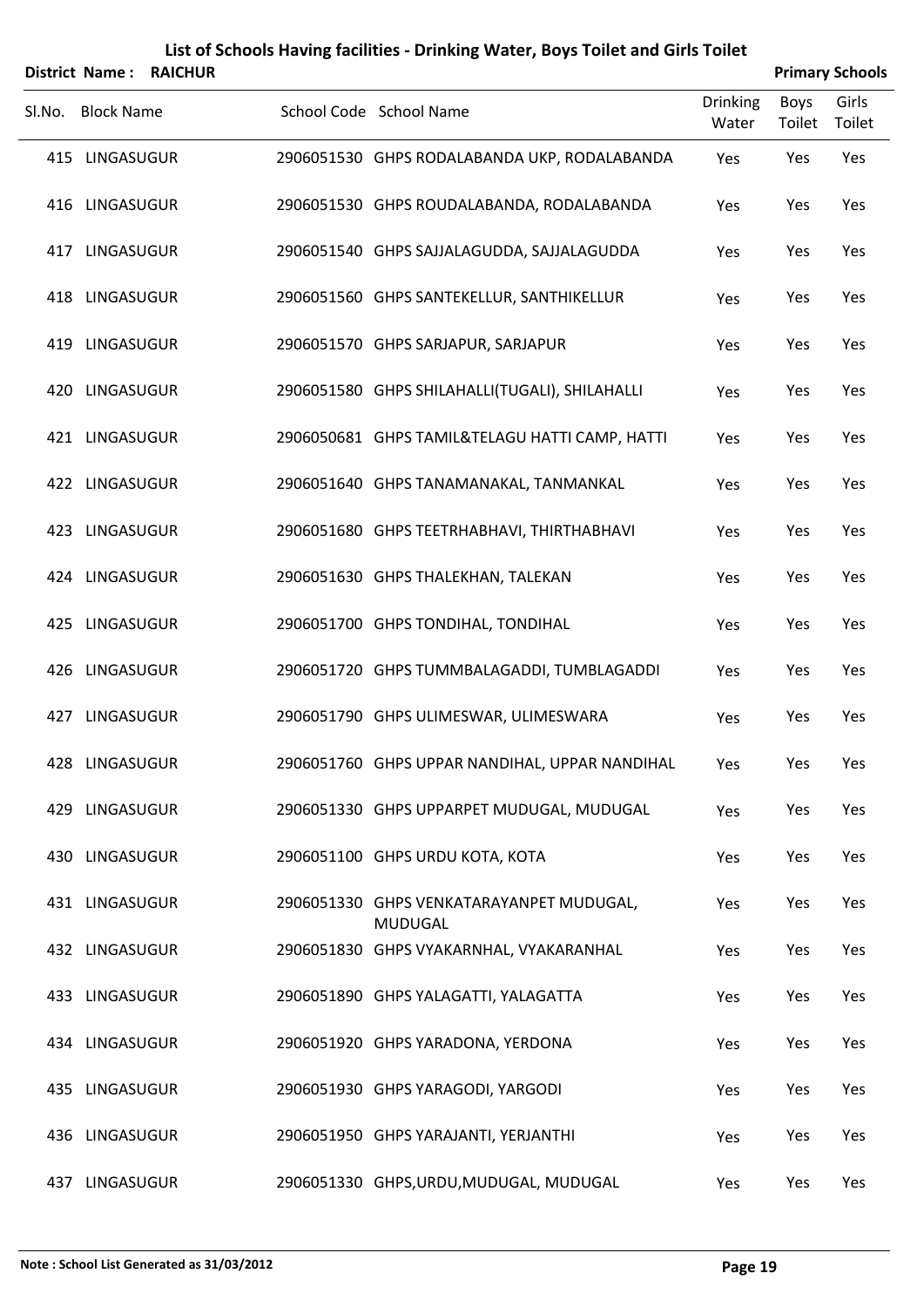|        | District Name:    | <b>RAICHUR</b> |                                                                |                          | <b>Primary Schools</b> |                 |
|--------|-------------------|----------------|----------------------------------------------------------------|--------------------------|------------------------|-----------------|
| SI.No. | <b>Block Name</b> |                | School Code School Name                                        | <b>Drinking</b><br>Water | <b>Boys</b><br>Toilet  | Girls<br>Toilet |
|        | 438 LINGASUGUR    |                | 2906051560 GHPS, URDU, SANTEKELLUR, SANTHIKELLUR               | Yes                      | Yes                    | Yes             |
|        | 439 LINGASUGUR    |                | 2906050370 GHS(UPGRADED RMSA) CHIKKAHESARUR,<br>CHIKKAHESARURU | Yes                      | Yes                    | Yes             |
|        | 440 LINGASUGUR    |                | 2906050920 GLPS JANGI RAMPUR TANDA, JUNGI<br><b>RAMPUR</b>     | Yes                      | Yes                    | Yes             |
|        | 441 LINGASUGUR    |                | 2906051260 GLPS MYDARHAL, MEDARHAL                             | Yes                      | Yes                    | Yes             |
|        | 442 LINGASUGUR    |                | 2906051630 GLPS Ramappana Tannda, TALEKAN                      | Yes                      | Yes                    | Yes             |
|        | 443 LINGASUGUR    |                | 2906050641 GLPS ABBASALIDODDI, GURAGUNTA                       | Yes                      | Yes                    | Yes             |
|        | 444 LINGASUGUR    |                | 2906050683 GLPS ABEDIKAR NAGAR HATTI, HATTI                    | Yes                      | Yes                    | Yes             |
|        | 445 LINGASUGUR    |                | 2906050050 GLPS AIDABHAVI DODDI, AIDABHAVI                     | Yes                      | Yes                    | Yes             |
|        | 446 LINGASUGUR    |                | 2906050070 GLPS AMARAWATHI, AMRAWATHI                          | Yes                      | Yes                    | Yes             |
|        | 447 LINGASUGUR    |                | 2906050681 GLPS AMRESWAR NAGAR V.CROSS, HATTI,<br><b>HATTI</b> | Yes                      | Yes                    | Yes             |
|        | 448 LINGASUGUR    |                | 2906050110 GLPS ANTARAGANGI TANDA,<br>ANTHARAGANGI(BIG)        | Yes                      | Yes                    | Yes             |
|        | 449 LINGASUGUR    |                | 2906050110 GLPS ANTHARAGANGI(BIG),<br>ANTHARAGANGI(BIG)        | Yes                      | Yes                    | Yes             |
|        | 450 LINGASUGUR    |                | 2906050140 GLPS ARYA BHOGAPUR, ARYABHOGAPUR                    | Yes                      | Yes                    | Yes             |
|        | 451 LINGASUGUR    |                | 2906050150 GLPS ASHIHAL, ASHIHAL                               | Yes                      | Yes                    | Yes             |
|        | 452 LINGASUGUR    |                | 2906050850 GLPS BABANAKATTI, JAKKARMADU                        | Yes                      | Yes                    | Yes             |
|        | 453 LINGASUGUR    |                | 2906051760 GLPS BAGADI TANDA, UPPAR NANDIHAL                   | Yes                      | Yes                    | Yes             |
|        | 454 LINGASUGUR    |                | 2906050170 GLPS BAGGALAGUDDA, BAGGALAGUDDA                     | Yes                      | Yes                    | Yes             |
|        | 455 LINGASUGUR    |                | 2906050180 GLPS BAILGUDDA, BAILGUDDA                           | Yes                      | Yes                    | Yes             |
|        | 456 LINGASUGUR    |                | 2906050270 GLPS BANCHALADODDI, BENCHALADODDI                   | Yes                      | Yes                    | Yes             |
|        | 457 LINGASUGUR    |                | 2906050210 GLPS BANDI SUNKAPUR, BANDISUNKAPUR                  | Yes                      | Yes                    | Yes             |
|        | 458 LINGASUGUR    |                | 2906050220 GLPS BANNIGOL, BANNIGOL                             | Yes                      | Yes                    | Yes             |

459 LINGASUGUR 2906052120 GLPS BARIGIDADADODDI, BARIGIDADADODDI Yes Yes Yes

460 LINGASUGUR 2906050230 GLPS BASAPUR, BASAPUR THE Yes Yes Yes Yes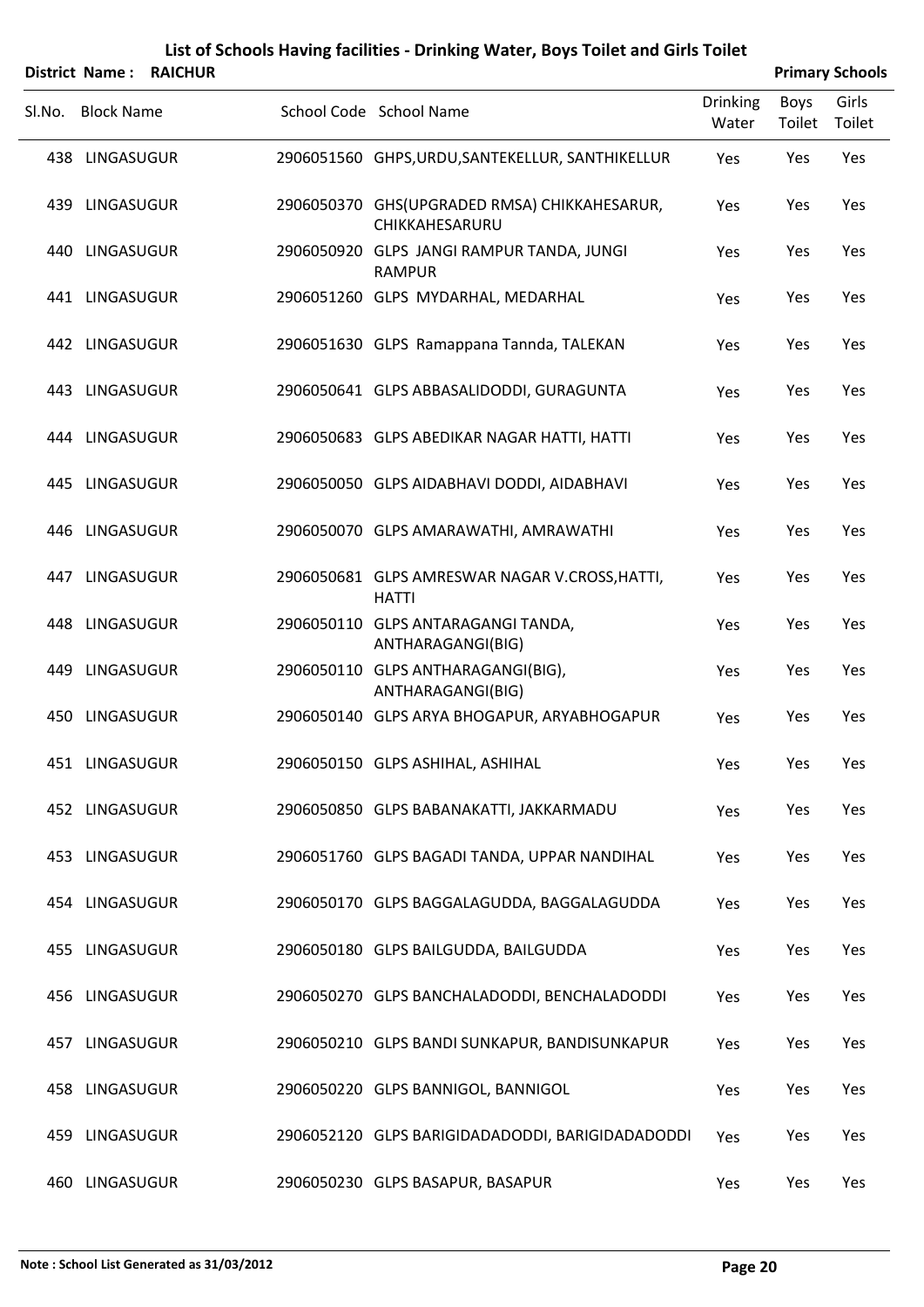|        |                   | District Name: RAICHUR |                                                                    |                          |                | <b>Primary Schools</b> |
|--------|-------------------|------------------------|--------------------------------------------------------------------|--------------------------|----------------|------------------------|
| Sl.No. | <b>Block Name</b> |                        | School Code School Name                                            | <b>Drinking</b><br>Water | Boys<br>Toilet | Girls<br>Toilet        |
|        | 461 LINGASUGUR    |                        | 2906050280 GLPS BEDARAKARALAKUNTI,<br>BENDARKARKUNTI               | Yes                      | Yes            | Yes                    |
|        | 462 LINGASUGUR    |                        | 2906050240 GLPS BELLADA MARADI, BELLADAMARADI                      | Yes                      | Yes            | Yes                    |
|        | 463 LINGASUGUR    |                        | 2906050250 GLPS BELLIHAL, BELLIHAL                                 | Yes                      | Yes            | Yes                    |
|        | 464 LINGASUGUR    |                        | 2906050300 GLPS BENAKANHAL, BENAKANHAL                             | Yes                      | Yes            | Yes                    |
|        | 465 LINGASUGUR    |                        | 2906050270 GLPS BENCHALADODDI TANDA,<br><b>BENCHALADODDI</b>       | Yes                      | Yes            | Yes                    |
|        | 466 LINGASUGUR    |                        | 2906052150 GLPS BHEMALNAYAKAN TANDA,<br><b>BHEMALNAYAKAN TANDA</b> | Yes                      | Yes            | Yes                    |
|        | 467 LINGASUGUR    |                        | 2906050310 GLPS BHOGAPUR TANDA, BHOGAPUR                           | Yes                      | Yes            | Yes                    |
|        | 468 LINGASUGUR    |                        | 2906050310 GLPS BHOGAPUR, BHOGAPUR                                 | Yes                      | Yes            | Yes                    |
|        | 469 LINGASUGUR    |                        | 2906050330 GLPS BHOMMANHAL, BOMMANAHAL                             | Yes                      | Yes            | Yes                    |
|        | 470 LINGASUGUR    |                        | 2906050330 GLPS BOMMANAL TANDA, BOMMANAHAL                         | Yes                      | Yes            | Yes                    |
|        | 471 LINGASUGUR    |                        | 2906050350 GLPS BUDDINNI, BUDDINNI                                 | Yes                      | Yes            | Yes                    |
|        | 472 LINGASUGUR    |                        | 2906050260 GLPS BYALIHAL, BYALIHAL                                 | Yes                      | Yes            | Yes                    |
|        | 473 LINGASUGUR    |                        | 2906052020 GLPS CHANNAMANADODDI,<br><b>CHANNAMANADODDI</b>         | Yes                      | Yes            | Yes                    |
|        | 474 LINGASUGUR    |                        | 2906050360 GLPS CHATHARA ROAD TANDA, CHATTAR                       | Yes                      | Yes            | Yes                    |
|        | 475 LINGASUGUR    |                        | 2906050360 GLPS CHATRA TANDA, CHATTAR                              | Yes                      | Yes            | Yes                    |
|        | 476 LINGASUGUR    |                        | 2906050400 GLPS CHIKKA NAGANUR, CHIKKANAGANUR                      | Yes                      | Yes            | Yes                    |
|        | 477 LINGASUGUR    |                        | 2906052030 GLPS CHIKKAJAVOOR, CHIKKAJAVOOR                         | Yes                      | Yes            | Yes                    |
|        | 478 LINGASUGUR    |                        | 2906050410 GLPS CHIKKAUPPERI, CHIKKAUPPERI                         | Yes                      | Yes            | Yes                    |
|        | 479 LINGASUGUR    |                        | 2906050440 GLPS CHITRANHAL, CHITRANHAL                             | Yes                      | Yes            | Yes                    |
|        | 480 LINGASUGUR    |                        | 2906050450 GLPS CHUKANATTI, CHUKKENHATTI                           | Yes                      | Yes            | Yes                    |
|        | 481 LINGASUGUR    |                        | 2906050460 GLPS DABBERMADU, DABBERMADU                             | Yes                      | Yes            | Yes                    |
|        | 482 LINGASUGUR    |                        | 2906050470 GLPS DESAI BHOGAPUR TANDA,<br><b>DESAIBHOGAPUR</b>      | Yes                      | Yes            | Yes                    |
|        | 483 LINGASUGUR    |                        | 2906050470 GLPS DESAIBHOGAPUR, DESAIBHOGAPUR                       | Yes                      | Yes            | Yes                    |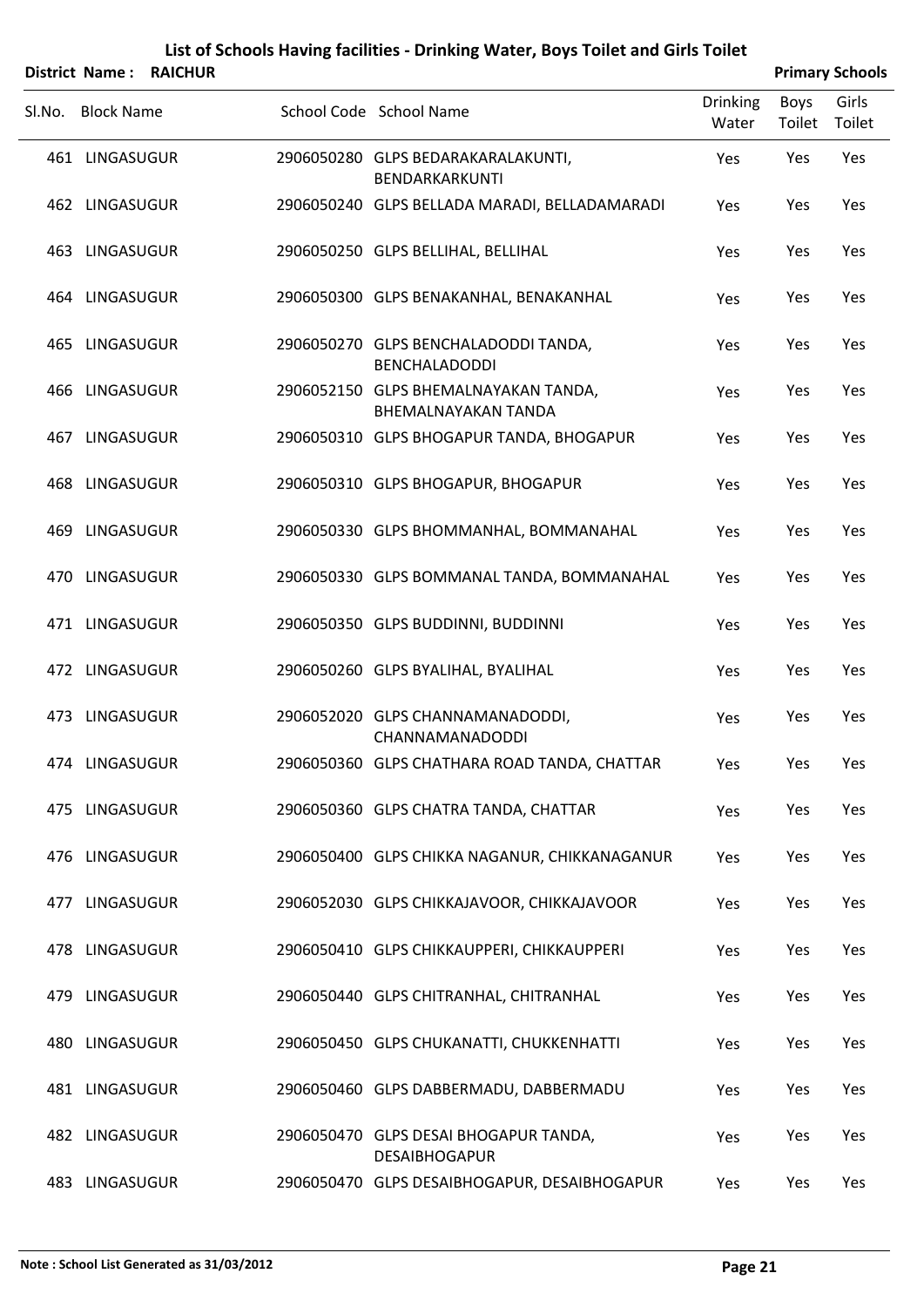|                   | District Name: RAICHUR |                                                             |                          |                | <b>Primary Schools</b> |
|-------------------|------------------------|-------------------------------------------------------------|--------------------------|----------------|------------------------|
| Sl.No. Block Name |                        | School Code School Name                                     | <b>Drinking</b><br>Water | Boys<br>Toilet | Girls<br>Toilet        |
| 484 LINGASUGUR    |                        | 2906052100 GLPS DESAIDODDI, DESAIDODDI                      | Yes                      | Yes            | Yes                    |
| 485 LINGASUGUR    |                        | 2906050641 GLPS DEVAPURDODDI, GURAGUNTA                     | Yes                      | Yes            | Yes                    |
| 486 LINGASUGUR    |                        | 2906052140 GLPS DEVREDDARDODDI, DEVREDDARDODDI              | Yes                      | Yes            | Yes                    |
| 487 LINGASUGUR    |                        | 2906051560 GLPS DIGGANAYAKAN BAVI, SANTHIKELLUR             | Yes                      | Yes            | Yes                    |
| 488 LINGASUGUR    |                        | 2906051560 GLPS DIGGANAYAKAN BAVI TANDA,<br>SANTHIKELLUR    | Yes                      | Yes            | Yes                    |
| 489 LINGASUGUR    |                        | 2906050640 GLPS DIVANADARADODDI, GURAGUNTA                  | Yes                      | Yes            | Yes                    |
| 490 LINGASUGUR    |                        | 2906050550 GLPS DPEP, GOLLARADODDI, GOLLARADODDI            | Yes                      | Yes            | Yes                    |
| 491 LINGASUGUR    |                        | 2906051420 GLPS DPEP, NEERALUTI, NEERALUTI                  | Yes                      | Yes            | Yes                    |
| 492 LINGASUGUR    |                        | 2906050500 GLPS EACHANHAL TANDA, EACHANHAL                  | Yes                      | Yes            | Yes                    |
| 493 LINGASUGUR    |                        | 2906050510 GLPS GADDAGI TANDA, GADAGI                       | Yes                      | Yes            | Yes                    |
| 494 LINGASUGUR    |                        | 2906050510 GLPS GADDAGI, GADAGI                             | Yes                      | Yes            | Yes                    |
| 495 LINGASUGUR    |                        | 2906050480 GLPS GALAGINADODDI, DEVARABHUPUR                 | Yes                      | Yes            | Yes                    |
| 496 LINGASUGUR    |                        | 2906051231 GLPS GANDHINAGAR MASKI, MASKI                    | Yes                      | Yes            | Yes                    |
| 497 LINGASUGUR    |                        | 2906050530 GLPS GOLAPALLI, GOLAPALLI                        | Yes                      | Yes            | Yes                    |
| 498 LINGASUGUR    |                        | 2906050530 GLPS GOLLAPALLI BRIDGE, GOLAPALLI                | Yes                      | Yes            | Yes                    |
| 499 LINGASUGUR    |                        | 2906050540 GLPS GOLLARAHATTI, GOLLAHATTI                    | Yes                      | Yes            | Yes                    |
| 500 LINGASUGUR    |                        | 2906050570 GLPS GONWATALA, GONWATLA                         | Yes                      | Yes            | Yes                    |
| 501 LINGASUGUR    |                        | 2906051332 GLPS GOSALARAYANA PET MUDUGAL,<br><b>MUDUGAL</b> | Yes                      | Yes            | Yes                    |
| 502 LINGASUGUR    |                        | 2906050590 GLPS GOUDUR TANDA, GOUDUR                        | Yes                      | Yes            | Yes                    |
| 503 LINGASUGUR    |                        | 2906050641 GLPS HADAGALERIDODDI, GURAGUNTA                  | Yes                      | Yes            | Yes                    |
| 504 LINGASUGUR    |                        | 2906050650 GLPS HADAGALI TANDA, HADAGALI                    | Yes                      | Yes            | Yes                    |
| 505 LINGASUGUR    |                        | 2906050690 GLPS HANCHINHAL, HANCHINHAL                      | Yes                      | Yes            | Yes                    |
|                   |                        |                                                             |                          |                |                        |

506 LINGASUGUR 2906050810 GLPS HATTI HOSUR, H.HOSUR Yes Yes Yes Yes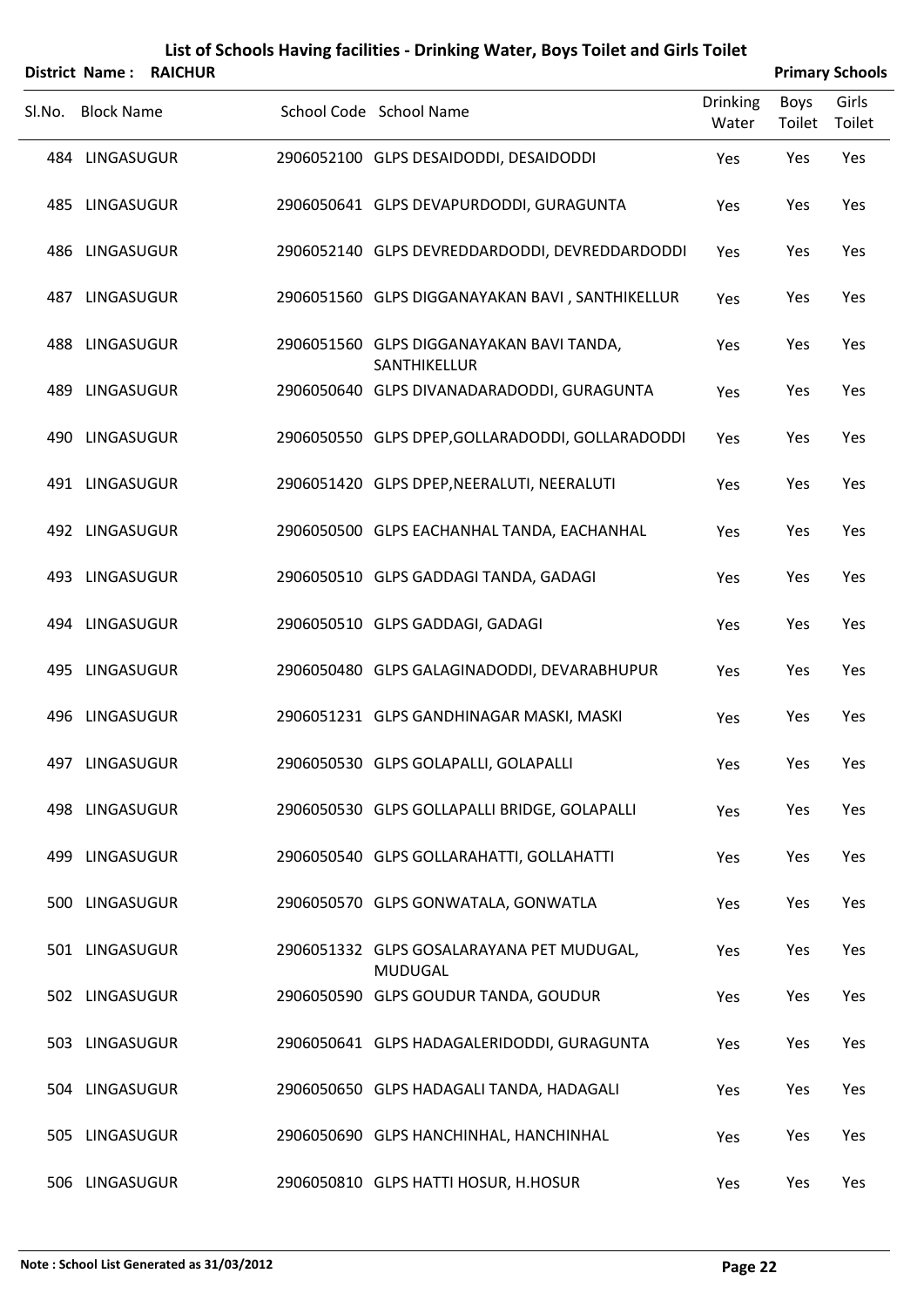|        | <b>District Name:</b> | <b>RAICHUR</b> |                                                               |                          |                       | <b>Primary Schools</b> |
|--------|-----------------------|----------------|---------------------------------------------------------------|--------------------------|-----------------------|------------------------|
| Sl.No. | <b>Block Name</b>     |                | School Code School Name                                       | <b>Drinking</b><br>Water | <b>Boys</b><br>Toilet | Girls<br>Toilet        |
|        | 507 LINGASUGUR        |                | 2906050710 GLPS HEGGAPUR TANDA, HEGGAPUR                      | Yes                      | Yes                   | Yes                    |
|        | 508 LINGASUGUR        |                | 2906050710 GLPS HEGGAPUR, HEGGAPUR                            | Yes                      | Yes                   | Yes                    |
|        | 509 LINGASUGUR        |                | 2906050730 GLPS HIREHESARURU, HIREHESARURU                    | Yes                      | Yes                   | Yes                    |
|        | 510 LINGASUGUR        |                | 2906050720 GLPS HIRELEKKIHAL, HIRELEKKIHAL                    | Yes                      | Yes                   | Yes                    |
|        | 511 LINGASUGUR        |                | 2906050790 GLPS HOSAGUDDA, HOSAGUDDA                          | Yes                      | Yes                   | Yes                    |
|        | 512 LINGASUGUR        |                | 2906052330 GLPS HULIGUDDA, LINGSUGUR 18                       | Yes                      | Yes                   | Yes                    |
|        | 513 LINGASUGUR        |                | 2906051380 GLPS JAGEER NANDIHAL, NANDIHAL                     | Yes                      | Yes                   | Yes                    |
|        | 514 LINGASUGUR        |                | 2906050850 GLPS JAKKARAMADU, JAKKARMADU                       | Yes                      | Yes                   | Yes                    |
|        | 515 LINGASUGUR        |                | 2906050860 GLPS JALADURGA, JALADURGA                          | Yes                      | Yes                   | Yes                    |
|        | 516 LINGASUGUR        |                | 2906050870 GLPS JALIBENCHI, JALIBENCHI                        | Yes                      | Yes                   | Yes                    |
|        | 517 LINGASUGUR        |                | 2906050880 GLPS JANATHAPUR, JANTHAPUR                         | Yes                      | Yes                   | Yes                    |
|        | 518 LINGASUGUR        |                | 2906051331 GLPS JANTA COLONEY(PETROL BUNK),<br><b>MUDUGAL</b> | Yes                      | Yes                   | Yes                    |
|        | 519 LINGASUGUR        |                | 2906050940 GLPS KADADRAGADDI, KADADARAGADDI                   | Yes                      | Yes                   | Yes                    |
|        | 520 LINGASUGUR        |                | 2906050950 GLPS KADADRAHAL TANDA, KADADARHAL                  | Yes                      | Yes                   | Yes                    |
|        | 521 LINGASUGUR        |                | 2906050950 GLPS KADARHAL, KADADARHAL                          | Yes                      | Yes                   | Yes                    |
|        | 522 LINGASUGUR        |                | 2906050960 GLPS KADDONA, KADDONA                              | Yes                      | Yes                   | Yes                    |
|        | 523 LINGASUGUR        |                | 2906050980 GLPS KALLI LINGASUGUR, KALLILINGASUGUR             | Yes                      | Yes                   | Yes                    |
|        | 524 LINGASUGUR        |                | 2906051000 GLPS KANNAL CROSS AIDABHAVI RO, KANNAL             | Yes                      | Yes                   | Yes                    |
|        | 525 LINGASUGUR        |                | 2906051010 GLPS KANNAPUR HATTI, KANNAPURHATTI                 | Yes                      | Yes                   | Yes                    |
|        | 526 LINGASUGUR        |                | 2906051040 GLPS KARADAKAL TANDA, KARADAKAL                    | Yes                      | Yes                   | Yes                    |
|        | 527 LINGASUGUR        |                | 2906051270 GLPS KARIDUDDA MEDIKINHAL, MEDIKINHAL              | Yes                      | Yes                   | Yes                    |
|        | 528 LINGASUGUR        |                | 2906051060 GLPS KESARATTI TANDA 1, KESARATTI                  | Yes                      | Yes                   | Yes                    |
|        | 529 LINGASUGUR        |                | 2906051060 GLPS KESARATTI TANDA 2, KESARATTI                  | Yes                      | Yes                   | Yes                    |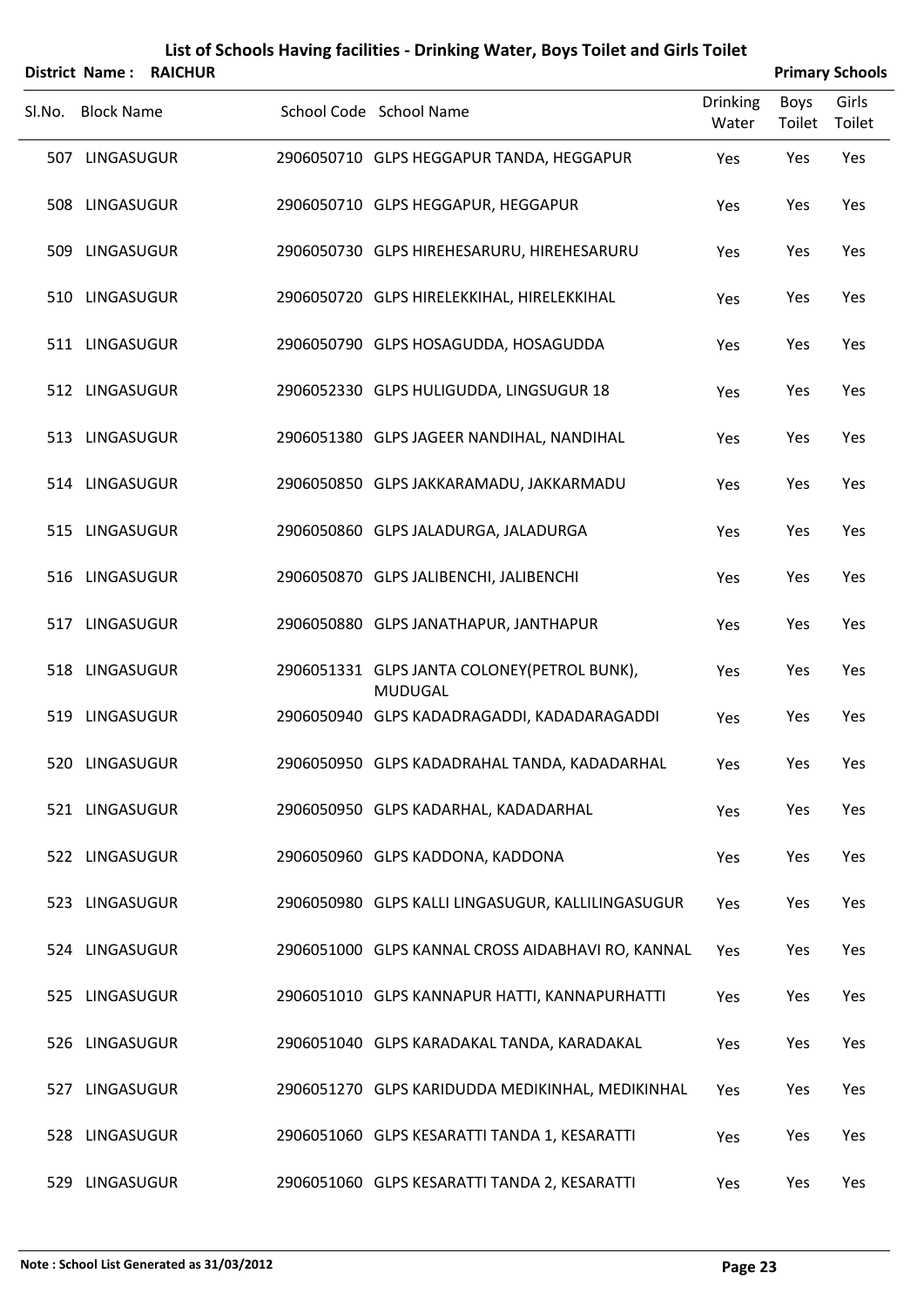|        | <b>District Name:</b> | <b>RAICHUR</b> |                                                           |                          |                | <b>Primary Schools</b> |
|--------|-----------------------|----------------|-----------------------------------------------------------|--------------------------|----------------|------------------------|
| SI.No. | <b>Block Name</b>     |                | School Code School Name                                   | <b>Drinking</b><br>Water | Boys<br>Toilet | Girls<br>Toilet        |
|        | 530 LINGASUGUR        |                | 2906051060 GLPS KESARATTI, KESARATTI                      | Yes                      | Yes            | Yes                    |
|        | 531 LINGASUGUR        |                | 2906051070 GLPS KHAIRAVADAGI TANDA, KHIRWADAGI            | Yes                      | Yes            | Yes                    |
|        | 532 LINGASUGUR        |                | 2906051080 GLPS KILLARHATTI GIGANAYAKTAND,<br>KILLARHATTI | Yes                      | Yes            | Yes                    |
|        | 533 LINGASUGUR        |                | 2906051090 GLPS KOMANUR, KOMALAPUR                        | Yes                      | Yes            | Yes                    |
|        | 534 LINGASUGUR        |                | 2906051110 GLPS KUMARKHED, KUMARKHED                      | Yes                      | Yes            | Yes                    |
|        | 535 LINGASUGUR        |                | 2906051120 GLPS KUNIKELLUR, KUNIKELLUR                    | Yes                      | Yes            | Yes                    |
|        | 536 LINGASUGUR        |                | 2906051130 GLPS KUPPIGUDDA, KUPPIGUDDA                    | Yes                      | Yes            | Yes                    |
|        | 537 LINGASUGUR        |                | 2906050641 GLPS KURABARA DODDI, GURAGUNTA                 | Yes                      | Yes            | Yes                    |
|        | 538 LINGASUGUR        |                | 2906052000 GLPS LEKAMCHERI, LEKAMCHERI                    | Yes                      | Yes            | Yes                    |
|        | 539 LINGASUGUR        |                | 2906050650 GLPS LIMBEPPANATANDA, HADAGALI                 | Yes                      | Yes            | Yes                    |
|        | 540 LINGASUGUR        |                | 2906050550 GLPS LINGADELLARA DODDI, GOLLARADODDI          | Yes                      | Yes            | Yes                    |
|        | 541 LINGASUGUR        |                | 2906051180 GLPS MALLAPUR CAMP, MALLAPUR                   | Yes                      | Yes            | Yes                    |
|        | 542 LINGASUGUR        |                | 2906051180 GLPS MALLAPUR, MALLAPUR                        | Yes                      | Yes            | Yes                    |
|        | 543 LINGASUGUR        |                | 2906052040 GLPS MALLEDODDI, MALLEDODDI                    | Yes                      | Yes            | Yes                    |
|        | 544 LINGASUGUR        |                | 2906051200 GLPS MARALADINNI TANDA, MARALADINNI            | Yes                      | Yes            | Yes                    |
|        | 545 LINGASUGUR        |                | 2906051220 GLPS MARALI, MARALI                            | Yes                      | Yes            | Yes                    |
|        | 546 LINGASUGUR        |                | 2906051230 GLPS MASKI TANDA, MASKI                        | Yes                      | Yes            | Yes                    |
|        | 547 LINGASUGUR        |                | 2906051980 GLPS MATAMARADODDI, MATAMARADODDI              | Yes                      | Yes            | Yes                    |
|        | 548 LINGASUGUR        |                | 2906051240 GLPS MATTUR TANDA, MATTUR                      | Yes                      | Yes            | Yes                    |
|        | 549 LINGASUGUR        |                | 2906051270 GLPS MEDIKINHAL TANDA, MEDIKINHAL              | Yes                      | Yes            | Yes                    |
|        | 550 LINGASUGUR        |                | 2906051290 GLPS MINCHERI TANDA-1, MINCHERI                | Yes                      | Yes            | Yes                    |
|        | 551 LINGASUGUR        |                | 2906051290 GLPS MINCHERI TANDA-2, MINCHERI                | Yes                      | Yes            | Yes                    |
|        | 552 LINGASUGUR        |                | 2906051290 GLPS MINCHERI, MINCHERI                        | Yes                      | Yes            | Yes                    |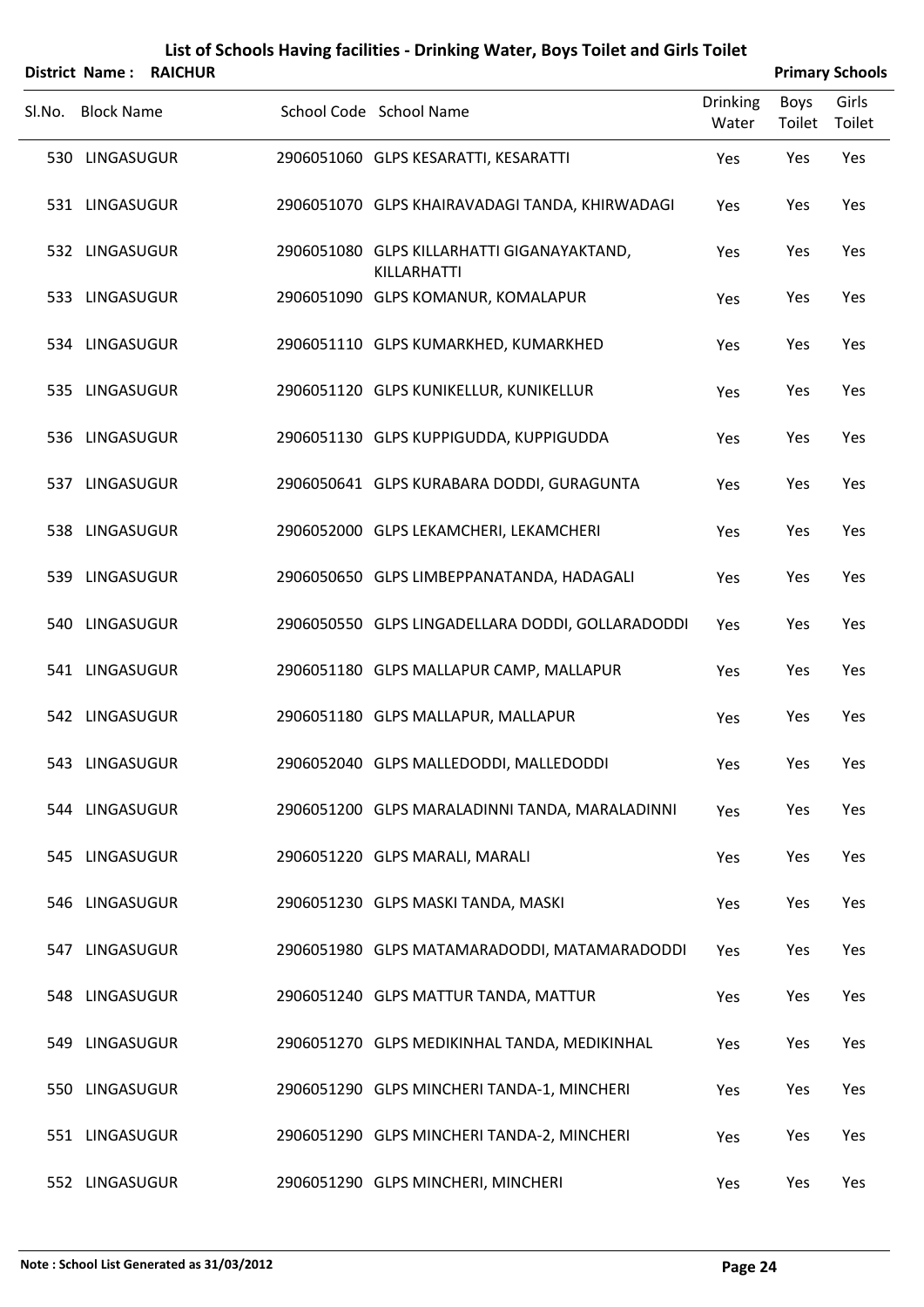|                   | District Name: RAICHUR |                                                                     |                          |                | <b>Primary Schools</b> |
|-------------------|------------------------|---------------------------------------------------------------------|--------------------------|----------------|------------------------|
| SI.No. Block Name |                        | School Code School Name                                             | <b>Drinking</b><br>Water | Boys<br>Toilet | Girls<br>Toilet        |
| 553 LINGASUGUR    |                        | 2906050550 GLPS MOKABASAVANA DODDI,<br><b>GOLLARADODDI</b>          | Yes                      | Yes            | Yes                    |
| 554 LINGASUGUR    |                        | 2906051310 GLPS MUDABAL, MUDBAL                                     | Yes                      | Yes            | Yes                    |
| 555 LINGASUGUR    |                        | 2906050640 GLPS MUDALA AGASI GURGUNTA,<br><b>GURAGUNTA</b>          | Yes                      | Yes            | Yes                    |
| 556 LINGASUGUR    |                        | 2906051320 GLPS MUDALADINNI TANDA, MUDLADINNI                       | Yes                      | Yes            | Yes                    |
| 557 LINGASUGUR    |                        | 2906052010 GLPS MYADARAL GOLLARATTI,<br><b>MYADRALGOLLARATTI</b>    | Yes                      | Yes            | Yes                    |
| 558 LINGASUGUR    |                        | 2906051260 GLPS MYDARAL TANDA, MEDARHAL                             | Yes                      | Yes            | Yes                    |
| 559 LINGASUGUR    |                        | 2906051430 GLPS NAWALI, NAWALI                                      | Yes                      | Yes            | Yes                    |
| 560 LINGASUGUR    |                        | 2906052330 GLPS NEAR LAXMI TEMPLE LINGSUGUR,<br><b>LINGSUGUR 18</b> | Yes                      | Yes            | Yes                    |
| 561 LINGASUGUR    |                        | 2906051630 GLPS NIRUPADESHWARA NAGAR, TALEKAN                       | Yes                      | Yes            | Yes                    |
| 562 LINGASUGUR    |                        | 2906051440 GLPS PAIDODDI CROSS, PAIDODDI                            | Yes                      | Yes            | Yes                    |
| 563 LINGASUGUR    |                        | 2906051350 GLPS PAIGUMBAR NAGAR, NAGALAPUR                          | Yes                      | Yes            | Yes                    |
| 564 LINGASUGUR    |                        | 2906051450 GLPS PALAGALADINNI, PALAGALADINNI                        | Yes                      | Yes            | Yes                    |
| 565 LINGASUGUR    |                        | 2906051460 GLPS PARAMPUR CROSS, PARAMPUR                            | Yes                      | Yes            | Yes                    |
| 566 LINGASUGUR    |                        | 2906051460 GLPS PARAMPUR TANDA, PARAMPUR                            | Yes                      | Yes            | Yes                    |
| 567 LINGASUGUR    |                        | 2906051460 GLPS PARAMPUR, PARAMPUR                                  | Yes                      | Yes            | Yes                    |
| 568 LINGASUGUR    |                        | 2906051470 GLPS POOLBHAVI TANDA, POOLBHAVI                          | Yes                      | Yes            | Yes                    |
| 569 LINGASUGUR    |                        | 2906051070 GLPS PUJARI TANDA - 2, KHIRWADAGI                        | Yes                      | Yes            | Yes                    |
| 570 LINGASUGUR    |                        | 2906050480 GLPS RAJA NARASHIMA NAYAKA NAGAR,<br>DEVARABHUPUR        | Yes                      | Yes            | Yes                    |
| 571 LINGASUGUR    |                        | 2906051510 GLPS RAMALUTI, RAMALOTI                                  | Yes                      | Yes            | Yes                    |
| 572 LINGASUGUR    |                        | 2906051970 GLPS RAMPUR TANDA, RAMPUR.M                              | Yes                      | Yes            | Yes                    |
| 573 LINGASUGUR    |                        | 2906051520 GLPS RAMPUR, RAMPUR                                      | Yes                      | Yes            | Yes                    |
| 574 LINGASUGUR    |                        | 2906051970 GLPS RAMPUR.M, RAMPUR.M                                  | Yes                      | Yes            | Yes                    |
| 575 LINGASUGUR    |                        | 2906051530 GLPS RODALABANDA, RODALABANDA                            | Yes                      | Yes            | Yes                    |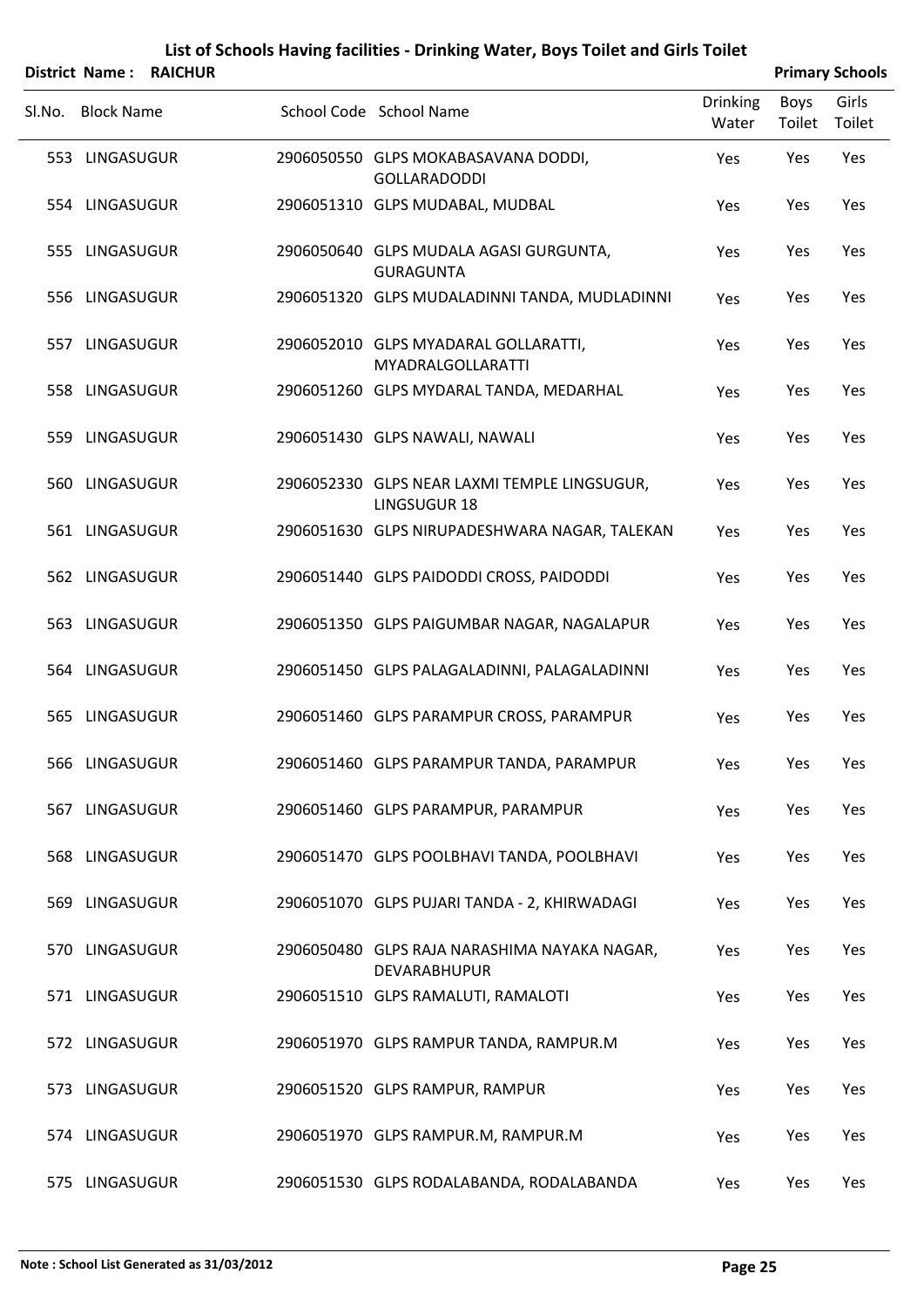|        | District Name:    | <b>RAICHUR</b> |                                                                     |                          | <b>Primary Schools</b> |                 |
|--------|-------------------|----------------|---------------------------------------------------------------------|--------------------------|------------------------|-----------------|
| Sl.No. | <b>Block Name</b> |                | School Code School Name                                             | <b>Drinking</b><br>Water | <b>Boys</b><br>Toilet  | Girls<br>Toilet |
|        | 576 LINGASUGUR    |                | 2906051550 GLPS SANABAL, SANABAL                                    | Yes                      | Yes                    | Yes             |
|        | 577 LINGASUGUR    |                | 2906051332 GLPS SHADIMAHAL MUDUGAL, MUDUGAL                         | Yes                      | Yes                    | Yes             |
|        | 578 LINGASUGUR    |                | 2906050640 GLPS SHELEREDODDI, GURAGUNTA                             | Yes                      | Yes                    | Yes             |
|        | 579 LINGASUGUR    |                | 2906050100 GLPS SIDDARAMESWAR NAGAR,<br>ANKUSHADODDI                | Yes                      | Yes                    | Yes             |
|        | 580 LINGASUGUR    |                | 2906050641 GLPS SOMANATH NAGR GURUGUNT,<br><b>GURAGUNTA</b>         | Yes                      | Yes                    | Yes             |
|        | 581 LINGASUGUR    |                | 2906051231 GLPS SOMANATHANAGAR MASKI, MASKI                         | Yes                      | Yes                    | Yes             |
|        | 582 LINGASUGUR    |                | 2906051590 GLPS SOMAPUR TANDA, SOMPUR                               | Yes                      | Yes                    | Yes             |
|        | 583 LINGASUGUR    |                | 2906051600 GLPS SULTHANPUR, SULTHANPUR                              | Yes                      | Yes                    | Yes             |
|        | 584 LINGASUGUR    |                | 2906051610 GLPS SUNKAL, SUNKAL                                      | Yes                      | Yes                    | Yes             |
|        | 585 LINGASUGUR    |                | 2906052110 GLPS TAMATEHOLADODDI, DAMATIDODDI                        | Yes                      | Yes                    | Yes             |
|        | 586 LINGASUGUR    |                | 2906051660 GLPS TAVAGA, TAVAGA                                      | Yes                      | Yes                    | Yes             |
|        | 587 LINGASUGUR    |                | 2906051650 GLPS TEREBHAVI, TARIBHAVI                                | Yes                      | Yes                    | Yes             |
|        | 588 LINGASUGUR    |                | 2906051620 GLPS THALEKAT, TALEKAT                                   | Yes                      | Yes                    | Yes             |
|        | 589 LINGASUGUR    |                | 2906051670 GLPS TIMMAPUR TANDA, THIMMAPUR                           | Yes                      | Yes                    | Yes             |
|        | 590 LINGASUGUR    |                | 2906051670 GLPS TIMMAPUR, THIMMAPUR                                 | Yes                      | Yes                    | Yes             |
|        | 591 LINGASUGUR    |                | 2906051690 GLPS TODAKI TANDA, TODAKI                                | Yes                      | Yes                    | Yes             |
|        | 592 LINGASUGUR    |                | 2906051690 GLPS TODAKI, TODAKI                                      | Yes                      | Yes                    | Yes             |
|        | 593 LINGASUGUR    |                | 2906051710 GLPS TORALABENCHI, TORALABENCHI                          | Yes                      | Yes                    | Yes             |
|        | 594 LINGASUGUR    |                | 2906051730 GLPS TURADAGI, TURADAGI                                  | Yes                      | Yes                    | Yes             |
|        | 595 LINGASUGUR    |                | 2906051990 GLPS UPPARDODDI, UPPARDODDI                              | Yes                      | Yes                    | Yes             |
|        | 596 LINGASUGUR    |                | 2906050490 GLPS URDU DIGGANAYAKANABHAVI,<br><b>DIGNAYAKANABHAVI</b> | Yes                      | Yes                    | Yes             |
|        | 597 LINGASUGUR    |                | 2906051231 GLPS URDU GANDHINAGAR MASKI, MASKI                       | Yes                      | Yes                    | Yes             |
|        | 598 LINGASUGUR    |                | 2906052270 GLPS URDU GOWLIPUR LINGASUGUR,                           | Yes                      | Yes                    | Yes             |

LINGSUGUR 12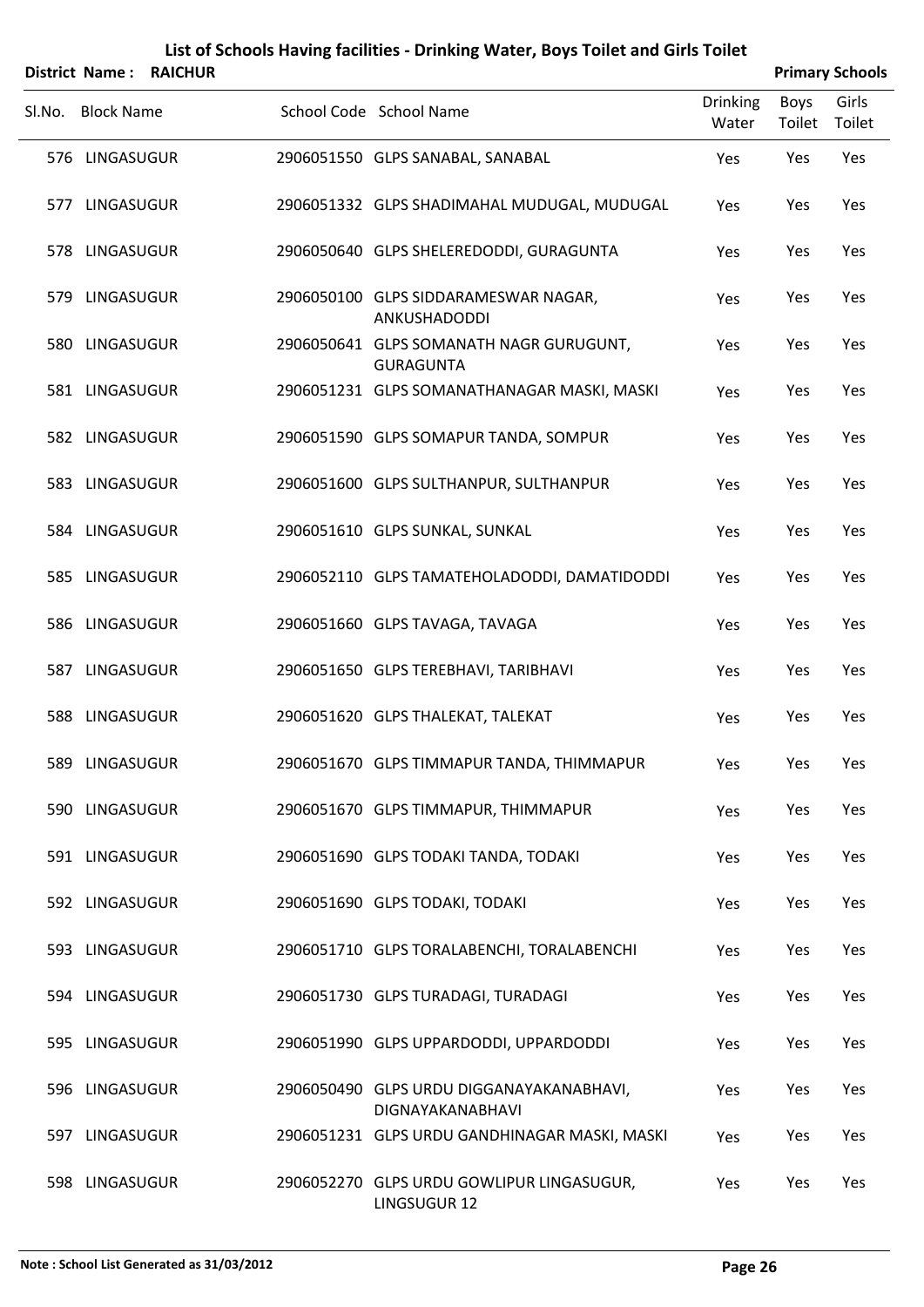|                   | District Name: RAICHUR |                                                                       |                          |                | <b>Primary Schools</b> |
|-------------------|------------------------|-----------------------------------------------------------------------|--------------------------|----------------|------------------------|
| SI.No. Block Name |                        | School Code School Name                                               | <b>Drinking</b><br>Water | Boys<br>Toilet | Girls<br>Toilet        |
| 599 LINGASUGUR    |                        | 2906051331 GLPS URDU HALEPET MUDUGAL, MUDUGAL                         | Yes                      | Yes            | Yes                    |
| 600 LINGASUGUR    |                        | 2906051030 GLPS URDU KASABA LINGASUGUR,<br>KASABALINGASUGUR           | Yes                      | Yes            | Yes                    |
| 601 LINGASUGUR    |                        | 2906051330 GLPS URDU KILLA MUDUGAL, MUDUGAL                           | Yes                      | Yes            | Yes                    |
| 602 LINGASUGUR    |                        | 2906051232 GLPS URDU MOMINPUR MASKI, MASKI                            | Yes                      | Yes            | Yes                    |
| 603 LINGASUGUR    |                        | 2906051530 GLPS URDU RODALBANDA (T),<br>RODALABANDA                   | Yes                      | Yes            | Yes                    |
| 604 LINGASUGUR    |                        | 2906051232 GLPS URDU SOMANATHA NAGAR MSKI,<br><b>MASKI</b>            | Yes                      | Yes            | Yes                    |
| 605 LINGASUGUR    |                        | 2906051750 GLPS USKIHAL, USKIHAL                                      | Yes                      | Yes            | Yes                    |
| 606 LINGASUGUR    |                        | 2906051000 GLPS VALMIKI NAGAR, KANNAL                                 | Yes                      | Yes            | Yes                    |
| 607 LINGASUGUR    |                        | 2906051800 GLPS VEERAPUR, VEERAPUR                                    | Yes                      | Yes            | Yes                    |
| 608 LINGASUGUR    |                        | 2906051820 GLPS VENKATAPUR TANDA, VENKATAPUR                          | Yes                      | Yes            | Yes                    |
| 609 LINGASUGUR    |                        | 2906051820 GLPS VENKATAPUR, VENKATAPUR                                | Yes                      | Yes            | Yes                    |
| 610 LINGASUGUR    |                        | 2906051840 GLPS VYASANANDIHAL, VYASANANDIHAL                          | Yes                      | Yes            | Yes                    |
| 611 LINGASUGUR    |                        | 2906051860 GLPS WANDALI HOSUR, WANDALIHOSUR                           | Yes                      | Yes            | Yes                    |
| 612 LINGASUGUR    |                        | 2906051850 GLPS WANDALI, WANDALI                                      | Yes                      | Yes            | Yes                    |
| 613 LINGASUGUR    |                        | 2906052090 GLPS WENNAPPANA TANDA(WEGAPUR),<br><b>WENNAPPANA TANDA</b> | Yes                      | Yes            | Yes                    |
| 614 LINGASUGUR    |                        | 2906051880 GLPS YALAGALADINNI, YALAGALADINNI                          | Yes                      | Yes            | Yes                    |
| 615 LINGASUGUR    |                        | 2906051870 GLPS YALAGUNDI, YALAGUNDI                                  | Yes                      | Yes            | Yes                    |
| 616 LINGASUGUR    |                        | 2906051910 GLPS YARADODDI TANDA, YARADODDI                            | Yes                      | Yes            | Yes                    |
| 617 LINGASUGUR    |                        | 2906051910 GLPS YARADODDI, YARADODDI                                  | Yes                      | Yes            | Yes                    |
| 618 LINGASUGUR    |                        | 2906051940 GLPS YARAGUNTI, YERAGUNTI                                  | Yes                      | Yes            | Yes                    |
| 619 LINGASUGUR    |                        | 2906051110 GLPS(Kumarkhed) Gollarahatti, KUMARKHED                    | Yes                      | Yes            | Yes                    |
| 620 LINGASUGUR    |                        | 2906050080 GMHPS ANAHOSUR, ANAHOSUR                                   | Yes                      | Yes            | Yes                    |
| 621 LINGASUGUR    |                        | 2906050640 GMHPS GURUGUNTA, GURAGUNTA                                 | Yes                      | Yes            | Yes                    |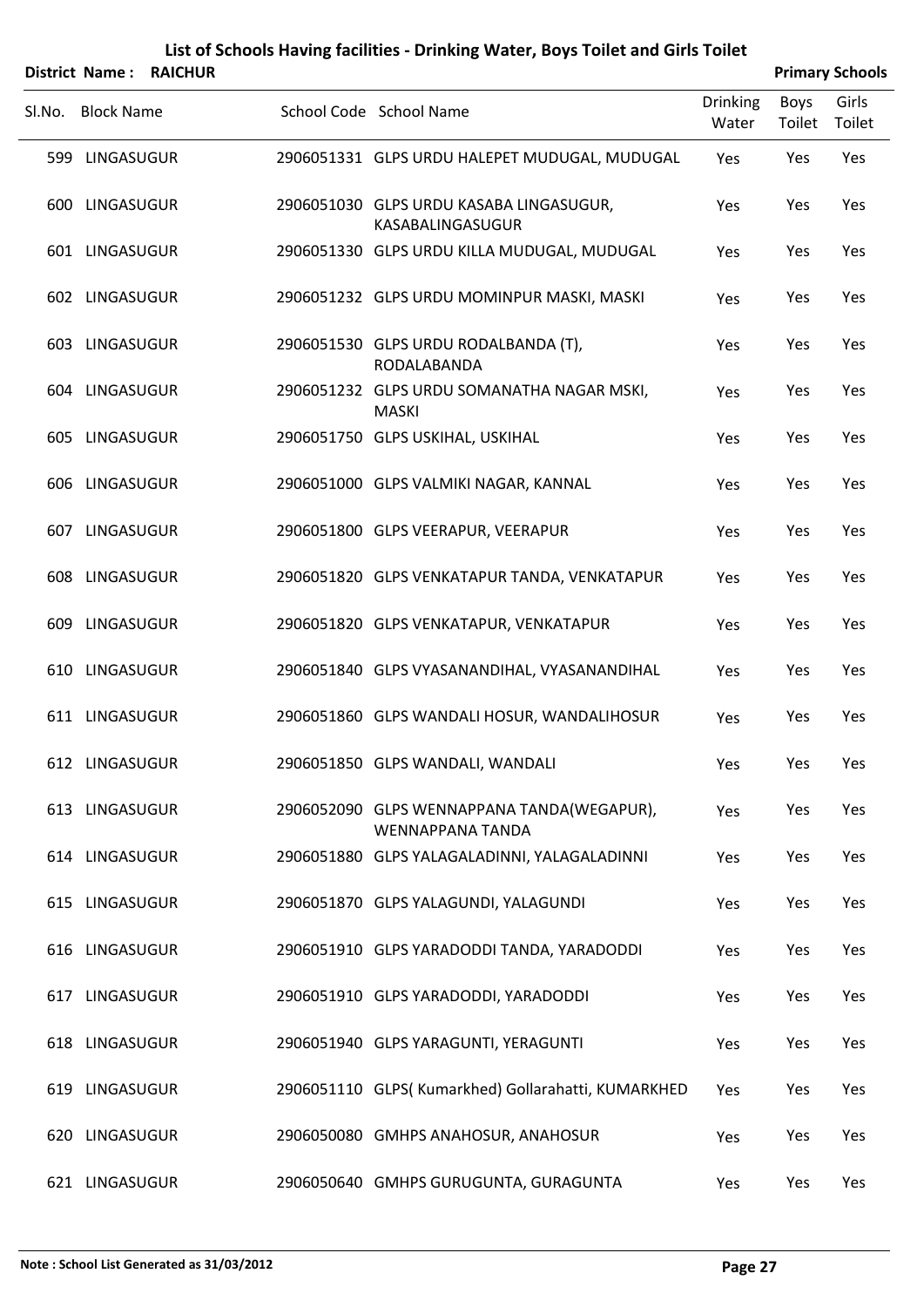|        |                   | District Name: RAICHUR |                                                                    |                          |                       | <b>Primary Schools</b> |
|--------|-------------------|------------------------|--------------------------------------------------------------------|--------------------------|-----------------------|------------------------|
| Sl.No. | <b>Block Name</b> |                        | School Code School Name                                            | <b>Drinking</b><br>Water | <b>Boys</b><br>Toilet | Girls<br>Toilet        |
|        | 622 LINGASUGUR    |                        | 2906050681 GMHPS HATTI CAMP, HATTI                                 | Yes                      | Yes                   | Yes                    |
|        | 623 LINGASUGUR    |                        | 2906052180 GMHPS KARADAKAL, LINGSUGUR 3                            | Yes                      | Yes                   | Yes                    |
|        | 624 LINGASUGUR    |                        | 2906052340 GMHPS KASABALINGASUGUR, LINGSUGUR 19                    | Yes                      | Yes                   | Yes                    |
|        | 625 LINGASUGUR    |                        | 2906052290 GMHPS LINGASUGUR, LINGSUGUR 14                          | Yes                      | Yes                   | Yes                    |
|        | 626 LINGASUGUR    |                        | 2906051360 GMHPS NAGARHAL, NAGARHAL                                | Yes                      | Yes                   | Yes                    |
|        | 627 LINGASUGUR    |                        | 2906052230 GOVT GIRLS HPS LINGASUGUR, LINGSUGUR 8                  | Yes                      | Yes                   | Yes                    |
|        | 628 LINGASUGUR    |                        | 2906052200 GOVT HPS SUNGAR GALLI LINGASUGUR,<br><b>LINGSUGUR 5</b> | Yes                      | Yes                   | Yes                    |
|        | 629 LINGASUGUR    |                        | 2906050680 GOVT URDU HPS HATTI CAMP, HATTI                         | Yes                      | Yes                   | Yes                    |
|        | 630 LINGASUGUR    |                        | 2906052290 GOVT URDU HPS LINGASUGUR, LINGSUGUR<br>14               | Yes                      | Yes                   | Yes                    |
|        | 631 LINGASUGUR    |                        | 2906050681 GOVT URDU LPS HATTI VILLAGE, HATTI                      | Yes                      | Yes                   | Yes                    |
|        | 632 LINGASUGUR    |                        | 2906050190 KASTURBA GANDHI GIRLS SCHOOL BHOGAP,<br><b>BAIYAPUR</b> | Yes                      | Yes                   | Yes                    |
|        | 633 LINGASUGUR    |                        | 2906050480 L.P.S AMRESHWAR SHKETRA,<br>DEVARABHUPUR                | Yes                      | Yes                   | Yes                    |
|        | 634 LINGASUGUR    |                        | 2906050480 L.P.S DEVARABAPPURDODDI,<br>DEVARABHUPUR                | Yes                      | Yes                   | Yes                    |
|        | 635 LINGASUGUR    |                        | 2906052130 LPS CHIKKALERADODDI, CHIKKALERADODDI                    | Yes                      | Yes                   | Yes                    |
|        | 636 LINGASUGUR    |                        | 2906050500 LPS EACHANHAL CROSS, EACHANHAL                          | Yes                      | Yes                   | Yes                    |
|        | 637 MANVI         |                        | 2906060060 GHPS HARANAHALLI, ARANALLI                              | Yes                      | Yes                   | Yes                    |
|        | 638 MANVI         |                        | 2906061841 ADARSHA VIDYALAYA(RMSA) MOD SCHOOL,<br>WARD 9           | Yes                      | Yes                   | Yes                    |
|        | 639 MANVI         |                        | 2906061441 AMBEDKAR NAGARA M. R. DINNI,<br><b>TORANADINNI</b>      | Yes                      | Yes                   | Yes                    |
|        | 640 MANVI         |                        | 2906061900 BRAHAMAN WADI MANVI, WARD 15                            | Yes                      | Yes                   | Yes                    |
|        | 641 MANVI         |                        | 2906060841 G LPS LAXMI NAGAR CAMP KALLUR, KALLUR                   | Yes                      | Yes                   | Yes                    |
|        | 642 MANVI         |                        | 2906061970 G LPS Soniya Gandhi Nagar Manvi, WARD 22                | Yes                      | Yes                   | Yes                    |
|        | 643 MANVI         |                        | 2906061210 G URDU LPS PAMANAKALLUR,<br>PAMANAKALLUR                | Yes                      | Yes                   | Yes                    |

644 MANVI 2906060940 G.M.H.P.S KAVITHAL, KOWTHAL Yes Yes Yes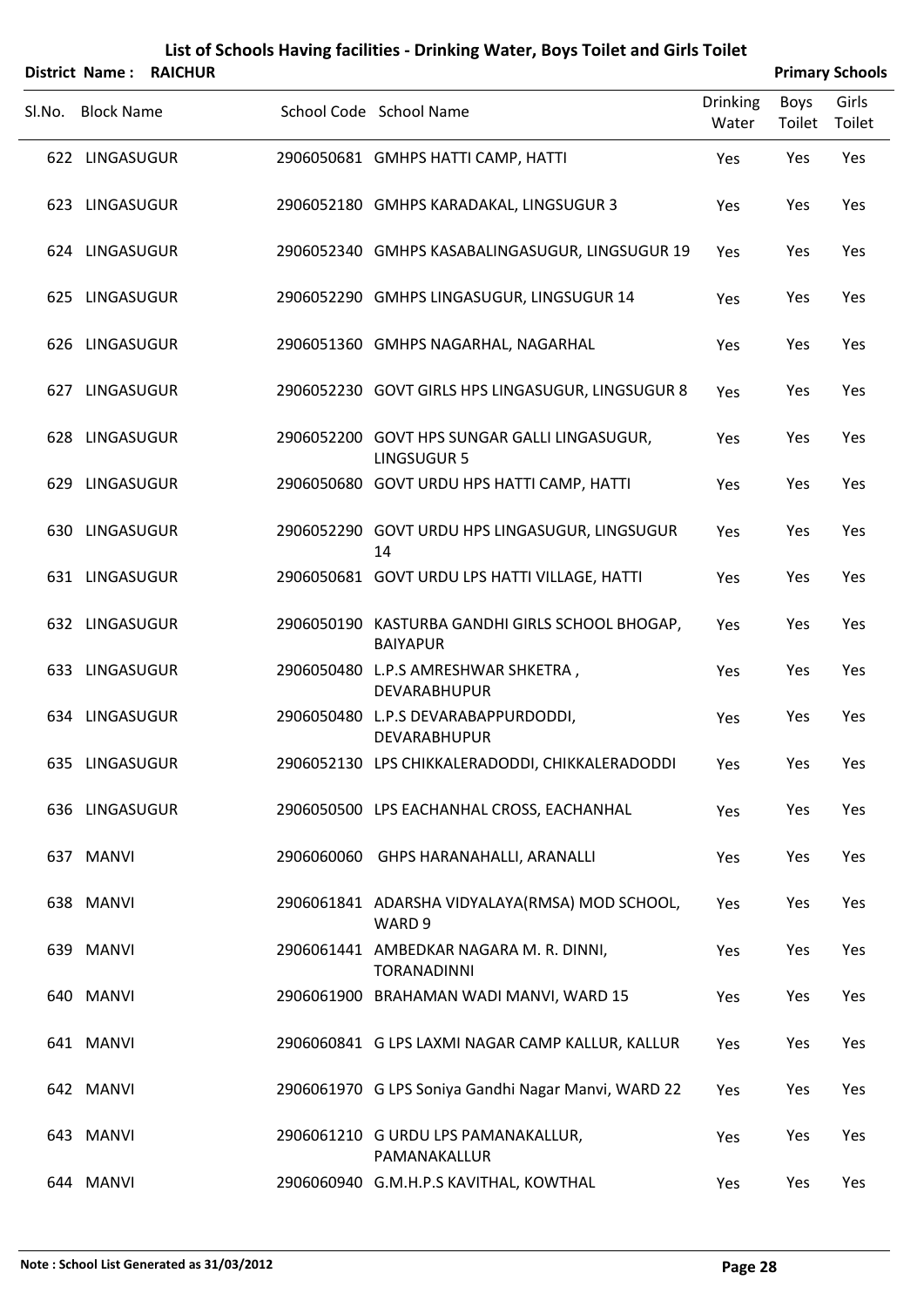|        |                   | <b>District Name: RAICHUR</b> |                                                               |                          |                | <b>Primary Schools</b> |
|--------|-------------------|-------------------------------|---------------------------------------------------------------|--------------------------|----------------|------------------------|
| SI.No. | <b>Block Name</b> |                               | School Code School Name                                       | <b>Drinking</b><br>Water | Boys<br>Toilet | Girls<br>Toilet        |
|        | 645 MANVI         |                               | 2906061860 GHPS ADAPURPET MANVI, WARD 11                      | Yes                      | Yes            | Yes                    |
|        | 646 MANVI         |                               | 2906061630 GHPS ADAVI AMARESWAR, ADAVI<br>AMARESWAR           | Yes                      | Yes            | Yes                    |
|        | 647 MANVI         |                               | 2906060020 GHPS ALADAL, ALADAL                                | Yes                      | Yes            | Yes                    |
|        | 648 MANVI         |                               | 2906060070 GHPS AROLI, AROLI                                  | Yes                      | Yes            | Yes                    |
|        | 649 MANVI         |                               | 2906060080 GHPS ATHANUR, ATHANUR                              | Yes                      | Yes            | Yes                    |
|        | 650 MANVI         |                               | 2906060110 GHPS BAIL MARCHED, BAILMARCHED                     | Yes                      | Yes            | Yes                    |
|        | 651 MANVI         |                               | 2906060150 GHPS BASSAPUR, BASSAPUR                            | Yes                      | Yes            | Yes                    |
|        | 652 MANVI         |                               | 2906060200 GHPS BHOGAVATHI, BHOGAVATHI                        | Yes                      | Yes            | Yes                    |
|        | 653 MANVI         |                               | 2906060250 GHPS BYAGAVAT, BYAGAVAT                            | Yes                      | Yes            | Yes                    |
|        | 654 MANVI         |                               | 2906060260 GHPS CHAGABHAVI, CHAGABHAVI                        | Yes                      | Yes            | Yes                    |
|        | 655 MANVI         |                               | 2906060270 GHPS CHIKALAPARAVI, CHIKALAPARVI                   | Yes                      | Yes            | Yes                    |
|        | 656 MANVI         |                               | 2906060290 GHPS CHIKKADINNI, CHIKKADINNI                      | Yes                      | Yes            | Yes                    |
|        | 657 MANVI         |                               | 2906060310 GHPS CHIKKAKOTNEKAL, CHIKKAKOTNEKAL                | Yes                      | Yes            | Yes                    |
|        | 658 MANVI         |                               | 2906060340 GHPS CHINCHARAKI, CHINCHARAKI                      | Yes                      | Yes            | Yes                    |
|        | 659 MANVI         |                               | 2906060360 GHPS DEVIPUR, DEVIPUR                              | Yes                      | Yes            | Yes                    |
|        | 660 MANVI         |                               | 2906060430 GHPS GAVIGAT, GAVIGATT                             | Yes                      | Yes            | Yes                    |
|        | 661 MANVI         |                               | 2906060960 GHPS GIRLS KURDI, KURDI                            | Yes                      | Yes            | Yes                    |
|        | 662 MANVI         |                               | 2906061380 GHPS GIRLS SIRWAR, SIRWAR                          | Yes                      | Yes            | Yes                    |
|        | 663 MANVI         |                               | 2906060450 GHPS GOLLADINNI, GOLADINNI                         | Yes                      | Yes            | Yes                    |
|        | 664 MANVI         |                               | 2906060460 GHPS GORKAL, GORKAL                                | Yes                      | Yes            | Yes                    |
|        | 665 MANVI         |                               | 2906060470 GHPS GOVINADODDI CHIMALAPUR,<br><b>GOVINADODDI</b> | Yes                      | Yes            | Yes                    |
|        | 666 MANVI         |                               | 2906060480 GHPS GUDADINNI.K, GUDADINNI(K)                     | Yes                      | Yes            | Yes                    |
|        | 667 MANVI         |                               | 2906060560 GHPS HARAVI, HARVI                                 | Yes                      | Yes            | Yes                    |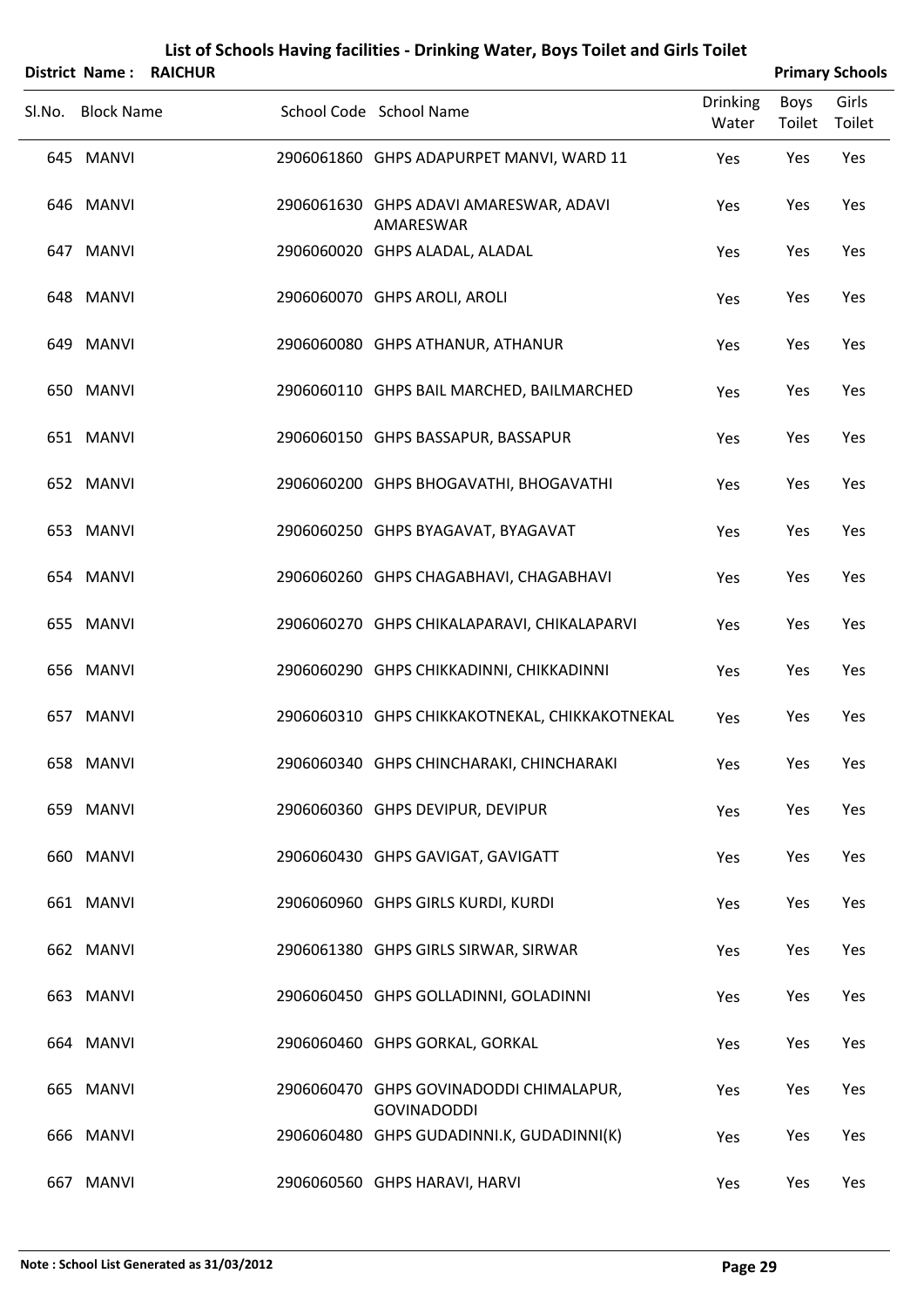| <b>District Name:</b> | <b>RAICHUR</b> |                                                |                          |                | <b>Primary Schools</b> |
|-----------------------|----------------|------------------------------------------------|--------------------------|----------------|------------------------|
| Sl.No. Block Name     |                | School Code School Name                        | <b>Drinking</b><br>Water | Boys<br>Toilet | Girls<br>Toilet        |
| 668 MANVI             |                | 2906060630 GHPS HIREDINNI, HIREDINNI           | Yes                      | Yes            | Yes                    |
| 669 MANVI             |                | 2906060590 GHPS HIREHANAGI, HIREHANAGI         | Yes                      | Yes            | Yes                    |
| 670 MANVI             |                | 2906060600 GHPS HIREKADABUR, HIREKADABOOR      | Yes                      | Yes            | Yes                    |
| 671 MANVI             |                | 2906060650 GHPS HOSUR.N, HOSUR                 | Yes                      | Yes            | Yes                    |
| 672 MANVI             |                | 2906060690 GHPS HUSAINPUR, HUSSAINPUR          | Yes                      | Yes            | Yes                    |
| 673 MANVI             |                | 2906060710 GHPS JAGEERPANNUR, JAGIRPANNUR      | Yes                      | Yes            | Yes                    |
| 674 MANVI             |                | 2906060720 GHPS JAKKALADINNI, JAKKALADINNI     | Yes                      | Yes            | Yes                    |
| 675 MANVI             |                | 2906060730 GHPS JALAPUR, JALAPUR               | Yes                      | Yes            | Yes                    |
| 676 MANVI             |                | 2906060750 GHPS JANEKAL, JANEKAL               | Yes                      | Yes            | Yes                    |
| 677 MANVI             |                | 2906061240 GHPS JANTA COLONY POTNAL, POTHANHAL | Yes                      | Yes            | Yes                    |
| 678 MANVI             |                | 2906060770 GHPS JEENUR CAMP, JEENUR            | Yes                      | Yes            | Yes                    |
| 679 MANVI             |                | 2906060770 GHPS JEENUR, JEENUR                 | Yes                      | Yes            | Yes                    |
| 680 MANVI             |                | 2906060780 GHPS JINNAPUR, JINNAPUR             | Yes                      | Yes            | Yes                    |
| 681 MANVI             |                | 2906060800 GHPS JUKUR, JUKUR                   | Yes                      | Yes            | Yes                    |
| 682 MANVI             |                | 2906061640 GHPS KACHAPUR, KACHAPUR             | Yes                      | Yes            | Yes                    |
| 683 MANVI             |                | 2906061650 GHPS KADADINNI, KADADINNI           | Yes                      | Yes            | Yes                    |
| 684 MANVI             |                | 2906060830 GHPS KALAMGERA, KALAMAGERA          | Yes                      | Yes            | Yes                    |
| 685 MANVI             |                | 2906060850 GHPS KAMBALANETHI, KAMBALANETHI     | Yes                      | Yes            | Yes                    |
| 686 MANVI             |                | 2906060940 GHPS KANNYA KAVITHAL, KOWTHAL       | Yes                      | Yes            | Yes                    |
| 687 MANVI             |                | 2906060860 GHPS KAPAGAL, KAPAGAL               | Yes                      | Yes            | Yes                    |
| 688 MANVI             |                | 2906060870 GHPS KARADIGUDDA, KARADIGUDDA       | Yes                      | Yes            | Yes                    |
| 689 MANVI             |                | 2906060890 GHPS KASANADODDI, KASANADODDI       | Yes                      | Yes            | Yes                    |
| 690 MANVI             |                | 2906060900 GHPS KATHARAKI, KATHARAKI           | Yes                      | Yes            | Yes                    |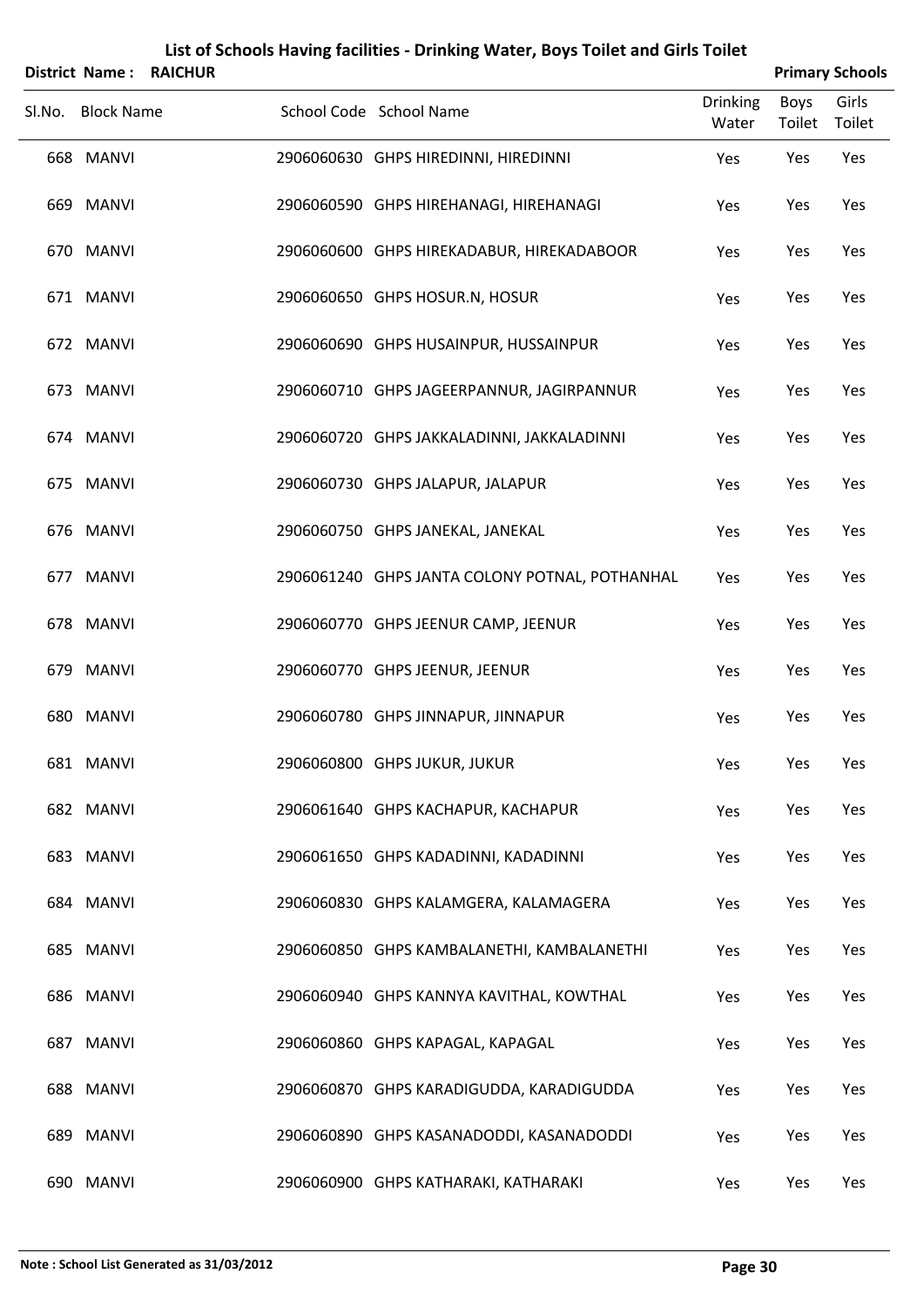| <b>District Name:</b> | <b>RAICHUR</b> |                                             |                          |                | <b>Primary Schools</b> |
|-----------------------|----------------|---------------------------------------------|--------------------------|----------------|------------------------|
| Sl.No. Block Name     |                | School Code School Name                     | <b>Drinking</b><br>Water | Boys<br>Toilet | Girls<br>Toilet        |
| 691 MANVI             |                | 2906060960 GHPS KURADI, KURDI               | Yes                      | Yes            | Yes                    |
| 692 MANVI             |                | 2906060970 GHPS KURAKUNDA, KURKUNDA         | Yes                      | Yes            | Yes                    |
| 693 MANVI             |                | 2906060990 GHPS MACHANUR, MACHANUR          | Yes                      | Yes            | Yes                    |
| 694 MANVI             |                | 2906061010 GHPS MADLAPUR, MADLAPUR          | Yes                      | Yes            | Yes                    |
| 695 MANVI             |                | 2906061670 GHPS MALAKAPUR, MALKAPUR         | Yes                      | Yes            | Yes                    |
| 696 MANVI             |                | 2906061660 GHPS MALLAT, MALLAT              | Yes                      | Yes            | Yes                    |
| 697 MANVI             |                | 2906061060 GHPS MARAKAMDINNI, MARKAMDINNI   | Yes                      | Yes            | Yes                    |
| 698 MANVI             |                | 2906061100 GHPS MUSTUR, MUSTUR              | Yes                      | Yes            | Yes                    |
| 699 MANVI             |                | 2906061120 GHPS NAKKUNDA, NAKKUNDA          | Yes                      | Yes            | Yes                    |
| 700 MANVI             |                | 2906061680 GHPS NARABANDI, NARABANDI        | Yes                      | Yes            | Yes                    |
| 701 MANVI             |                | 2906061170 GHPS NAVALAKAL, NAVALAKAL        | Yes                      | Yes            | Yes                    |
| 702 MANVI             |                | 2906061180 GHPS NEERMANVI, NEERAMANVI       | Yes                      | Yes            | Yes                    |
| 703 MANVI             |                | 2906061180 GHPS NEERMANVI, NEERAMANVI       | Yes                      | Yes            | Yes                    |
| 704 MANVI             |                | 2906061200 GHPS NUGADONI, NUGADONI          | Yes                      | Yes            | Yes                    |
| 705 MANVI             |                | 2906061240 GHPS POTHANHAL, POTHANHAL        | Yes                      | Yes            | Yes                    |
| 706 MANVI             |                | 2906061380 GHPS PWD CAMP SIRWAR, SIRWAR     | Yes                      | Yes            | Yes                    |
| 707 MANVI             |                | 2906061260 GHPS RABBANAKAL CAMP, RABBANAKAL | Yes                      | Yes            | Yes                    |
| 708 MANVI             |                | 2906061270 GHPS RAJALABANDA, RAJALABANDA    | Yes                      | Yes            | Yes                    |
| 709 MANVI             |                | 2906061290 GHPS RAJOLLI, RAJOLLI            | Yes                      | Yes            | Yes                    |
| 710 MANVI             |                | 2906061340 GHPS SADAPUR, SADAPUR            | Yes                      | Yes            | Yes                    |
| 711 MANVI             |                | 2906061310 GHPS SANGAPUR, SANGAPUR          | Yes                      | Yes            | Yes                    |
| 712 MANVI             |                | 2906061350 GHPS SEEKAL, SEEKAL              | Yes                      | Yes            | Yes                    |
| 713 MANVI             |                | 2906061360 GHPS SHAKAPUR, SHAKHAPUR         | Yes                      | Yes            | Yes                    |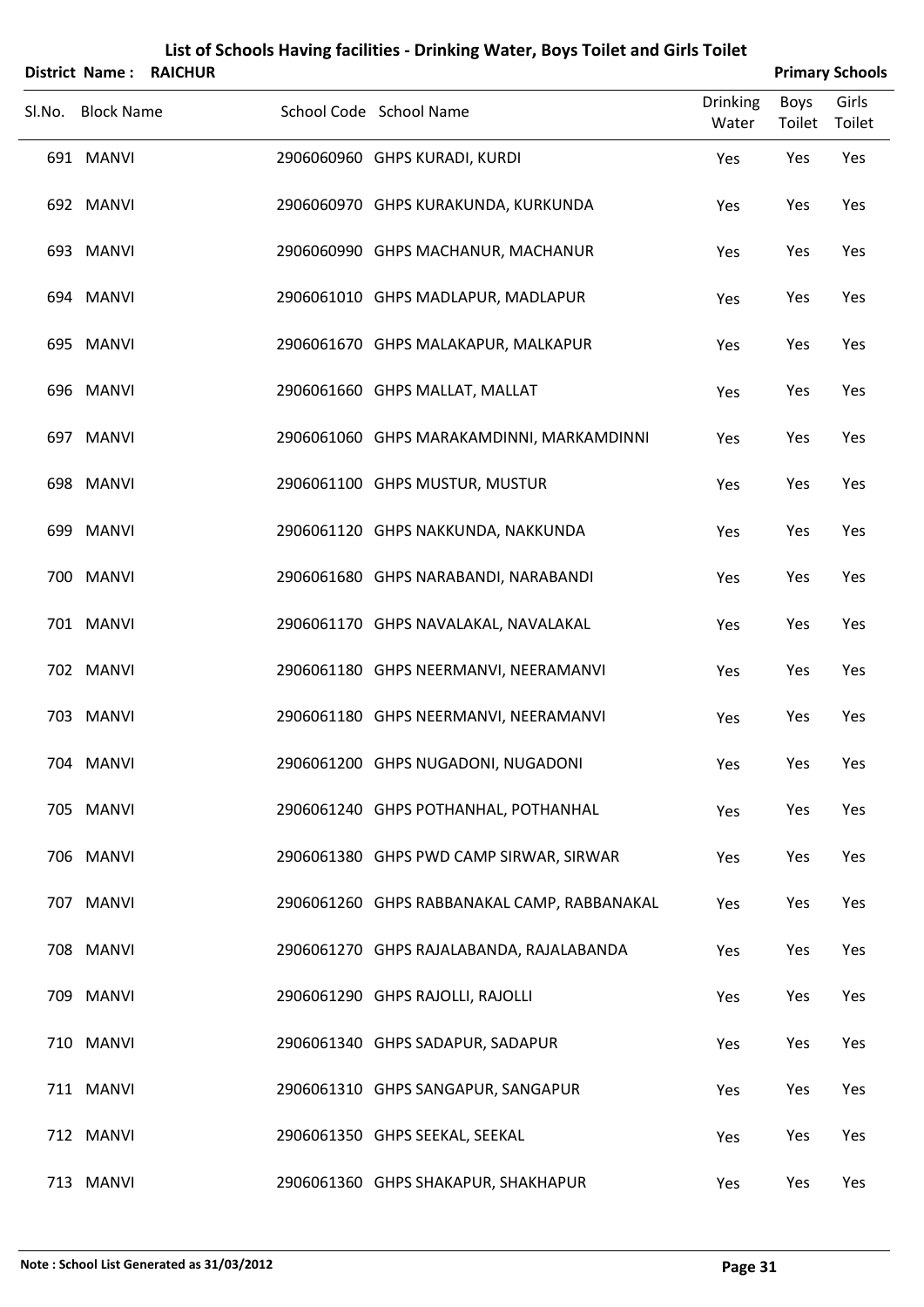|        |                   | <b>District Name: RAICHUR</b> |                                                             |                          |                | <b>Primary Schools</b> |
|--------|-------------------|-------------------------------|-------------------------------------------------------------|--------------------------|----------------|------------------------|
| SI.No. | <b>Block Name</b> |                               | School Code School Name                                     | <b>Drinking</b><br>Water | Boys<br>Toilet | Girls<br>Toilet        |
|        | 714 MANVI         |                               | 2906060510 GHPS SHANKARANAGARA CAMP HALA,<br><b>HALAPUR</b> | Yes                      | Yes            | Yes                    |
|        | 715 MANVI         |                               | 2906061380 GHPS SIRWAR, SIRWAR                              | Yes                      | Yes            | Yes                    |
|        | 716 MANVI         |                               | 2906061320 GHPS SNNAHOSUR, SANNAHOSUR                       | Yes                      | Yes            | Yes                    |
|        | 717 MANVI         |                               | 2906061390 GHPS SUNESWAR THANDA, SUNKESWAR                  | Yes                      | Yes            | Yes                    |
|        | 718 MANVI         |                               | 2906061390 GHPS SUNKESWAR, SUNKESWAR                        | Yes                      | Yes            | Yes                    |
|        | 719 MANVI         |                               | 2906061410 GHPS THADAKAL, TADAKAL                           | Yes                      | Yes            | Yes                    |
|        | 720 MANVI         |                               | 2906061430 GHPS TOPPALADODDI, TOPPALADODDI                  | Yes                      | Yes            | Yes                    |
|        | 721 MANVI         |                               | 2906061440 GHPS TORALADINNI, TORANADINNI                    | Yes                      | Yes            | Yes                    |
|        | 722 MANVI         |                               | 2906061450 GHPS TUGGALADINNI, TUGGALADINNI                  | Yes                      | Yes            | Yes                    |
|        | 723 MANVI         |                               | 2906061470 GHPS UDBAL BADLAPUR, UDBAL                       | Yes                      | Yes            | Yes                    |
|        | 724 MANVI         |                               | 2906061490 GHPS UMALI HOSUR, UMALIHOSUR                     | Yes                      | Yes            | Yes                    |
|        | 725 MANVI         |                               | 2906060940 GHPS URDU KAVITHAL, KOWTHAL                      | Yes                      | Yes            | Yes                    |
|        | 726 MANVI         |                               | 2906061880 GHPS URDU MANVI, WARD 13                         | Yes                      | Yes            | Yes                    |
|        | 727 MANVI         |                               | 2906061380 GHPS URDU SIRWAR, SIRWAR                         | Yes                      | Yes            | Yes                    |
|        | 728 MANVI         |                               | 2906061480 GHPS UTAKANUR, UTAKANUR                          | Yes                      | Yes            | Yes                    |
|        | 729 MANVI         |                               | 2906061520 GHPS VALAKAMDINNI, WALAKAMDINNI                  | Yes                      | Yes            | Yes                    |
|        | 730 MANVI         |                               | 2906061530 GHPS WATAGAL, WATAGAL                            | Yes                      | Yes            | Yes                    |
|        | 731 MANVI         |                               | 2906061580 GHPS YADIWAL, YEDIVAL                            | Yes                      | Yes            | Yes                    |
|        | 732 MANVI         |                               | 2906061020 GHS (UPGRADED RMSA)MALLADAGUDDA,<br>MALLADAGUDDA | Yes                      | Yes            | Yes                    |
|        | 733 MANVI         |                               | 2906061630 GLPS (TELAGU) AMARESWAR CAMP, ADAVI<br>AMARESWAR | Yes                      | Yes            | Yes                    |
|        | 734 MANVI         |                               | 2906060030 GLPS AMARAVATHI, AMARAVATHI                      | Yes                      | Yes            | Yes                    |
|        | 735 MANVI         |                               | 2906060250 GLPS AMBDKER NAGAR BAYGWAT,<br><b>BYAGAVAT</b>   | Yes                      | Yes            | Yes                    |
|        | 736 MANVI         |                               | 2906060941 GLPS AMBEDKAR NAGAR, KOWTHAL                     | Yes                      | Yes            | Yes                    |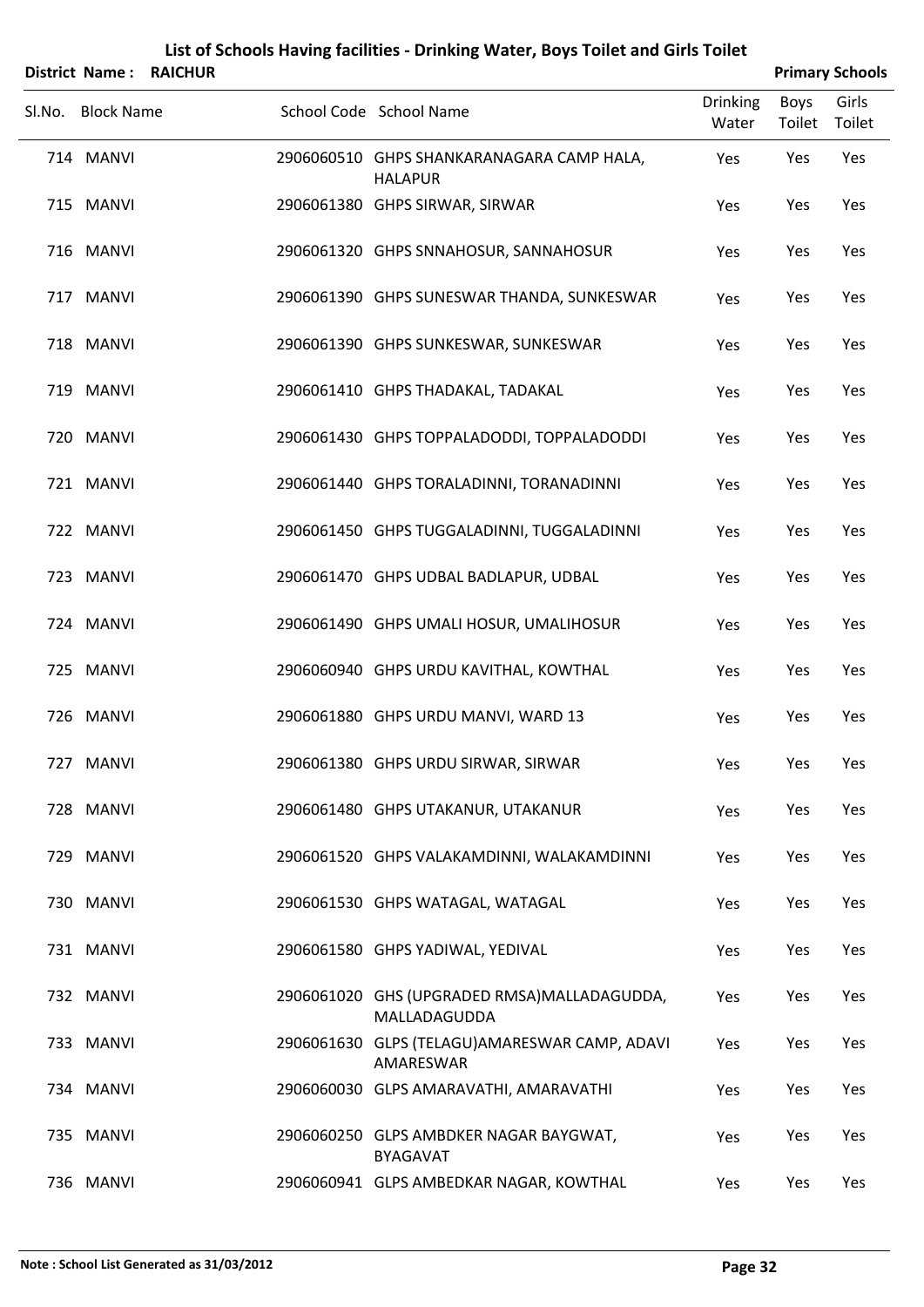| <b>District Name:</b> | <b>RAICHUR</b> |                                                 |                          |                | <b>Primary Schools</b> |
|-----------------------|----------------|-------------------------------------------------|--------------------------|----------------|------------------------|
| Sl.No. Block Name     |                | School Code School Name                         | <b>Drinking</b><br>Water | Boys<br>Toilet | Girls<br>Toilet        |
| 737 MANVI             |                | 2906060050 GLPS ANANDAGAL, ANANDAGAL            | Yes                      | Yes            | Yes                    |
| 738 MANVI             |                | 2906060080 GLPS ANJANEYA CAMP ATHANUR, ATHANUR  | Yes                      | Yes            | Yes                    |
| 739 MANVI             |                | 2906061950 GLPS BAJIWADA MANVI, WARD 20         | Yes                      | Yes            | Yes                    |
| 740 MANVI             |                | 2906061810 GLPS BALANAGAR, WARD 6               | Yes                      | Yes            | Yes                    |
| 741 MANVI             |                | 2906060510 GLPS BASAVESHWAR NAGAR, HALAPUR      | Yes                      | Yes            | Yes                    |
| 742 MANVI             |                | 2906060120 GLPS BASAVESWAR CAMP, BALLATAGI      | Yes                      | Yes            | Yes                    |
| 743 MANVI             |                | 2906060160 GLPS BELAVAT, BELAVAT                | Yes                      | Yes            | Yes                    |
| 744 MANVI             |                | 2906060170 GLPS BENCHAMARDI, BENCHAMARDI        | Yes                      | Yes            | Yes                    |
| 745 MANVI             |                | 2906060180 GLPS BETADUR TANDA, BETADOOR         | Yes                      | Yes            | Yes                    |
| 746 MANVI             |                | 2906060180 GLPS BETADUR, BETADOOR               | Yes                      | Yes            | Yes                    |
| 747 MANVI             |                | 2906060190 GLPS BEVINUR, BEVINOOR               | Yes                      | Yes            | Yes                    |
| 748 MANVI             |                | 2906060840 GLPS BHAGHYNAGAR CAMP, KALLUR        | Yes                      | Yes            | Yes                    |
| 749 MANVI             |                | 2906060260 GLPS BHAGYANAGAR CAMP, CHAGABHAVI    | Yes                      | Yes            | Yes                    |
| 750 MANVI             |                | 2906060210 GLPS BOMMANHAL, BOMMANAHAL           | Yes                      | Yes            | Yes                    |
| 751 MANVI             |                | 2906060220 GLPS BOMSANADODDI, BOMSANDODDI       | Yes                      | Yes            | Yes                    |
| 752 MANVI             |                | 2906060230 GLPS BUDDINNI, BUDDINNI              | Yes                      | Yes            | Yes                    |
| 753 MANVI             |                | 2906060240 GLPS BULLAPUR, BULLAPUR              | Yes                      | Yes            | Yes                    |
| 754 MANVI             |                | 2906061710 GLPS BURAMPUR, BURAMPUR              | Yes                      | Yes            | Yes                    |
| 755 MANVI             |                | 2906060250 GLPS BYAGAWAT CAMP, BYAGAVAT         | Yes                      | Yes            | Yes                    |
| 756 MANVI             |                | 2906060260 GLPS CHAGABHAVI CAMP, CHAGABHAVI     | Yes                      | Yes            | Yes                    |
| 757 MANVI             |                | 2906061045 GLPS CHAPUDI CAMP, MANVI(R)          | Yes                      | Yes            | Yes                    |
| 758 MANVI             |                | 2906060270 GLPS CHIKALAPARVI CAMP, CHIKALAPARVI | Yes                      | Yes            | Yes                    |
| 759 MANVI             |                | 2906060942 GLPS CHIKKABADARADINNI, KOWTHAL      | Yes                      | Yes            | Yes                    |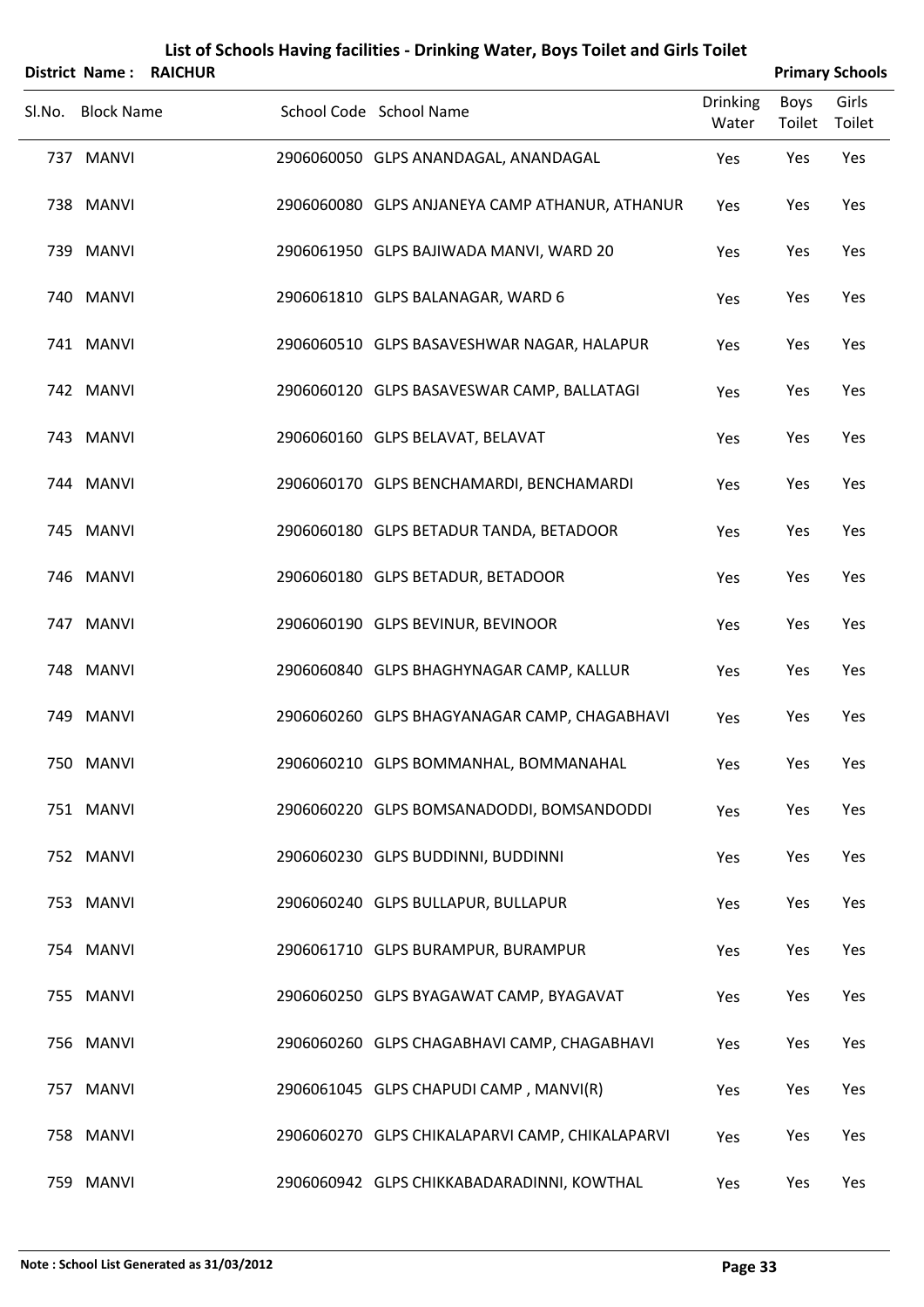| <b>District Name:</b> | List of Schools Having facilities - Drinking Water, Boys Toilet and Girls Toilet<br><b>RAICHUR</b> | <b>Primary Schools</b>                                          |                          |                |                 |
|-----------------------|----------------------------------------------------------------------------------------------------|-----------------------------------------------------------------|--------------------------|----------------|-----------------|
| Sl.No. Block Name     |                                                                                                    | School Code School Name                                         | <b>Drinking</b><br>Water | Boys<br>Toilet | Girls<br>Toilet |
| 760 MANVI             |                                                                                                    | 2906060300 GLPS CHIKKAHANAGI, CHIKKAHANAGI                      | Yes                      | Yes            | Yes             |
| 761 MANVI             |                                                                                                    | 2906060320 GLPS CHILAKARAGI, CHILAKARAGI                        | Yes                      | Yes            | Yes             |
| 762 MANVI             |                                                                                                    | 2906061440 GLPS CROSS CAMP, TORANADINNI                         | Yes                      | Yes            | Yes             |
| 763 MANVI             |                                                                                                    | 2906060350 GLPS DADDAL, DADDAL                                  | Yes                      | Yes            | Yes             |
| 764 MANVI             |                                                                                                    | 2906060370 GLPS DEVATHAGAL, DEVATHAGAL                          | Yes                      | Yes            | Yes             |
| 765 MANVI             |                                                                                                    | 2906061170 GLPS DEVICAMP, NAVALAKAL                             | Yes                      | Yes            | Yes             |
| 766 MANVI             |                                                                                                    | 2906061660 GLPS DOCTOR CAMP, MALLAT                             | Yes                      | Yes            | Yes             |
| 767 MANVI             |                                                                                                    | 2906060400 GLPS DONAMARADI(M), DONAMARADI                       | Yes                      | Yes            | Yes             |
| 768 MANVI             |                                                                                                    | 2906061610 GLPS DONAMARADI.(B), DONAMARADI (B)                  | Yes                      | Yes            | Yes             |
| 769 MANVI             |                                                                                                    | 2906060380 GLPS DOTHARABANDI, DOTHARABANDI                      | Yes                      | Yes            | Yes             |
| 770 MANVI             |                                                                                                    | 2906060120 GLPS DPEP BALLATAGI TANDA, BALLATAGI                 | Yes                      | Yes            | Yes             |
| 771 MANVI             |                                                                                                    | 2906061440 GLPS DPEP DINNI CAMP, TORANADINNI                    | Yes                      | Yes            | Yes             |
| 772 MANVI             |                                                                                                    | 2906061440 GLPS DPEP GALI DURUGAMMA CAMP,<br><b>TORANADINNI</b> | Yes                      | Yes            | Yes             |
| 773 MANVI             |                                                                                                    | 2906060200 GLPS DPEP HABBU CAMP, BHOGAVATHI                     | Yes                      | Yes            | Yes             |
| 774 MANVI             |                                                                                                    | 2906060540 GLPS DPEP HANCHINAL CAMP, HANCHINHAL                 | Yes                      | Yes            | Yes             |
| 775 MANVI             |                                                                                                    | 2906061830 GLPS DPEP INDIRANGARA MANVI, WARD 8                  | Yes                      | Yes            | Yes             |
| 776 MANVI             |                                                                                                    | 2906060720 GLPS DPEP JAKKALADINNI CAMP,<br>JAKKALADINNI         | Yes                      | Yes            | Yes             |
| 777 MANVI             |                                                                                                    | 2906060480 GLPS DPEP K.GUDADINNI CAMP,<br>GUDADINNI(K)          | Yes                      | Yes            | Yes             |
| 778 MANVI             |                                                                                                    | 2906061380 GLPS DPEP MUCHALAGUDDA CAMP, SIRWAR                  | Yes                      | Yes            | Yes             |
| 779 MANVI             |                                                                                                    | 2906060100 GLPS DPEP NADUGADDE CAMP,<br>BAGALAWADA              | Yes                      | Yes            | Yes             |
| 780 MANVI             |                                                                                                    | 2906060120 GLPS DPEP SAIGOKULA CAMP, BALLATAGI                  | Yes                      | Yes            | Yes             |
| 781 MANVI             |                                                                                                    | 2906060940 GLPS DPEP SHIVANAGAR CAMP KAVI,<br><b>KOWTHAL</b>    | Yes                      | Yes            | Yes             |
| 782 MANVI             |                                                                                                    | 2906061970 GLPS DPEP, AMBEDKAR NAGAR MANVI,<br>WARD 22          | Yes                      | Yes            | Yes             |

# **Note : School List Generated as 31/03/2012 Page 34**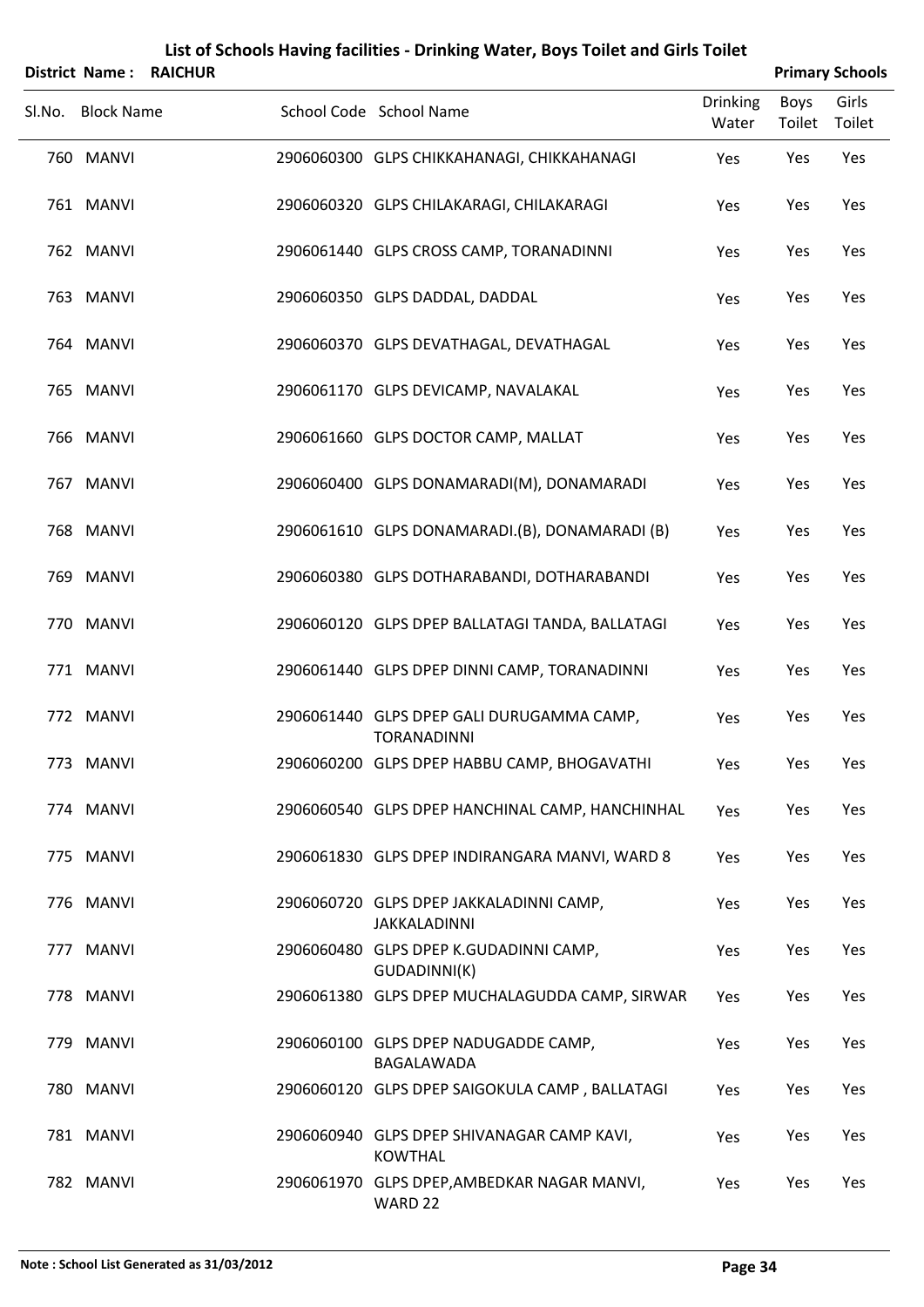| List of Schools Having facilities - Drinking Water, Boys Toilet and Girls Toilet<br><b>Primary Schools</b><br><b>District Name:</b><br><b>RAICHUR</b> |                   |  |                                                                    |                          |                       |                 |
|-------------------------------------------------------------------------------------------------------------------------------------------------------|-------------------|--|--------------------------------------------------------------------|--------------------------|-----------------------|-----------------|
| Sl.No.                                                                                                                                                | <b>Block Name</b> |  | School Code School Name                                            | <b>Drinking</b><br>Water | <b>Boys</b><br>Toilet | Girls<br>Toilet |
|                                                                                                                                                       | 783 MANVI         |  | 2906060560 GLPS DPEP, GADDEMITTI CAMP HARA, HARVI                  | Yes                      | Yes                   | Yes             |
|                                                                                                                                                       | 784 MANVI         |  | 2906060520 GLPS DPEP, HALLI, HALLI                                 | Yes                      | Yes                   | Yes             |
|                                                                                                                                                       | 785 MANVI         |  | 2906060960 GLPS DPEP, KURDI CRASS, KURDI                           | Yes                      | Yes                   | Yes             |
|                                                                                                                                                       | 786 MANVI         |  | 2906061660 GLPS DPEP, SIDDAGARACHA CAMP, MALLAT                    | Yes                      | Yes                   | Yes             |
|                                                                                                                                                       | 787 MANVI         |  | 2906060100 GLPS DURGADEVI CAMP, BAGALAWADA                         | Yes                      | Yes                   | Yes             |
|                                                                                                                                                       | 788 MANVI         |  | 2906061950 GLPS G.NAYAK COLONY MANVI, WARD 20                      | Yes                      | Yes                   | Yes             |
|                                                                                                                                                       | 789 MANVI         |  | 2906060260 GLPS GADDERAYANA CAMP CHAGBHAVI,<br>CHAGABHAVI          | Yes                      | Yes                   | Yes             |
|                                                                                                                                                       | 790 MANVI         |  | 2906060420 GLPS GANADINNI, GANADINNI                               | Yes                      | Yes                   | Yes             |
|                                                                                                                                                       | 791 MANVI         |  | 2906060940 GLPS GANGANGARA CAMP KAVITHAL,<br><b>KOWTHAL</b>        | Yes                      | Yes                   | Yes             |
|                                                                                                                                                       | 792 MANVI         |  | 2906060840 GLPS GIRLS KALLUR, KALLUR                               | Yes                      | Yes                   | Yes             |
|                                                                                                                                                       | 793 MANVI         |  | 2906061060 GLPS GODIGODDE CAMP, MARKAMDINNI                        | Yes                      | Yes                   | Yes             |
|                                                                                                                                                       | 794 MANVI         |  | 2906060440 GLPS GOGEBAL, GOGE HEBBAL                               | Yes                      | Yes                   | Yes             |
|                                                                                                                                                       | 795 MANVI         |  | 2906060470 GLPS GOVINDODDI CAMP, GOVINDODDI,<br><b>GOVINADODDI</b> | Yes                      | Yes                   | Yes             |
|                                                                                                                                                       | 796 MANVI         |  | 2906060500 GLPS GUDIHAL, GUDIHAL                                   | Yes                      | Yes                   | Yes             |
|                                                                                                                                                       | 797 MANVI         |  | 2906060560 GLPS HARAVI B.CAMP, HARVI                               | Yes                      | Yes                   | Yes             |
|                                                                                                                                                       | 798 MANVI         |  | 2906060550 GLPS HARWAPUR, HARVAPUR                                 | Yes                      | Yes                   | Yes             |
|                                                                                                                                                       | 799 MANVI         |  | 2906060580 GLPS HILALPUR, HILALPUR                                 | Yes                      | Yes                   | Yes             |
|                                                                                                                                                       | 800 MANVI         |  | 2906060620 GLPS HIREBADARADINNI, HIREBADARADINNI                   | Yes                      | Yes                   | Yes             |
|                                                                                                                                                       | 801 MANVI         |  | 2906060610 GLPS HIREKOTNEKAL ( HARIJANWAD,<br>HIREKOTNEKAL         | Yes                      | Yes                   | Yes             |
|                                                                                                                                                       | 802 MANVI         |  | 2906060840 GLPS HLEBAZAR KALLUR, KALLUR                            | Yes                      | Yes                   | Yes             |
|                                                                                                                                                       | 803 MANVI         |  | 2906060640 GLPS HOKRANI, HOKKARANI                                 | Yes                      | Yes                   | Yes             |
|                                                                                                                                                       | 804 MANVI         |  | 2906060670 GLPS HUDA, HUDA                                         | Yes                      | Yes                   | Yes             |
|                                                                                                                                                       | 805 MANVI         |  | 2906060680 GLPS HUNICHED, HUNCHED                                  | Yes                      | Yes                   | Yes             |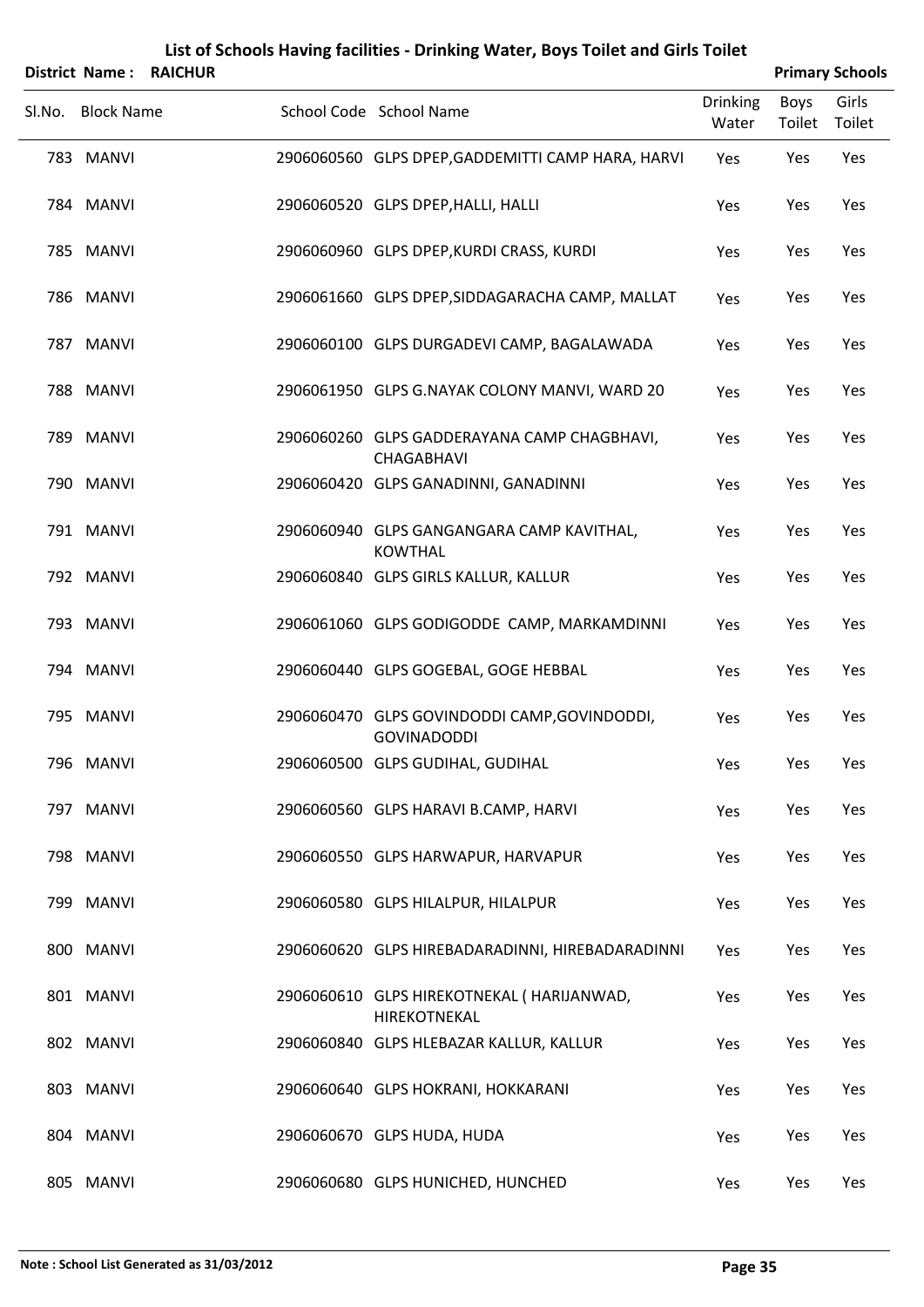|        |                   | <b>District Name: RAICHUR</b> |                                                              |                          |                | <b>Primary Schools</b> |
|--------|-------------------|-------------------------------|--------------------------------------------------------------|--------------------------|----------------|------------------------|
| Sl.No. | <b>Block Name</b> |                               | School Code School Name                                      | <b>Drinking</b><br>Water | Boys<br>Toilet | Girls<br>Toilet        |
|        | 806 MANVI         |                               | 2906061160 GLPS IBRAHIM COLONY, NASALAPUR                    | Yes                      | Yes            | Yes                    |
|        | 807 MANVI         |                               | 2906060100 GLPS INDIRANAGAR BAGALAWADA,<br><b>BAGALAWADA</b> | Yes                      | Yes            | Yes                    |
|        | 808 MANVI         |                               | 2906061620 GLPS IRALAGADDA, IRALAGADDA                       | Yes                      | Yes            | Yes                    |
|        | 809 MANVI         |                               | 2906060700 GLPS IRKAL, IRKAL                                 | Yes                      | Yes            | Yes                    |
|        | 810 MANVI         |                               | 2906060730 GLPS JALAPUR CAMP, JALAPUR                        | Yes                      | Yes            | Yes                    |
|        | 811 MANVI         |                               | 2906060740 GLPS JAMBALADINNI, JAMBALADINNI                   | Yes                      | Yes            | Yes                    |
|        | 812 MANVI         |                               | 2906060120 GLPS JANATA COL BALLATAGI, BALLATAGI              | Yes                      | Yes            | Yes                    |
|        | 813 MANVI         |                               | 2906060960 GLPS JANATHA COLONY GORKAL, KURDI                 | Yes                      | Yes            | Yes                    |
|        | 814 MANVI         |                               | 2906060270 GLPS JANATHACOLONY CHIKALAPARA,<br>CHIKALAPARVI   | Yes                      | Yes            | Yes                    |
|        | 815 MANVI         |                               | 2906060760 GLPS JANGAMARAHALLI, JANGAMARAHALLI               | Yes                      | Yes            | Yes                    |
|        | 816 MANVI         |                               | 2906061383 GLPS JANTA COLONY ATHUNUR, SIRWAR                 | Yes                      | Yes            | Yes                    |
|        | 817 MANVI         |                               | 2906061240 GLPS JEENUR ROAD, POTHANHAL                       | Yes                      | Yes            | Yes                    |
|        | 818 MANVI         |                               | 2906060790 GLPS JOLADARASI CAMP, JOLADARASI                  | Yes                      | Yes            | Yes                    |
|        | 819 MANVI         |                               | 2906061383 GLPS KADDINI CAMP, SIRWAR                         | Yes                      | Yes            | Yes                    |
|        | 820 MANVI         |                               | 2906060860 GLPS KAPPAGAL NEAR AGASI, KAPAGAL                 | Yes                      | Yes            | Yes                    |
|        | 821 MANVI         |                               | 2906060880 GLPS KAREGUDDA, KAREGUDDA                         | Yes                      | Yes            | Yes                    |
|        | 822 MANVI         |                               | 2906060910 GLPS KHARABDINNI, KARABDINNI                      | Yes                      | Yes            | Yes                    |
|        | 823 MANVI         |                               | 2906061180 GLPS KOLI CAMP, NEERAMANVI                        | Yes                      | Yes            | Yes                    |
|        | 824 MANVI         |                               | 2906060920 GLPS KORAVI, KORAVI                               | Yes                      | Yes            | Yes                    |
|        | 825 MANVI         |                               | 2906060930 GLPS KOTEKAL, KOTNEKAL                            | Yes                      | Yes            | Yes                    |
|        | 826 MANVI         |                               | 2906060840 GLPS KRISHANA NAGAR KALLUR, KALLUR                | Yes                      | Yes            | Yes                    |
|        | 827 MANVI         |                               | 2906060961 GLPS KURDI, KURDI                                 | Yes                      | Yes            | Yes                    |
|        | 828 MANVI         |                               | 2906060970 GLPS KURKUNDA CROSS, KURKUNDA                     | Yes                      | Yes            | Yes                    |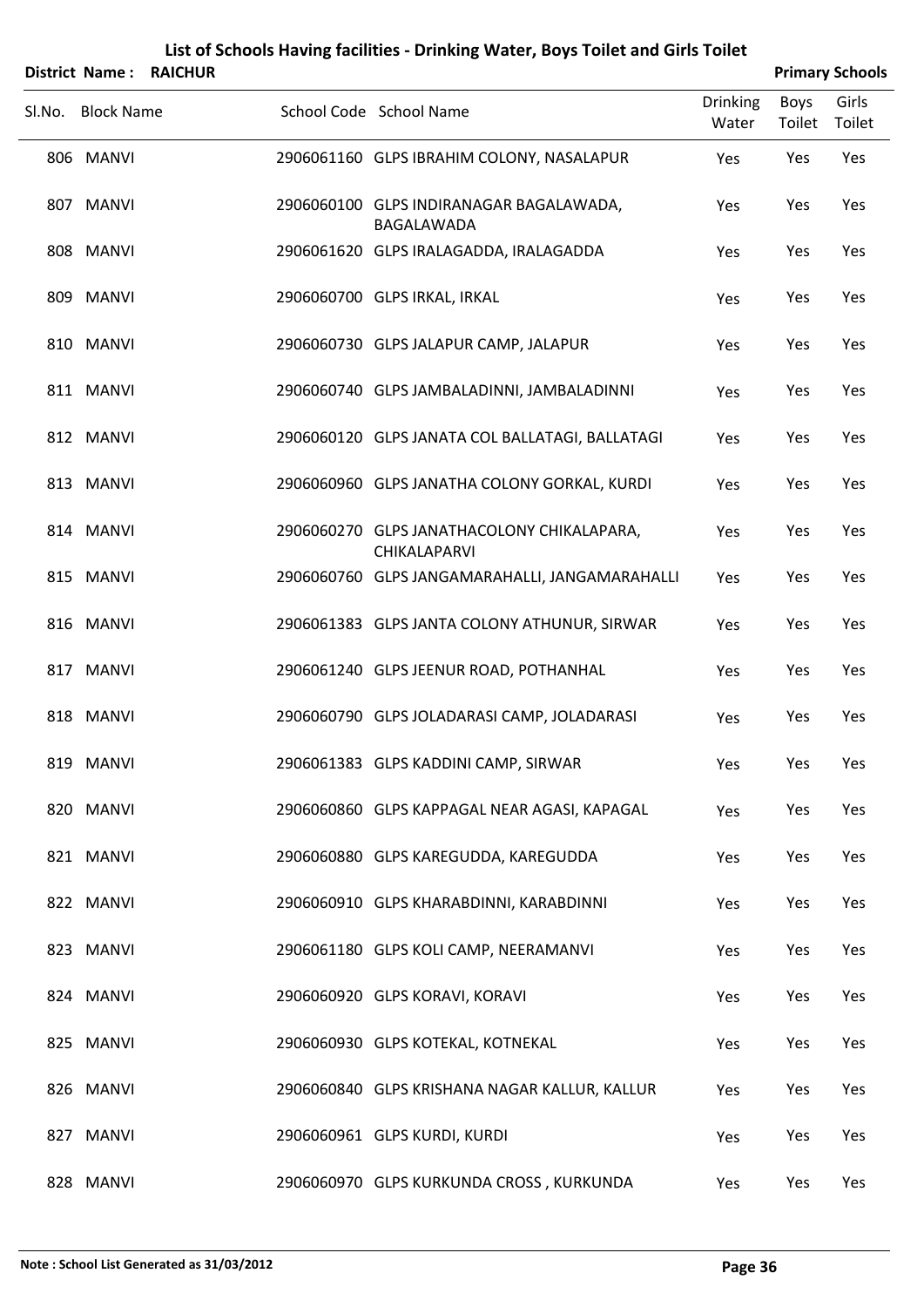|        |                   | District Name: RAICHUR |                                                               |                          |                | <b>Primary Schools</b> |
|--------|-------------------|------------------------|---------------------------------------------------------------|--------------------------|----------------|------------------------|
| Sl.No. | <b>Block Name</b> |                        | School Code School Name                                       | <b>Drinking</b><br>Water | Boys<br>Toilet | Girls<br>Toilet        |
|        | 829 MANVI         |                        | 2906060980 GLPS LAKKAMDINNI, LAKKAMADINNI                     | Yes                      | Yes            | Yes                    |
|        | 830 MANVI         |                        | 2906060940 GLPS LAXMINARAYAN CAMP, KOWTHAL                    | Yes                      | Yes            | Yes                    |
|        | 831 MANVI         |                        | 2906061000 GLPS MADAGIRI CAMP, MADAGIRI                       | Yes                      | Yes            | Yes                    |
|        | 832 MANVI         |                        | 2906061000 GLPS MADIGIRI (SAJJE HOLA), MADAGIRI               | Yes                      | Yes            | Yes                    |
|        | 833 MANVI         |                        | 2906061010 GLPS MADLAPUR CAMP, MADLAPUR                       | Yes                      | Yes            | Yes                    |
|        | 834 MANVI         |                        | 2906061740 GLPS MAHIBUBANAGAR CAMP,<br>MAHIBUBANAGAR CAMP     | Yes                      | Yes            | Yes                    |
|        | 835 MANVI         |                        | 2906061750 GLPS MALLIGIMADU, WARD(MANVI)                      | Yes                      | Yes            | Yes                    |
|        | 836 MANVI         |                        | 2906061050 GLPS MARATA, MARATA                                | Yes                      | Yes            | Yes                    |
|        | 837 MANVI         |                        | 2906061210 GLPS MAREMMANA GUDI, PAMANAKALLUR,<br>PAMANAKALLUR | Yes                      | Yes            | Yes                    |
|        | 838 MANVI         |                        | 2906061070 GLPS MUDDAMMAGUDDI, MUDDAMGADDI                    | Yes                      | Yes            | Yes                    |
|        | 839 MANVI         |                        | 2906061080 GLPS MURANPUR THANDA, MURAMPUR                     | Yes                      | Yes            | Yes                    |
|        | 840 MANVI         |                        | 2906061090 GLPS MURKIGUDDA, MURKIGUDDA                        | Yes                      | Yes            | Yes                    |
|        | 841 MANVI         |                        | 2906061110 GLPS NAGALDINNI, NAGALADINNI                       | Yes                      | Yes            | Yes                    |
|        | 842 MANVI         |                        | 2906061441 GLPS NAGAPPA CAMP, TORANADINNI                     | Yes                      | Yes            | Yes                    |
|        | 843 MANVI         |                        | 2906061120 GLPS NAKKUNDA CAMP, NAKKUNDA                       | Yes                      | Yes            | Yes                    |
|        | 844 MANVI         |                        | 2906061130 GLPS NALAGAMDINNI, NALAGAMADINNI                   | Yes                      | Yes            | Yes                    |
|        | 845 MANVI         |                        | 2906061781 GLPS NAMAJAGERA GUDDA MANVI, WARD 3                | Yes                      | Yes            | Yes                    |
|        | 846 MANVI         |                        | 2906061140 GLPS NANDIHAL, NANDIHAL                            | Yes                      | Yes            | Yes                    |
|        | 847 MANVI         |                        | 2906061680 GLPS NARABANDE TANDA, NARABANDI                    | Yes                      | Yes            | Yes                    |
|        | 848 MANVI         |                        | 2906061160 GLPS NASALAPUR, NASALAPUR                          | Yes                      | Yes            | Yes                    |
|        | 849 MANVI         |                        | 2906061730 GLPS NEELOGAL CAMP, NEELOGAL CAMP                  | Yes                      | Yes            | Yes                    |
|        | 850 MANVI         |                        | 2906061180 GLPS NEERMANVI CAMP, NEERAMANVI                    | Yes                      | Yes            | Yes                    |
|        | 851 MANVI         |                        | 2906061180 GLPS NEERMANVI MITTI TANDA,<br>NEERAMANVI          | Yes                      | Yes            | Yes                    |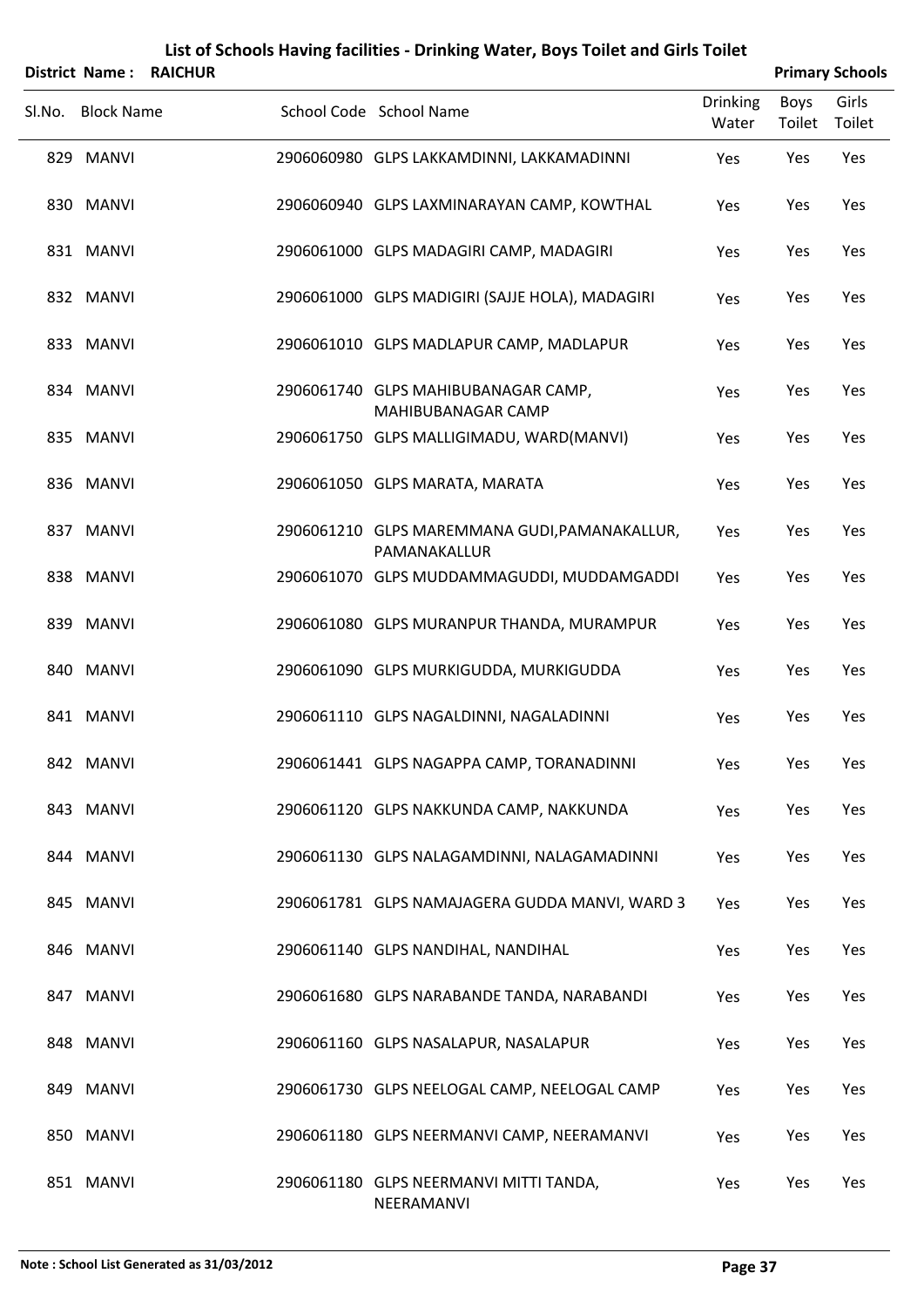|                   | District Name: RAICHUR |                                                                |                          |                | <b>Primary Schools</b> |
|-------------------|------------------------|----------------------------------------------------------------|--------------------------|----------------|------------------------|
| Sl.No. Block Name |                        | School Code School Name                                        | <b>Drinking</b><br>Water | Boys<br>Toilet | Girls<br>Toilet        |
| 852 MANVI         |                        | 2906061190 GLPS NELKOL, NELKOL                                 | Yes                      | Yes            | Yes                    |
| 853 MANVI         |                        | 2906061220 GLPS PARASAPUR, PARASAPUR                           | Yes                      | Yes            | Yes                    |
| 854 MANVI         |                        | 2906060880 GLPS PARVATAMMA CAMP, KAREGUDDA                     | Yes                      | Yes            | Yes                    |
| 855 MANVI         |                        | 2906061230 GLPS PATAKANADODDI, PATAKAMDODDI                    | Yes                      | Yes            | Yes                    |
| 856 MANVI         |                        | 2906061043 GLPS PESAL BANDA CAMP, MANVI(R)                     | Yes                      | Yes            | Yes                    |
| 857 MANVI         |                        | 2906061250 GLPS POTHAPUR, POTHAPUR                             | Yes                      | Yes            | Yes                    |
| 858 MANVI         |                        | 2906060840 GLPS POURNAYAK THANDA, KALLUR                       | Yes                      | Yes            | Yes                    |
| 859 MANVI         |                        | 2906061840 GLPS PWD CAMP MANVI, WARD 9                         | Yes                      | Yes            | Yes                    |
| 860 MANVI         |                        | 2906060560 GLPS RADHAKRISHNA CAMP, HARVI                       | Yes                      | Yes            | Yes                    |
| 861 MANVI         |                        | 2906061280 GLPS RAJALADINNI, RAJALADINNI                       | Yes                      | Yes            | Yes                    |
| 862 MANVI         |                        | 2906061760 GLPS RAJIVE GANDHI NAGAR MANVI, WARD<br>1           | Yes                      | Yes            | Yes                    |
| 863 MANVI         |                        | 2906061700 GLPS RAMALADINNI M, RAMALADINNI                     | Yes                      | Yes            | Yes                    |
| 864 MANVI         |                        | 2906061700 GLPS RAMALADINNI S, RAMALADINNI                     | Yes                      | Yes            | Yes                    |
| 865 MANVI         |                        | 2906061241 GLPS RANGADAL CAMP, POTHANHAL                       | Yes                      | Yes            | Yes                    |
| 866 MANVI         |                        | 2906061300 GLPS RANGADAL, RANGADAL                             | Yes                      | Yes            | Yes                    |
| 867 MANVI         |                        | 2906060840 GLPS ROJA GARDEN CAMP, KALLUR                       | Yes                      | Yes            | Yes                    |
| 868 MANVI         |                        | 2906061330 GLPS SAIDAPUR, SAIDAPUR                             | Yes                      | Yes            | Yes                    |
| 869 MANVI         |                        | 2906061940 GLPS SANNABAZER MANVI, WARD 19                      | Yes                      | Yes            | Yes                    |
| 870 MANVI         |                        | 2906061320 GLPS SANNAHOSUR CAMP, SANNAHOSUR                    | Yes                      | Yes            | Yes                    |
| 871 MANVI         |                        | 2906061390 GLPS SHASTRI CAMP, SUNKESWAR                        | Yes                      | Yes            | Yes                    |
| 872 MANVI         |                        | 2906060610 GLPS SIDDARAMESWAR ONI, H.KOTNEKAL,<br>HIREKOTNEKAL | Yes                      | Yes            | Yes                    |
| 873 MANVI         |                        | 2906060841 GLPS SIHINERUBHAVI KALLUR, KALLUR                   | Yes                      | Yes            | Yes                    |
| 874 MANVI         |                        | 2906061370 GLPS SINGADADINNI, SINGADADINNI                     | Yes                      | Yes            | Yes                    |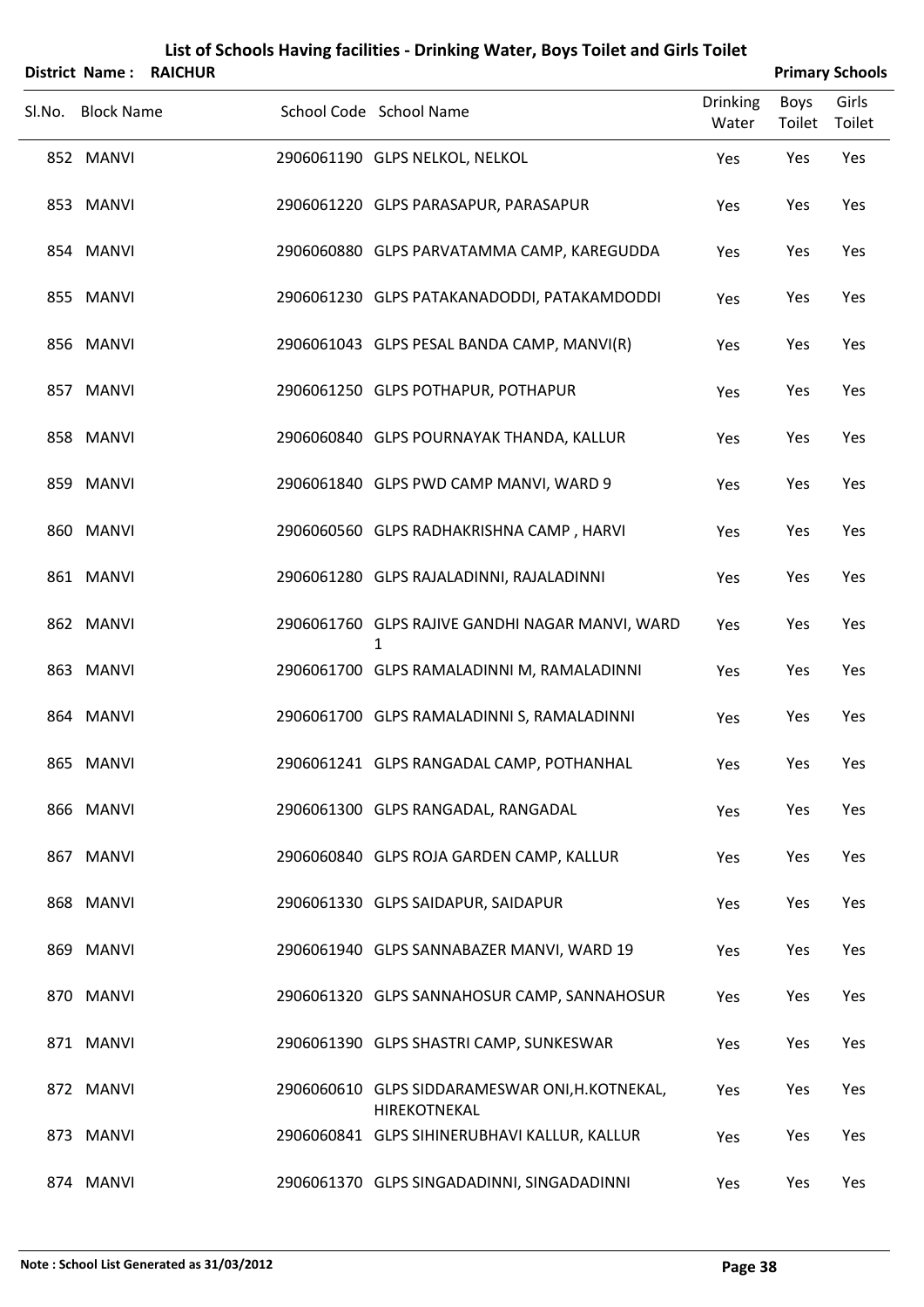|                   | <b>District Name: RAICHUR</b> |                                                              |                          |                | <b>Primary Schools</b> |
|-------------------|-------------------------------|--------------------------------------------------------------|--------------------------|----------------|------------------------|
| Sl.No. Block Name |                               | School Code School Name                                      | <b>Drinking</b><br>Water | Boys<br>Toilet | Girls<br>Toilet        |
| 875 MANVI         |                               | 2906060490 GLPS SRINIVAS CAMP GUDADINNI,<br><b>GUDADINNI</b> | Yes                      | Yes            | Yes                    |
| 876 MANVI         |                               | 2906061400 GLPS SUNKANUR, SUNKANUR                           | Yes                      | Yes            | Yes                    |
| 877 MANVI         |                               | 2906061241 GLPS TADKAL CAMP, POTHANHAL                       | Yes                      | Yes            | Yes                    |
| 878 MANVI         |                               | 2906061441 GLPS TAYAMMA CAMP, TORANADINNI                    | Yes                      | Yes            | Yes                    |
| 879 MANVI         |                               | 2906061310 GLPS TAYAMMA CAMP JANEKAL, SANGAPUR               | Yes                      | Yes            | Yes                    |
| 880 MANVI         |                               | 2906061690 GLPS THAMMAPUR, THAMMAPUR                         | Yes                      | Yes            | Yes                    |
| 881 MANVI         |                               | 2906061420 GLPS THIMMAPUR, THIMMAPUR                         | Yes                      | Yes            | Yes                    |
| 882 MANVI         |                               | 2906061450 GLPS TUGGALADINNI CAMP, TUGGALADINNI              | Yes                      | Yes            | Yes                    |
| 883 MANVI         |                               | 2906061090 GLPS TULAJARAMNAIK TANDA,<br><b>MURKIGUDDA</b>    | Yes                      | Yes            | Yes                    |
| 884 MANVI         |                               | 2906061460 GLPS TUPADUR, TUPADUR                             | Yes                      | Yes            | Yes                    |
| 885 MANVI         |                               | 2906061460 GLPS TUPADUR, TUPADUR                             | Yes                      | Yes            | Yes                    |
| 886 MANVI         |                               | 2906061500 GLPS UMALIPANNUR, UMALIPANNUR                     | Yes                      | Yes            | Yes                    |
| 887 MANVI         |                               | 2906061950 GLPS URDU ANDRUNKILA, WARD 20                     | Yes                      | Yes            | Yes                    |
| 888 MANVI         |                               | 2906060070 GLPS URDU AROLI, AROLI                            | Yes                      | Yes            | Yes                    |
| 889 MANVI         |                               | 2906060120 GLPS URDU BALATAGI, BALLATAGI                     | Yes                      | Yes            | Yes                    |
| 890 MANVI         |                               | 2906060840 GLPS URDU KALLUR, KALLUR                          | Yes                      | Yes            | Yes                    |
| 891 MANVI         |                               | 2906060960 GLPS URDU KURADI, KURDI                           | Yes                      | Yes            | Yes                    |
| 892 MANVI         |                               | 2906061660 GLPS URDU MALLAT, MALLAT                          | Yes                      | Yes            | Yes                    |
| 893 MANVI         |                               | 2906061181 GLPS URDU NEERMANVI, NEERAMANVI                   | Yes                      | Yes            | Yes                    |
| 894 MANVI         |                               | 2906061240 GLPS URDU POTHNAL, POTHANHAL                      | Yes                      | Yes            | Yes                    |
| 895 MANVI         |                               | 2906060100 GLPS VALMIKKI NAGAR BAGALWADA,<br>BAGALAWADA      | Yes                      | Yes            | Yes                    |
| 896 MANVI         |                               | 2906061510 GLPS WADAVATTI, WADAVATTI                         | Yes                      | Yes            | Yes                    |
| 897 MANVI         |                               | 2906061550 GLPS YARAMALADODDI, YARAMALADODDI                 | Yes                      | Yes            | Yes                    |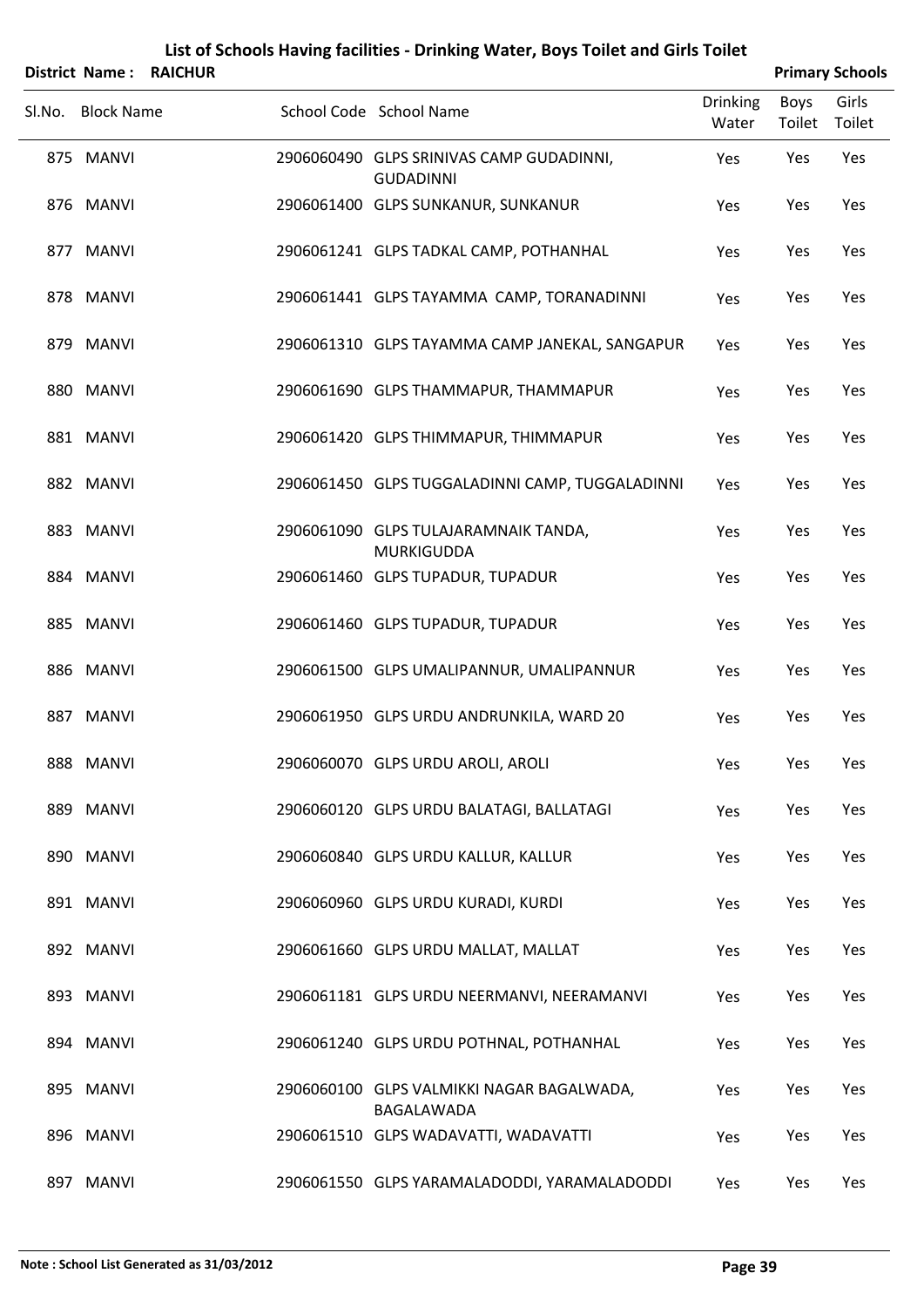|        | <b>District Name:</b> | <b>RAICHUR</b> |                                                                |                          |                | <b>Primary Schools</b> |
|--------|-----------------------|----------------|----------------------------------------------------------------|--------------------------|----------------|------------------------|
| SI.No. | <b>Block Name</b>     |                | School Code School Name                                        | <b>Drinking</b><br>Water | Boys<br>Toilet | Girls<br>Toilet        |
|        | 898 MANVI             |                | 2906061560 GLPS YATHAGAL, YATAGAL                              | Yes                      | Yes            | Yes                    |
|        | 899 MANVI             |                | 2906061570 GLPS YEDDALADINNI, YEDDALADINNI                     | Yes                      | Yes            | Yes                    |
|        | 900 MANVI             |                | 2906061590 GLPS YEKLASPUR, YEKLASPUR                           | Yes                      | Yes            | Yes                    |
|        | 901 MANVI             |                | 2906061020 GLPS, MALLADAGUDDA CAMP,<br>MALLADAGUDDA            | Yes                      | Yes            | Yes                    |
|        | 902 MANVI             |                | 2906060490 GLPSU. GUDADINNI., GUDADINNI                        | Yes                      | Yes            | Yes                    |
|        | 903 MANVI             |                | 2906060120 GMHPS BALLATAGI, BALLATAGI                          | Yes                      | Yes            | Yes                    |
|        | 904 MANVI             |                | 2906061840 GMHPS GIRLS MANVI, WARD 9                           | Yes                      | Yes            | Yes                    |
|        | 905 MANVI             |                | 2906060610 GMHPS HIREKOTNEKAL, HIREKOTNEKAL                    | Yes                      | Yes            | Yes                    |
|        | 906 MANVI             |                | 2906060840 GMHPS KALLUR, KALLUR                                | Yes                      | Yes            | Yes                    |
|        | 907 MANVI             |                | 2906061970 GMHPS KONAPURPET MANVI, WARD 22                     | Yes                      | Yes            | Yes                    |
|        | 908 MANVI             |                | 2906061841 GMHPS KUMBARAWADI MANVI., WARD 9                    | Yes                      | Yes            | Yes                    |
|        | 909 MANVI             |                | 2906061000 GMHPS MADAGIRI, MADAGIRI                            | Yes                      | Yes            | Yes                    |
|        | 910 MANVI             |                | 2906060510 GOVT HPS HALAPUR, HALAPUR                           | Yes                      | Yes            | Yes                    |
|        | 911 MANVI             |                | 2906060570 GOVT HPS HEERA, HEERA                               | Yes                      | Yes            | Yes                    |
|        | 912 MANVI             |                | 2906060040 GOVT HPS AMEENGAD, AMEENGAD                         | Yes                      | Yes            | Yes                    |
|        | 913 MANVI             |                | 2906061930 GURDU LPS BABA NAYAK COL MANVI, WARD<br>18          | Yes                      | Yes            | Yes                    |
|        | 914 MANVI             |                | 2906061660 HPS K.G.B.V. MALLAT, MALLAT                         | Yes                      | Yes            | Yes                    |
|        | 915 MANVI             |                | 2906061380 HPS VIDYANAGAR SIRWAR, SIRWAR                       | Yes                      | Yes            | Yes                    |
|        | 916 MANVI             |                | 2906061383 LPS AMBEDIKAR NAGAR, LAKKAMADINNI,<br><b>SIRWAR</b> | Yes                      | Yes            | Yes                    |
|        | 917 MANVI             |                | 2906060900 LPS AMBIGERA GUDISLU KATARKI,<br><b>KATHARAKI</b>   | Yes                      | Yes            | Yes                    |
|        | 918 MANVI             |                | 2906060611 LPS GOPALA CAMP HIREKOTNEKAL,<br>HIREKOTNEKAL       | Yes                      | Yes            | Yes                    |
|        | 919 MANVI             |                | 2906061630 LPS KORI BASAVANA CAMP AMRESWAR,<br>ADAVI AMARESWAR | Yes                      | Yes            | Yes                    |
|        | 920 MANVI             |                | 2906060040 LPS URDU AMEENGAD, AMEENGAD                         | Yes                      | Yes            | Yes                    |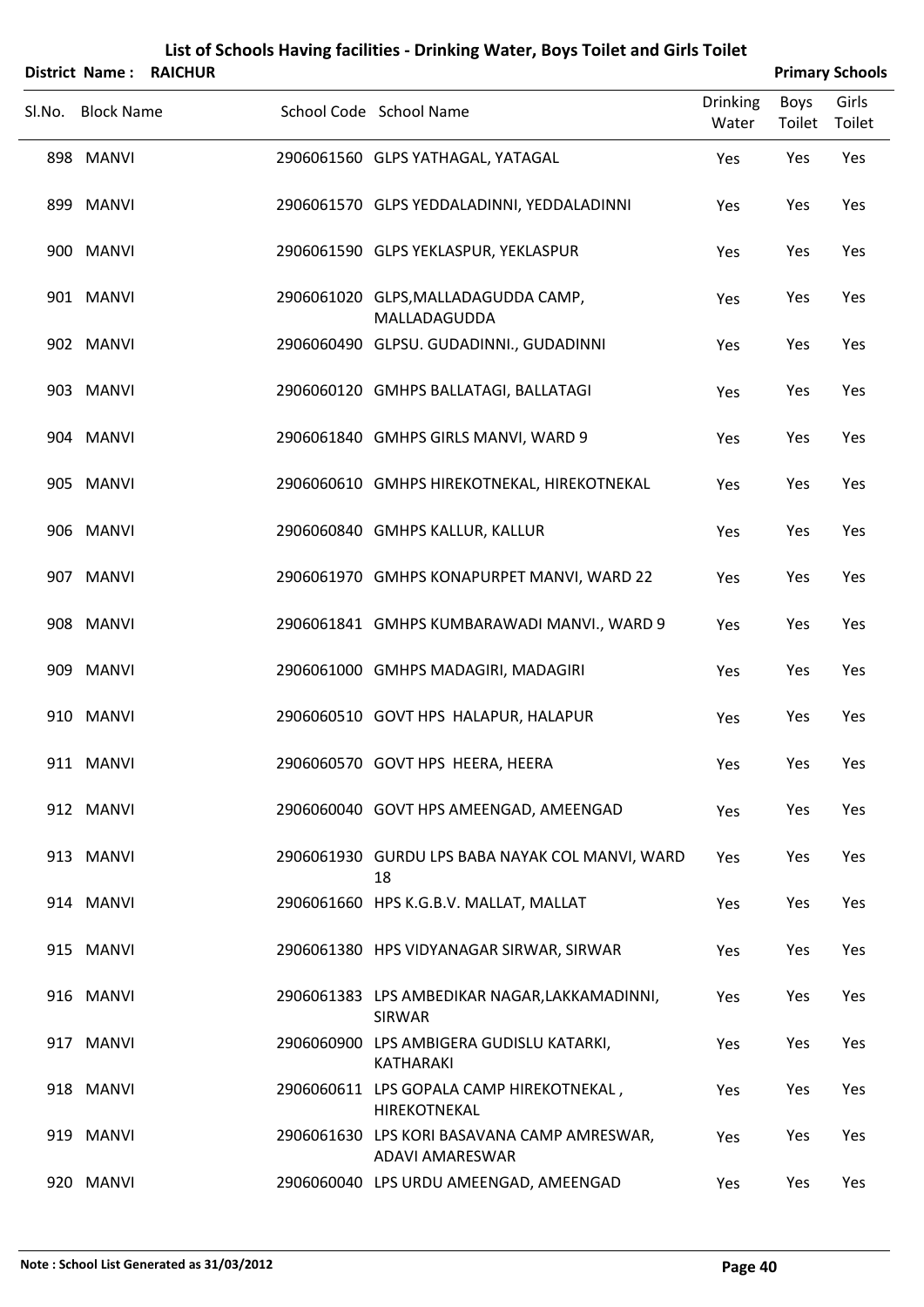|                   | District Name: RAICHUR |                                                                      |                          |                | <b>Primary Schools</b> |
|-------------------|------------------------|----------------------------------------------------------------------|--------------------------|----------------|------------------------|
| Sl.No. Block Name |                        | School Code School Name                                              | <b>Drinking</b><br>Water | Boys<br>Toilet | Girls<br>Toilet        |
| 921 MANVI         |                        | 2906061383 LPS URDU ATHUNOOR, SIRWAR                                 | Yes                      | Yes            | Yes                    |
| 922 MANVI         |                        | 2906061781 LPS URDU NAMAJGERA GUD MANVI, WARD 3                      | Yes                      | Yes            | Yes                    |
| 923 MANVI         |                        | 2906061510 LPS WADAVATTI CROSS, WADAVATTI                            | Yes                      | Yes            | Yes                    |
| 924 MANVI         |                        | 2906060100 M.H.P.S BAGALWADA, BAGALAWADA                             | Yes                      | Yes            | Yes                    |
| 925 MANVI         |                        | 2906061210 MHPS M.LA. SCHOOL PAMANAKALLUR,<br>PAMANAKALLUR           | Yes                      | Yes            | Yes                    |
| 926 RAICHUR       |                        | 2906070020 GOVT HPS ALAKUR, ALKUR                                    | Yes                      | Yes            | Yes                    |
| 927 RAICHUR       |                        | 2906071660 ADARSHA VIDYALAYA(RMSA) HIGH SCHOOL,<br>WARD <sub>2</sub> | Yes                      | Yes            | Yes                    |
| 928 RAICHUR       |                        | 2906070590 G LPS KGBV GIRLS RESI. IDAPUR, IDAPANUR                   | Yes                      | Yes            | Yes                    |
| 929 RAICHUR       |                        | 2906071111 G URDU HPS ANDROONQILLA, RAICHUR                          | Yes                      | Yes            | Yes                    |
| 930 RAICHUR       |                        | 2906071112 GGHPS FOURT, RAICHUR                                      | Yes                      | Yes            | Yes                    |
| 931 RAICHUR       |                        | 2906071370 GHPS D. YADALAPUR,<br>YEDLAPUR(DEVASUGUR)                 | Yes                      | Yes            | Yes                    |
| 932 RAICHUR       |                        | 2906070250 GHPS IST CROSS SHAKTINAGA,<br><b>DEVASUGUR</b>            | Yes                      | Yes            | Yes                    |
| 933 RAICHUR       |                        | 2906071690 GHPS KEB RAICHUR, WARD 5                                  | Yes                      | Yes            | Yes                    |
| 934 RAICHUR       |                        | 2906071670 GHPS AMBEDKARNAGAR ASHAPUR ROA,<br>WARD <sub>3</sub>      | Yes                      | Yes            | Yes                    |
| 935 RAICHUR       |                        | 2906070600 GHPS ANWAR, JALIBENCHI                                    | Yes                      | Yes            | Yes                    |
| 936 RAICHUR       |                        | 2906070070 GHPS ARASHINAGI, ARASHANAGI                               | Yes                      | Yes            | Yes                    |
| 937 RAICHUR       |                        | 2906070090 GHPS ASHAPUR, ASAPUR                                      | Yes                      | Yes            | Yes                    |
| 938 RAICHUR       |                        | 2906070100 GHPS ATHAKUR, ATHAKUR                                     | Yes                      | Yes            | Yes                    |
| 939 RAICHUR       |                        | 2906070110 GHPS AYAZAPUR, AYAZAPUR                                   | Yes                      | Yes            | Yes                    |
| 940 RAICHUR       |                        | 2906070120 GHPS BAIDODDI, BAIDODDI                                   | Yes                      | Yes            | Yes                    |
| 941 RAICHUR       |                        | 2906070140 GHPS BEVINABENCHI, BEVINABENCHI                           | Yes                      | Yes            | Yes                    |
| 942 RAICHUR       |                        | 2906070160 GHPS BIJANAGERA, BIJANAGERA                               | Yes                      | Yes            | Yes                    |
| 943 RAICHUR       |                        | 2906070170 GHPS BOLAMANADODDI, BOLAMANADODDI                         | Yes                      | Yes            | Yes                    |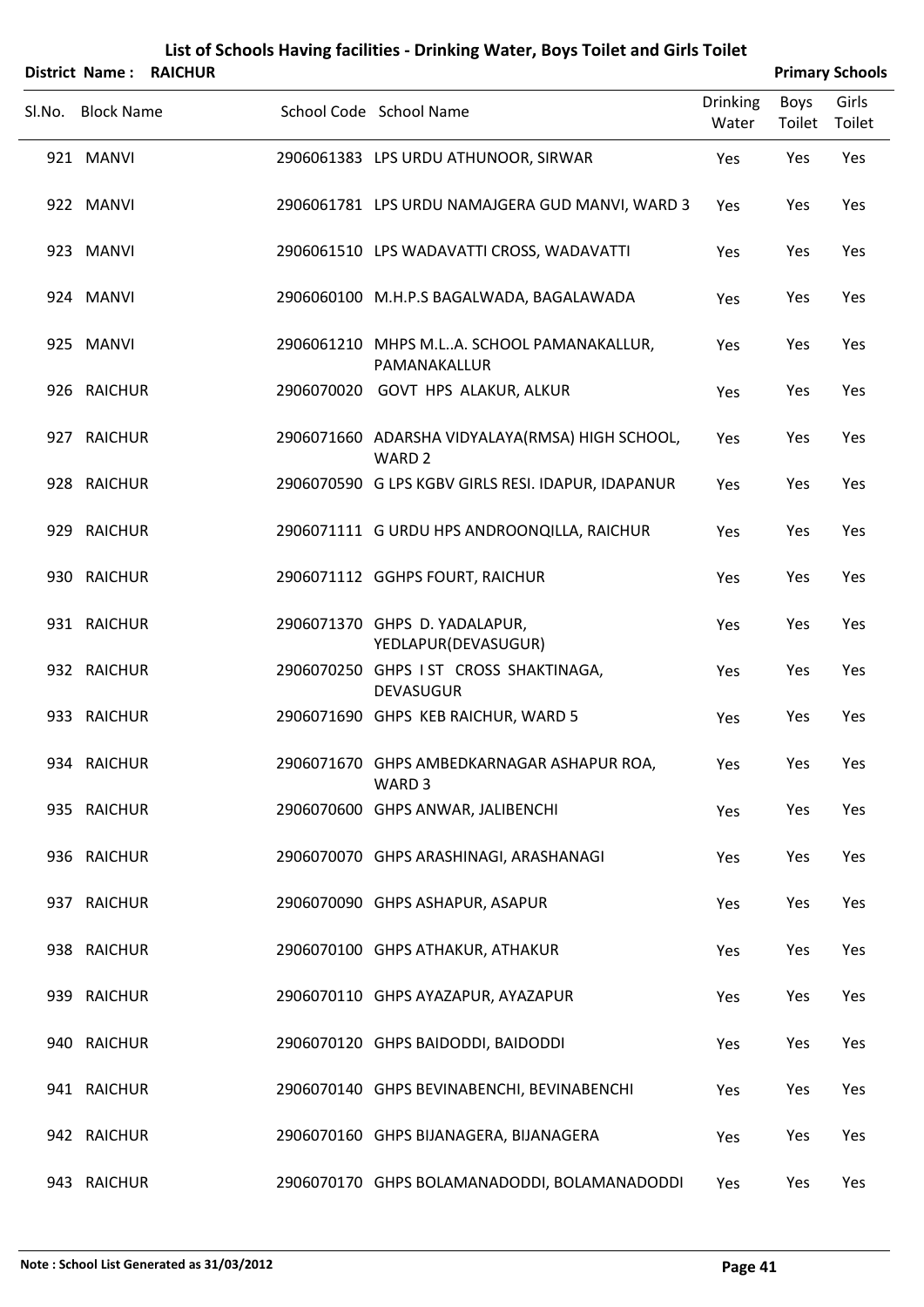|        | <b>District Name:</b> | <b>RAICHUR</b> |                                                        |                          |                | <b>Primary Schools</b> |
|--------|-----------------------|----------------|--------------------------------------------------------|--------------------------|----------------|------------------------|
| SI.No. | <b>Block Name</b>     |                | School Code School Name                                | <b>Drinking</b><br>Water | Boys<br>Toilet | Girls<br>Toilet        |
|        | 944 RAICHUR           |                | 2906070180 GHPS BUDADINNI CAMP, BUDDINNI               | Yes                      | Yes            | Yes                    |
|        | 945 RAICHUR           |                | 2906070200 GHPS BULLAPUR, BULLAPUR                     | Yes                      | Yes            | Yes                    |
|        | 946 RAICHUR           |                | 2906070230 GHPS CHIKKASUGUR, CHIKKASUGUR               | Yes                      | Yes            | Yes                    |
|        | 947 RAICHUR           |                | 2906071940 GHPS DANDU, WARD 30                         | Yes                      | Yes            | Yes                    |
|        | 948 RAICHUR           |                | 2906070260 GHPS DEVANAPALLI, DEVANAPALLI               | Yes                      | Yes            | Yes                    |
|        | 949 RAICHUR           |                | 2906070250 GHPS DEVASUGUR, DEVASUGUR                   | Yes                      | Yes            | Yes                    |
|        | 950 RAICHUR           |                | 2906071830 GHPS DEVINAGAR RAICHUR, WARD 19             | Yes                      | Yes            | Yes                    |
|        | 951 RAICHUR           |                | 2906070270 GHPS DINNI, DINNI                           | Yes                      | Yes            | Yes                    |
|        | 952 RAICHUR           |                | 2906070280 GHPS DONGARAMPUR, DONGARAMPUR               | Yes                      | Yes            | Yes                    |
|        | 953 RAICHUR           |                | 2906071980 GHPS EKALASPUR, WARD 33                     | Yes                      | Yes            | Yes                    |
|        | 954 RAICHUR           |                | 2906071240 GHPS G THIMMAPUR, TIMMAPUR                  | Yes                      | Yes            | Yes                    |
|        | 955 RAICHUR           |                | 2906070340 GHPS GANADHAL, GANADAL                      | Yes                      | Yes            | Yes                    |
|        | 956 RAICHUR           |                | 2906070360 GHPS GANJAHALLI, GANJAHALLI                 | Yes                      | Yes            | Yes                    |
|        | 957 RAICHUR           |                | 2906070380 GHPS GARALADINNI, GARALADINNI               | Yes                      | Yes            | Yes                    |
|        | 958 RAICHUR           |                | 2906071680 GHPS GOLMARKET, WARD 4                      | Yes                      | Yes            | Yes                    |
|        | 959 RAICHUR           |                | 2906070440 GHPS GONWAR, GONWAR                         | Yes                      | Yes            | Yes                    |
|        | 960 RAICHUR           |                | 2906070450 GHPS GUNDRAVELI, GUNDRAVALI                 | Yes                      | Yes            | Yes                    |
|        | 961 RAICHUR           |                | 2906070510 GHPS HANUMANADODDI,<br><b>HANUMANADODDI</b> | Yes                      | Yes            | Yes                    |
|        | 962 RAICHUR           |                | 2906070520 GHPS HEERAPUR, HEERAPUR                     | Yes                      | Yes            | Yes                    |
|        | 963 RAICHUR           |                | 2906070530 GHPS HEGGASANAHALLI, HEGASANAHALLI          | Yes                      | Yes            | Yes                    |
|        | 964 RAICHUR           |                | 2906070540 GHPS HEMBERAL, HEMBERAL                     | Yes                      | Yes            | Yes                    |
|        | 965 RAICHUR           |                | 2906070550 GHPS HOSAPET, HOSPET                        | Yes                      | Yes            | Yes                    |
|        | 966 RAICHUR           |                | 2906071700 GHPS HOSUR, WARD 6                          | Yes                      | Yes            | Yes                    |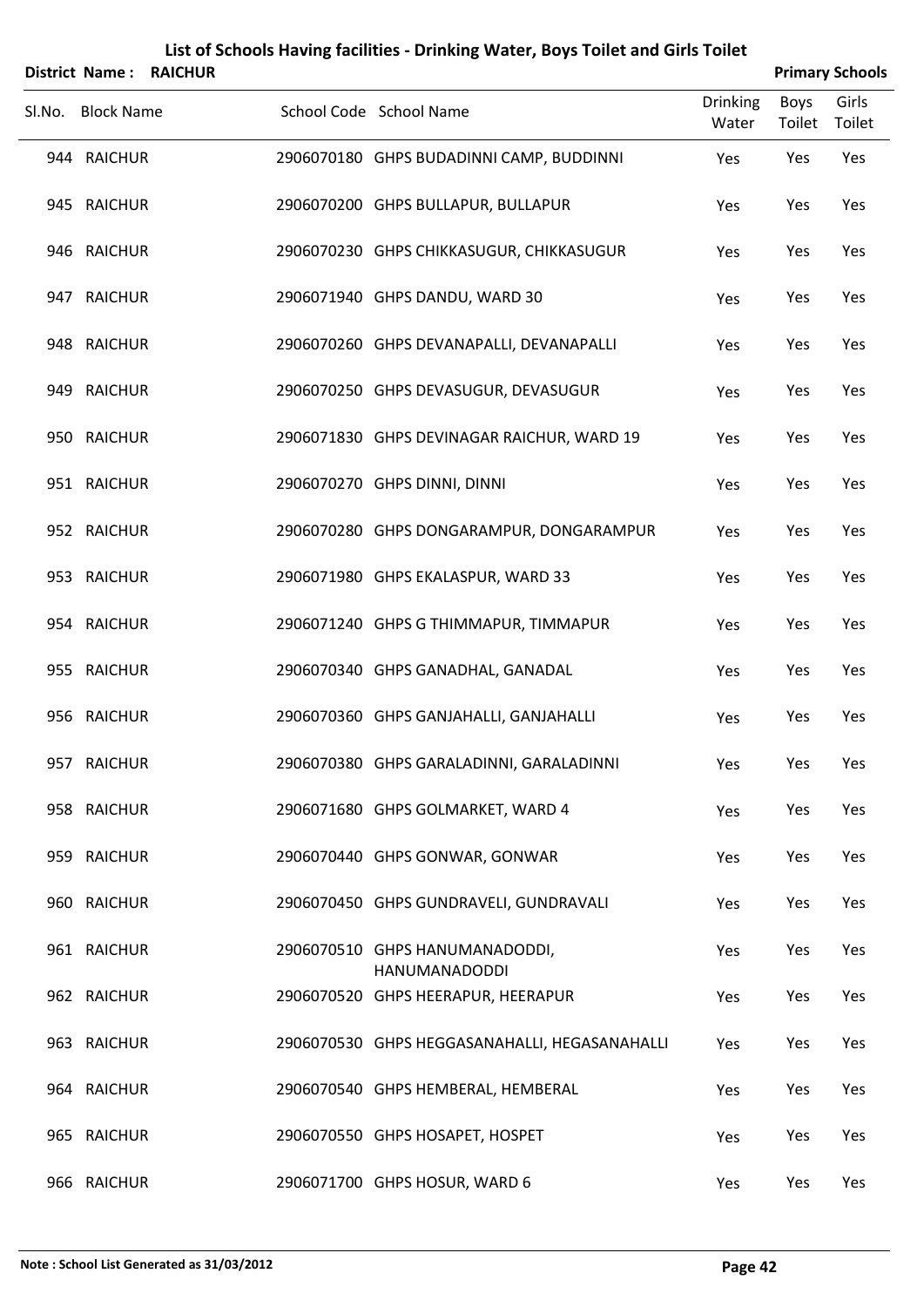|        |                   | District Name: RAICHUR |                                                                 |                          |                | <b>Primary Schools</b> |
|--------|-------------------|------------------------|-----------------------------------------------------------------|--------------------------|----------------|------------------------|
| SI.No. | <b>Block Name</b> |                        | School Code School Name                                         | <b>Drinking</b><br>Water | Boys<br>Toilet | Girls<br>Toilet        |
|        | 967 RAICHUR       |                        | 2906070870 GHPS J.MALLAPUR, MALLAPUR                            | Yes                      | Yes            | Yes                    |
|        | 968 RAICHUR       |                        | 2906071430 GHPS JAGEERVENKATAPUR,<br><b>JAGEERVENKATAPUR</b>    | Yes                      | Yes            | Yes                    |
|        | 969 RAICHUR       |                        | 2906070600 GHPS JALIBENCHI, JALIBENCHI                          | Yes                      | Yes            | Yes                    |
|        | 970 RAICHUR       |                        | 2906070610 GHPS JAMBALADINNI, JAMBALADINNI                      | Yes                      | Yes            | Yes                    |
|        | 971 RAICHUR       |                        | 2906070630 GHPS JULUMAGERA, JULMAGERA                           | Yes                      | Yes            | Yes                    |
|        | 972 RAICHUR       |                        | 2906070660 GHPS KADALUR, KUDALOOR                               | Yes                      | Yes            | Yes                    |
|        | 973 RAICHUR       |                        | 2906070680 GHPS KAMALAPUR, KAMALAPUR                            | Yes                      | Yes            | Yes                    |
|        | 974 RAICHUR       |                        | 2906071920 GHPS KAMANAKATTA BASAVANANAGAR,<br>WARD 28           | Yes                      | Yes            | Yes                    |
|        | 975 RAICHUR       |                        | 2906070410 GHPS KAN MED GILLESUGUR, GILLESUGUR                  | Yes                      | Yes            | Yes                    |
|        | 976 RAICHUR       |                        | 2906070710 GHPS KAREKAL, KAREKAL                                | Yes                      | Yes            | Yes                    |
|        | 977 RAICHUR       |                        | 2906070730 GHPS KATALATAKUR, KATLATKUR                          | Yes                      | Yes            | Yes                    |
|        | 978 RAICHUR       |                        | 2906070750 GHPS KORTAHAKUNDA, KORTHAKUNDA                       | Yes                      | Yes            | Yes                    |
|        | 979 RAICHUR       |                        | 2906070460 GHPS KRISHNAMURTHI COLONY GUN,<br><b>GUNAJAHALLI</b> | Yes                      | Yes            | Yes                    |
|        | 980 RAICHUR       |                        | 2906070660 GHPS KUDALOOR, KUDALOOR                              | Yes                      | Yes            | Yes                    |
|        | 981 RAICHUR       |                        | 2906070800 GHPS KUKANUR, KUKANUR                                | Yes                      | Yes            | Yes                    |
|        | 982 RAICHUR       |                        | 2906071930 GHPS LBS NAGAR BRANCH, WARD 29                       | Yes                      | Yes            | Yes                    |
|        | 983 RAICHUR       |                        | 2906070830 GHPS LINGANAKHANADODDI,<br>LINGANAKHANDODDI          | Yes                      | Yes            | Yes                    |
|        | 984 RAICHUR       |                        | 2906070860 GHPS MALIYABAD CAMP, MALIYABAD                       | Yes                      | Yes            | Yes                    |
|        | 985 RAICHUR       |                        | 2906070860 GHPS MALIYABAD VILLAGE, MALIYABAD                    | Yes                      | Yes            | Yes                    |
|        | 986 RAICHUR       |                        | 2906070890 GHPS MAMADAPUR, MAMADAPUR                            | Yes                      | Yes            | Yes                    |
|        | 987 RAICHUR       |                        | 2906070930 GHPS MANCHALAPUR, MANSALAPUR                         | Yes                      | Yes            | Yes                    |
|        | 988 RAICHUR       |                        | 2906070920 GHPS MANJARALA, MANJARLA                             | Yes                      | Yes            | Yes                    |
|        | 989 RAICHUR       |                        | 2906070980 GHPS MARCHED, MARCHED                                | Yes                      | Yes            | Yes                    |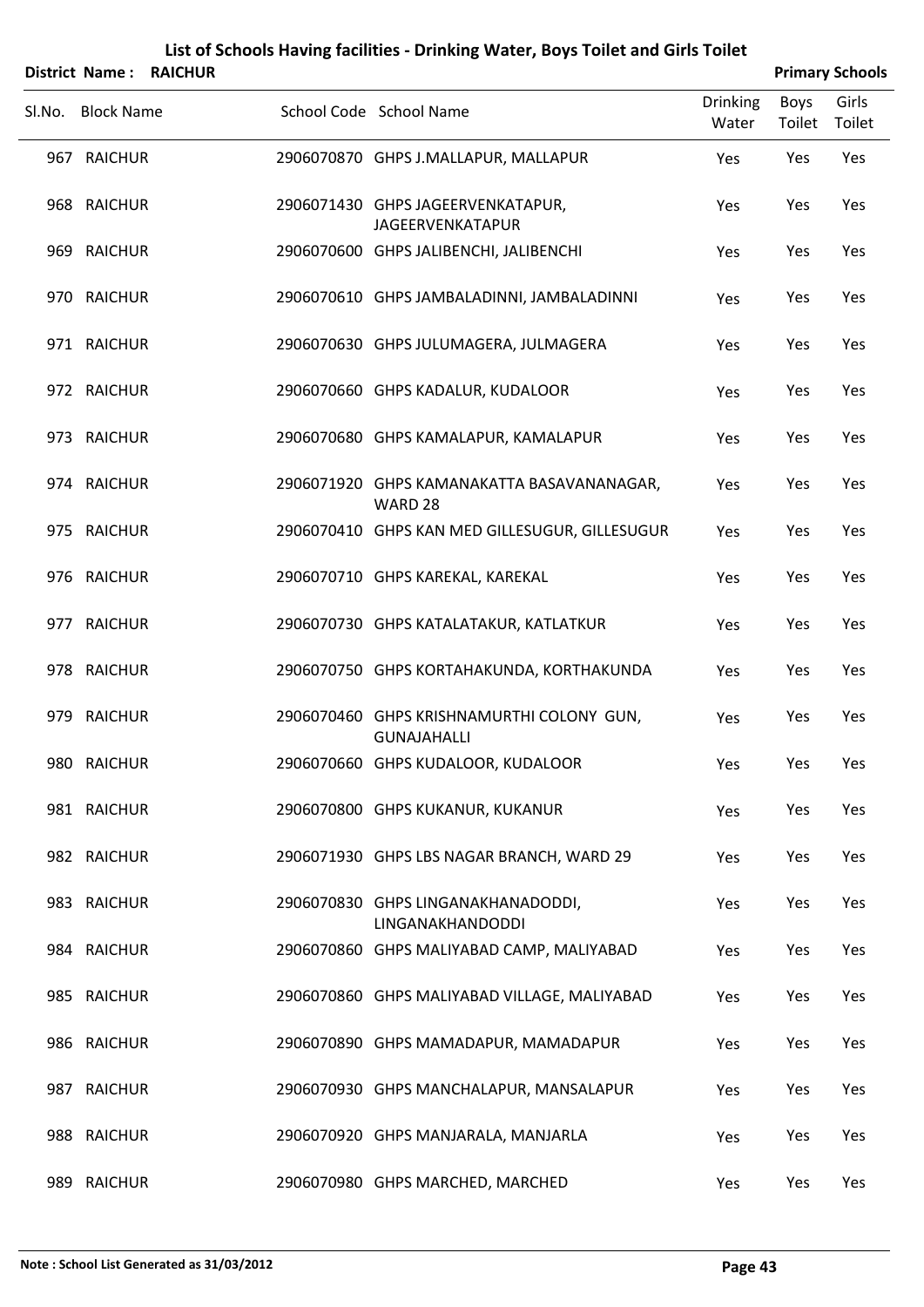|        | <b>District Name:</b> | <b>RAICHUR</b> |                                                          |                          |                | <b>Primary Schools</b> |
|--------|-----------------------|----------------|----------------------------------------------------------|--------------------------|----------------|------------------------|
| SI.No. | <b>Block Name</b>     |                | School Code School Name                                  | <b>Drinking</b><br>Water | Boys<br>Toilet | Girls<br>Toilet        |
|        | 990 RAICHUR           |                | 2906070970 GHPS MARCHETHAL, MARCHETHAL                   | Yes                      | Yes            | Yes                    |
|        | 991 RAICHUR           |                | 2906070940 GHPS MASADODDI, MASADODDI                     | Yes                      | Yes            | Yes                    |
|        | 992 RAICHUR           |                | 2906070990 GHPS MIDAGALADINNI, MIDAGALADINNI             | Yes                      | Yes            | Yes                    |
|        | 993 RAICHUR           |                | 2906071000 GHPS MIRZAPUR, MIRZAPUR                       | Yes                      | Yes            | Yes                    |
|        | 994 RAICHUR           |                | 2906071030 GHPS MURANPUR, MURANPUR                       | Yes                      | Yes            | Yes                    |
|        | 995 RAICHUR           |                | 2906071060 GHPS NELAHAL, NELHAL                          | Yes                      | Yes            | Yes                    |
|        | 996 RAICHUR           |                | 2906071980 GHPS NEW POTHGAL, WARD 33                     | Yes                      | Yes            | Yes                    |
|        | 997 RAICHUR           |                | 2906071070 GHPS PALAWALADODDI, PALAVALADODDI             | Yes                      | Yes            | Yes                    |
|        | 998 RAICHUR           |                | 2906071116 GHPS PARAKOTA RAICHUR, RAICHUR                | Yes                      | Yes            | Yes                    |
|        | 999 RAICHUR           |                | 2906071080 GHPS PUCHALADINNI, PUCHALADINNI               | Yes                      | Yes            | Yes                    |
|        | 1000 RAICHUR          |                | 2906071090 GHPS PURTIPLI, PURTHIPPALI                    | Yes                      | Yes            | Yes                    |
|        | 1001 RAICHUR          |                | 2906071100 GHPS RAGUNATHANAHALLI,<br>RAGUNATHANAHALLI    | Yes                      | Yes            | Yes                    |
|        | 1002 RAICHUR          |                | 2906072000 GHPS RAMPUR, WARD 35                          | Yes                      | Yes            | Yes                    |
|        | 1003 RAICHUR          |                | 2906071550 GHPS SABJALI URDU YELEBICHALI,<br>YELEBICHALI | Yes                      | Yes            | Yes                    |
|        | 1004 RAICHUR          |                | 2906071160 GHPS SAGAMAGUNTA, SAGAMAGUNTA                 | Yes                      | Yes            | Yes                    |
|        | 1005 RAICHUR          |                | 2906071180 GHPS SHAKAWADI, SHAKAWADI                     | Yes                      | Yes            | Yes                    |
|        | 1006 RAICHUR          |                | 2906071190 GHPS SIDRAMPUR, SIDRAMPUR                     | Yes                      | Yes            | Yes                    |
|        | 1007 RAICHUR          |                | 2906071200 GHPS SINGANODI, SINGANODI                     | Yes                      | Yes            | Yes                    |
|        | 1008 RAICHUR          |                | 2906071651 GHPS STATION BAZAR URDU, WARD 1               | Yes                      | Yes            | Yes                    |
|        | 1009 RAICHUR          |                | 2906071220 GHPS SULTHANAPUR, SULTHANPUR                  | Yes                      | Yes            | Yes                    |
|        | 1010 RAICHUR          |                | 2906071230 GHPS THALAMARI, THALAMARI                     | Yes                      | Yes            | Yes                    |
|        | 1011 RAICHUR          |                | 2906071800 GHPS THIMMAPURPET, WARD 16                    | Yes                      | Yes            | Yes                    |
|        | 1012 RAICHUR          |                | 2906071250 GHPS TUNGABHADRA, TUNGABHADRA                 | Yes                      | Yes            | Yes                    |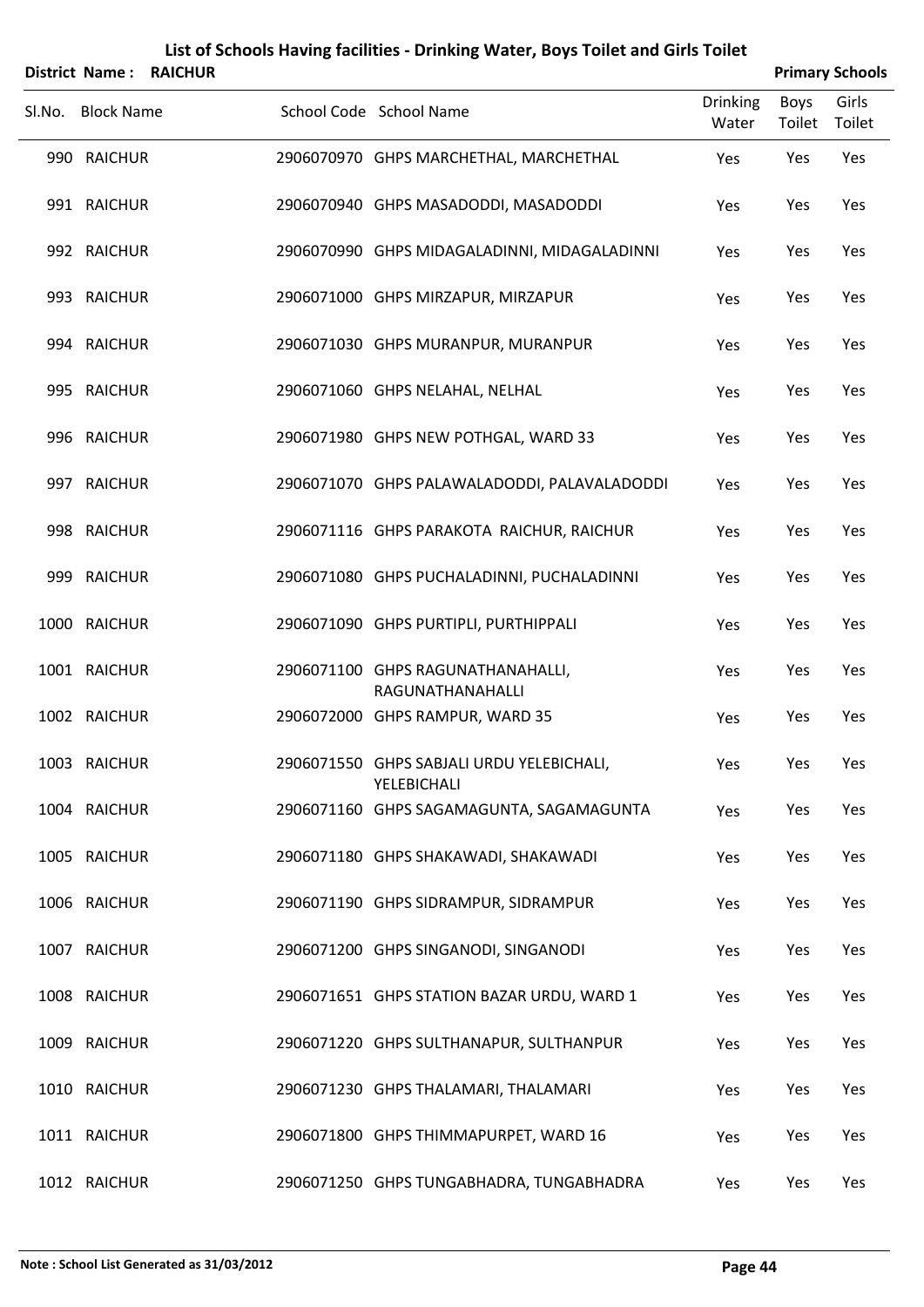|        |                   |                | List of Schools Having facilities - Drinking Water, Boys Toilet and Girls Toilet |                          |                       |                        |
|--------|-------------------|----------------|----------------------------------------------------------------------------------|--------------------------|-----------------------|------------------------|
|        | District Name:    | <b>RAICHUR</b> |                                                                                  |                          |                       | <b>Primary Schools</b> |
| Sl.No. | <b>Block Name</b> |                | School Code School Name                                                          | <b>Drinking</b><br>Water | <b>Boys</b><br>Toilet | Girls<br>Toilet        |
|        | 1013 RAICHUR      |                | 2906071260 GHPS TUNTAPUR, TUNTAPUR                                               | Yes                      | Yes                   | Yes                    |
|        | 1014 RAICHUR      |                | 2906071270 GHPS TURUKUNADONA, TURKANDONA                                         | Yes                      | Yes                   | Yes                    |
|        | 1015 RAICHUR      |                | 2906070420 GHPS U.GODIHAL, GODIHAL                                               | Yes                      | Yes                   | Yes                    |
|        | 1016 RAICHUR      |                | 2906071280 GHPS UDUMAGAL KANAPUR, UDUMAGAL                                       | Yes                      | Yes                   | Yes                    |
|        | 1017 RAICHUR      |                | 2906071115 GHPS URDU ARABMOHULLA RAICHUR,<br><b>RAICHUR</b>                      | Yes                      | Yes                   | Yes                    |
|        | 1018 RAICHUR      |                | 2906071118 GHPS URDU ASHAPUR ROAD, RAICHUR                                       | Yes                      | Yes                   | Yes                    |
|        | 1019 RAICHUR      |                | 2906071370 GHPS URDU D YADLAPUR,<br>YEDLAPUR(DEVASUGUR)                          | Yes                      | Yes                   | Yes                    |
|        | 1020 RAICHUR      |                | 2906071650 GHPS URDU HASHMIYA, WARD 1                                            | Yes                      | Yes                   | Yes                    |
|        | 1021 RAICHUR      |                | 2906071110 GHPS URDU MANGALAWARPET, RAICHUR                                      | Yes                      | Yes                   | Yes                    |
|        | 1022 RAICHUR      |                | 2906071871 GHPS URDU NAWAB GADDA, WARD 23                                        | Yes                      | Yes                   | Yes                    |
|        | 1023 RAICHUR      |                | 2906071117 GHPS URDU POLICE COLONY, RAICHUR                                      | Yes                      | Yes                   | Yes                    |
|        | 1024 RAICHUR      |                | 2906071860 GHPS URDU SIYATALAB RCR., WARD 22                                     | Yes                      | Yes                   | Yes                    |
|        | 1025 RAICHUR      |                | 2906071230 GHPS URDU TALMARI, THALAMARI                                          | Yes                      | Yes                   | Yes                    |
|        | 1026 RAICHUR      |                | 2906071340 GHPS WADLOOR, WADALOOR                                                | Yes                      | Yes                   | Yes                    |
|        | 1027 RAICHUR      |                | 2906071400 GHPS YARAGUNTA, YERAGUNTA                                             | Yes                      | Yes                   | Yes                    |
|        | 1028 RAICHUR      |                | 2906071960 GHPS YARAMARS CAMP, WARD 31                                           | Yes                      | Yes                   | Yes                    |
|        | 1029 RAICHUR      |                | 2906071960 GHPS YARAMARS, WARD 31                                                | Yes                      | Yes                   | Yes                    |
|        | 1030 RAICHUR      |                | 2906071380 GHPS YEGANUR, YEGANUR                                                 | Yes                      | Yes                   | Yes                    |
|        | 1031 RAICHUR      |                | 2906071550 GHPS YELEBICHALI, YELEBICHALI                                         | Yes                      | Yes                   | Yes                    |
|        | 1032 RAICHUR      |                | 2906070320 GHPSGADAR, GADHAR                                                     | Yes                      | Yes                   | Yes                    |
|        | 1033 RAICHUR      |                | 2906071390 GLPS URDU YARAGERA, YERAGERA                                          | Yes                      | Yes                   | Yes                    |
|        | 1034 RAICHUR      |                | 2906070040 GLPS APPANADODDI, APPANADODDI                                         | Yes                      | Yes                   | Yes                    |
|        |                   |                |                                                                                  |                          |                       |                        |

RAICHUR 2906070050 GLPS ARALAPPANAHUDA, Yes Yes Yes ARALAPPANAHUDA

l.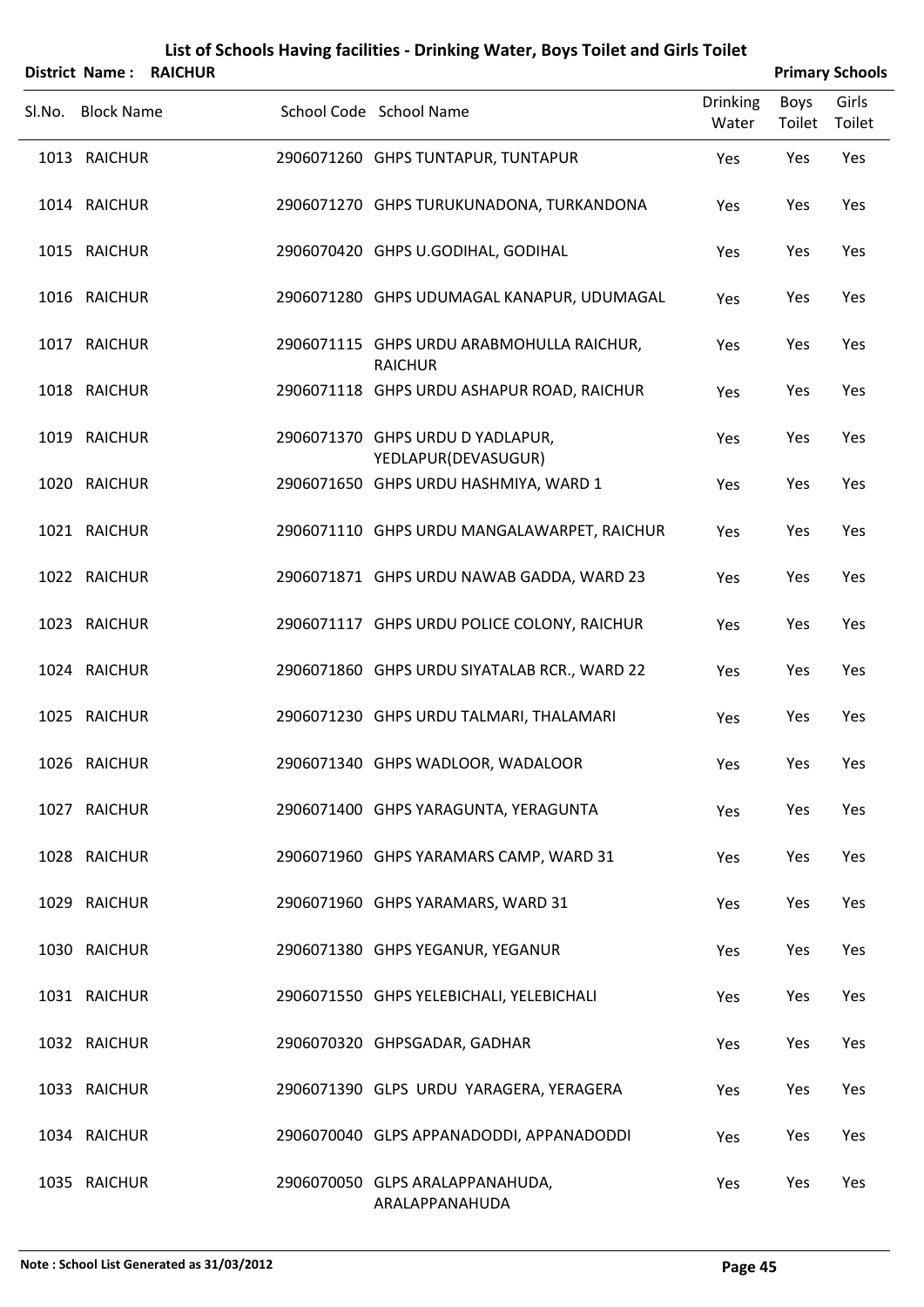|        | <b>District Name:</b> | <b>RAICHUR</b> |                                                                 |                          |                | <b>Primary Schools</b> |
|--------|-----------------------|----------------|-----------------------------------------------------------------|--------------------------|----------------|------------------------|
| Sl.No. | <b>Block Name</b>     |                | School Code School Name                                         | <b>Drinking</b><br>Water | Boys<br>Toilet | Girls<br>Toilet        |
|        | 1036 RAICHUR          |                | 2906070060 GLPS ARALIBENCHI, ARALIBENCHI                        | Yes                      | Yes            | Yes                    |
|        | 1037 RAICHUR          |                | 2906070080 GLPS ARASIGERA TANDA, ARASIGERA                      | Yes                      | Yes            | Yes                    |
|        | 1038 RAICHUR          |                | 2906070210 GLPS ASHRAYA COLONY CHANDRA BANDA,<br>CHANANDRABANDA | Yes                      | Yes            | Yes                    |
|        | 1039 RAICHUR          |                | 2906071931 GLPS ASHRAYA COLONY KAN. MED., WARD<br>29            | Yes                      | Yes            | Yes                    |
|        | 1040 RAICHUR          |                | 2906070130 GLPS BAPUR, BAPUR                                    | Yes                      | Yes            | Yes                    |
|        | 1041 RAICHUR          |                | 2906070500 GLPS BICHALI HANUMAPUR, HANUMAPUR                    | Yes                      | Yes            | Yes                    |
|        | 1042 RAICHUR          |                | 2906070180 GLPS BUDADINNI, BUDDINNI                             | Yes                      | Yes            | Yes                    |
|        | 1043 RAICHUR          |                | 2906070190 GLPS BURDIPAD, BURDIPAD                              | Yes                      | Yes            | Yes                    |
|        | 1044 RAICHUR          |                | 2906071550 GLPS CHANNAVEERANAGAR, YELEBICHALI                   | Yes                      | Yes            | Yes                    |
|        | 1045 RAICHUR          |                | 2906070220 GLPS CHIKKAMANCHALI, CHIKKAMANCHALI                  | Yes                      | Yes            | Yes                    |
|        | 1046 RAICHUR          |                | 2906071580 GLPS CHIKKAWADLUR, CHIKKAWADLUR                      | Yes                      | Yes            | Yes                    |
|        | 1047 RAICHUR          |                | 2906071700 GLPS DEVARA COLONY, WARD 6                           | Yes                      | Yes            | Yes                    |
|        | 1048 RAICHUR          |                | 2906070130 GLPS DPEP BAPUR TANDA, BAPUR                         | Yes                      | Yes            | Yes                    |
|        | 1049 RAICHUR          |                | 2906070820 GLPS DPEP KURTHIPPALI, KURTHIPPALI                   | Yes                      | Yes            | Yes                    |
|        | 1050 RAICHUR          |                | 2906070850 GLPS DPEP MALADODDI, MALADODDI                       | Yes                      | Yes            | Yes                    |
|        | 1051 RAICHUR          |                | 2906070670 GLPS DPEP SEETANAGAR CAMP, KALAMALA                  | Yes                      | Yes            | Yes                    |
|        | 1052 RAICHUR          |                | 2906070290 GLPS DUGUNUR, DUGANOOR                               | Yes                      | Yes            | Yes                    |
|        | 1053 RAICHUR          |                | 2906070500 GLPS G HANAMAPUR, HANUMAPUR                          | Yes                      | Yes            | Yes                    |
|        | 1054 RAICHUR          |                | 2906070330 GLPS GAJARAHAL, GAJARHAL                             | Yes                      | Yes            | Yes                    |
|        | 1055 RAICHUR          |                | 2906070370 GLPS GANAMUR, GANAMUR                                | Yes                      | Yes            | Yes                    |
|        | 1056 RAICHUR          |                | 2906070350 GLPS GANGAWAR, GANGAWAR                              | Yes                      | Yes            | Yes                    |
|        | 1057 RAICHUR          |                | 2906070380 GLPS GARALDINNI URDU, GARALADINNI                    | Yes                      | Yes            | Yes                    |
|        | 1058 RAICHUR          |                | 2906070390 GLPS GATTUBACHALI, GATABICHALI                       | Yes                      | Yes            | Yes                    |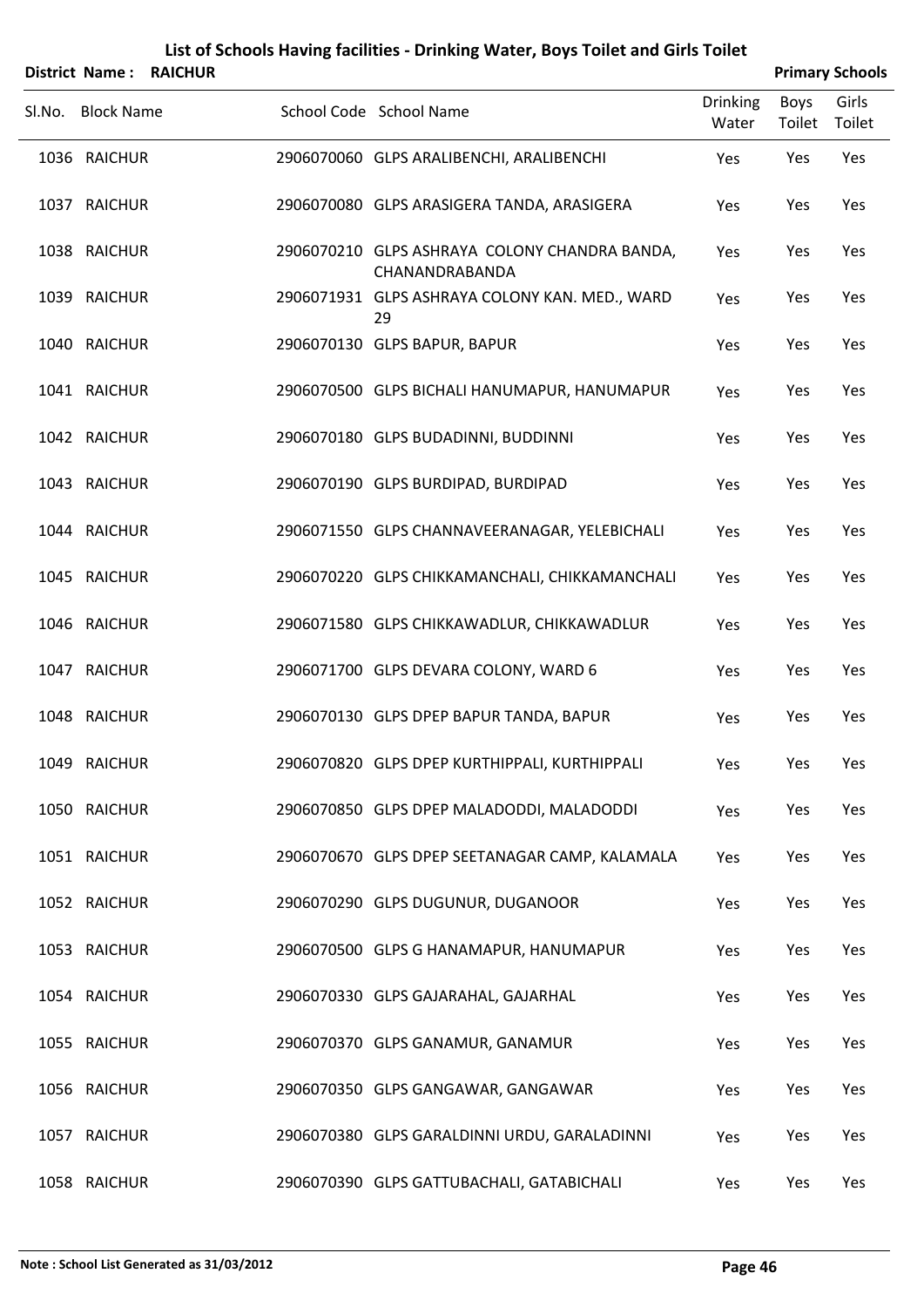|        |                   | District Name: RAICHUR |                                                               |                          |                       | <b>Primary Schools</b> |
|--------|-------------------|------------------------|---------------------------------------------------------------|--------------------------|-----------------------|------------------------|
| SI.No. | <b>Block Name</b> |                        | School Code School Name                                       | <b>Drinking</b><br>Water | <b>Boys</b><br>Toilet | Girls<br>Toilet        |
|        | 1059 RAICHUR      |                        | 2906070430 GLPS GONAL, GONAHAL                                | Yes                      | Yes                   | Yes                    |
|        | 1060 RAICHUR      |                        | 2906070400 GLPS GOUSANAGAR, GOUSNAGAR                         | Yes                      | Yes                   | Yes                    |
|        | 1061 RAICHUR      |                        | 2906070470 GLPS GURJAPUR, GURJAPUR                            | Yes                      | Yes                   | Yes                    |
|        | 1062 RAICHUR      |                        | 2906071240 GLPS H.THIMMAPUR, TIMMAPUR                         | Yes                      | Yes                   | Yes                    |
|        | 1063 RAICHUR      |                        | 2906070480 GLPS HALVENKATAPUR, HALAVENKATAPUR                 | Yes                      | Yes                   | Yes                    |
|        | 1064 RAICHUR      |                        | 2906070490 GLPS HANCHINAL, HANCHINHAL                         | Yes                      | Yes                   | Yes                    |
|        | 1065 RAICHUR      |                        | 2906071620 GLPS HOSAGONWAR, HOSAGONWAR                        | Yes                      | Yes                   | Yes                    |
|        | 1066 RAICHUR      |                        | 2906071420 GLPS HUGANAHALLI, HUGANALLI                        | Yes                      | Yes                   | Yes                    |
|        | 1067 RAICHUR      |                        | 2906070570 GLPS HUNISHALHUDA, HUNSIHALHUDA                    | Yes                      | Yes                   | Yes                    |
|        | 1068 RAICHUR      |                        | 2906070580 GLPS IBRAHIMDODDI, IBRAHIMDODDI                    | Yes                      | Yes                   | Yes                    |
|        | 1069 RAICHUR      |                        | 2906071920 GLPS JALALNAGAR RAICHUR, WARD 28                   | Yes                      | Yes                   | Yes                    |
|        | 1070 RAICHUR      |                        | 2906071661 GLPS JANATA COLONY ASHAPUR RD., WARD<br>2          | Yes                      | Yes                   | Yes                    |
|        | 1071 RAICHUR      |                        | 2906070340 GLPS JANATA COLONY GANDADHAL,<br><b>GANADAL</b>    | Yes                      | Yes                   | Yes                    |
|        | 1072 RAICHUR      |                        | 2906071090 GLPS JANATA COLONY PURTHIPPLI,<br>PURTHIPPALI      | Yes                      | Yes                   | Yes                    |
|        | 1073 RAICHUR      |                        | 2906070251 GLPS JANATA COLONY, DEVASUGUR                      | Yes                      | Yes                   | Yes                    |
|        | 1074 RAICHUR      |                        | 2906071930 GLPS JANATHA COLONY CHANDRA BA,<br>WARD 29         | Yes                      | Yes                   | Yes                    |
|        | 1075 RAICHUR      |                        | 2906070670 GLPS JANATHA COLONY KALMALA,<br>KALAMALA           | Yes                      | Yes                   | Yes                    |
|        | 1076 RAICHUR      |                        | 2906070640 GLPS KADAGAMDODDI, KADAGAMDODDI                    | Yes                      | Yes                   | Yes                    |
|        | 1077 RAICHUR      |                        | 2906071440 GLPS KALAWALADODDI, KALAVALADODDI                  | Yes                      | Yes                   | Yes                    |
|        | 1078 RAICHUR      |                        | 2906070690 GLPS KANYADODDDI, KANNEDODDI                       | Yes                      | Yes                   | Yes                    |
|        | 1079 RAICHUR      |                        | 2906070890 GLPS KASBE CAMP (KALLUR ROAD),<br><b>MAMADAPUR</b> | Yes                      | Yes                   | Yes                    |
|        | 1080 RAICHUR      |                        | 2906072000 GLPS KASBE CAMP, WARD 35                           | Yes                      | Yes                   | Yes                    |
|        | 1081 RAICHUR      |                        | 2906070720 GLPS KATAKNUR, KATAKANUR                           | Yes                      | Yes                   | Yes                    |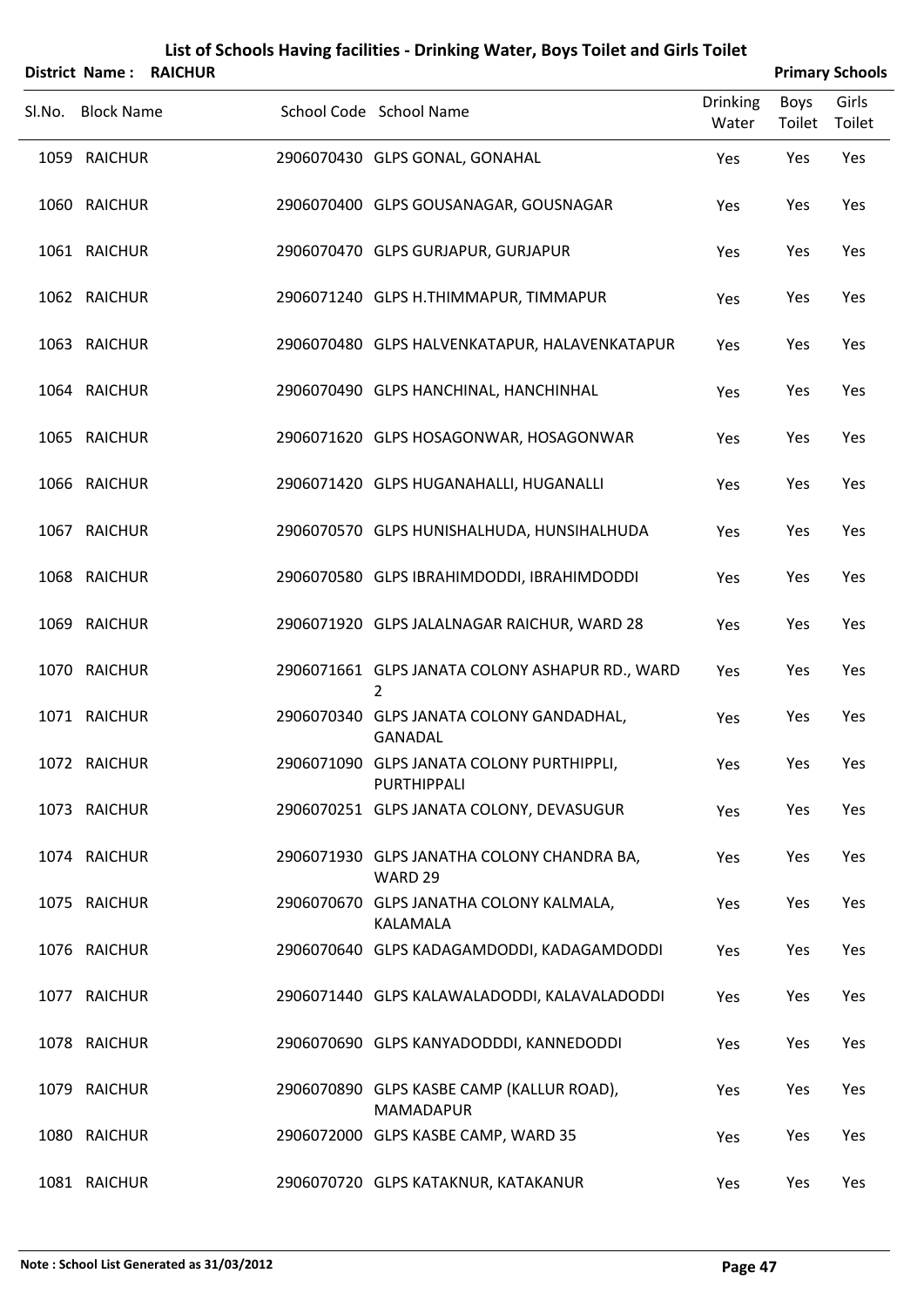| District Name:    | <b>RAICHUR</b> | List of Schools Having facilities - Drinking Water, Boys Toilet and Girls Toilet |                          |                       | <b>Primary Schools</b> |
|-------------------|----------------|----------------------------------------------------------------------------------|--------------------------|-----------------------|------------------------|
| Sl.No. Block Name |                | School Code School Name                                                          | <b>Drinking</b><br>Water | <b>Boys</b><br>Toilet | Girls<br>Toilet        |
| 1082 RAICHUR      |                | 2906071390 GLPS KEB COLONY YARAGERA, YERAGERA                                    | Yes                      | Yes                   | Yes                    |
| 1083 RAICHUR      |                | 2906070700 GLPS KEREBUDOOR, KEREBUDUR                                            | Yes                      | Yes                   | Yes                    |
| 1084 RAICHUR      |                | 2906070700 GLPS KEREBUDUR CAMP, KEREBUDUR                                        | Yes                      | Yes                   | Yes                    |
| 1085 RAICHUR      |                | 2906070780 GLPS KORAVIHAL, KORVIHAL                                              | Yes                      | Yes                   | Yes                    |
| 1086 RAICHUR      |                | 2906070790 GLPS KOTHADODDI, KOTHADODDI                                           | Yes                      | Yes                   | Yes                    |
| 1087 RAICHUR      |                | 2906070790 GLPS KOTHADODDI, KOTHADODDI                                           | Yes                      | Yes                   | Yes                    |
| 1088 RAICHUR      |                | 2906070810 GLPS KURUBADODDI, KURABADODDI                                         | Yes                      | Yes                   | Yes                    |
| 1089 RAICHUR      |                | 2906070760 GLPS KURWAKALA, KURWAKAL                                              | Yes                      | Yes                   | Yes                    |
| 1090 RAICHUR      |                | 2906070770 GLPS KURWAKURDA, KURWAKURDA                                           | Yes                      | Yes                   | Yes                    |
| 1091 RAICHUR      |                | 2906071930 GLPS LABOUR EXTENSION, WARD 29                                        | Yes                      | Yes                   | Yes                    |
| 1092 RAICHUR      |                | 2906070840 GLPS MADAMANADODDI, MADAMANDODDI                                      | Yes                      | Yes                   | Yes                    |
| 1093 RAICHUR      |                | 2906071920 GLPS MAILAR NAGAR RAICHUR, WARD 28                                    | Yes                      | Yes                   | Yes                    |
| 1094 RAICHUR      |                | 2906071490 GLPS MALKAPUR.N, MALKAPUR.N                                           | Yes                      | Yes                   | Yes                    |
| 1095 RAICHUR      |                | 2906071480 GLPS MALLAPUR(JAMBALADINNI),<br>MALLAPUR(JAMBLADINNI                  | Yes                      | Yes                   | Yes                    |
| 1096 RAICHUR      |                | 2906070411 GLPS MALLIKARJUN NAGAR G'SUGUR,<br><b>GILLESUGUR</b>                  | Yes                      | Yes                   | Yes                    |
| 1097 RAICHUR      |                | 2906070880 GLPS MAMADADODDI, MAMADODDI                                           | Yes                      | Yes                   | Yes                    |
| 1098 RAICHUR      |                | 2906070900 GLPS MANDALAGERA, MANDALAGERA                                         | Yes                      | Yes                   | Yes                    |
| 1099 RAICHUR      |                | 2906071780 GLPS MANGALAWARPET, WARD 14                                           | Yes                      | Yes                   | Yes                    |
| 1100 RAICHUR      |                | 2906071800 GLPS MANIKANAGAR RAICHUR, WARD 16                                     | Yes                      | Yes                   | Yes                    |
| 1101 RAICHUR      |                | 2906070950 GLPS MATAMARI STATION, MATAMARI                                       | Yes                      | Yes                   | Yes                    |
| 1102 RAICHUR      |                | 2906070960 GLPS MEERAPUR, MEERAPUR(IDAPANUR)                                     | Yes                      | Yes                   | Yes                    |
| 1103 RAICHUR      |                | 2906071570 GLPS MEERAPUR.J, MEERAPUR (JEGARAKAL)                                 | Yes                      | Yes                   | Yes                    |
| 1104 RAICHUR      |                | 2906070990 GLPS MIDAGALADINNI CAMP,<br>MIDAGALADINNI                             | Yes                      | Yes                   | Yes                    |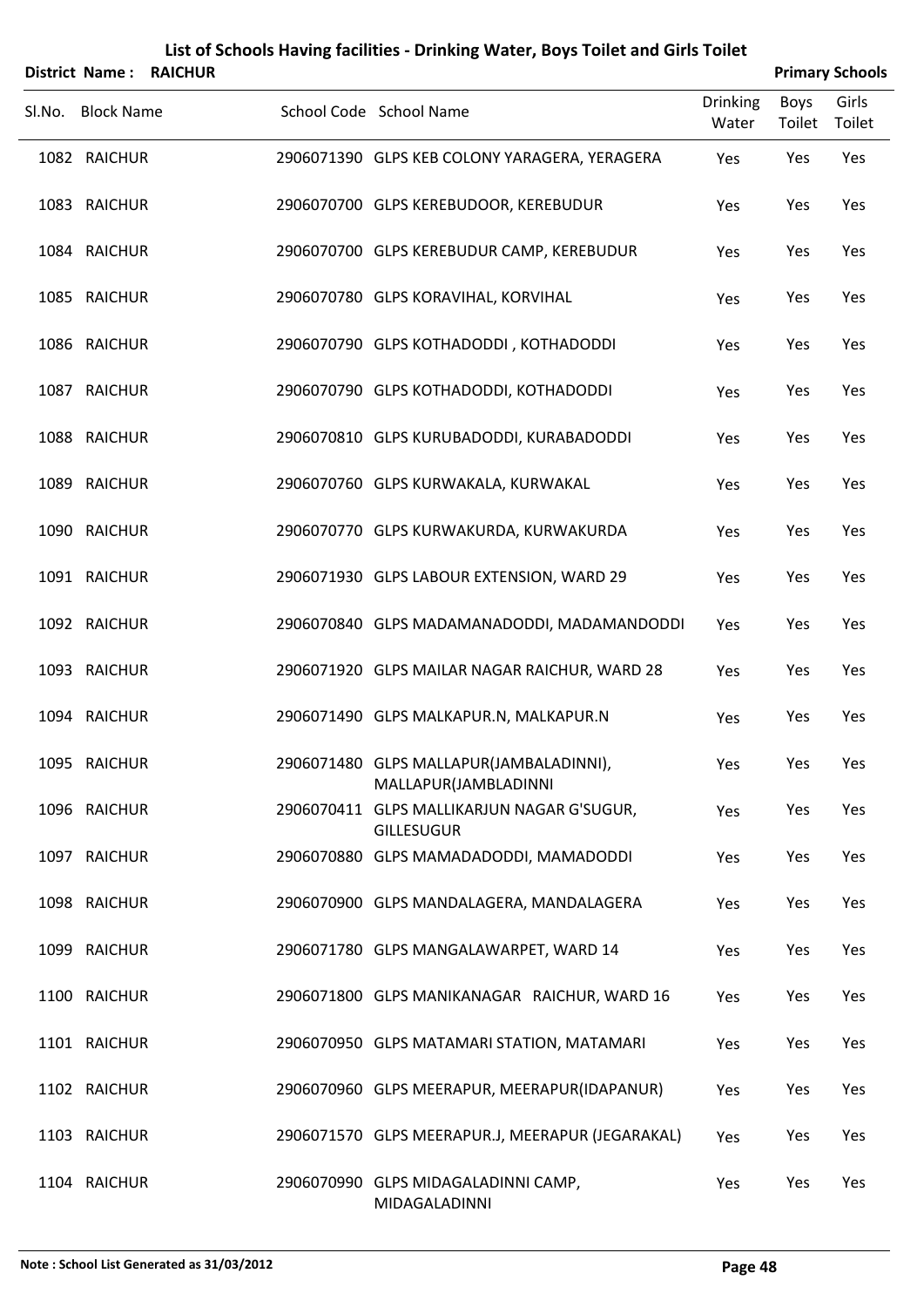|        | <b>District Name:</b> | <b>RAICHUR</b> |                                                              |                          |                | <b>Primary Schools</b> |
|--------|-----------------------|----------------|--------------------------------------------------------------|--------------------------|----------------|------------------------|
| Sl.No. | <b>Block Name</b>     |                | School Code School Name                                      | <b>Drinking</b><br>Water | Boys<br>Toilet | Girls<br>Toilet        |
|        | 1105 RAICHUR          |                | 2906071000 GLPS MIRZAPUR CAMP, MIRZAPUR                      | Yes                      | Yes            | Yes                    |
|        | 1106 RAICHUR          |                | 2906071010 GLPS MITTIMALKAPUR, MITTIMALKAPUR                 | Yes                      | Yes            | Yes                    |
|        | 1107 RAICHUR          |                | 2906071020 GLPS MUDALADIDDNI, MOODALADINNI                   | Yes                      | Yes            | Yes                    |
|        | 1108 RAICHUR          |                | 2906071040 GLPS MURKIDODDI, MURKIDODDI                       | Yes                      | Yes            | Yes                    |
|        | 1109 RAICHUR          |                | 2906070500 GLPS N.HANUMAPUR, HANUMAPUR                       | Yes                      | Yes            | Yes                    |
|        | 1110 RAICHUR          |                | 2906070251 GLPS NAGALAPUR, DEVASUGUR                         | Yes                      | Yes            | Yes                    |
|        | 1111 RAICHUR          |                | 2906071050 GLPS NAGALAPUR, NAGALAPUR                         | Yes                      | Yes            | Yes                    |
|        | 1112 RAICHUR          |                | 2906071500 GLPS NAGANADODDI, NAGANADODDI                     | Yes                      | Yes            | Yes                    |
|        | 1113 RAICHUR          |                | 2906070100 GLPS NAGARSI CAMP, ATHAKUR                        | Yes                      | Yes            | Yes                    |
|        | 1114 RAICHUR          |                | 2906071510 GLPS PALAKAMADODDI, PALAKAMDODDI                  | Yes                      | Yes            | Yes                    |
|        | 1115 RAICHUR          |                | 2906071530 GLPS PATHEPUR, PATHEPUR                           | Yes                      | Yes            | Yes                    |
|        | 1116 RAICHUR          |                | 2906070530 GLPS PETROCEMICALS, HEGASANAHALLI                 | Yes                      | Yes            | Yes                    |
|        | 1117 RAICHUR          |                | 2906071770 GLPS POOTGAL, WARD 13                             | Yes                      | Yes            | Yes                    |
|        | 1118 RAICHUR          |                | 2906070600 GLPS RAJA AMERESHNAYAK CAMP,<br><b>JALIBENCHI</b> | Yes                      | Yes            | Yes                    |
|        | 1119 RAICHUR          |                | 2906070270 GLPS RAJA AMERESHWARA COLONY, DINNI               | Yes                      | Yes            | Yes                    |
|        | 1120 RAICHUR          |                | 2906071120 GLPS RAJALABANDA, RAJALABANDA                     | Yes                      | Yes            | Yes                    |
|        | 1121 RAICHUR          |                | 2906071130 GLPS RALADODDI, RALADODDI                         | Yes                      | Yes            | Yes                    |
|        | 1122 RAICHUR          |                | 2906070410 GLPS RAMANAGAR CAMP, GILLESUGUR                   | Yes                      | Yes            | Yes                    |
|        | 1123 RAICHUR          |                | 2906072000 GLPS RAMANAGAR CAMP, WARD 35                      | Yes                      | Yes            | Yes                    |
|        | 1124 RAICHUR          |                | 2906071670 GLPS RAMANAGARA, WARD 3                           | Yes                      | Yes            | Yes                    |
|        | 1125 RAICHUR          |                | 2906071150 GLPS RANGAPUR, RANGAPUR                           | Yes                      | Yes            | Yes                    |
|        | 1126 RAICHUR          |                | 2906071170 GLPS SANKANUR, SANKANUR                           | Yes                      | Yes            | Yes                    |
|        | 1127 RAICHUR          |                | 2906071460 GLPS SARJAPUR, SARJAPUR                           | Yes                      | Yes            | Yes                    |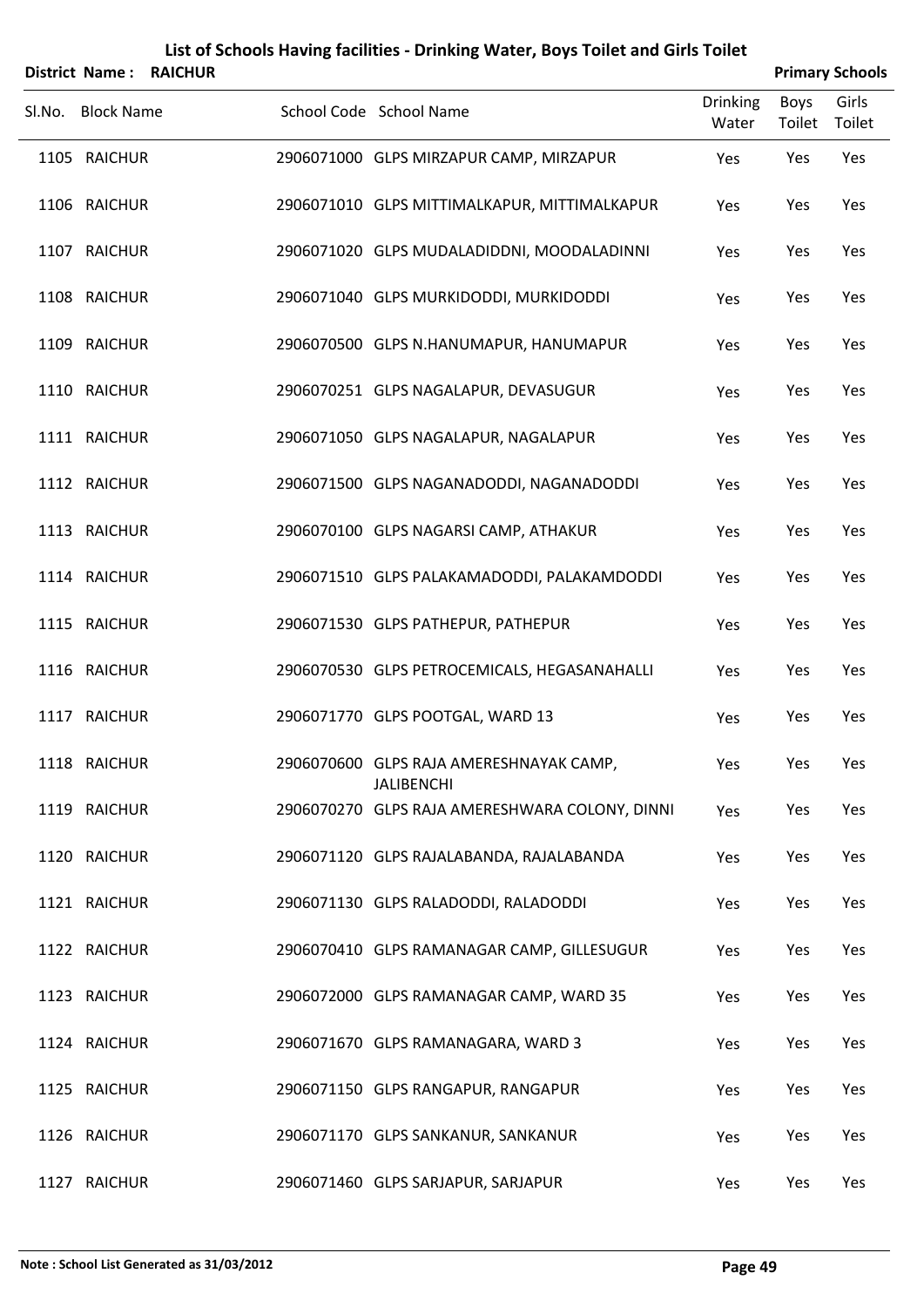| District Name:    | <b>RAICHUR</b> | List of Schools Having facilities - Drinking Water, Boys Toilet and Girls Toilet |                          |                       | <b>Primary Schools</b> |
|-------------------|----------------|----------------------------------------------------------------------------------|--------------------------|-----------------------|------------------------|
| Sl.No. Block Name |                | School Code School Name                                                          | <b>Drinking</b><br>Water | <b>Boys</b><br>Toilet | Girls<br>Toilet        |
| 1128 RAICHUR      |                | 2906070590 GLPS SC ST COLONY IDAPANUR, IDAPANUR                                  | Yes                      | Yes                   | Yes                    |
| 1129 RAICHUR      |                | 2906070410 GLPS SC&ST ASHRAMA, GILLESUGUR                                        | Yes                      | Yes                   | Yes                    |
| 1130 RAICHUR      |                | 2906071230 GLPS SC&ST BADAVANE, THALAMARI                                        | Yes                      | Yes                   | Yes                    |
| 1131 RAICHUR      |                | 2906072000 GLPS SIDDANBHAVI CAMP, WARD 35                                        | Yes                      | Yes                   | Yes                    |
| 1132 RAICHUR      |                | 2906071200 GLPS SINGANODI TANDA, SINGANODI                                       | Yes                      | Yes                   | Yes                    |
| 1133 RAICHUR      |                | 2906070890 GLPS SRINIVAS NAGAR CAMP, MAMADAPUR                                   | Yes                      | Yes                   | Yes                    |
| 1134 RAICHUR      |                | 2906070950 GLPS TERU BIDE MATAMARI, MATAMARI                                     | Yes                      | Yes                   | Yes                    |
| 1135 RAICHUR      |                | 2906070980 GLPS THOTADA MARCHED, MARCHED                                         | Yes                      | Yes                   | Yes                    |
| 1136 RAICHUR      |                | 2906071280 GLPS U KHANAPUR, UDUMAGAL                                             | Yes                      | Yes                   | Yes                    |
| 1137 RAICHUR      |                | 2906071290 GLPS UNDARALDODDI, UNDRALADODDI                                       | Yes                      | Yes                   | Yes                    |
| 1138 RAICHUR      |                | 2906071117 GLPS URDU AASHRIYA CLONY CHAND,<br><b>RAICHUR</b>                     | Yes                      | Yes                   | Yes                    |
| 1139 RAICHUR      |                | 2906070230 GLPS URDU CHIKKASUGUR, CHIKKASUGUR                                    | Yes                      | Yes                   | Yes                    |
| 1140 RAICHUR      |                | 2906071119 GLPS URDU HUNDAKAR COLONY, RAICHUR                                    | Yes                      | Yes                   | Yes                    |
| 1141 RAICHUR      |                | 2906070590 GLPS URDU IDAPANUR, IDAPANUR                                          | Yes                      | Yes                   | Yes                    |
| 1142 RAICHUR      |                | 2906071871 GLPS URDU JALALNAGAR, WARD 23                                         | Yes                      | Yes                   | Yes                    |
| 1143 RAICHUR      |                | 2906070650 GLPS URDU KADALUR, KADALUR                                            | Yes                      | Yes                   | Yes                    |
| 1144 RAICHUR      |                | 2906070670 GLPS URDU KALMALA, KALAMALA                                           | Yes                      | Yes                   | Yes                    |
| 1145 RAICHUR      |                | 2906071700 GLPS URDU KULSUMBI COLONY, WARD 6                                     | Yes                      | Yes                   | Yes                    |
| 1146 RAICHUR      |                | 2906071811 GLPS URDU MANIK NAGAR, WARD 17                                        | Yes                      | Yes                   | Yes                    |
| 1147 RAICHUR      |                | 2906070980 GLPS URDU MARCHED, MARCHED                                            | Yes                      | Yes                   | Yes                    |
| 1148 RAICHUR      |                | 2906070950 GLPS URDU MATMARI, MATAMARI                                           | Yes                      | Yes                   | Yes                    |
| 1149 RAICHUR      |                | 2906071060 GLPS URDU NELEHAL, NELHAL                                             | Yes                      | Yes                   | Yes                    |
| 1150 RAICHUR      |                | 2906071117 GLPS URDU NETHAJINAGAR RAICHUR,<br><b>RAICHUR</b>                     | Yes                      | Yes                   | Yes                    |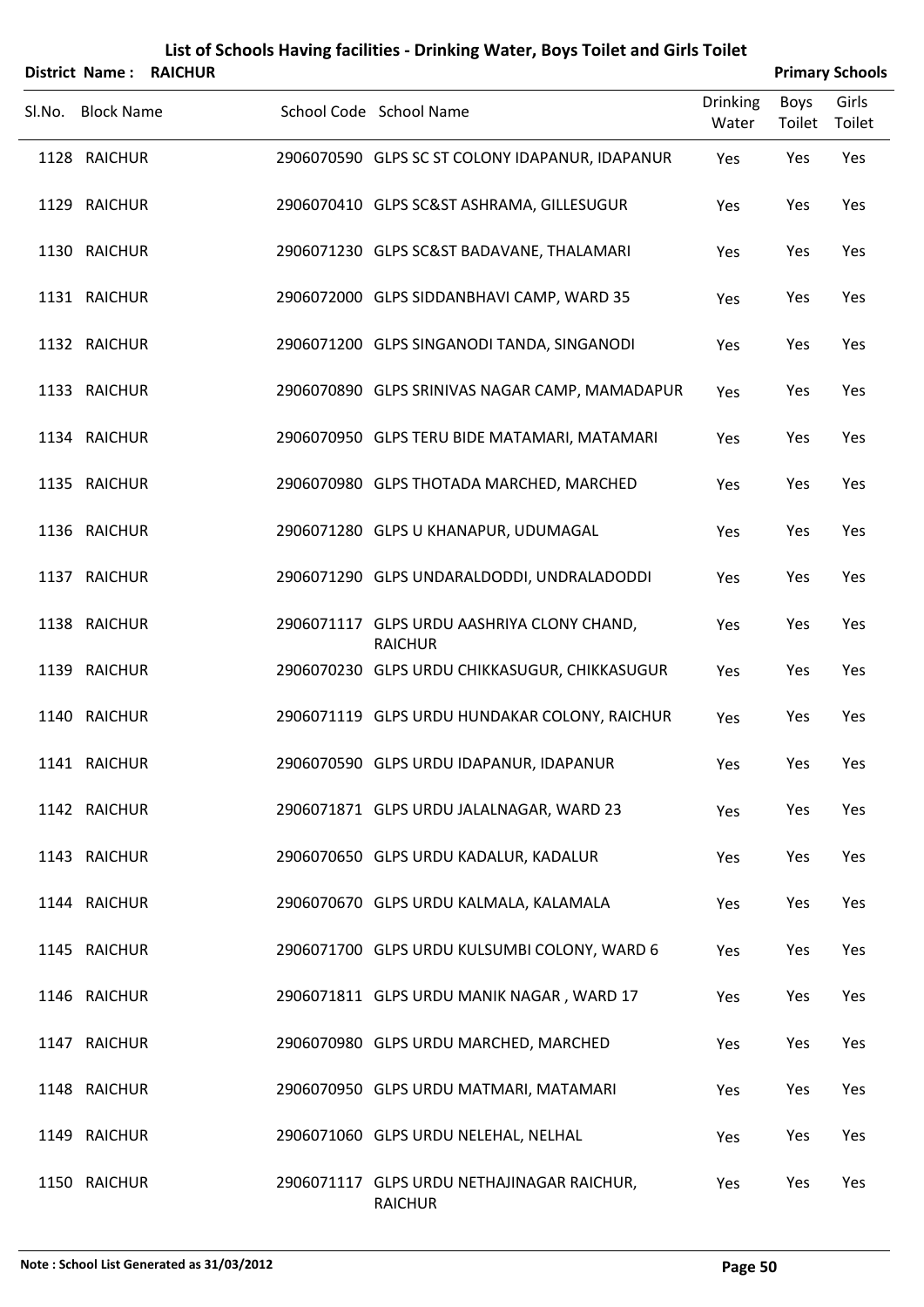|        | District Name:    | <b>RAICHUR</b> |                                                          |                          |                | <b>Primary Schools</b> |
|--------|-------------------|----------------|----------------------------------------------------------|--------------------------|----------------|------------------------|
| SI.No. | <b>Block Name</b> |                | School Code School Name                                  | <b>Drinking</b><br>Water | Boys<br>Toilet | Girls<br>Toilet        |
|        | 1151 RAICHUR      |                | 2906071360 GLPS URDU YAPALDINNI, YAPALADINNI             | Yes                      | Yes            | Yes                    |
|        | 1152 RAICHUR      |                | 2906071639 GLPS URDU ZAHIRABAD RAICHUR, RAICHUR2         | Yes                      | Yes            | Yes                    |
|        | 1153 RAICHUR      |                | 2906071550 GLPS VALMAKINAGAR YELEBICHALI,<br>YELEBICHALI | Yes                      | Yes            | Yes                    |
|        | 1154 RAICHUR      |                | 2906071060 GLPS VENKETESHWARA CAMP, NELHAL               | Yes                      | Yes            | Yes                    |
|        | 1155 RAICHUR      |                | 2906070670 GLPS VIJAYANAGAR CAMP, KALAMALA               | Yes                      | Yes            | Yes                    |
|        | 1156 RAICHUR      |                | 2906071330 GLPS WADALAMDODDI, WADALAMADODDI              | Yes                      | Yes            | Yes                    |
|        | 1157 RAICHUR      |                | 2906071350 GLPS WADAVATI, WADAVATI                       | Yes                      | Yes            | Yes                    |
|        | 1158 RAICHUR      |                | 2906071320 GLPS WADDEPALLI, WADDEPALLI                   | Yes                      | Yes            | Yes                    |
|        | 1159 RAICHUR      |                | 2906071540 GLPS YADALAPUR(BICHALI),<br>YADLAPUR(BICHALI) | Yes                      | Yes            | Yes                    |
|        | 1160 RAICHUR      |                | 2906071370 GLPS YANKANNA YADVA,<br>YEDLAPUR(DEVASUGUR)   | Yes                      | Yes            | Yes                    |
|        | 1161 RAICHUR      |                | 2906071550 GLPS YELEBICHALI CAMP, YELEBICHALI            | Yes                      | Yes            | Yes                    |
|        | 1162 RAICHUR      |                | 2906071119 GLPS YERMARUS CAMP RAI, RAICHUR               | Yes                      | Yes            | Yes                    |
|        | 1163 RAICHUR      |                | 2906070080 GLPS.ARASIGERA, ARASIGERA                     | Yes                      | Yes            | Yes                    |
|        | 1164 RAICHUR      |                | 2906071980 GMHPS ASKIHAL, WARD 33                        | Yes                      | Yes            | Yes                    |
|        | 1165 RAICHUR      |                | 2906071730 GMHPS BEROONQILLA, WARD 9                     | Yes                      | Yes            | Yes                    |
|        | 1166 RAICHUR      |                | 2906070210 GMHPS CHANDRABANDA,<br>CHANANDRABANDA         | Yes                      | Yes            | Yes                    |
|        | 1167 RAICHUR      |                | 2906071830 GMHPS GAJAGARAPET RCR., WARD 19               | Yes                      | Yes            | Yes                    |
|        | 1168 RAICHUR      |                | 2906070460 GMHPS GUNJAHALLI, GUNAJAHALLI                 | Yes                      | Yes            | Yes                    |
|        | 1169 RAICHUR      |                | 2906071652 GMHPS HASMIYA SCHOOL, WARD 1                  | Yes                      | Yes            | Yes                    |
|        | 1170 RAICHUR      |                | 2906070590 GMHPS IDAPANUR, IDAPANUR                      | Yes                      | Yes            | Yes                    |
|        | 1171 RAICHUR      |                | 2906070620 GMHPS JEGARAKAL, JEGARAKAL                    | Yes                      | Yes            | Yes                    |
|        | 1172 RAICHUR      |                | 2906070670 GMHPS KALMALA, KALAMALA                       | Yes                      | Yes            | Yes                    |
|        | 1173 RAICHUR      |                | 2906071870 GMHPS L.K.LN BESTAWARPET, WARD 23             | Yes                      | Yes            | Yes                    |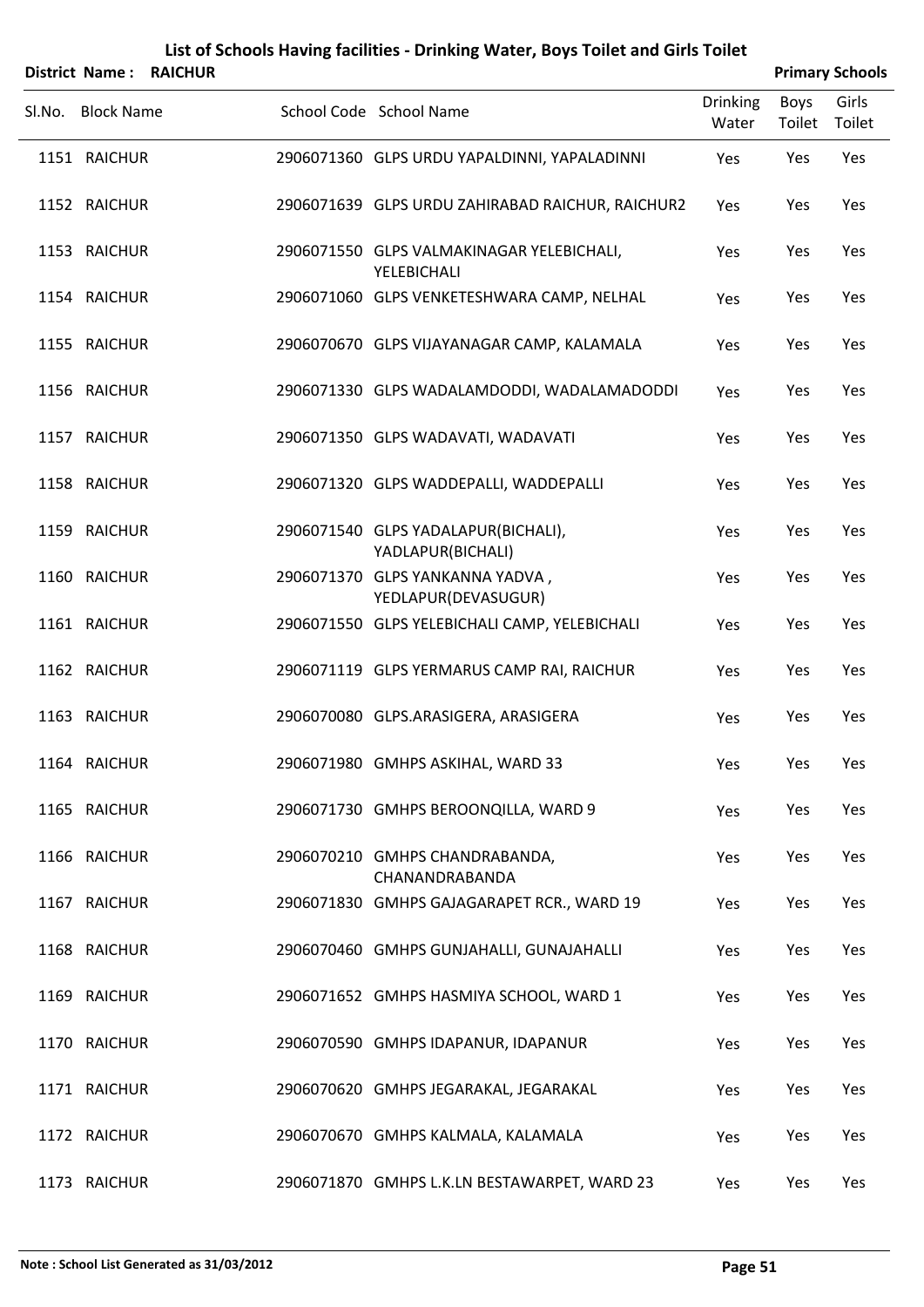|        |                   | <b>District Name: RAICHUR</b> |                                                           |                          |                | <b>Primary Schools</b> |
|--------|-------------------|-------------------------------|-----------------------------------------------------------|--------------------------|----------------|------------------------|
| Sl.No. | <b>Block Name</b> |                               | School Code School Name                                   | <b>Drinking</b><br>Water | Boys<br>Toilet | Girls<br>Toilet        |
|        | 1174 RAICHUR      |                               | 2906071860 GMHPS MADDIPET, WARD 22                        | Yes                      | Yes            | Yes                    |
|        | 1175 RAICHUR      |                               | 2906071780 GMHPS MANGALAWARPET, WARD 14                   | Yes                      | Yes            | Yes                    |
|        | 1176 RAICHUR      |                               | 2906070950 GMHPS MATAMARI, MATAMARI                       | Yes                      | Yes            | Yes                    |
|        | 1177 RAICHUR      |                               | 2906071920 GMHPS MUNNURWADI, WARD 28                      | Yes                      | Yes            | Yes                    |
|        | 1178 RAICHUR      |                               | 2906071800 GMHPS NETAJINAGAR RAICHUR, WARD 16             | Yes                      | Yes            | Yes                    |
|        | 1179 RAICHUR      |                               | 2906071930 GMHPS POLICE COLONY, WARD 29                   | Yes                      | Yes            | Yes                    |
|        | 1180 RAICHUR      |                               | 2906071110 GMHPS SIYATALAB, RAICHUR                       | Yes                      | Yes            | Yes                    |
|        | 1181 RAICHUR      |                               | 2906071650 GMHPS STATION BAZAR, WARD 1                    | Yes                      | Yes            | Yes                    |
|        | 1182 RAICHUR      |                               | 2906071360 GMHPS YAPALADINNI, YAPALADINNI                 | Yes                      | Yes            | Yes                    |
|        | 1183 RAICHUR      |                               | 2906071390 GMHPS YARAGERA, YERAGERA                       | Yes                      | Yes            | Yes                    |
|        | 1184 RAICHUR      |                               | 2906071770 GMHPS ZAHEERABAD RAICHUR, WARD 13              | Yes                      | Yes            | Yes                    |
|        | 1185 RAICHUR      |                               | 2906071160 LPS BASAVESHWAR SHAKVADI,<br>SAGAMAGUNTA       | Yes                      | Yes            | Yes                    |
|        | 1186 RAICHUR      |                               | 2906071390 LPS CHARCH COLONY YARGERA, YERAGERA            | Yes                      | Yes            | Yes                    |
|        | 1187 RAICHUR      |                               | 2906071391 LPS ISWAR GUDI YERGERA, YERAGERA               | Yes                      | Yes            | Yes                    |
|        | 1188 RAICHUR      |                               | 2906071300 LPS UPPRAL CAMP, UPPARAL                       | Yes                      | Yes            | Yes                    |
|        | 1189 SINDHANUR    |                               | 2906080720 GHPS KALLUR, KALLUR                            | Yes                      | Yes            | Yes                    |
|        | 1190 SINDHANUR    |                               | 2906081810 ADARSHA VIDYALAYA(RMSA) MOD SCHOOL,<br>WADA 29 | Yes                      | Yes            | Yes                    |
|        | 1191 SINDHANUR    |                               | 2906080930 G HPS URDU MUKKANDA, MUKUNDA                   | Yes                      | Yes            | Yes                    |
|        | 1192 SINDHANUR    |                               | 2906081580 G URDU HPS SINDHANUR, WARD 6                   | Yes                      | Yes            | Yes                    |
|        | 1193 SINDHANUR    |                               | 2906080580 GHPS HEDAGINAL, HEDAGINHAL                     | Yes                      | Yes            | Yes                    |
|        | 1194 SINDHANUR    |                               | 2906080070 GHPS R H 5, BADRALI                            | Yes                      | Yes            | Yes                    |
|        | 1195 SINDHANUR    |                               | 2906080490 GHPS 7 MAILI CAMP, GUNJAJAHALLI                | Yes                      | Yes            | Yes                    |
|        | 1196 SINDHANUR    |                               | 2906081020 GHPS ALABANUR, RAGALAPARAVI                    | Yes                      | Yes            | Yes                    |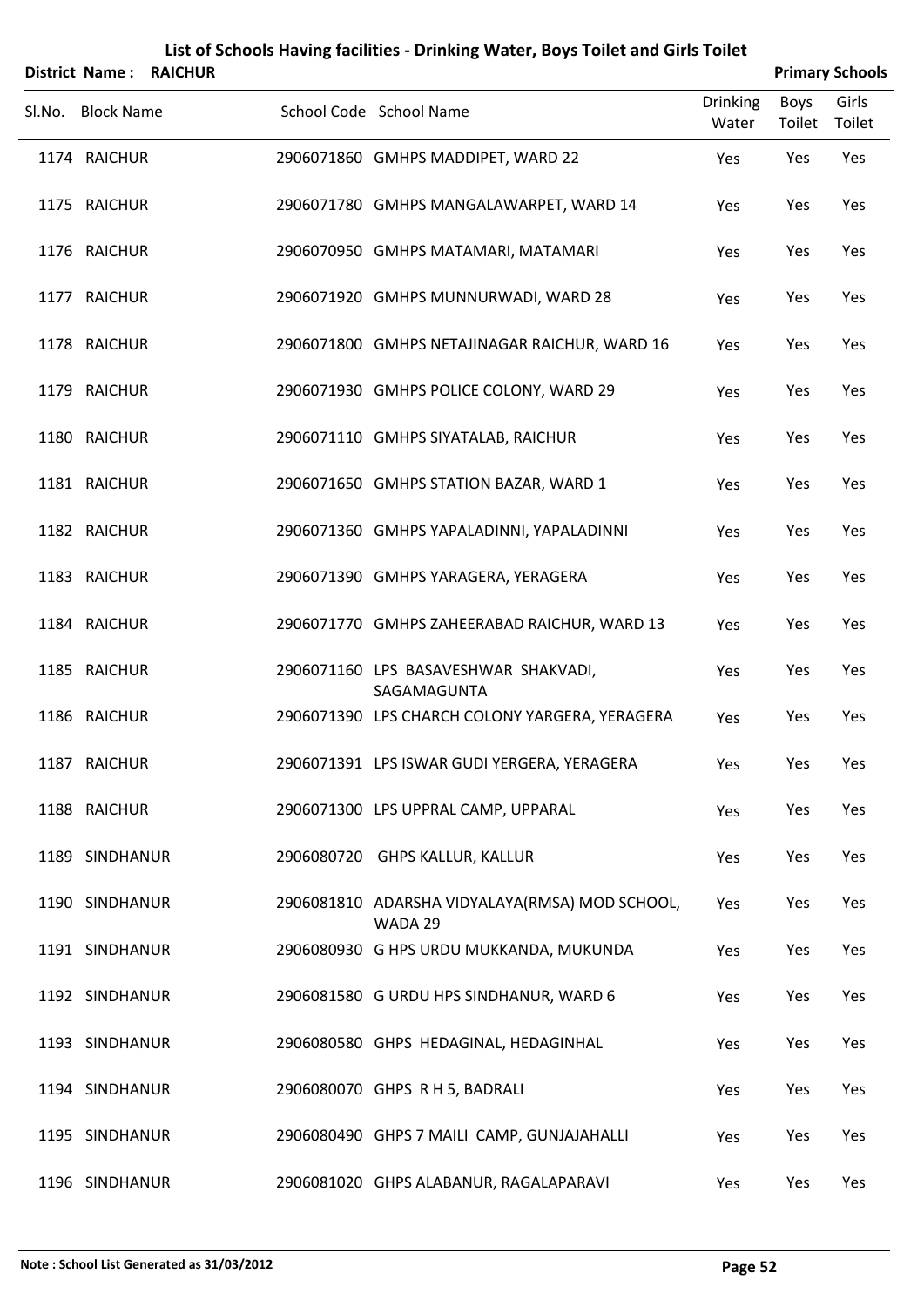|        | District Name:    | <b>RAICHUR</b> |                                                            |                          |                       | <b>Primary Schools</b> |
|--------|-------------------|----------------|------------------------------------------------------------|--------------------------|-----------------------|------------------------|
| Sl.No. | <b>Block Name</b> |                | School Code School Name                                    | <b>Drinking</b><br>Water | <b>Boys</b><br>Toilet | Girls<br>Toilet        |
|        | 1197 SINDHANUR    |                | 2906080020 GHPS AMARAPUR, AMARAPUR                         | Yes                      | Yes                   | Yes                    |
|        | 1198 SINDHANUR    |                | 2906081780 GHPS AMBEDKAR NAGAR SINDH, WADA 26              | Yes                      | Yes                   | Yes                    |
|        | 1199 SINDHANUR    |                | 2906080040 GHPS ARLIHALLI, ARALIHALLI                      | Yes                      | Yes                   | Yes                    |
|        | 1200 SINDHANUR    |                | 2906080060 GHPS AYANOOR, AYANUR                            | Yes                      | Yes                   | Yes                    |
|        | 1201 SINDHANUR    |                | 2906081140 GHPS B.VENKATESWAR CAMP, SOMALAPUR              | Yes                      | Yes                   | Yes                    |
|        | 1202 SINDHANUR    |                | 2906080070 GHPS BADARLI, BADRALI                           | Yes                      | Yes                   | Yes                    |
|        | 1203 SINDHANUR    |                | 2906081580 GHPS BADIBESH SINDANUR, WARD 6                  | Yes                      | Yes                   | Yes                    |
|        | 1204 SINDHANUR    |                | 2906080080 GHPS BALAGANUR, BALAGANUR                       | Yes                      | Yes                   | Yes                    |
|        | 1205 SINDHANUR    |                | 2906081400 GHPS BALEGIDADA CAMP, BALEGIDADA<br><b>CAMP</b> | Yes                      | Yes                   | Yes                    |
|        | 1206 SINDHANUR    |                | 2906081120 GHPS BANGALICALONY 4, SINDHANUR                 | Yes                      | Yes                   | Yes                    |
|        | 1207 SINDHANUR    |                | 2906081070 GHPS BANGARICAMP, ROUDKUNDA                     | Yes                      | Yes                   | Yes                    |
|        | 1208 SINDHANUR    |                | 2906080090 GHPS BANNIGANUR, BANNIGANUR                     | Yes                      | Yes                   | Yes                    |
|        | 1209 SINDHANUR    |                | 2906080180 GHPS BAPPUR, BAPPUR                             | Yes                      | Yes                   | Yes                    |
|        | 1210 SINDHANUR    |                | 2906080110 GHPS BASAPUR EJ, BASSAPUR(EJ)                   | Yes                      | Yes                   | Yes                    |
|        | 1211 SINDHANUR    |                | 2906080120 GHPS BASAPUR K, BASSAPUR(K)                     | Yes                      | Yes                   | Yes                    |
|        | 1212 SINDHANUR    |                | 2906081200 GHPS BASAVANNACAMP, TURAVIHAL                   | Yes                      | Yes                   | Yes                    |
|        | 1213 SINDHANUR    |                | 2906080130 GHPS BELAGURKI, BELAGURKI                       | Yes                      | Yes                   | Yes                    |
|        | 1214 SINDHANUR    |                | 2906080140 GHPS BELLEGANUR, BELLIGANUR                     | Yes                      | Yes                   | Yes                    |
|        | 1215 SINDHANUR    |                | 2906080420 GHPS BHIMARAJCAMP, GOREBAL                      | Yes                      | Yes                   | Yes                    |
|        | 1216 SINDHANUR    |                | 2906080150 GHPS BOGAPUR, BHOGAPUR                          | Yes                      | Yes                   | Yes                    |
|        | 1217 SINDHANUR    |                | 2906080160 GHPS BOMMANALEJ, BOMMANAL(EJ)                   | Yes                      | Yes                   | Yes                    |
|        | 1218 SINDHANUR    |                | 2906080190 GHPS BUDDINNI, BUDDINNI                         | Yes                      | Yes                   | Yes                    |
|        | 1219 SINDHANUR    |                | 2906080200 GHPS BUDIVAL, BUDIVAL                           | Yes                      | Yes                   | Yes                    |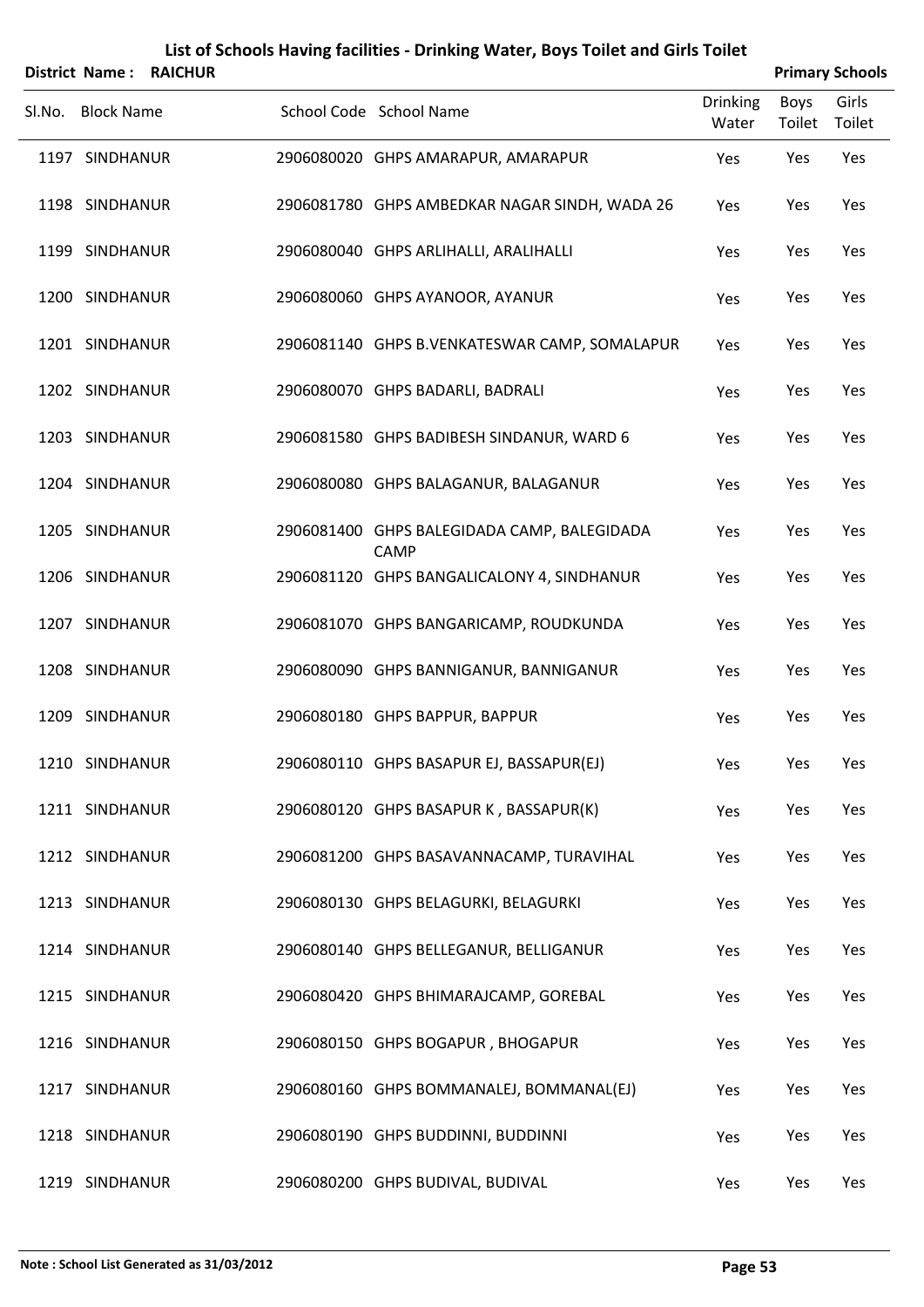|        |                   | District Name: RAICHUR |                                            |                          | <b>Primary Schools</b> |                 |
|--------|-------------------|------------------------|--------------------------------------------|--------------------------|------------------------|-----------------|
| Sl.No. | <b>Block Name</b> |                        | School Code School Name                    | <b>Drinking</b><br>Water | Boys<br>Toilet         | Girls<br>Toilet |
|        | 1220 SINDHANUR    |                        | 2906080070 GHPS C S F II, BADRALI          | Yes                      | Yes                    | Yes             |
|        | 1221 SINDHANUR    |                        | 2906080710 GHPS C S F-NO-1, JAWALAGERA     | Yes                      | Yes                    | Yes             |
|        | 1222 SINDHANUR    |                        | 2906080230 GHPS CHANNALLI, CHANNALLI       | Yes                      | Yes                    | Yes             |
|        | 1223 SINDHANUR    |                        | 2906080240 GHPS CHIKKABERAGI, CIKKABIRAGI  | Yes                      | Yes                    | Yes             |
|        | 1224 SINDHANUR    |                        | 2906080310 GHPS DADESUGUR, DADESUGUR       | Yes                      | Yes                    | Yes             |
|        | 1225 SINDHANUR    |                        | 2906080290 GHPS DEENSAMUDRA, DEENASAMUDRA  | Yes                      | Yes                    | Yes             |
|        | 1226 SINDHANUR    |                        | 2906080300 GHPS DEVARAGUDI, DEVARAGUDI     | Yes                      | Yes                    | Yes             |
|        | 1227 SINDHANUR    |                        | 2906080300 GHPS DEVICAMP, DEVARAGUDI       | Yes                      | Yes                    | Yes             |
|        | 1228 SINDHANUR    |                        | 2906080320 GHPS DIDDAGI, DIDDAGI           | Yes                      | Yes                    | Yes             |
|        | 1229 SINDHANUR    |                        | 2906080120 GHPS DURGA CAMP, BASSAPUR(K)    | Yes                      | Yes                    | Yes             |
|        | 1230 SINDHANUR    |                        | 2906081220 GHPS DURGACAMP, UDBAL(U)        | Yes                      | Yes                    | Yes             |
|        | 1231 SINDHANUR    |                        | 2906080340 GHPS EALEKUDALAGI, YELEKUDALAGI | Yes                      | Yes                    | Yes             |
|        | 1232 SINDHANUR    |                        | 2906080710 GHPS ERANNACAMP, JAWALAGERA     | Yes                      | Yes                    | Yes             |
|        | 1233 SINDHANUR    |                        | 2906080350 GHPS GADRATAGI, GEDRATAGI       | Yes                      | Yes                    | Yes             |
|        | 1234 SINDHANUR    |                        | 2906080420 GHPS GANESH CAMP, GOREBAL       | Yes                      | Yes                    | Yes             |
|        | 1235 SINDHANUR    |                        | 2906080360 GHPS GINIWAR, GINIWAR           | Yes                      | Yes                    | Yes             |
|        | 1236 SINDHANUR    |                        | 2906081140 GHPS GOBBARAKAL, SOMALAPUR      | Yes                      | Yes                    | Yes             |
|        | 1237 SINDHANUR    |                        | 2906080370 GHPS GOMARSI., GOMARASI         | Yes                      | Yes                    | Yes             |
|        | 1238 SINDHANUR    |                        | 2906080390 GHPS GONAL, GONHAL              | Yes                      | Yes                    | Yes             |
|        | 1239 SINDHANUR    |                        | 2906080400 GHPS GONAWAR, GONWAR            | Yes                      | Yes                    | Yes             |
|        | 1240 SINDHANUR    |                        | 2906080420 GHPS GOREBALCAMP, GOREBAL       | Yes                      | Yes                    | Yes             |
|        | 1241 SINDHANUR    |                        | 2906080440 GHPS GOUDANABHAVI, GOUDANABHAVI | Yes                      | Yes                    | Yes             |
|        | 1242 SINDHANUR    |                        | 2906080450 GHPS GUDADUR, GUDADUR           | Yes                      | Yes                    | Yes             |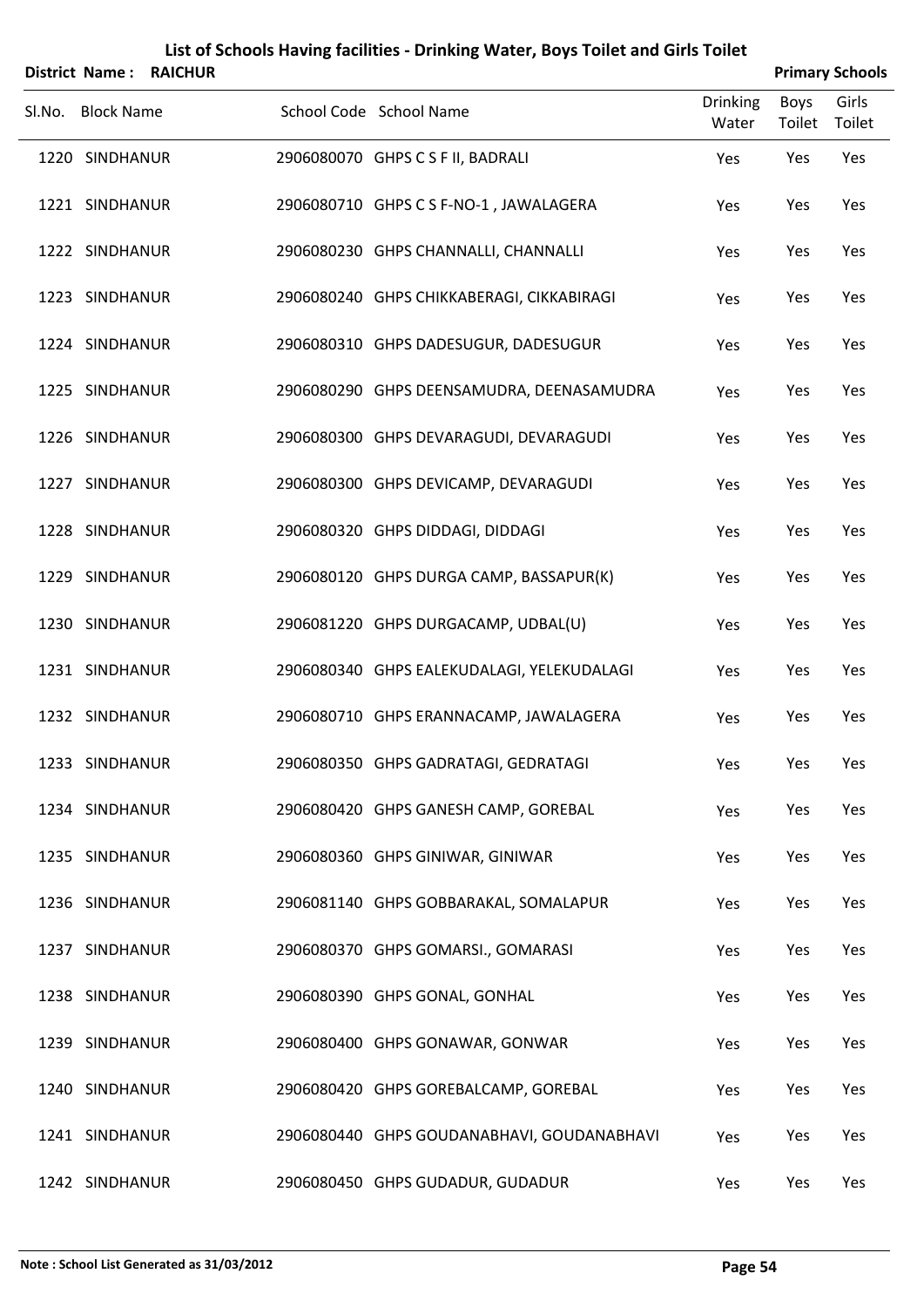|        | <b>District Name:</b> | <b>RAICHUR</b> |                                                                |                          |                | <b>Primary Schools</b> |
|--------|-----------------------|----------------|----------------------------------------------------------------|--------------------------|----------------|------------------------|
| SI.No. | <b>Block Name</b>     |                | School Code School Name                                        | <b>Drinking</b><br>Water | Boys<br>Toilet | Girls<br>Toilet        |
|        | 1243 SINDHANUR        |                | 2906080470 GHPS GUDIHAL, GUDIHAL                               | Yes                      | Yes            | Yes                    |
|        | 1244 SINDHANUR        |                | 2906080480 GHPS GUNDA, GUNDA                                   | Yes                      | Yes            | Yes                    |
|        | 1245 SINDHANUR        |                | 2906080490 GHPS GUNJAHALLI, GUNJAJAHALLI                       | Yes                      | Yes            | Yes                    |
|        | 1246 SINDHANUR        |                | 2906080520 GHPS HAMPANAL, HAMPANAL                             | Yes                      | Yes            | Yes                    |
|        | 1247 SINDHANUR        |                | 2906080500 GHPS HANCHINAL CAMP, HANCHINAL.U                    | Yes                      | Yes            | Yes                    |
|        | 1248 SINDHANUR        |                | 2906080510 GHPS HANCHINAL K, HANCHINAL.K                       | Yes                      | Yes            | Yes                    |
|        | 1249 SINDHANUR        |                | 2906080500 GHPS HANCHINAL U, HANCHINAL.U                       | Yes                      | Yes            | Yes                    |
|        | 1250 SINDHANUR        |                | 2906080530 GHPS HARAPUR, HARAPUR                               | Yes                      | Yes            | Yes                    |
|        | 1251 SINDHANUR        |                | 2906080550 GHPS HASAMKAL, HASAMKAL                             | Yes                      | Yes            | Yes                    |
|        | 1252 SINDHANUR        |                | 2906080570 GHPS HATTIGUDA, HATTIGUDDA                          | Yes                      | Yes            | Yes                    |
|        | 1253 SINDHANUR        |                | 2906080590 GHPS HIREBERAGI, HIREBARAGI                         | Yes                      | Yes            | Yes                    |
|        | 1254 SINDHANUR        |                | 2906080600 GHPS HOGARNAL, HOGARANAL                            | Yes                      | Yes            | Yes                    |
|        | 1255 SINDHANUR        |                | 2906080610 GHPS HOKRANI, HOKKARANI                             | Yes                      | Yes            | Yes                    |
|        | 1256 SINDHANUR        |                | 2906080620 GHPS HOSALLI EJ, HOSALLI(EJ)                        | Yes                      | Yes            | Yes                    |
|        | 1257 SINDHANUR        |                | 2906080620 GHPS HOSALLICAMP, HOSALLI(EJ)                       | Yes                      | Yes            | Yes                    |
|        | 1258 SINDHANUR        |                | 2906080640 GHPS HUDA, HUDA                                     | Yes                      | Yes            | Yes                    |
|        | 1259 SINDHANUR        |                | 2906080670 GHPS JALIHAL, JALIHAL                               | Yes                      | Yes            | Yes                    |
|        | 1260 SINDHANUR        |                | 2906080690 GHPS JAMBUNATHANAHALLI,<br><b>JAMBUNATHANAHALLI</b> | Yes                      | Yes            | Yes                    |
|        | 1261 SINDHANUR        |                | 2906080700 GHPS JANGAMARAHATTI, JANGAMARAHATTI<br>.В           | Yes                      | Yes            | Yes                    |
|        | 1262 SINDHANUR        |                | 2906080760 GHPS KANUR, KANNUR                                  | Yes                      | Yes            | Yes                    |
|        | 1263 SINDHANUR        |                | 2906080790 GHPS KENGAL, KENGAL                                 | Yes                      | Yes            | Yes                    |
|        | 1264 SINDHANUR        |                | 2906081200 GHPS KOTE THURVIHAL, TURAVIHAL                      | Yes                      | Yes            | Yes                    |
|        | 1265 SINDHANUR        |                | 2906081320 GHPS KUNNATAGI, KUNNATAGI                           | Yes                      | Yes            | Yes                    |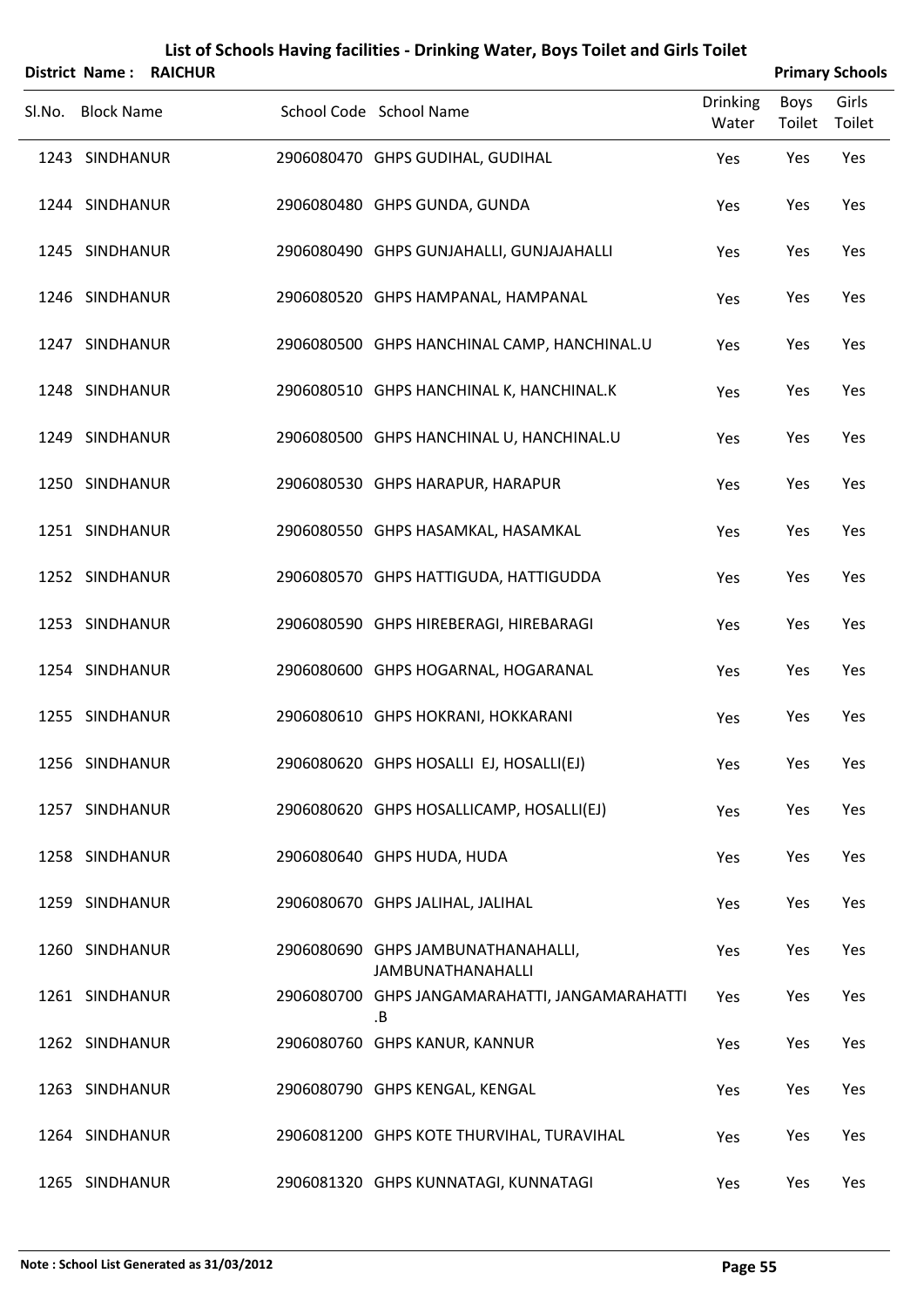|        | District Name:    | <b>RAICHUR</b> |                                               |                          |                       | <b>Primary Schools</b> |
|--------|-------------------|----------------|-----------------------------------------------|--------------------------|-----------------------|------------------------|
| Sl.No. | <b>Block Name</b> |                | School Code School Name                       | <b>Drinking</b><br>Water | <b>Boys</b><br>Toilet | Girls<br>Toilet        |
|        | 1266 SINDHANUR    |                | 2906080820 GHPS KURAKUNDA, KURAKUNDA          | Yes                      | Yes                   | Yes                    |
|        | 1267 SINDHANUR    |                | 2906081070 GHPS LAXMICAMP, ROUDKUNDA          | Yes                      | Yes                   | Yes                    |
|        | 1268 SINDHANUR    |                | 2906080830 GHPS MADASIRWAR, MADSIRWAR         | Yes                      | Yes                   | Yes                    |
|        | 1269 SINDHANUR    |                | 2906081200 GHPS MADHYCAMP, TURAVIHAL          | Yes                      | Yes                   | Yes                    |
|        | 1270 SINDHANUR    |                | 2906080840 GHPS MAHAMPUR, MAHAMPUR            | Yes                      | Yes                   | Yes                    |
|        | 1271 SINDHANUR    |                | 2906080850 GHPS MALKAPUR, MALAKAPUR           | Yes                      | Yes                   | Yes                    |
|        | 1272 SINDHANUR    |                | 2906080870 GHPS MALLAPUR, MALLAPUR            | Yes                      | Yes                   | Yes                    |
|        | 1273 SINDHANUR    |                | 2906080900 GHPS MAVINAMADU, MAVINAMADU        | Yes                      | Yes                   | Yes                    |
|        | 1274 SINDHANUR    |                | 2906080880 GHPS MERANAL, MERINHAL             | Yes                      | Yes                   | Yes                    |
|        | 1275 SINDHANUR    |                | 2906080930 GHPS MUKKANDA, MUKUNDA             | Yes                      | Yes                   | Yes                    |
|        | 1276 SINDHANUR    |                | 2906080940 GHPS MULLUR E J, MULLUR(EJ)        | Yes                      | Yes                   | Yes                    |
|        | 1277 SINDHANUR    |                | 2906080950 GHPS MULLUR U, MULLUR.U            | Yes                      | Yes                   | Yes                    |
|        | 1278 SINDHANUR    |                | 2906080082 GHPS NARAYAN NAGAR CAMP, BALAGANUR | Yes                      | Yes                   | Yes                    |
|        | 1279 SINDHANUR    |                | 2906080980 GHPS PAGADADINNI, PAGADADINNI      | Yes                      | Yes                   | Yes                    |
|        | 1280 SINDHANUR    |                | 2906080980 GHPS PAGADADINNICAMP, PAGADADINNI  | Yes                      | Yes                   | Yes                    |
|        | 1281 SINDHANUR    |                | 2906081000 GHPS PULADINNI, PULADINNI          | Yes                      | Yes                   | Yes                    |
|        | 1282 SINDHANUR    |                | 2906080710 GHPS R H COLONY 1, JAWALAGERA      | Yes                      | Yes                   | Yes                    |
|        | 1283 SINDHANUR    |                | 2906081120 GHPS R H COLONY-2, SINDHANUR       | Yes                      | Yes                   | Yes                    |
|        | 1284 SINDHANUR    |                | 2906080710 GHPS R.H.COLONY NO-3, JAWALAGERA   | Yes                      | Yes                   | Yes                    |
|        | 1285 SINDHANUR    |                | 2906081020 GHPS RAGALAPARAVI, RAGALAPARAVI    | Yes                      | Yes                   | Yes                    |
|        | 1286 SINDHANUR    |                | 2906081070 GHPS RAMACAMP, ROUDKUNDA           | Yes                      | Yes                   | Yes                    |
|        | 1287 SINDHANUR    |                | 2906081030 GHPS RAMATHANAL, RAMATHANAL        | Yes                      | Yes                   | Yes                    |
|        | 1288 SINDHANUR    |                | 2906081040 GHPS RANGAPURCAMP, RANGAPUR        | Yes                      | Yes                   | Yes                    |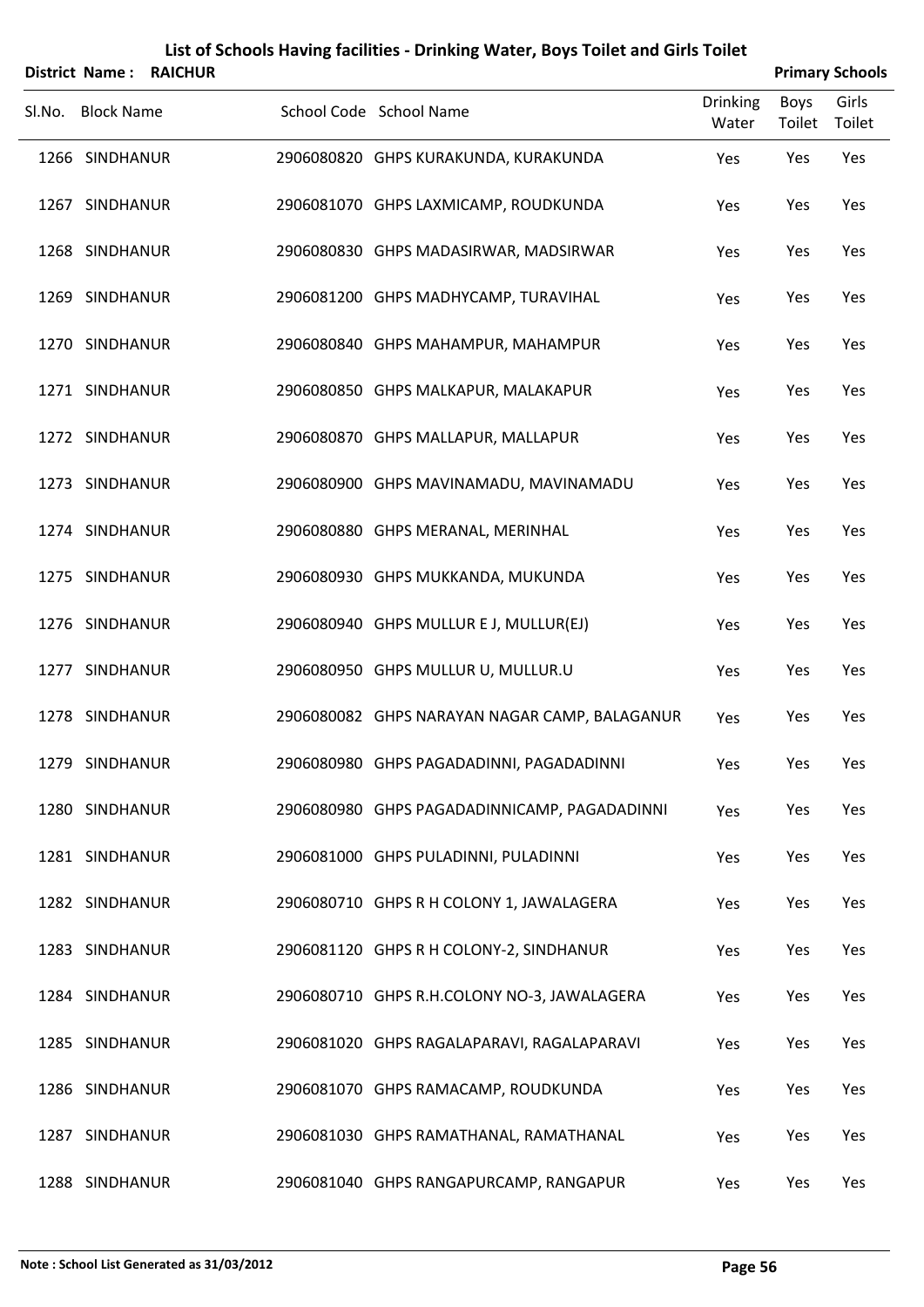|        |                   | District Name: RAICHUR |                                                                |                          | <b>Primary Schools</b> |                 |
|--------|-------------------|------------------------|----------------------------------------------------------------|--------------------------|------------------------|-----------------|
| Sl.No. | <b>Block Name</b> |                        | School Code School Name                                        | <b>Drinking</b><br>Water | Boys<br>Toilet         | Girls<br>Toilet |
|        | 1289 SINDHANUR    |                        | 2906081070 GHPS RAVADKUNDA, ROUDKUNDA                          | Yes                      | Yes                    | Yes             |
|        | 1290 SINDHANUR    |                        | 2906081100 GHPS SASALAMARI, SASALAMARI                         | Yes                      | Yes                    | Yes             |
|        | 1291 SINDHANUR    |                        | 2906081710 GHPS SCHOOL MAHEBOOBIYA COLONY (U),<br>WADA 19      | Yes                      | Yes                    | Yes             |
|        | 1292 SINDHANUR    |                        | 2906081720 GHPS SHARANABASVSHWARA COLONY-1,<br>WADA 20         | Yes                      | Yes                    | Yes             |
|        | 1293 SINDHANUR    |                        | 2906081110 GHPS SIDRAMPUR, SIDRAMPUR                           | Yes                      | Yes                    | Yes             |
|        | 1294 SINDHANUR    |                        | 2906081130 GHPS SINGAPUR, SINGAPUR                             | Yes                      | Yes                    | Yes             |
|        | 1295 SINDHANUR    |                        | 2906081140 GHPS SOMALAPUR, SOMALAPUR                           | Yes                      | Yes                    | Yes             |
|        | 1296 SINDHANUR    |                        | 2906081140 GHPS SRI VENKATESWARCAMP, SOMALAPUR                 | Yes                      | Yes                    | Yes             |
|        | 1297 SINDHANUR    |                        | 2906081200 GHPS SRINIVASCAMP, TURAVIHAL                        | Yes                      | Yes                    | Yes             |
|        | 1298 SINDHANUR    |                        | 2906081470 GHPS SRIPURAM JUNCTION, SRIPURAM<br><b>JUNCTION</b> | Yes                      | Yes                    | Yes             |
|        | 1299 SINDHANUR    |                        | 2906081150 GHPS SULTHANPUR, SULTHANPUR                         | Yes                      | Yes                    | Yes             |
|        | 1300 SINDHANUR    |                        | 2906081170 GHPS THIDIGOL, THIDAGOL                             | Yes                      | Yes                    | Yes             |
|        | 1301 SINDHANUR    |                        | 2906081180 GHPS THIMMAPUR, THIMMAPUR                           | Yes                      | Yes                    | Yes             |
|        | 1302 SINDHANUR    |                        | 2906080713 GHPS UDBAL EJ, JAWALAGERA                           | Yes                      | Yes                    | Yes             |
|        | 1303 SINDHANUR    |                        | 2906081230 GHPS UMALUTI, UMALUTI                               | Yes                      | Yes                    | Yes             |
|        | 1304 SINDHANUR    |                        | 2906081240 GHPS UPPALA, UPPALA                                 | Yes                      | Yes                    | Yes             |
|        | 1305 SINDHANUR    |                        | 2906081250 GHPS UPPALADODDI, UPPALADODDI                       | Yes                      | Yes                    | Yes             |
|        | 1306 SINDHANUR    |                        | 2906081550 GHPS UPPARWADI SINDHANUR, WARD 3                    | Yes                      | Yes                    | Yes             |
|        | 1307 SINDHANUR    |                        | 2906080080 GHPS URDU BALAGANUR, BALAGANUR                      | Yes                      | Yes                    | Yes             |
|        | 1308 SINDHANUR    |                        | 2906080310 GHPS URDU DADESUGUR, DADESUGUR                      | Yes                      | Yes                    | Yes             |
|        | 1309 SINDHANUR    |                        | 2906081530 GHPS URDU KASABWADI SINDH, WARD 1                   | Yes                      | Yes                    | Yes             |
|        | 1310 SINDHANUR    |                        | 2906081830 GHPS URDU PWD CAMP SINDH, WADA 31                   | Yes                      | Yes                    | Yes             |
|        | 1311 SINDHANUR    |                        | 2906081070 GHPS URDU ROUDKUNDA, ROUDKUNDA                      | Yes                      | Yes                    | Yes             |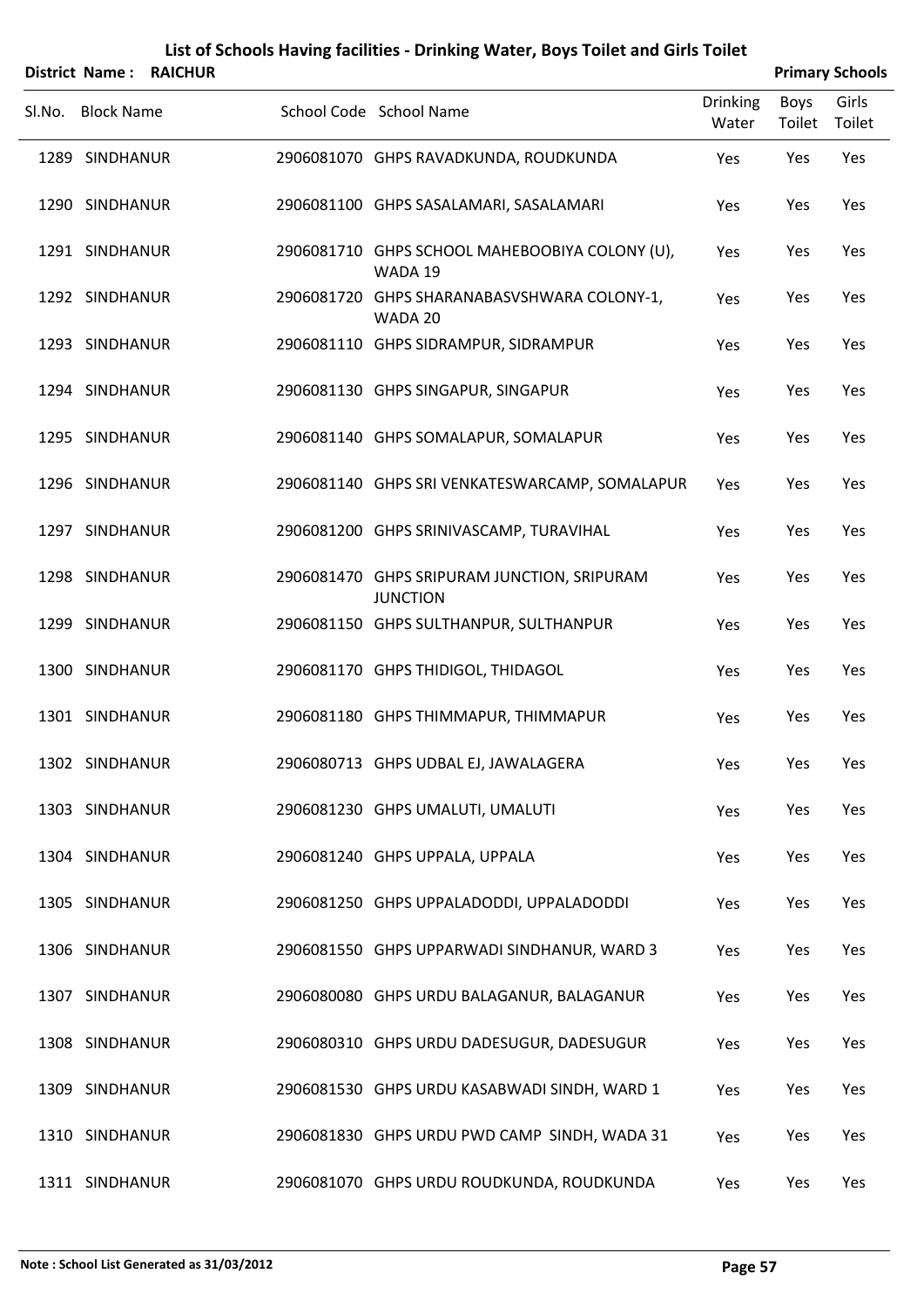|        | <b>District Name:</b> | <b>RAICHUR</b> |                                                             |                          | <b>Primary Schools</b> |                 |
|--------|-----------------------|----------------|-------------------------------------------------------------|--------------------------|------------------------|-----------------|
| Sl.No. | <b>Block Name</b>     |                | School Code School Name                                     | <b>Drinking</b><br>Water | <b>Boys</b><br>Toilet  | Girls<br>Toilet |
|        | 1312 SINDHANUR        |                | 2906081080 GHPS URDU SALGUNDA, SALAGUNDA                    | Yes                      | Yes                    | Yes             |
|        | 1313 SINDHANUR        |                | 2906081201 GHPS URDU TURVIHAL, TURAVIHAL                    | Yes                      | Yes                    | Yes             |
|        | 1314 SINDHANUR        |                | 2906080670 GHPS VENKATESWRCAMP . J, JALIHAL                 | Yes                      | Yes                    | Yes             |
|        | 1315 SINDHANUR        |                | 2906081260 GHPS VIRAPAPURA, VIRUPAPUR                       | Yes                      | Yes                    | Yes             |
|        | 1316 SINDHANUR        |                | 2906081270 GHPS VIRAPUR, VEERAPUR                           | Yes                      | Yes                    | Yes             |
|        | 1317 SINDHANUR        |                | 2906081280 GHPS WALABALLARY, WALABALLARY                    | Yes                      | Yes                    | Yes             |
|        | 1318 SINDHANUR        |                | 2906081290 GHPS WALKAMDINNI, WALAKAMDINNI                   | Yes                      | Yes                    | Yes             |
|        | 1319 SINDHANUR        |                | 2906081310 GHPS YADDALADODDI, YADDALADODDI                  | Yes                      | Yes                    | Yes             |
|        | 1320 SINDHANUR        |                | 2906081300 GHPS YAPALAPARVI, YAPALAPARAVI                   | Yes                      | Yes                    | Yes             |
|        | 1321 SINDHANUR        |                | 2906081800 GHS SUKALPET, WADA 28                            | Yes                      | Yes                    | Yes             |
|        | 1322 SINDHANUR        |                | 2906081220 GHS(UPGRADED RMSA) UDABAL U,<br>UDBAL(U)         | Yes                      | Yes                    | Yes             |
|        | 1323 SINDHANUR        |                | 2906080010 GLPS B R CAMP, ALABANUR                          | Yes                      | Yes                    | Yes             |
|        | 1324 SINDHANUR        |                | 2906080300 GLPS GEETHA CAMP, DEVARAGUDI                     | Yes                      | Yes                    | Yes             |
|        | 1325 SINDHANUR        |                | 2906081650 GLPS 3 MAIL CAMP, WADA 13                        | Yes                      | Yes                    | Yes             |
|        | 1326 SINDHANUR        |                | 2906081260 GLPS 4 MAILICAMP, VIRUPAPUR                      | Yes                      | Yes                    | Yes             |
|        | 1327 SINDHANUR        |                | 2906081830 GLPS 7 RAGI CAMP, WADA 31                        | Yes                      | Yes                    | Yes             |
|        | 1328 SINDHANUR        |                | 2906081700 GLPS A.K. GOPALNAGAR SINDHANUR, WADA<br>18       | Yes                      | Yes                    | Yes             |
|        | 1329 SINDHANUR        |                | 2906081660 GLPS ADHARSHA COLONY-14, WADA 14                 | Yes                      | Yes                    | Yes             |
|        | 1330 SINDHANUR        |                | 2906080390 GLPS AMBADEVI NAGAR GONAL CAMP,<br><b>GONHAL</b> | Yes                      | Yes                    | Yes             |
|        | 1331 SINDHANUR        |                | 2906081140 GLPS AMBAMATA, SOMALAPUR                         | Yes                      | Yes                    | Yes             |
|        | 1332 SINDHANUR        |                | 2906081550 GLPS AMBANAGAR SINDHANUR, WARD 3                 | Yes                      | Yes                    | Yes             |
|        | 1333 SINDHANUR        |                | 2906081080 GLPS AMBEDKAR COLONY SALAGUNDA,<br>SALAGUNDA     | Yes                      | Yes                    | Yes             |
|        | 1334 SINDHANUR        |                | 2906080451 GLPS ANJANEYA GUDDA., GUDADUR                    | Yes                      | Yes                    | Yes             |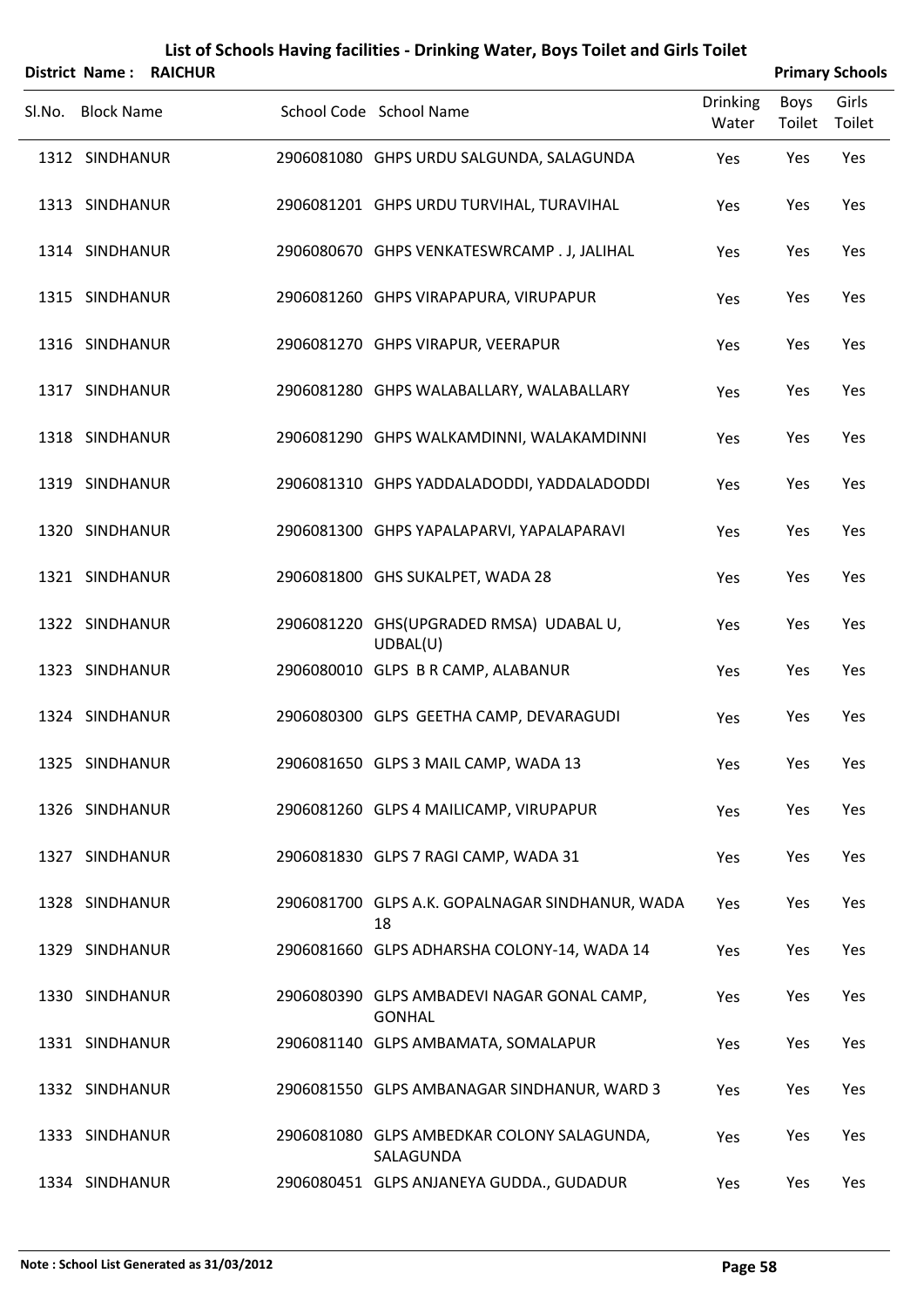|        |                   | <b>District Name: RAICHUR</b> |                                                             |                          |                | <b>Primary Schools</b> |
|--------|-------------------|-------------------------------|-------------------------------------------------------------|--------------------------|----------------|------------------------|
| Sl.No. | <b>Block Name</b> |                               | School Code School Name                                     | <b>Drinking</b><br>Water | Boys<br>Toilet | Girls<br>Toilet        |
|        | 1335 SINDHANUR    |                               | 2906081760 GLPS APMC YARD SINDANUR, WADA 24                 | Yes                      | Yes            | Yes                    |
|        | 1336 SINDHANUR    |                               | 2906081350 GLPS ARAGINAMARA CAMP,<br>ARAGINMARACAMP         | Yes                      | Yes            | Yes                    |
|        | 1337 SINDHANUR    |                               | 2906080712 GLPS ARAGINAMARA CAMP.PUN.VASATI.,<br>JAWALAGERA | Yes                      | Yes            | Yes                    |
|        | 1338 SINDHANUR    |                               | 2906080100 GLPS BAGALAPUR, BAGALAPUR                        | Yes                      | Yes            | Yes                    |
|        | 1339 SINDHANUR    |                               | 2906081080 GLPS BALAJI CAMP, SALAGUNDA                      | Yes                      | Yes            | Yes                    |
|        | 1340 SINDHANUR    |                               | 2906080490 GLPS BANNATTI CAMP, GUNJAJAHALLI                 | Yes                      | Yes            | Yes                    |
|        | 1341 SINDHANUR    |                               | 2906080713 GLPS BASAVA NAGAR (RHC-3), JAWALAGERA            | Yes                      | Yes            | Yes                    |
|        | 1342 SINDHANUR    |                               | 2906080660 GLPS BASAVANAGAR HULLUR, HULLUR                  | Yes                      | Yes            | Yes                    |
|        | 1343 SINDHANUR    |                               | 2906080081 GLPS BASAVESHWARA NAGARA, BALAGANUR              | Yes                      | Yes            | Yes                    |
|        | 1344 SINDHANUR    |                               | 2906080930 GLPS BHAIRESWARCAMP, MUKUNDA                     | Yes                      | Yes            | Yes                    |
|        | 1345 SINDHANUR    |                               | 2906080150 GLPS BOGAPUR CAMP, BHOGAPUR                      | Yes                      | Yes            | Yes                    |
|        | 1346 SINDHANUR    |                               | 2906080170 GLPS BOMMANAL U, BOMMANAL                        | Yes                      | Yes            | Yes                    |
|        | 1347 SINDHANUR    |                               | 2906080170 GLPS BOMMANALA HATTI., BOMMANAL                  | Yes                      | Yes            | Yes                    |
|        | 1348 SINDHANUR    |                               | 2906080220 GLPS BUTHALADINNI CAMP, BUTHALADINNI             | Yes                      | Yes            | Yes                    |
|        | 1349 SINDHANUR    |                               | 2906080220 GLPS BUTHALADINNI, BUTHALADINNI                  | Yes                      | Yes            | Yes                    |
|        | 1350 SINDHANUR    |                               | 2906081280 GLPS CHANNABASAVANAGARA VALABA,<br>WALABALLARY   | Yes                      | Yes            | Yes                    |
|        | 1351 SINDHANUR    |                               | 2906080800 GLPS CHANNAMALLIKARJUN KOLABAL,<br>KOLABAL       | Yes                      | Yes            | Yes                    |
|        | 1352 SINDHANUR    |                               | 2906080250 GLPS CHIKKAKADABUR, CHIKKAKADABUR                | Yes                      | Yes            | Yes                    |
|        | 1353 SINDHANUR    |                               | 2906080260 GLPS CHINTHAMANADODDI,<br>CHITHAMANADODDI        | Yes                      | Yes            | Yes                    |
|        | 1354 SINDHANUR    |                               | 2906080270 GLPS CHITRALI, CHITRAL                           | Yes                      | Yes            | Yes                    |
|        | 1355 SINDHANUR    |                               | 2906080710 GLPS DPEP BALAYYA CAMP, JAWALAGERA               | Yes                      | Yes            | Yes                    |
|        | 1356 SINDHANUR    |                               | 2906081020 GLPS DPEP RAGHAVENDRA CAMP,<br>RAGALAPARAVI      | Yes                      | Yes            | Yes                    |
|        | 1357 SINDHANUR    |                               | 2906080300 GLPS DUGGAMMANAGUNDA DEVARAGUDI.,<br>DEVARAGUDI  | Yes                      | Yes            | Yes                    |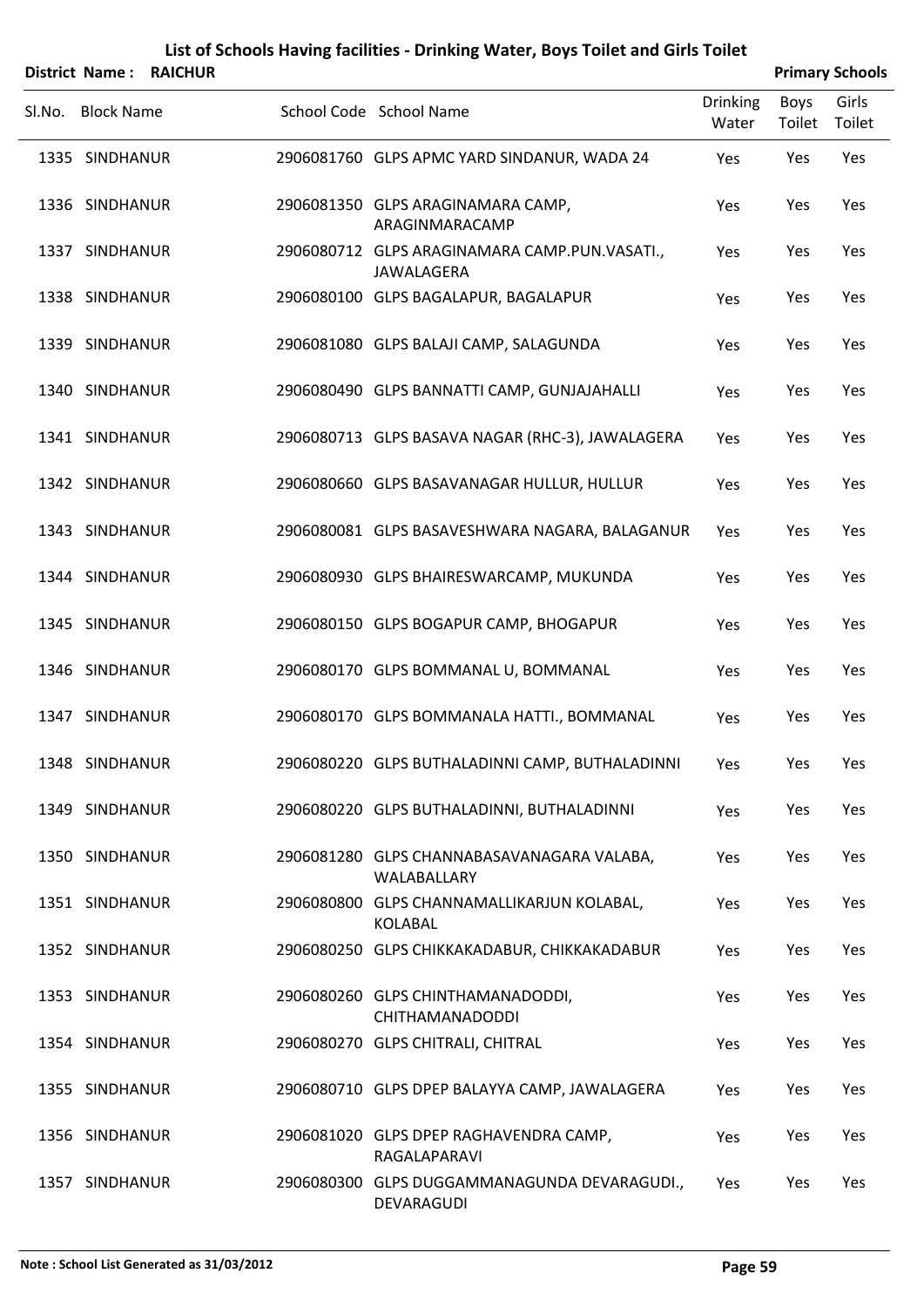|        | <b>District Name:</b> | <b>RAICHUR</b> |                                                                 |                          |                | <b>Primary Schools</b> |
|--------|-----------------------|----------------|-----------------------------------------------------------------|--------------------------|----------------|------------------------|
| Sl.No. | <b>Block Name</b>     |                | School Code School Name                                         | <b>Drinking</b><br>Water | Boys<br>Toilet | Girls<br>Toilet        |
|        | 1358 SINDHANUR        |                | 2906080330 GLPS DUMATHI, DUMATHI                                | Yes                      | Yes            | Yes                    |
|        | 1359 SINDHANUR        |                | 2906080451 GLPS GAIRANI CAMP, GUDADUR                           | Yes                      | Yes            | Yes                    |
|        | 1360 SINDHANUR        |                | 2906081270 GLPS GANESHANAGARA, VEERAPUR                         | Yes                      | Yes            | Yes                    |
|        | 1361 SINDHANUR        |                | 2906081660 GLPS GANGANAGAR, WADA 14                             | Yes                      | Yes            | Yes                    |
|        | 1362 SINDHANUR        |                | 2906080730 GLPS GHANTER HATTI, KALAMANGI                        | Yes                      | Yes            | Yes                    |
|        | 1363 SINDHANUR        |                | 2906080770 GLPS GOLARAHATTI, KARADACHILAMI                      | Yes                      | Yes            | Yes                    |
|        | 1364 SINDHANUR        |                | 2906080380 GLPS GONNIGANUR, GONAGANUR                           | Yes                      | Yes            | Yes                    |
|        | 1365 SINDHANUR        |                | 2906080430 GLPS GORALUTI, GORLUTI                               | Yes                      | Yes            | Yes                    |
|        | 1366 SINDHANUR        |                | 2906080440 GLPS GOUDANABHAVI CAMP,<br><b>GOUDANABHAVI</b>       | Yes                      | Yes            | Yes                    |
|        | 1367 SINDHANUR        |                | 2906080460 GLPS GUDAGALADINNI, GUDAGALADINNI                    | Yes                      | Yes            | Yes                    |
|        | 1368 SINDHANUR        |                | 2906080490 GLPS GUNJAHALLI CAMP, GUNJAJAHALLI                   | Yes                      | Yes            | Yes                    |
|        | 1369 SINDHANUR        |                | 2906081570 GLPS GURUSIDDAIAHNAMATA COLONY,<br>WARD <sub>5</sub> | Yes                      | Yes            | Yes                    |
|        | 1370 SINDHANUR        |                | 2906080500 GLPS HANCHINAL CAMP K, HANCHINAL.U                   | Yes                      | Yes            | Yes                    |
|        | 1371 SINDHANUR        |                | 2906080410 GLPS HANCHINAL CAMP, GOGEBAL                         | Yes                      | Yes            | Yes                    |
|        | 1372 SINDHANUR        |                | 2906081200 GLPS HARAJANAWADITURVIHAL, TURAVIHAL                 | Yes                      | Yes            | Yes                    |
|        | 1373 SINDHANUR        |                | 2906080540 GLPS HARATANUR, HARETANUR                            | Yes                      | Yes            | Yes                    |
|        | 1374 SINDHANUR        |                | 2906080650 GLPS HARIJANAVADA HULUGUNCHI,<br><b>HULAGUNCHI</b>   | Yes                      | Yes            | Yes                    |
|        | 1375 SINDHANUR        |                | 2906080880 GLPS HARIJANAWADA MERNAL, MERINHAL                   | Yes                      | Yes            | Yes                    |
|        | 1376 SINDHANUR        |                | 2906080820 GLPS HARIJANAWADI KURKUNDA,<br><b>KURAKUNDA</b>      | Yes                      | Yes            | Yes                    |
|        | 1377 SINDHANUR        |                | 2906080080 GLPS HARIJANWAD BALAGANUR,<br><b>BALAGANUR</b>       | Yes                      | Yes            | Yes                    |
|        | 1378 SINDHANUR        |                | 2906080560 GLPS HATTI, HATTI                                    | Yes                      | Yes            | Yes                    |
|        | 1379 SINDHANUR        |                | 2906080450 GLPS HEDAGIBALCAMP, GUDADUR                          | Yes                      | Yes            | Yes                    |
|        | 1380 SINDHANUR        |                | 2906080630 GLPS HOSALLI K, HOSAHALLI.K                          | Yes                      | Yes            | Yes                    |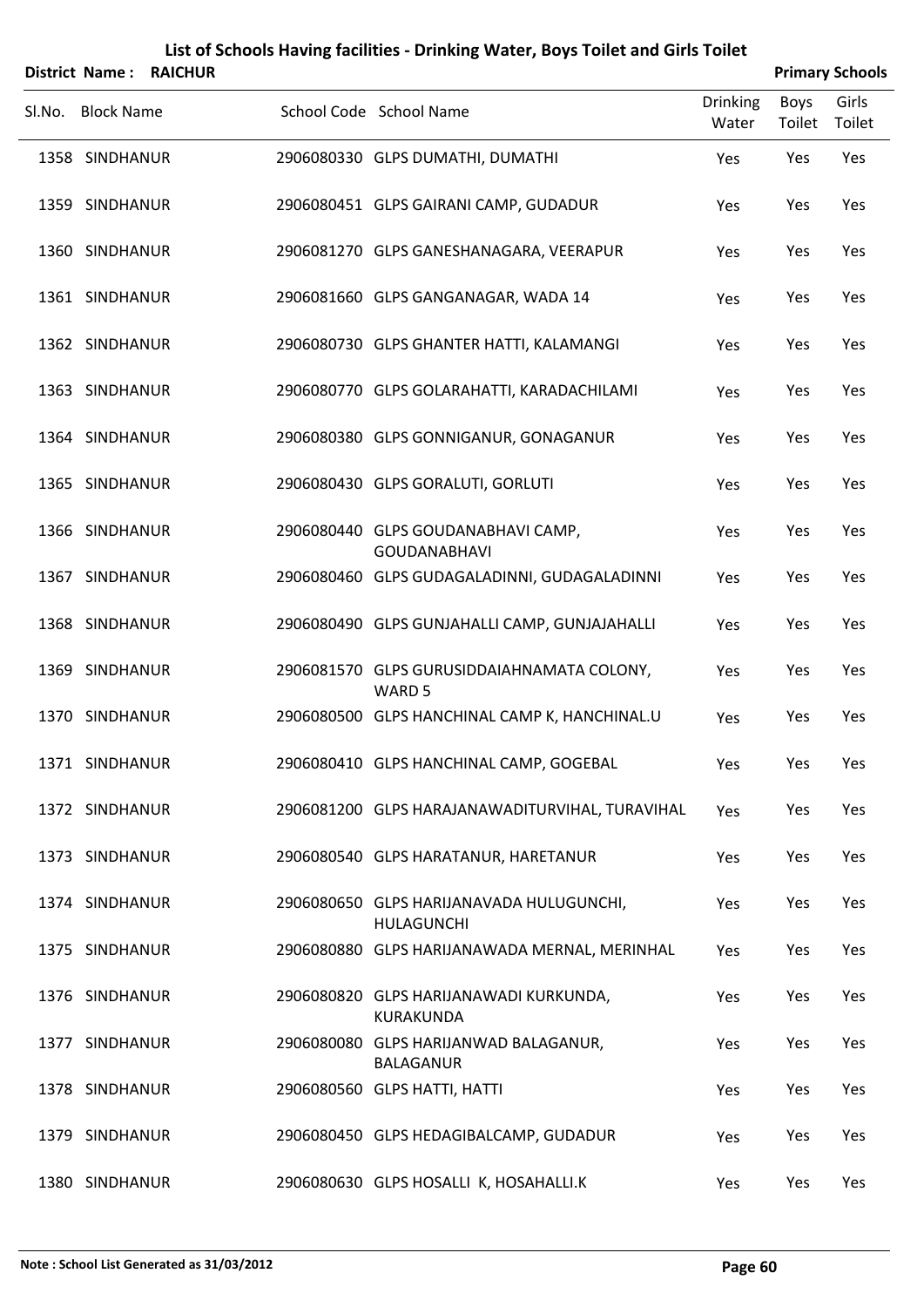|        | <b>District Name:</b> | <b>RAICHUR</b> |                                                           |                          |                | <b>Primary Schools</b> |
|--------|-----------------------|----------------|-----------------------------------------------------------|--------------------------|----------------|------------------------|
| Sl.No. | <b>Block Name</b>     |                | School Code School Name                                   | <b>Drinking</b><br>Water | Boys<br>Toilet | Girls<br>Toilet        |
|        | 1381 SINDHANUR        |                | 2906081202 GLPS HOSUR CAMP, TURAVIHAL                     | Yes                      | Yes            | Yes                    |
|        | 1382 SINDHANUR        |                | 2906080650 GLPS HULAGUNCHI, HULAGUNCHI                    | Yes                      | Yes            | Yes                    |
|        | 1383 SINDHANUR        |                | 2906080660 GLPS HULLUR, HULLUR                            | Yes                      | Yes            | Yes                    |
|        | 1384 SINDHANUR        |                | 2906081640 GLPS INDIRA NAGAR SINDH, WADA 12               | Yes                      | Yes            | Yes                    |
|        | 1385 SINDHANUR        |                | 2906080680 GLPS JALAWADAGI, JALAWADAGI                    | Yes                      | Yes            | Yes                    |
|        | 1386 SINDHANUR        |                | 2906080750 GLPS JANATA CALONY KANNARI., KANNERI           | Yes                      | Yes            | Yes                    |
|        | 1387 SINDHANUR        |                | 2906080082 GLPS KANAKA DURGA CAMP, BALAGANUR              | Yes                      | Yes            | Yes                    |
|        | 1388 SINDHANUR        |                | 2906080740 GLPS KANIHAL, KANEHAL                          | Yes                      | Yes            | Yes                    |
|        | 1389 SINDHANUR        |                | 2906080750 GLPS KANNARI, KANNERI                          | Yes                      | Yes            | Yes                    |
|        | 1390 SINDHANUR        |                | 2906080770 GLPS KARADACHILUMI, KARADACHILAMI              | Yes                      | Yes            | Yes                    |
|        | 1391 SINDHANUR        |                | 2906081660 GLPS KHDRIYA COLONY KANNADA MEDIUM,<br>WADA 14 | Yes                      | Yes            | Yes                    |
|        | 1392 SINDHANUR        |                | 2906080491 GLPS KOLI CAMP, GUNJAJAHALLI                   | Yes                      | Yes            | Yes                    |
|        | 1393 SINDHANUR        |                | 2906080713 GLPS KRISHNA NAGAR, JAWALAGERA                 | Yes                      | Yes            | Yes                    |
|        | 1394 SINDHANUR        |                | 2906080450 GLPS KUNNATAGI CAMP, GUDADUR                   | Yes                      | Yes            | Yes                    |
|        | 1395 SINDHANUR        |                | 2906080780 GLPS KYTHANAHATTI, KYATHANAHATTI               | Yes                      | Yes            | Yes                    |
|        | 1396 SINDHANUR        |                | 2906081830 GLPS LAXMI CAMP TBP, WADA 31                   | Yes                      | Yes            | Yes                    |
|        | 1397 SINDHANUR        |                | 2906080080 GLPS LAXMICAMP, BALAGANUR                      | Yes                      | Yes            | Yes                    |
|        | 1398 SINDHANUR        |                | 2906081710 GLPS MAHABOOBA COLONY SINDHANU,<br>WADA 19     | Yes                      | Yes            | Yes                    |
|        | 1399 SINDHANUR        |                | 2906081330 GLPS MALADINNI KOPPAL CAMP, MALADINNI          | Yes                      | Yes            | Yes                    |
|        | 1400 SINDHANUR        |                | 2906081140 GLPS MALKAPUR CAMP, SOMALAPUR                  | Yes                      | Yes            | Yes                    |
|        | 1401 SINDHANUR        |                | 2906080860 GLPS MALLADAGUDDA, MALLADAGUDDA                | Yes                      | Yes            | Yes                    |
|        | 1402 SINDHANUR        |                | 2906080480 GLPS MANGAMMANAHATTI., GUNDA                   | Yes                      | Yes            | Yes                    |
|        | 1403 SINDHANUR        |                | 2906081030 GLPS MANNIKERI CAMP, RAMATHANAL                | Yes                      | Yes            | Yes                    |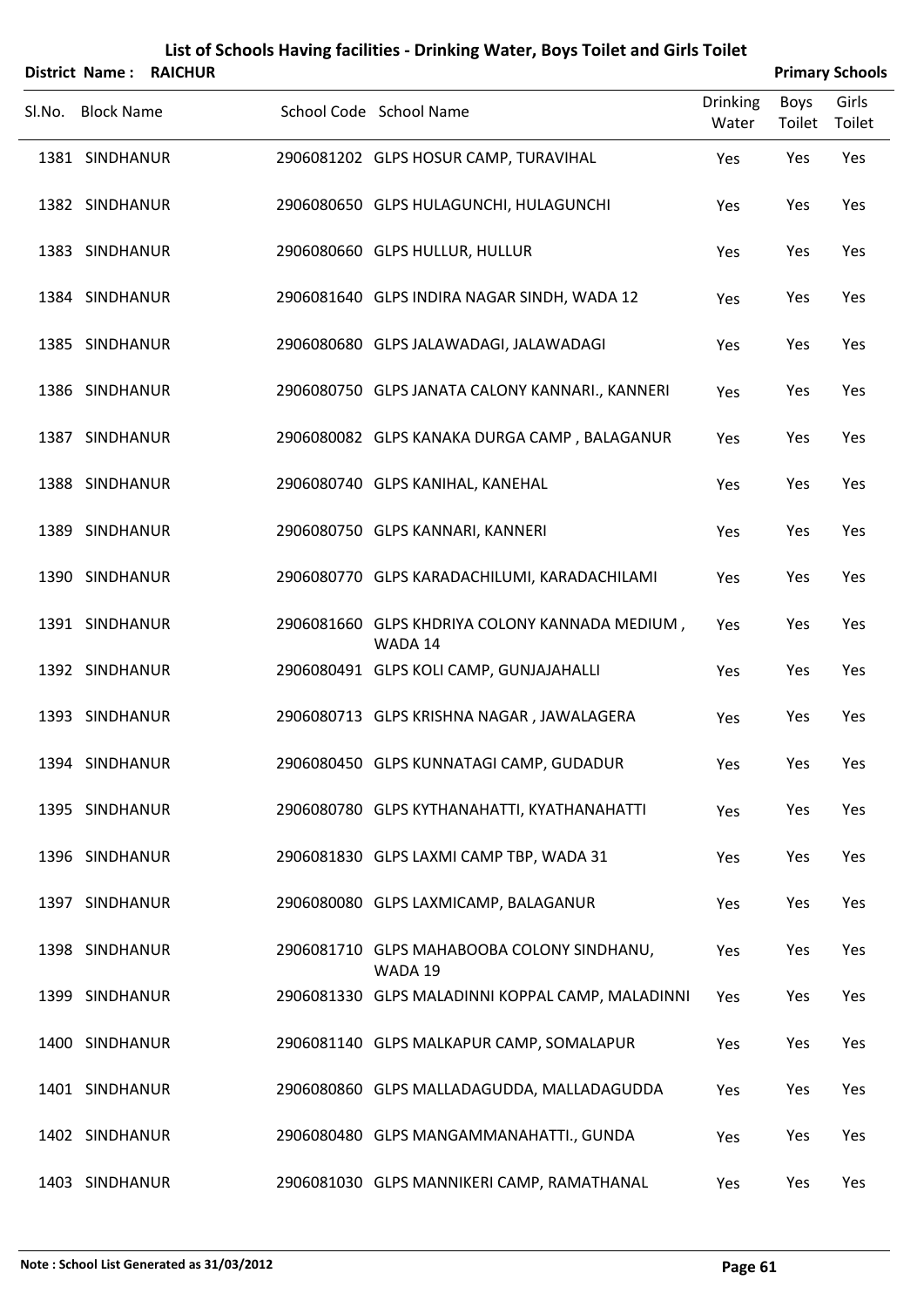|        |                   | District Name: RAICHUR |                                                                  |                   |                | <b>Primary Schools</b> |
|--------|-------------------|------------------------|------------------------------------------------------------------|-------------------|----------------|------------------------|
| SI.No. | <b>Block Name</b> |                        | School Code School Name                                          | Drinking<br>Water | Boys<br>Toilet | Girls<br>Toilet        |
|        | 1404 SINDHANUR    |                        | 2906081203 GLPS MARUTI NAGAR(JH CAMP), TURAVIHAL                 | Yes               | Yes            | Yes                    |
|        | 1405 SINDHANUR    |                        | 2906081360 GLPS MARUTINAGAR, MARUTINAGAR                         | Yes               | Yes            | Yes                    |
|        | 1406 SINDHANUR    |                        | 2906081780 GLPS MARUTINAGAR, WADA 26                             | Yes               | Yes            | Yes                    |
|        | 1407 SINDHANUR    |                        | 2906080890 GLPS MATUR, MATUR                                     | Yes               | Yes            | Yes                    |
|        | 1408 SINDHANUR    |                        | 2906081480 GLPS MOODALGIRI CAMP, MOODALGIRI<br>CAMP              | Yes               | Yes            | Yes                    |
|        | 1409 SINDHANUR    |                        | 2906081380 GLPS MUDDAPUR CAMP, MUDLAPUR CAMP                     | Yes               | Yes            | Yes                    |
|        | 1410 SINDHANUR    |                        | 2906080910 GLPS MUDDAPUR, MUDDAPUR                               | Yes               | Yes            | Yes                    |
|        | 1411 SINDHANUR    |                        | 2906080920 GLPS MUJARA-HOSUR, MUJURAHOSUR                        | Yes               | Yes            | Yes                    |
|        | 1412 SINDHANUR    |                        | 2906080940 GLPS MULLURCAMP, MULLUR(EJ)                           | Yes               | Yes            | Yes                    |
|        | 1413 SINDHANUR    |                        | 2906080630 GLPS NAGALINGESHAWARA CAMP,<br><b>HOSAHALLI.K</b>     | Yes               | Yes            | Yes                    |
|        | 1414 SINDHANUR    |                        | 2906080440 GLPS NAGARADDY CAMP, GOUDANABHAVI                     | Yes               | Yes            | Yes                    |
|        | 1415 SINDHANUR    |                        | 2906080960 GLPS NANJALADINNI, NANJALADINNI                       | Yes               | Yes            | Yes                    |
|        | 1416 SINDHANUR    |                        | 2906081700 GLPS NATRAJ COLONY SINDANUR, WADA 18                  | Yes               | Yes            | Yes                    |
|        | 1417 SINDHANUR    |                        | 2906080970 GLPS NIDIGOL CAMP, NIDAGOL                            | Yes               | Yes            | Yes                    |
|        | 1418 SINDHANUR    |                        | 2906080970 GLPS NIDIGOL, NIDAGOL                                 | Yes               | Yes            | Yes                    |
|        | 1419 SINDHANUR    |                        | 2906080800 GLPS PANDURANGACAMP, KOLABAL                          | Yes               | Yes            | Yes                    |
|        | 1420 SINDHANUR    |                        | 2906080990 GLPS PARAPUR, PARAPUR                                 | Yes               | Yes            | Yes                    |
|        | 1421 SINDHANUR    |                        | 2906081010 GLPS PULLAMESWARDINNI,<br>PULAMESWARDINNI             | Yes               | Yes            | Yes                    |
|        | 1422 SINDHANUR    |                        | 2906081202 GLPS RAGHAVENDRA CAMP, TURAVIHAL                      | Yes               | Yes            | Yes                    |
|        | 1423 SINDHANUR    |                        | 2906081202 GLPS RAGHAVENDRA NAGAR, TURVIHAL,<br><b>TURAVIHAL</b> | Yes               | Yes            | Yes                    |
|        | 1424 SINDHANUR    |                        | 2906081460 GLPS RAITHNAGAR CAMP, RAITHNAGAR<br>CAMP              | Yes               | Yes            | Yes                    |
|        | 1425 SINDHANUR    |                        | 2906080671 GLPS RAJEEV NAGAR CAMP, JALIHAL                       | Yes               | Yes            | Yes                    |
|        | 1426 SINDHANUR    |                        | 2906080220 GLPS RAMARADDICAMP, BUTHALADINNI                      | Yes               | Yes            | Yes                    |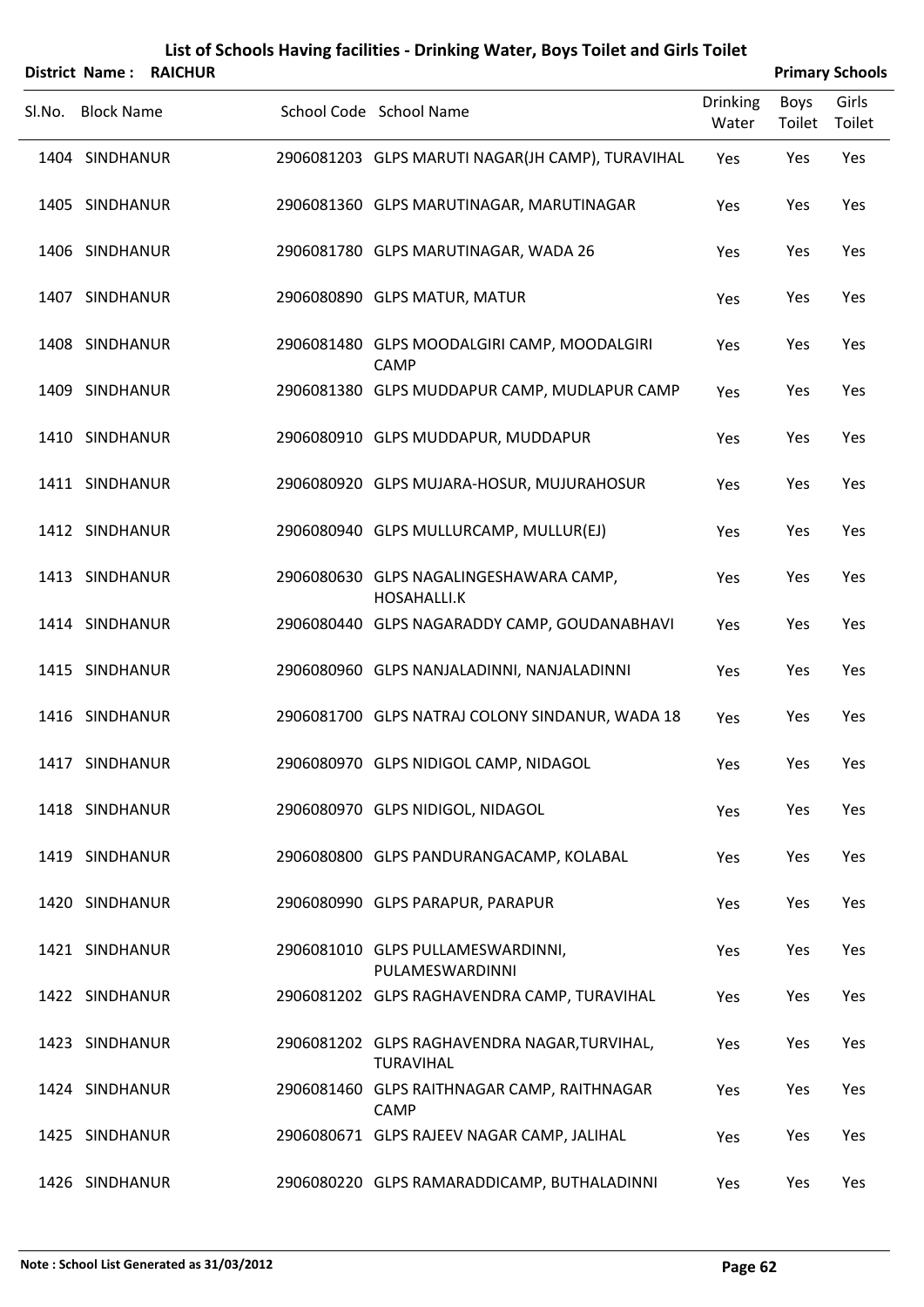|        | <b>District Name:</b> | <b>RAICHUR</b> |                                                            |                          |                | <b>Primary Schools</b> |
|--------|-----------------------|----------------|------------------------------------------------------------|--------------------------|----------------|------------------------|
| Sl.No. | <b>Block Name</b>     |                | School Code School Name                                    | <b>Drinking</b><br>Water | Boys<br>Toilet | Girls<br>Toilet        |
|        | 1427 SINDHANUR        |                | 2906081040 GLPS RANGAPUR, RANGAPUR                         | Yes                      | Yes            | Yes                    |
|        | 1428 SINDHANUR        |                | 2906081050 GLPS RATHNAPUR, RATHANAPUR                      | Yes                      | Yes            | Yes                    |
|        | 1429 SINDHANUR        |                | 2906081060 GLPS RATHNAPURHATTI, RATHANAPUR<br><b>HATTI</b> | Yes                      | Yes            | Yes                    |
|        | 1430 SINDHANUR        |                | 2906081430 GLPS S.N. CAMP, S.N.CAMP                        | Yes                      | Yes            | Yes                    |
|        | 1431 SINDHANUR        |                | 2906080440 GLPS SAGARACAMP, GOUDANABHAVI                   | Yes                      | Yes            | Yes                    |
|        | 1432 SINDHANUR        |                | 2906081090 GLPS SANKANAL, SANKANAL                         | Yes                      | Yes            | Yes                    |
|        | 1433 SINDHANUR        |                | 2906081100 GLPS SASALAMARICAMP, SASALAMARI                 | Yes                      | Yes            | Yes                    |
|        | 1434 SINDHANUR        |                | 2906080712 GLPS SATGET R.H.NO-4, JAWALAGERA                | Yes                      | Yes            | Yes                    |
|        | 1435 SINDHANUR        |                | 2906080490 GLPS SATHYNARAYANCAMP, GUNJAJAHALLI             | Yes                      | Yes            | Yes                    |
|        | 1436 SINDHANUR        |                | 2906080670 GLPS SATHYVATHICAMP, JALIHAL                    | Yes                      | Yes            | Yes                    |
|        | 1437 SINDHANUR        |                | 2906080620 GLPS SCHOOL HANUMAN NAGAR CAMP,<br>HOSALLI(EJ)  | Yes                      | Yes            | Yes                    |
|        | 1438 SINDHANUR        |                | 2906081201 GLPS SCHOOL GUDADAMMA CAMP,<br><b>TURAVIHAL</b> | Yes                      | Yes            | Yes                    |
|        | 1439 SINDHANUR        |                | 2906080080 GLPS SCHOOL NAYAK WADI, BALAGANUR               | Yes                      | Yes            | Yes                    |
|        | 1440 SINDHANUR        |                | 2906080671 GLPS SCHOOL URDU JALIHAL, JALIHAL               | Yes                      | Yes            | Yes                    |
|        | 1441 SINDHANUR        |                | 2906080520 GLPS SHANTI NAGAR HAMPNAL, HAMPANAL             | Yes                      | Yes            | Yes                    |
|        | 1442 SINDHANUR        |                | 2906080820 GLPS SHIVARAMA NAGARA CAMP,<br>KURAKUNDA        | Yes                      | Yes            | Yes                    |
|        | 1443 SINDHANUR        |                | 2906080710 GLPS SINDIKETCAMP, JAWALAGERA                   | Yes                      | Yes            | Yes                    |
|        | 1444 SINDHANUR        |                | 2906081450 GLPS SRINIVAS CAMP, SRINIVAS CAMP               | Yes                      | Yes            | Yes                    |
|        | 1445 SINDHANUR        |                | 2906081160 GLPS SUNKANUR, SUNKANUR                         | Yes                      | Yes            | Yes                    |
|        | 1446 SINDHANUR        |                | 2906081340 GLPS T. SURY RADDY CAMP, T.SURY CAMP            | Yes                      | Yes            | Yes                    |
|        | 1447 SINDHANUR        |                | 2906080670 GLPS THAYAMMACAMP, JALIHAL                      | Yes                      | Yes            | Yes                    |
|        | 1448 SINDHANUR        |                | 2906081190 GLPS THIPPANAHATTI, THIPPANAHATTI               | Yes                      | Yes            | Yes                    |
|        | 1449 SINDHANUR        |                | 2906081170 GLPS TIDIGOL CAMP, THIDAGOL                     | Yes                      | Yes            | Yes                    |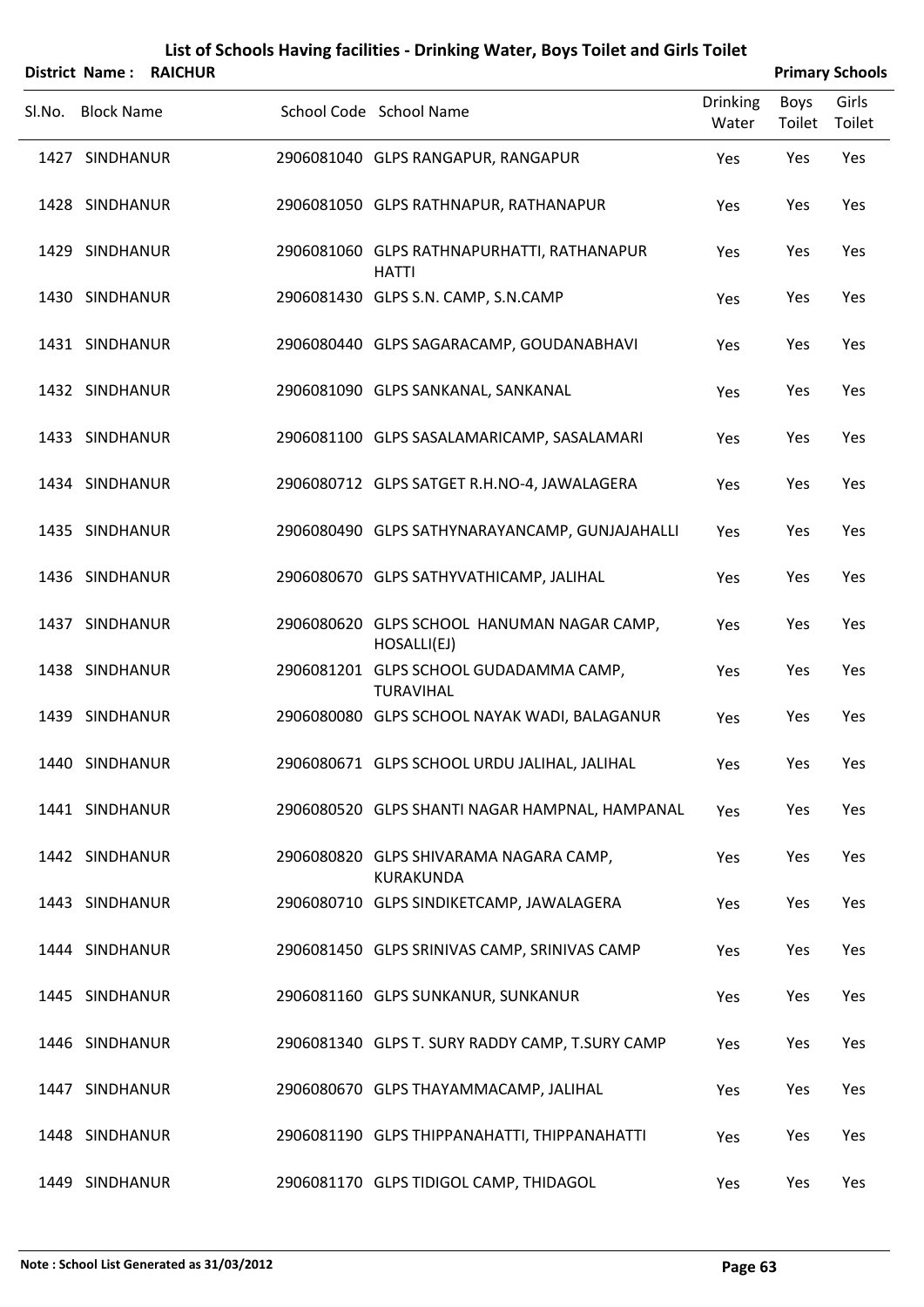|                        | List of Schools Having facilities - Drinking Water, Boys Toilet and Girls Toilet |                        |
|------------------------|----------------------------------------------------------------------------------|------------------------|
| District Name: RAICHUR |                                                                                  | <b>Primary Schools</b> |

| Sl.No. Block Name | School Code School Name                                     | <b>Drinking</b><br>Water | Boys<br>Toilet Toilet | Girls |
|-------------------|-------------------------------------------------------------|--------------------------|-----------------------|-------|
| 1450 SINDHANUR    | 2906081203 GLPS UPPALADODDI CAMP NO-2, TURAVIHAL            | Yes                      | Yes                   | Yes   |
| 1451 SINDHANUR    | 2906081700 GLPS URDU A.K.GOPALANAGARA, WADA 18              | Yes                      | Yes                   | Yes   |
| 1452 SINDHANUR    | 2906080220 GLPS URDU BUTALADINNI., BUTHALADINNI             | Yes                      | Yes                   | Yes   |
| 1453 SINDHANUR    | 2906080320 GLPS URDU DIDDAGI, DIDDAGI                       | Yes                      | Yes                   | Yes   |
| 1454 SINDHANUR    | 2906080671 GLPS URDU GANDHINAGAR, JALIHAL                   | Yes                      | Yes                   | Yes   |
| 1455 SINDHANUR    | 2906080370 GLPS URDU GOMARSI, GOMARASI                      | Yes                      | Yes                   | Yes   |
| 1456 SINDHANUR    | 2906080640 GLPS URDU HUDA, HUDA                             | Yes                      | Yes                   | Yes   |
| 1457 SINDHANUR    | 2906081740 GLPS URDU JANATA COLONY SINDHANUR,<br>WADA 22    | Yes                      | Yes                   | Yes   |
| 1458 SINDHANUR    | 2906080711 GLPS URDU JAWALGERA, JAWALAGERA                  | Yes                      | Yes                   | Yes   |
| 1459 SINDHANUR    | 2906081320 GLPS URDU KUNNATIGI, KUNNATAGI                   | Yes                      | Yes                   | Yes   |
| 1460 SINDHANUR    | 2906080880 GLPS URDU MERANAL., MERINHAL                     | Yes                      | Yes                   | Yes   |
| 1461 SINDHANUR    | 2906080990 GLPS URDU PARAPUR, PARAPUR                       | Yes                      | Yes                   | Yes   |
| 1462 SINDHANUR    | 2906081020 GLPS URDU PULLADINNI, RAGALAPARAVI               | Yes                      | Yes                   | Yes   |
| 1463 SINDHANUR    | 2906081110 GLPS URDU SIDRAMPUR, SIDRAMPUR                   | Yes                      | Yes                   | Yes   |
| 1464 SINDHANUR    | 2906081130 GLPS URDU SINGAPUR, SINGAPUR                     | Yes                      | Yes                   | Yes   |
| 1465 SINDHANUR    | 2906081141 GLPS URDU SOMLAPUR, SOMALAPUR                    | Yes                      | Yes                   | Yes   |
| 1466 SINDHANUR    | 2906081190 GLPS URDU TIPPANAHATTI., THIPPANAHATTI           | Yes                      | Yes                   | Yes   |
| 1467 SINDHANUR    | 2906081230 GLPS URDU UMALUTI., UMALUTI                      | Yes                      | Yes                   | Yes   |
| 1468 SINDHANUR    | 2906081270 GLPS VEERAPUR CAMP, VEERAPUR                     | Yes                      | Yes                   | Yes   |
| 1469 SINDHANUR    | 2906080760 GLPS VENKATESWARA CAMP KANNUR.,<br><b>KANNUR</b> | Yes                      | Yes                   | Yes   |
| 1470 SINDHANUR    | 2906080400 GLPS VIGNESWARCAMP, GONWAR                       | Yes                      | Yes                   | Yes   |
| 1471 SINDHANUR    | 2906081080 GMHPS SALAGUNDA, SALAGUNDA                       | Yes                      | Yes                   | Yes   |
| 1472 SINDHANUR    | 2906081810 GMHPS TBP SINDHANUR, WADA 29                     | Yes                      | Yes                   | Yes   |

 $\overline{a}$